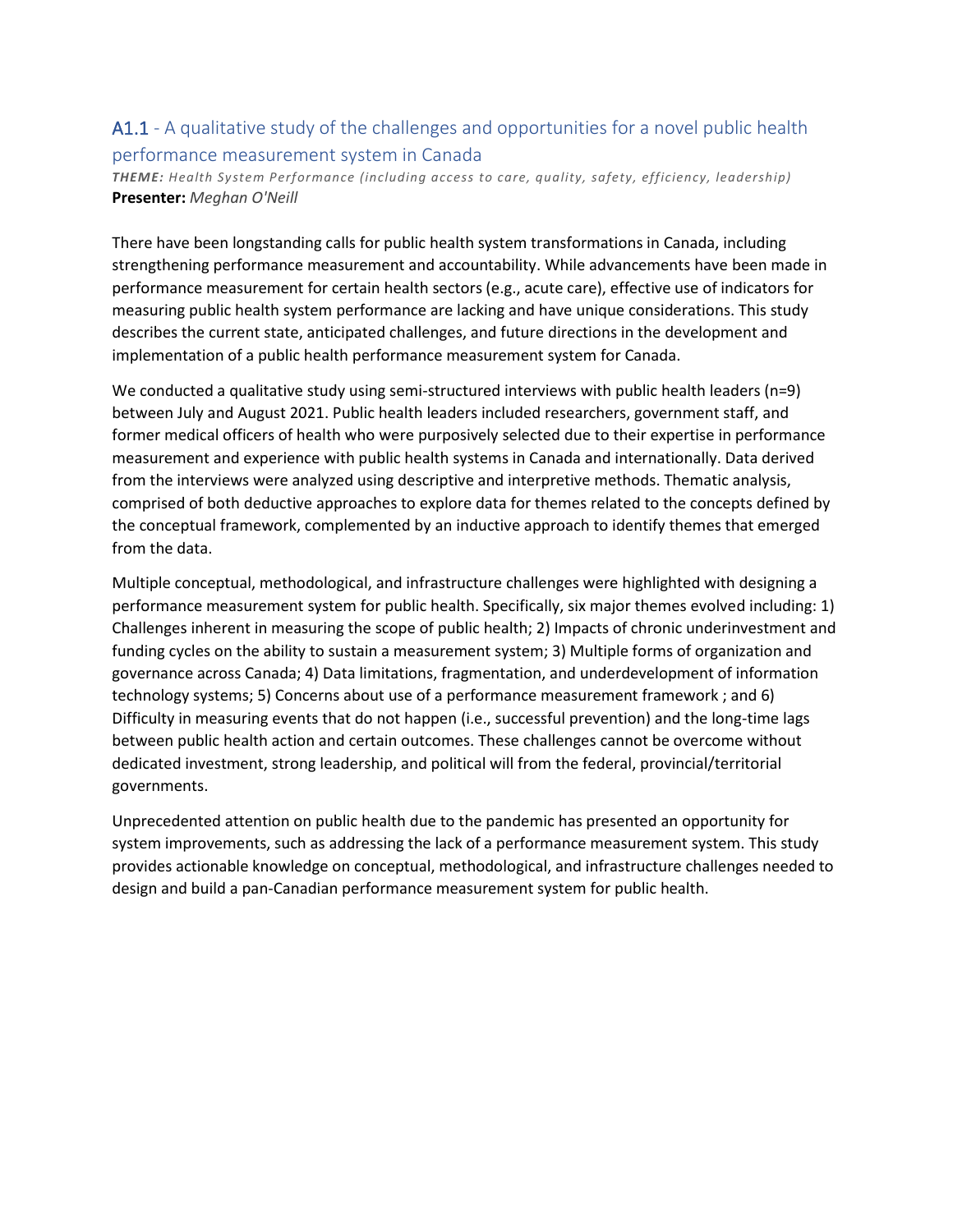## A1.2 - A qualitative study expanding our understanding of factors impacting delayed hospital discharge: Insights from patients, caregivers, providers and organizational leaders in Ontario, Canada

*THEME: Health System Performance (including access to care, quality, safety, efficiency, leadership)* **Presenter:** *Kerry Kuluski*

Delayed hospital discharge is a care quality issue experienced globally. A patient with a delayed discharge is someone who remains in hospital, though they no longer need medical care. Despite delayed discharge being an issue in health systems for decades, the problem persists. The purpose of this study was to understand the nature of delayed hospital discharge (particularly the perceived causal factors) through the lens of a policy framework (ideas, institutions and interests; 3-I framework).

This was a qualitative descriptive study embedded within a multiple-case study. One-to-one in-depth interviews were conducted with 57 participants, including 18 patients, 18 caregivers, 11 providers and 10 organizational leaders across two hospital networks in urban and rural parts of Ontario, Canada. We used a directed content analysis approach drawing on the 3-I framework, to inductively and deductively synthesize participants' reflections on why the issue of delayed discharges occurs and persists. Three members of our research team reviewed the data and reached consensus on a final set of themes.

Delayed hospital discharge was a product of 1) spill-over effects (due to rules and eligibility in other health sectors that impacted the hospital) and variable implementation of hospital policies and guidelines (institutions); 2) competing priorities and tensions among patients, caregivers, providers and organizational leaders (interests); as well as 3) other perceived root causes including patient complexity, caregiver burnout, lack of system infrastructure, and an imbalance of system and personal responsibility to support aging adults (ideas). While we organized our findings into the different framework categories of ideas, institutions and interests, we acknowledge the overlap and intersection among these concepts.

Single sector (hospital only) approaches lead to focusing on organization-specific priorities such as increasing capacity and lowering length of stay, resulting in tensions amongst providers and with patients and caregivers. Therefore, addressing delayed discharge needs to be a cross-sectoral priority with various sectors working collectively to address this complex problem.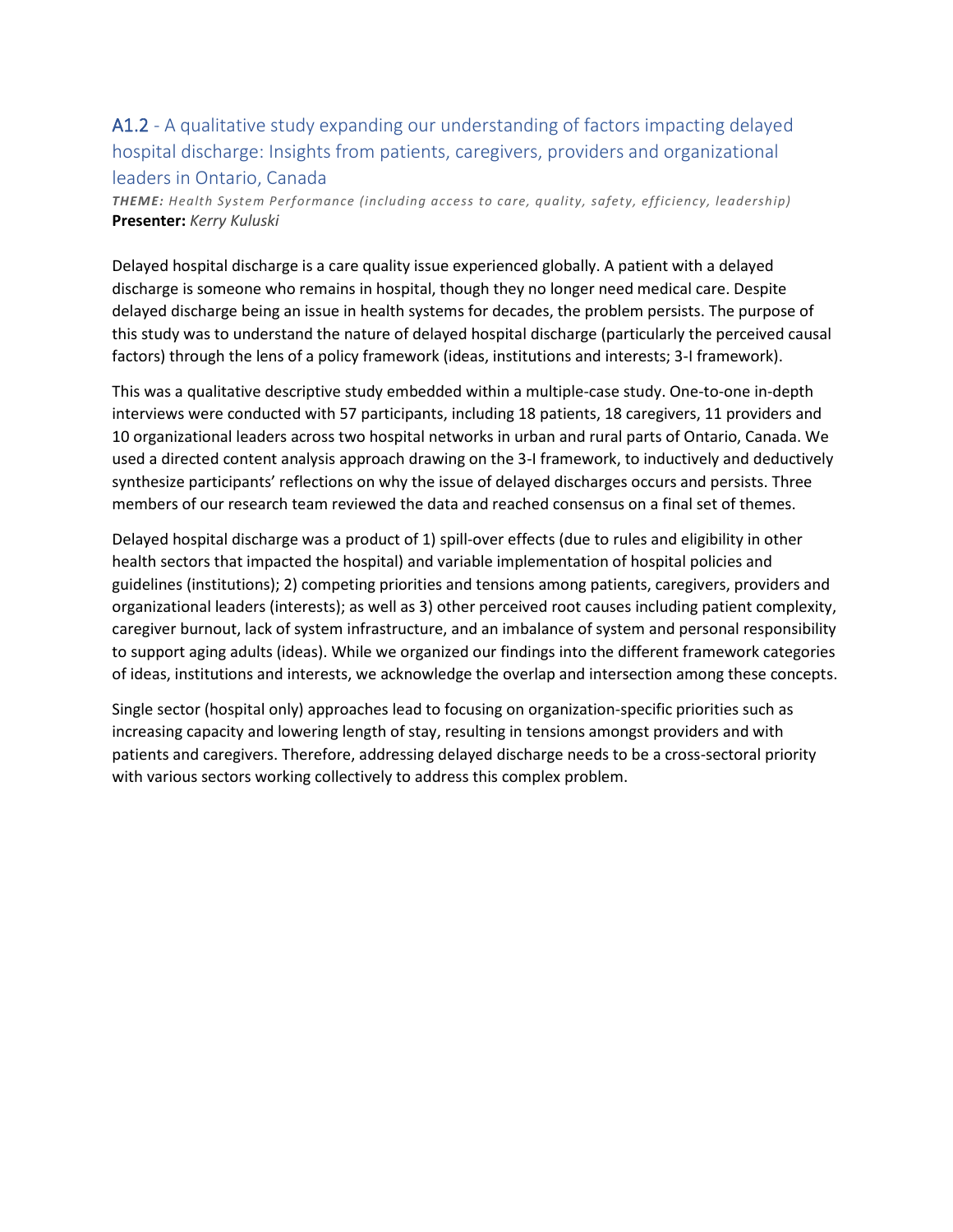## A1.3 - L'intégration de professionnels de la physiothérapie pourrait-elle être bénéfique en pharmacie communautaire ? Résultats d'une enquête auprès des pharmaciens du Québec.

*THEME: Health System Performance (including access to care, quality, safety, efficiency, leadership)* **Presenter:** *Joanie Bédard*

Des milliers de Québécois présentant des troubles musculosquelettiques (TMS) attendent de recevoir des soins en raison d'un manque d'accès à des services de physiothérapie financés par l'État. Repenser l'offre de soins au sein des pharmacies communautaires pourrait permettre d'améliorer l'accès aux services de physiothérapie pour la population. L'objectif de ce projet était de décrire les perceptions et les besoins des pharmaciens en lien avec la prise en charge des TMS et les services de physiothérapie.

Une invitation à participer à une enquête descriptive sous forme de sondage en ligne a été envoyée aux pharmaciens pratiquant en contexte communautaire au Québec (Canada) via les listes d'envoi des différentes associations professionnelles et de l'Ordre des pharmaciens du Québec. Le questionnaire, disponible entre juin et août 2021, était intégré à la plateforme LimeSurvey. Il comportait 41 questions couvrant notamment le profil de pratique musculosquelettique des pharmaciens participants, leurs perceptions sur la physiothérapie et leur ouverture à la collaboration interprofessionnelle dans leur milieu. Les réponses ont été analysées à l'aide de statistiques descriptives.

Soixante-neuf (n=69) pharmaciens ont répondu au sondage en entier. Une grande majorité des répondants (91%) considère que la physiothérapie est efficace pour la prise en charge des TMS, mais que l'accès aux services de physiothérapie au public est insuffisant ou comporte des délais beaucoup trop longs (90%). Presque tous les participants (96%) pensent qu'un accès à des services de physiothérapie sans frais pour les patients au sein de leur pharmacie serait bénéfique pour leur clientèle et la communauté. Presque tous les répondants (96%) étaient d'accord que les pharmaciens et les professionnels de la physiothérapie pourraient bonifier leur collaboration interprofessionnelle en première ligne, et que l'approche pharmacologique devrait toujours s'accompagner de conseils nonpharmacologiques pour la prise en charge des TMS (99%).

Selon les pharmaciens répondants, établir des collaborations avec des physiothérapeutes en pharmacie communautaire pourrait améliorer l'accès à des services de physiothérapie gratuits pour la population et optimiser la prise en charge des TMS. Cette collaboration novatrice pourrait également valoriser les rôles complémentaires des professionnels de la santé en première ligne.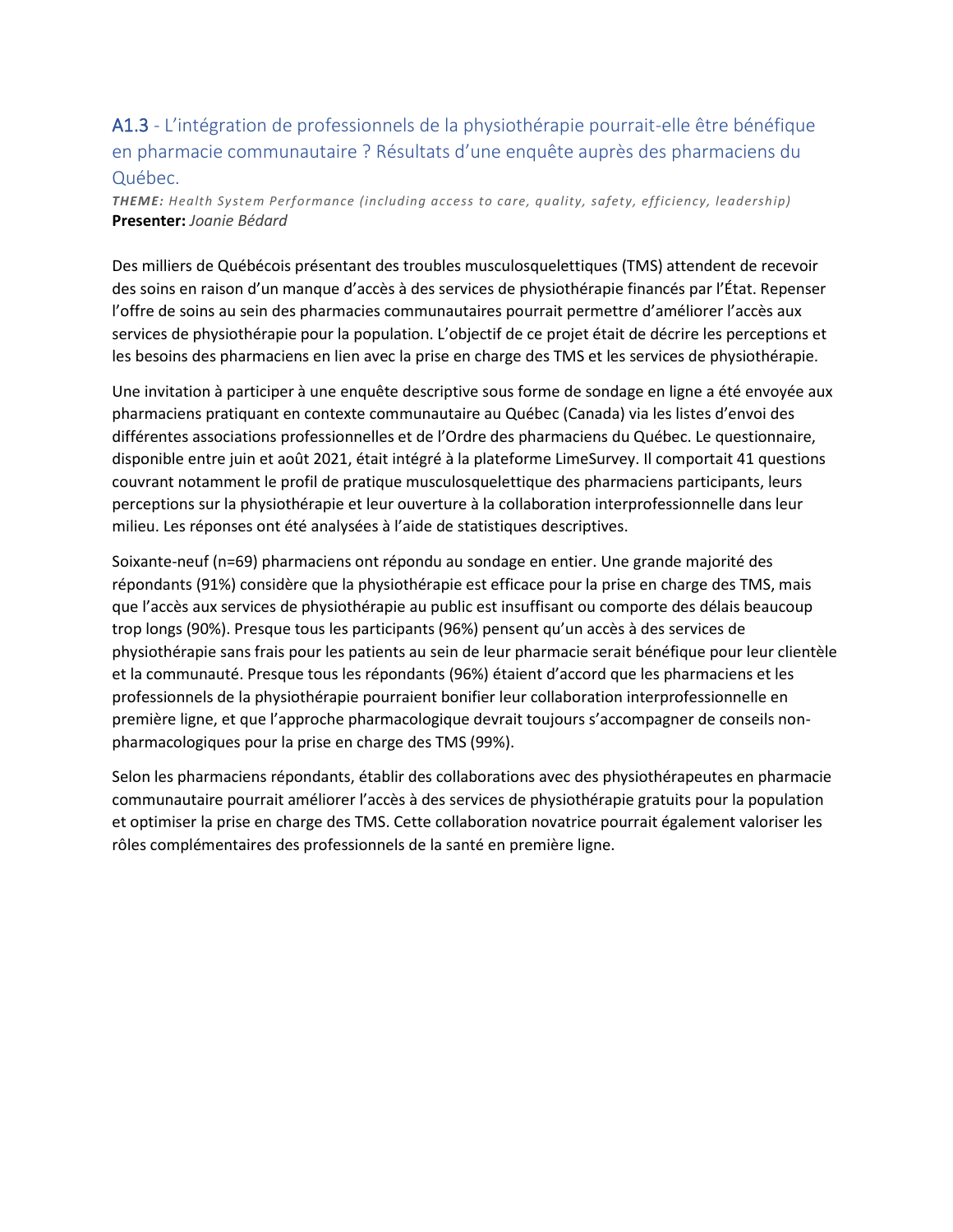### A1.4 - Perceptions of Health System Leaders on Single-Entry Models for Managing the COVID-19 Elective Surgery Backlog

*THEME: Health System Performance (including access to care, quality, safety, efficiency, leadership)* **Presenter:** *Justin Shapiro*

The COVID-19 pandemic has exacerbated pre-existing challenges with access to elective surgery across Canada. A team-based, single-entry model (SEM) approach has been proposed as an equitable and efficient method to help manage the backlog. With Ontario's recent investment in centralized surgical waitlist management, further understanding is needed on how health system leaders perceive the role of SEMs. We therefore sought to evaluate the perceived barriers and facilitators to implementing SEMs among health system leaders.

We used an interpretive descriptive design to explore participant perspectives and identify practical strategies for policymakers, administrators, and clinical leaders. We conducted semi-structured interviews with 10 health system leaders using snowball and purposive sampling. A preliminary coding framework was developed a priori based on literature reviews and consultation with content experts. We established validity through investigator and theoretical triangulation. Findings were compared and consensus was reached for a final coding framework. Inductive analysis led to the addition of novel codes to this framework. Data collection concluded when we achieved saturation in terms of depth, breadth, and consistency of themes.

Five domains emerged from our interviews: perceptions of the backlog, operationalizing & financing SEMs, facilitators, barriers, and equity & patient factors. All participants reiterated the transformative potential of SEMs and their utility in managing waitlists for "commodity" procedures: high volume, low acuity, low complexity, and low variation surgeries. Overall, study participants expressed that while SEMs will not alleviate the backlog entirely, they would be a useful tool to manage it. SEMs would prove most beneficial if implemented in tandem with other strategies, especially those which improve system capacity.

SEMs are a promising strategy for managing elective surgery backlogs in Canada. When SEMs are designed to address local needs with buy-in from champions, they can reduce variability in wait times and improve quality of care. The results of this study can guide policymakers in designing, implementing, and improving SEMs.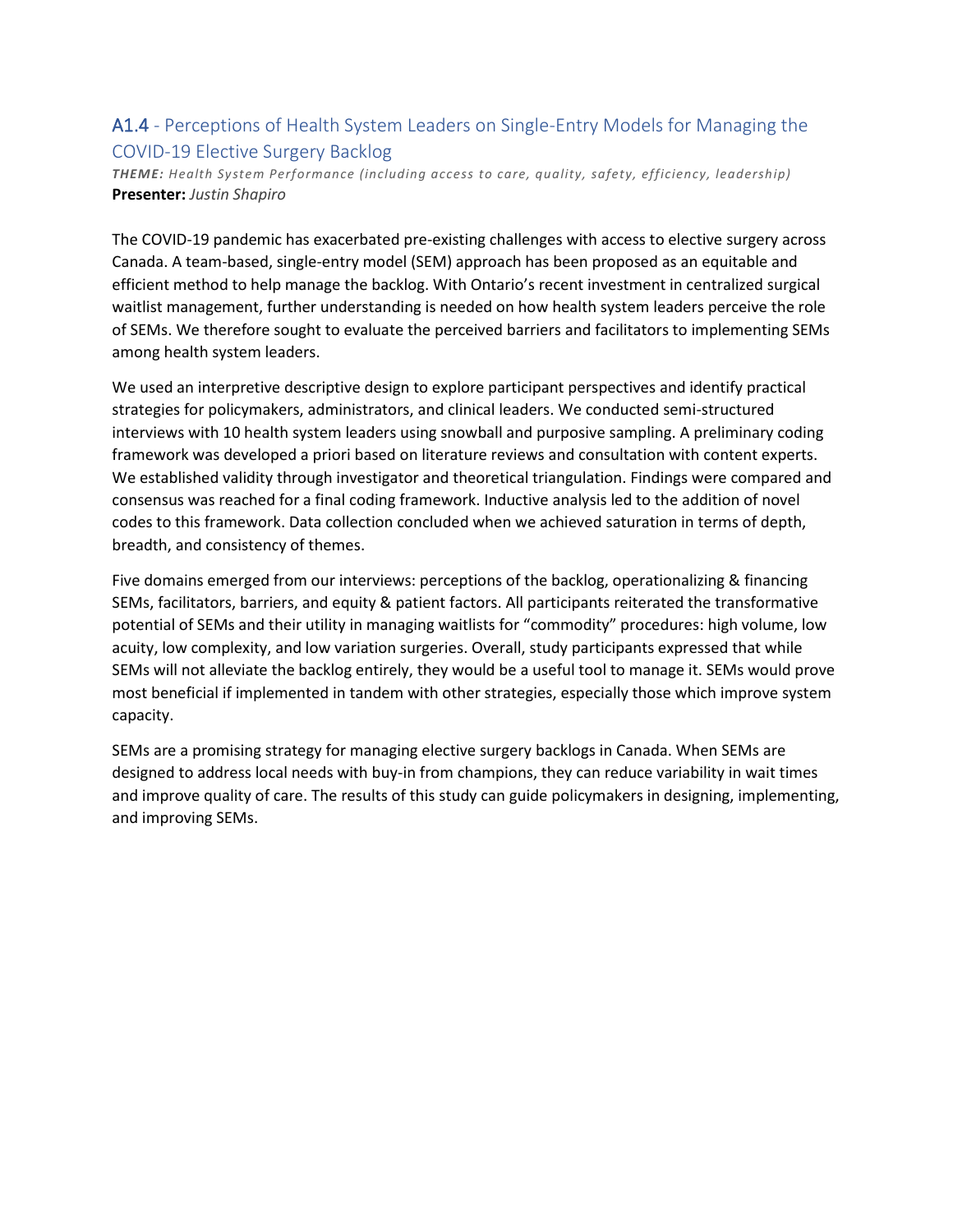### A1.5 - The intersection of intimate partner violence and traumatic brain injury: Findings from an emergency summit addressing system-level changes to better support women survivors

*THEME: Health System Performance (including access to care, quality, safety, efficiency, leadership)* **Presenter:** *Danielle Toccalino*

Intimate partner violence (IPV) affects one in three women globally. The majority of injuries are to the head, face, and neck, leaving up to 75% of survivors with brain injury (BI). Despite being a significant public health crisis, the intersection of IPV and BI (IPV-BI) remains largely unrecognized. This presentation reports on key needs, facilitators, and barriers to care for women survivors of IPV-BI at the system-level, based on findings from a pan-Canadian summit.

Using a community-based participatory research approach, 30 stakeholders - drawn from a national IPV-BI Knowledge-to-Practice Network comprised of diverse women survivors, service providers, researchers, and decision makers – were engaged in two half-day virtual meetings. Data were gathered through small group breakout sessions using semi-structured discussion guides. Sessions were recorded, transcribed verbatim, and analysed using thematic analysis techniques. Stakeholders contributed to the analysis and knowledge translation through member checking activities. Ethics approval was obtained through the University of Toronto.

Stakeholders emphasized the many ways in which IPV-BI can be better supported through system-level changes to both health and social care services. Three main themes arose during these discussions: (1) the need for trauma-informed, anti-racist, and equitable health and social care systems; (2) the need for cross-pollination of knowledge between disciplines; and (3) the need for system-level support for integrated and coordinated care. This presentation will further explore these three themes as well as provided recommendations and suggestions for paths forward developed by stakeholders during the summit.

The findings of this project enhance understanding of support needs among women survivors and provide a template for a national agenda for IPV-TBI research and practice.

Published findings of this research can be found here: http://doi.org/10.1097/HTR.0000000000000743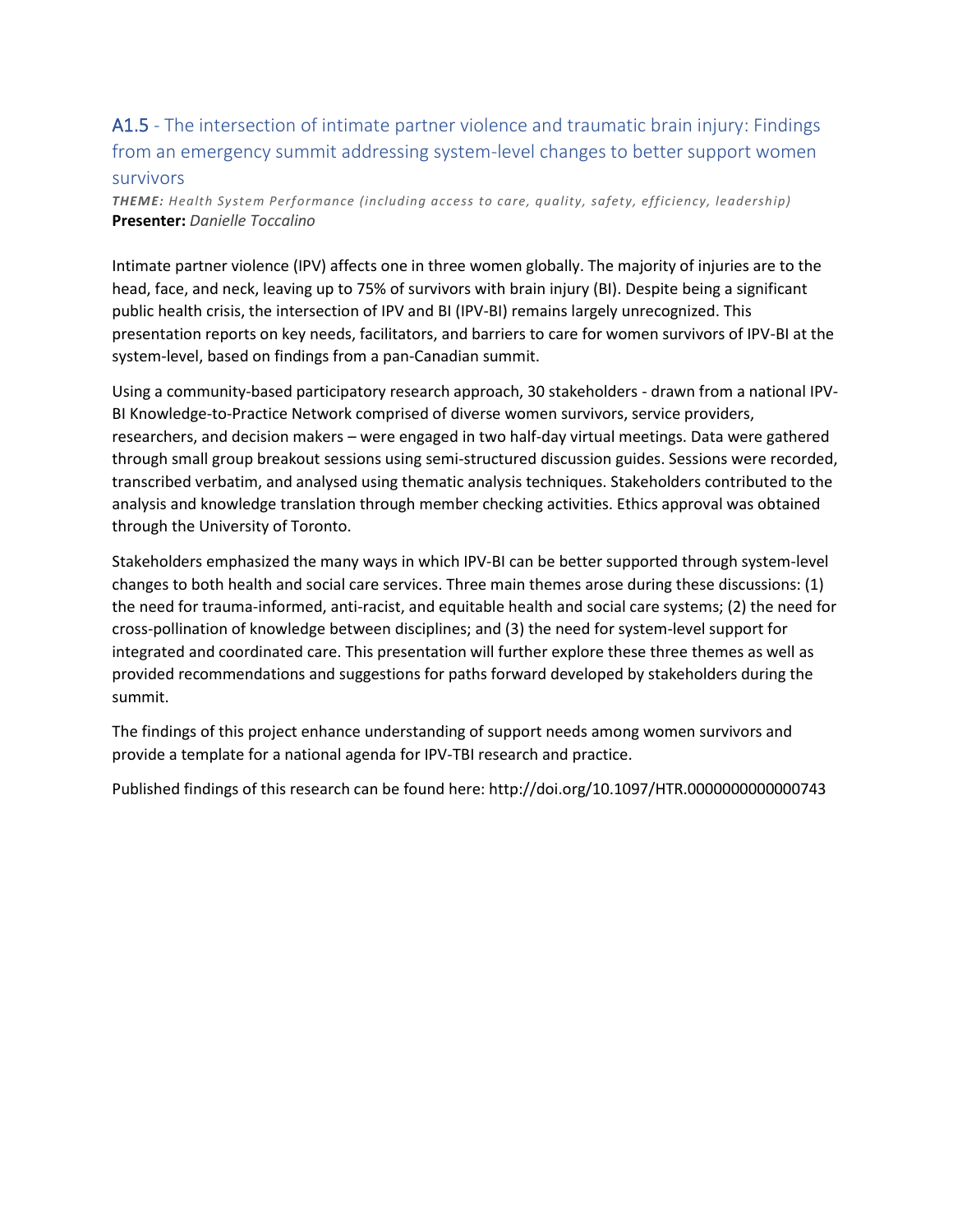### A2.1 - But what happened to the patients? A Population-based Retrospective Cohort Study Examining Care Trajectories for Persons with Alternate Level of Care in Ontario, Canada during COVID-19 *THEME: COVID-19*

**Presenter:** *Sara Guilcher*

Persons become Alternate Level of Care (ALC) when they have completed their medical treatment but remain in hospital because they are unable to transition to the next point of care. During the first wave of COVID-19, ALC patients were rapidly discharged to increase hospital occupancy rates. The objectives of the present study were to examine the discharge destination, healthcare utilization and mortality rates after discharge among individuals who experienced ALC before and during the pandemic.

We conducted a population-based retrospective cohort study using linked administrative data. Persons admitted to an acute hospital in Ontario between April 1, 2019 and September 30, 2020 with an ALC length of stay, and discharged alive before September 30, 2020 were included. The onset of COVID-19 was the exposure. Primary outcomes included discharge destination, healthcare utilization (30, 60, and 90 day post discharge) and mortality. Multivariable logistic, zero-inflated Poisson regressions, and survival analyses compared 30 and 60 day mortality adjusting for age, sex, income quintile, rurality, comorbidity, number of drugs in previous year, frailty, and hospital harm during index admission.

The onset of COVID-19 significantly impacted the discharge destination, with lower odds of being discharged to long-term care [Odd Ratio (OR)= 0.76; 95% Confidence Interval, CI, 0.72-0.79]. Persons were less likely to receive homecare visits within 30 days of discharge [RR= 0.99, 95%CI 0.99-1.00], but by 90 days were more likely to receive homecare visits [RR=1.04, 95% CI 1.04-1.04]. We identified an increased likelihood of readmissions at 30 days [OR=1.09; 95% CI, 1.04-1.14] and 90 days [OR=1.06, 95% CI 1.04-1.13]. Patients were less likely to have physician visits within 30 and 90 days post discharge [RR=0.89, 95%CI 0.88-0.90; RR=0.81, 95%CI 0.80-0.81]. Survival analyses indicated increased hazard ratios (HR) of mortality at 30, 60, and 90 days [HR = 1.13, 1.12, and 1.08, respectively].

Findings suggest that the outcomes of patients who experienced ALC during the pandemic were significantly worse compared to pre pandemic times. This study provides important data to guide future discharge decisions among ALC patients, such that they are discharged to optimal supportive settings and follow up care to ensure for safety.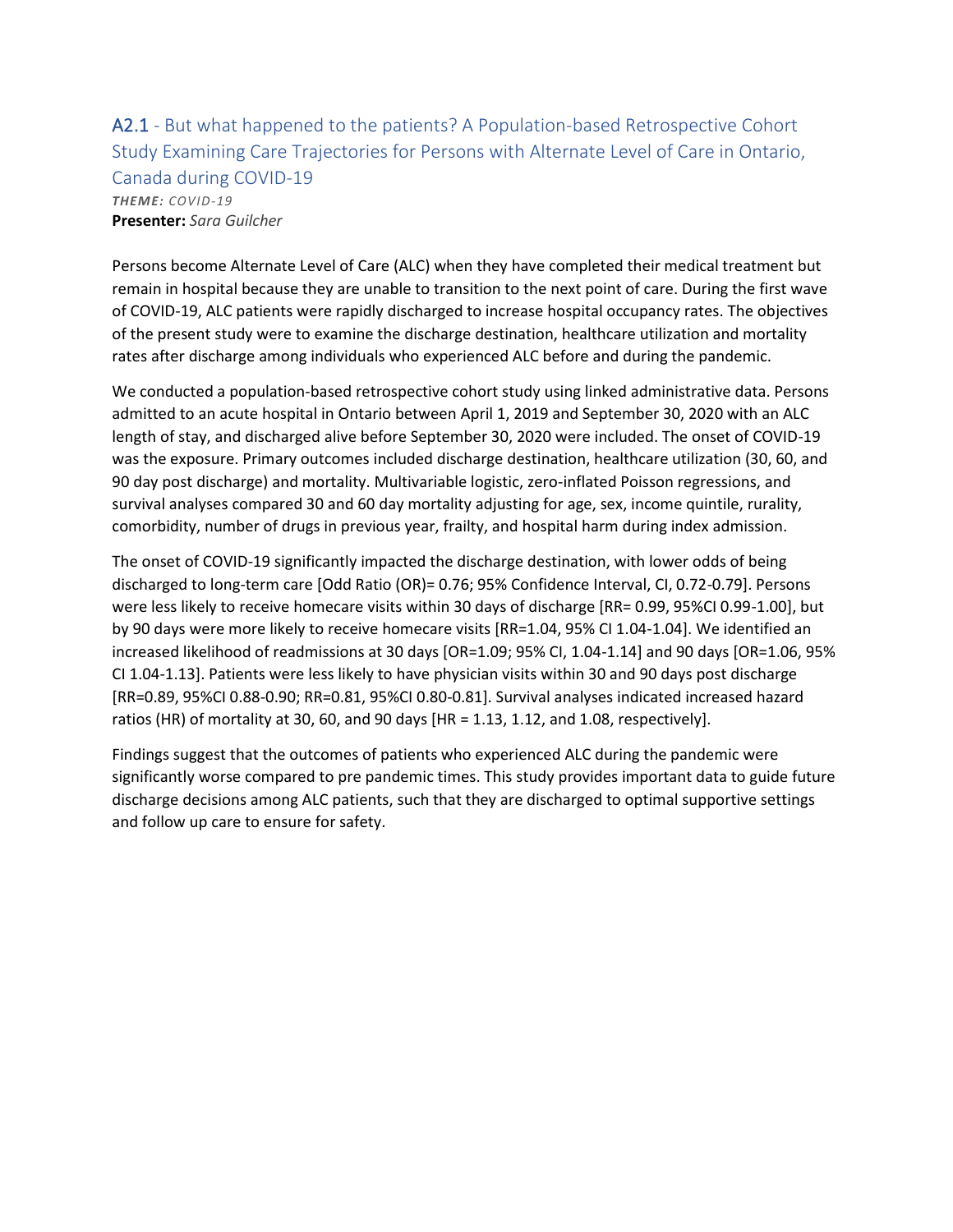### A2.2 - COVID-19 Hospitalizations in Canada: Clinical Characteristics and Costs *THEME: COVID-19* **Presenter:** *Jun Gao*

Hospitals and emergency departments across the country have been playing a critical role in responding to population health care needs during the COVID-19 pandemic. The data from these sectors can be used to provide a better understanding of resource utilization and outcomes for COVID-19 patients. This presentation will provide insights into COVID-19 hospitalization associated costs and trends across provinces and territories. It will also compare the cost of COVID-19 hospitalizations with other common hospitalizations.

Data on COVID-19 hospitalizations and emergency department visits was compiled from populationlevel administrative databases including the Discharge Abstract Database and National Ambulatory Care Reporting System between January 2020 and June 2021 (excluding Quebec). Case selection was based on ICD-10-CA COVID-19 diagnosis codes. Statistics on case volumes, demographics, length of stay, disposition, ICU admission and ventilator use was analyzed at provincial/territorial and national levels. Hospitalization costs for COVID-19 and other health conditions were estimated based on clinical information and an existing methodology that uses the average cost of a patient stay and the relative resource use for specific conditions.

Clinical information on almost 70,000 COVID-19 hospitalizations was analyzed. Patients who were hospitalized with COVID-19 from April to June 2021 were younger (median age of 59 compared with 68) and experienced lower in-hospital death rates (10% compared with 18%) than those who were hospitalized between January 2020 and March 2021. More than 1 in 4 hospital stays included an ICU stay. The estimated cost of a COVID-19 hospital stay was over \$23,000, three times the average cost of a stay for a heart attack and similar to the cost of a stay for a kidney transplant in Canada. From January 2020 to June 2021, the total estimated cost of COVID-19 hospitalizations was almost 1.6 billion dollars.

As jurisdictions continue to cope with the pandemic, results from this presentation can help health system decision makers and governments around the country to better understand the impact of COVID-19 on the hospital sector and inform decisions around care.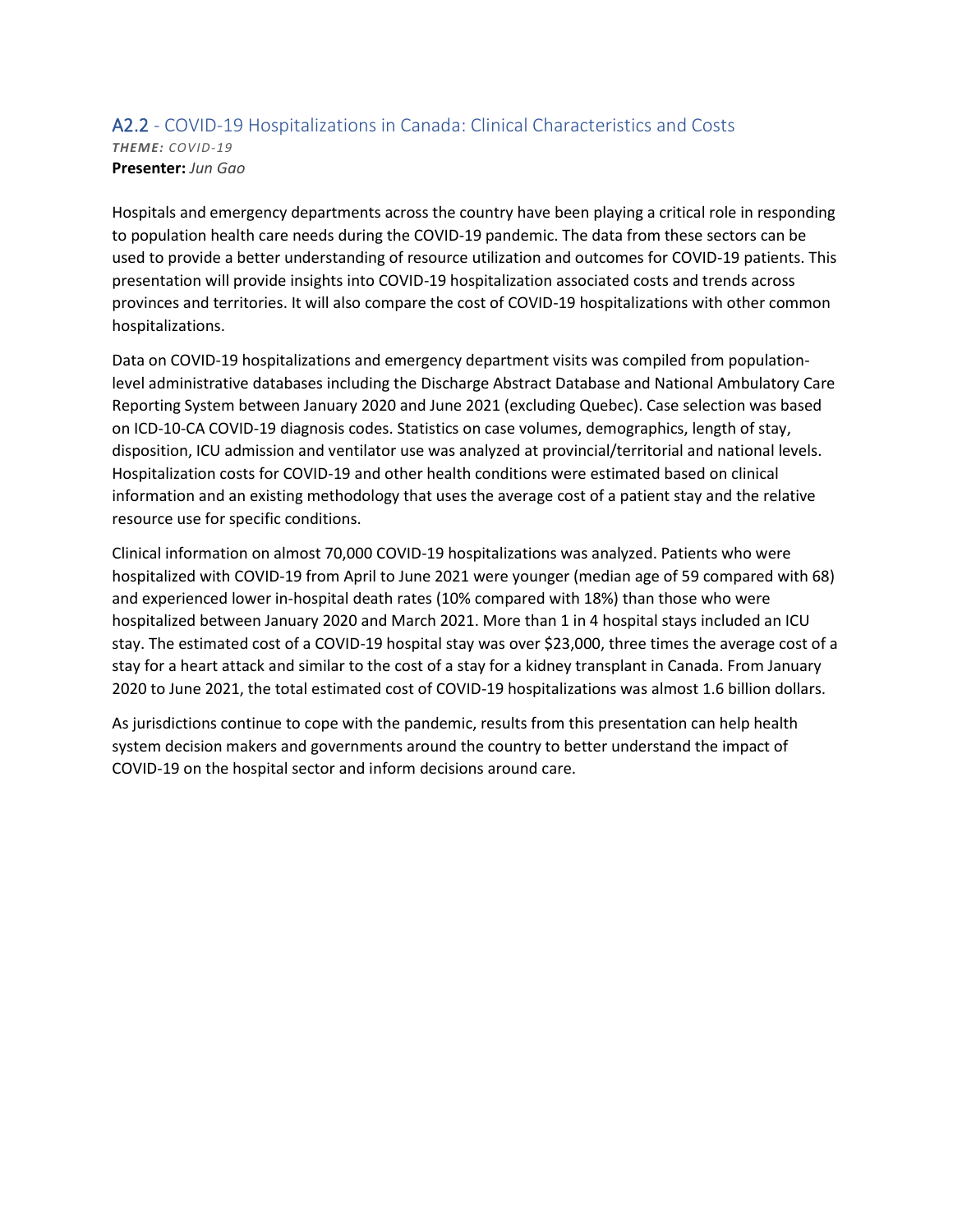### A2.3 - Access to primary care among im/migrants during the COVID-19 pandemic: Analysis of population-based linked administrative data *THEME: COVID-19* **Presenter:** *Mei-ling Wiedmeyer*

Immigrants, refugees, and migrants (im/migrants) face multiple barriers to accessing healthcare in Canada. Im/migrants have been disproportionately impacted by COVID-19, and changes in healthcare delivery in the context of the pandemic may have compounded inequities in access. We describe access to primary care related to COVID-19 by immigration status and explore impacts of the rapid shift to virtual care among im/migrants, including people who have arrived recently with limited official language ability.

We used linked health and immigration data to describe primary care service use for COVID-19 over the pandemic course, comparing among people with temporary status, permanent residency, and citizenship at time of registration for health insurance. We also explored use of virtual and in-person primary care among non-im/migrants, im/migrants in Canada more than 5 years, and im/migrants in Canada less than 5 years, grouped according to language ability at time of arrival. We estimated odds of any access to primary care, and odds of access to in-person care in 2021 by immigration group, stratified by age.

Though COVID-19 infection was much higher among people with temporary status, the percentage of people with access to primary care for suspected or confirmed COVID-19 was much lower among people with temporary status (2.6%) compared with people who have citizenship (4.4%). Disparities in access to primary care by immigration status predate the pandemic, but grew wider in the context of COVID-19. This effect was particularly apparent among people ages 60+. Within this age group, people who had recently immigrated with limited English ability had half the odds of any family physician visit (adjusted odds ratio 0.53, 95% CI 0.50, 0.56) compared to non-im/migrants. Odds of an in-person visit were also significantly lower for this group (adjusted odds ratio 0.55, 95% CI 0.52, 0.57), despite known barriers to virtual visits among seniors and people with limited English ability.

Im/migrants experienced disproportionate risks from COVID-19 and reduced access to primary care, particularly among people ages 60 and older. Resourcing patient-centered, collaborative approaches in primary care service delivery that meet the needs of im/migrants, including seniors, and decoupling access to healthcare from immigration status are urgently needed.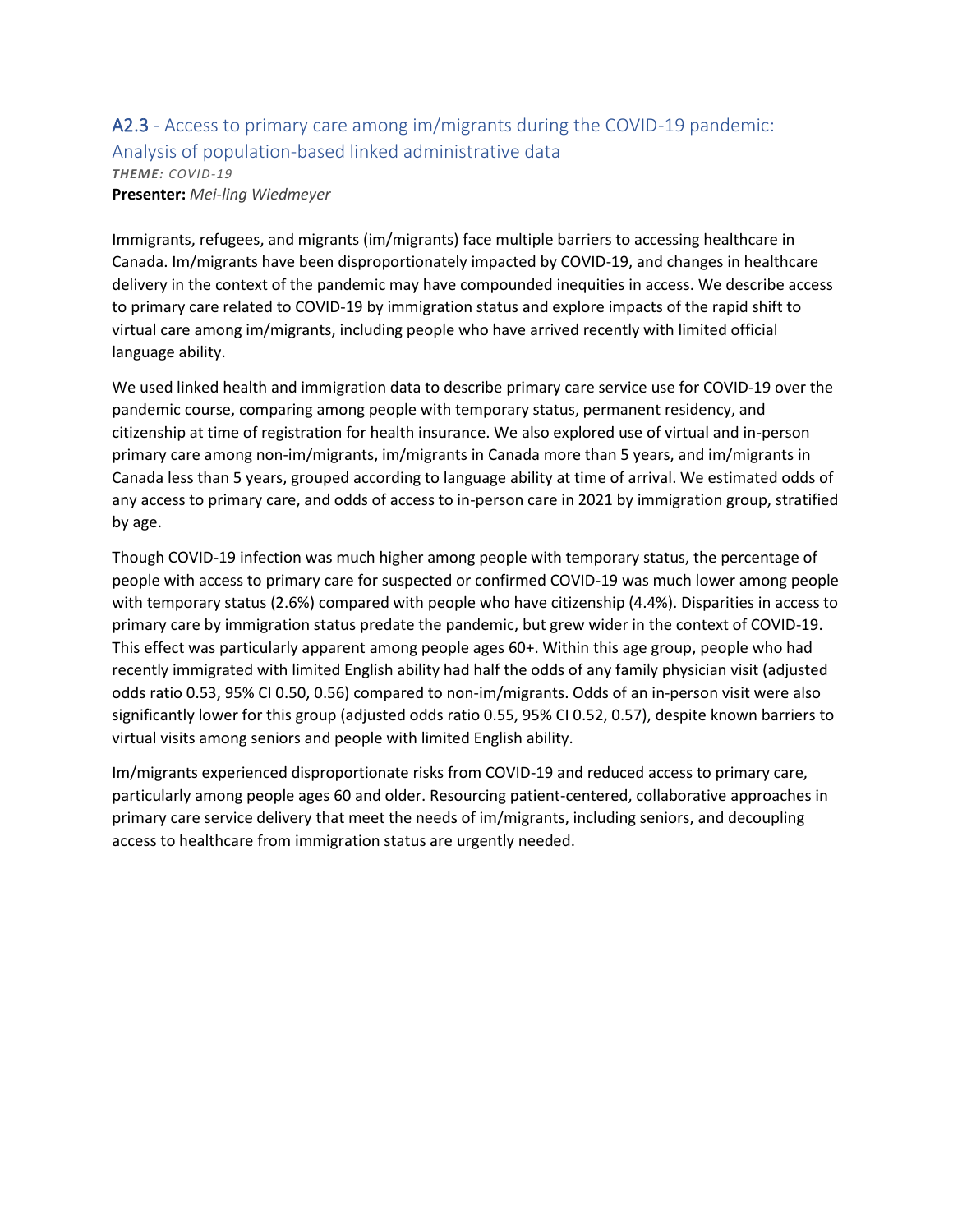### A2.4 - Are we providing equitable healthcare to older Canadians with combined hearing and vision loss during the COVID-19 pandemic? *THEME: COVID-19* **Presenter:** *Atul Jaiswal*

Age-related hearing and vision impairment are often sidelined from health services research, despite being ranked second and third of all impairments contributing to the number of years lived with disability. Although there are over one million older adults with combined hearing and vision loss (dual sensory loss/DSL) in Canada, data are scarce on the impact of COVID-19 on their healthcare experiences. This study explored the access to healthcare for older Canadians with DSL during pandemic.

We conducted a mixed-methods study to integrate the perspectives of older Canadians with DSL, their caregivers who accompany them on medical visits, and their healthcare providers. Data were generated from qualitative interviews with 32 older Canadians with DSL and 31 caregivers, as well as through an online survey with 228 healthcare professionals (HCPs), followed by subsequent in-depth interviews with 24 survey respondents. Thematic analysis was used to analyze qualitative data, whereas descriptive statistics were used for quantitative survey data.

Qualitative interviews with older adults with DSL and their caregivers identified barriers in care delivery, that were lack of knowledge/training on DSL among HCPs, lack of time and comfort for HCPs to go beyond one's specialty, lack or limited support to overcome communication challenges for older adults with DSL, difficulty using technologies for virtual/telehealth, presence of additional comorbidities such as cognitive decline, and restrictions in caregiver accompaniment. The data from HCPs highlighted that having DSL, at a time of pandemic-related regulations, increased the adverse consequences of the pandemic on their healthcare experiences. The other reported barriers by HCPs were difficulties in using telehealth for older adults with DSL, issues in communication and identification of DSL due to use of masks and personal protective equipment, and limited caregiver accompaniment.

Our study indicated that the older adults with DSL and their caregivers experienced structural barriers in access to care, and the pandemic further exacerbated those challenges. Training of HCPs and caregivers on the DSL-specific communication and accessibility is critical to ensure equitable care for older adults with DSL.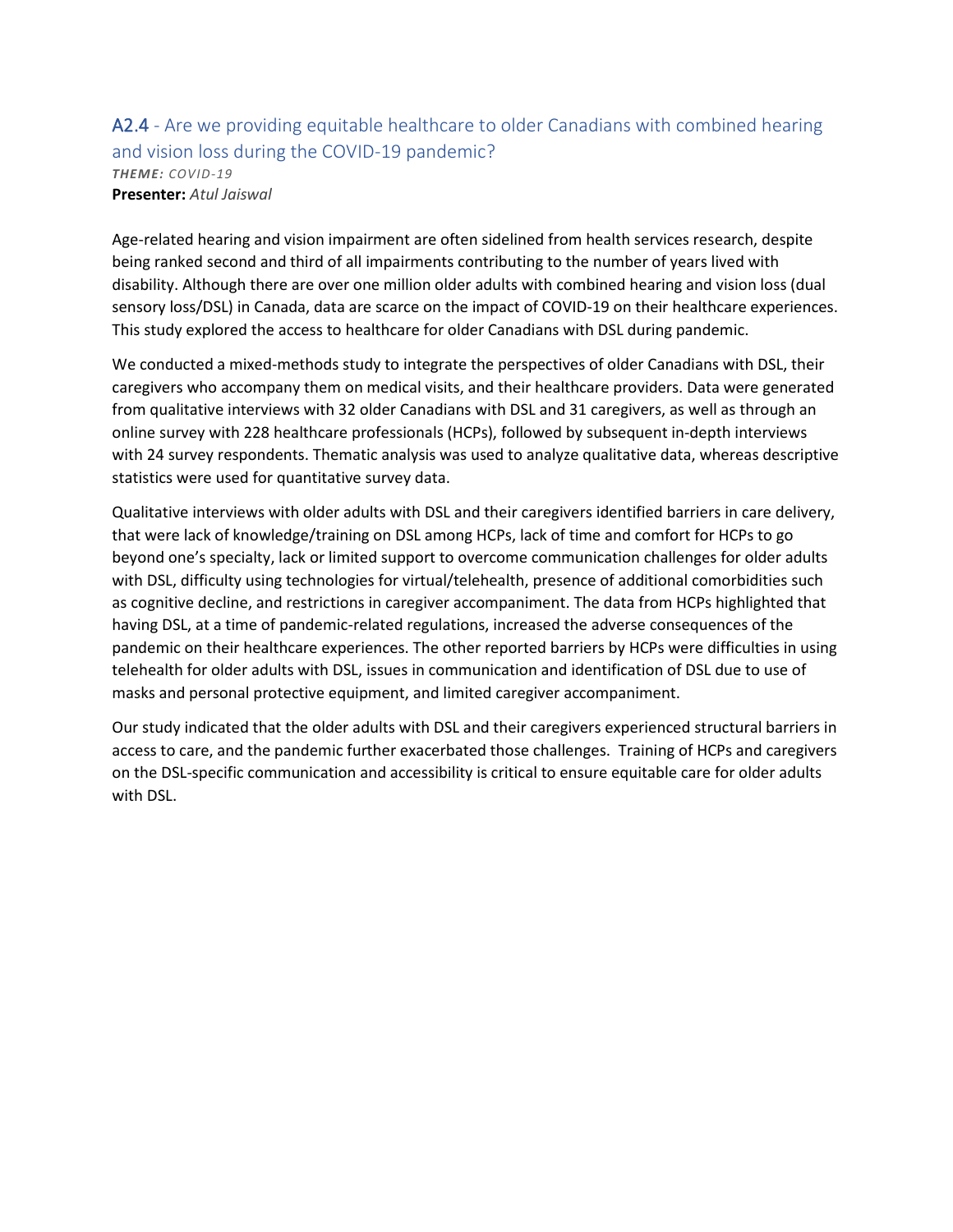# A2.5 - Impact of the COVID-19 Pandemic on Pediatric Emergency Department Visits and Patient Outcomes of Appendicitis in Canada: An Interrupted Time Series Analysis *THEME: COVID-19*

**Presenter:** *Francesca del Giorgio*

Since the onset of COVID-19 pandemic in early March of 2020, there has been concern over delays in seeking medical attention for pediatric appendicitis, resulting in worse prognosis. This study aimed to investigate whether there were changes in incidence of pediatric appendicitis diagnosed at the pediatric emergency department, and whether there were changes in severity of cases and hospital utilization for pediatric appendicitis during the first year of the COVID-19 pandemic compared to previous years.

This study made use of the computerized databases of the two tertiary care pediatric hospitals in Montreal, Quebec. Segmented Poisson regression adjusted for underlying baseline trend, seasonality, and site was used to estimate the change in bi-monthly incidence of children diagnosed with appendicitis at the onset (March/April 2020) and throughout the first 14 months of the pandemic, relative to the 4-year pre-pandemic trend. Change in average length of hospital-stay (measured via linear regression), and change in risk of perforated appendix and need for surgical drainage (measured via binomial regression) were used to quantify changes in hospital utilization and severity.

From the regression analysis, there was a 14% increase in the number of bi-monthly appendicitis cases at the pediatric emergency department diagnosed during the first two months of the pandemic (Incidence Rate Ratio(IRR)= 1.14, 95% CI= 1.01 ; 1.28). This increase remained stable throughout the first year of the pandemic. In secondary analyses, there was a decrease in average length of stay during the pandemic (0.43 day decrease, 95% CI=-0.72 ; -0.14), but there was no change in risk of perforated appendix (Risk Ratio= 0.96, 95% CI= 0.77; 1.20) or of requiring surgical drainage (Risk Ratio= 0.97, 95% CI= 0.71; 1.31).

The observed increase in incidence of pediatric appendicitis at the emergency department may result from an increase in triggers or changes in hospitalization use during the pandemic, but severity of cases remained stable relative to previous years suggesting no delays in seeking medical attention.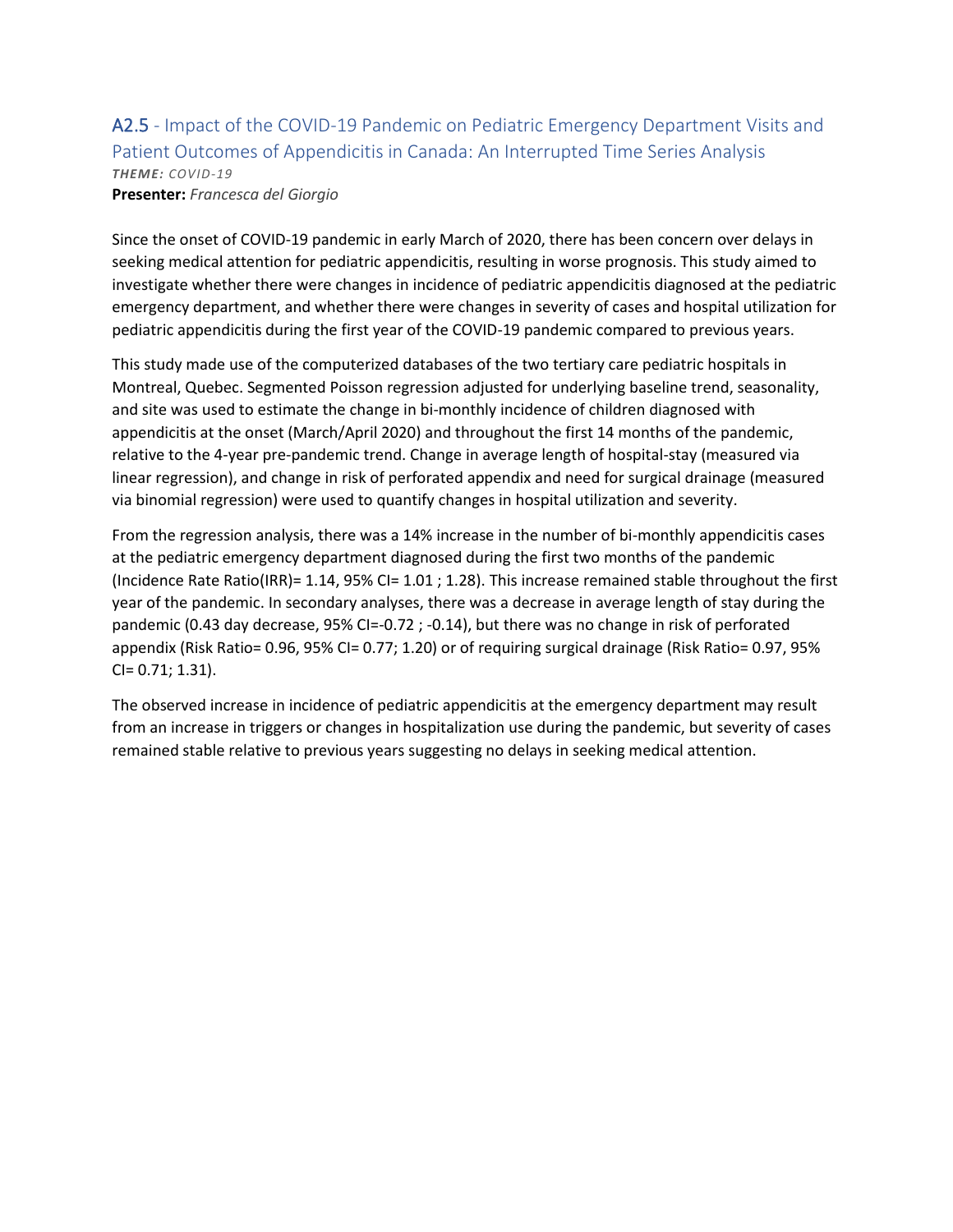### A3.1 - Beyond the Breaking Point: Nurses' Experiences with Mental Health Leaves of Absence Pre and Post COVID-19

*THEME: Collaborative Healthcare Improvement Partnerships* **Presenter:** *Shamel Rolle Sands*

The nursing profession is facing a multiplicity of occupational stressors which have been exacerbated by the Covid-19 pandemic. These stressors predispose nurses to develop mental health issues which may result in a leave of absence. The Healthy Professional Worker (HPW) Partnership is a pan-Canadian study aimed at examining the gendered experiences of mental health, leaves of absence, and return to work in order to design better workplace interventions to support nurses.

This study employed a multi-method approach that utilized document analysis, worker surveys, intervention case studies, worker, and stakeholder interviews. 54 nurses and 17 stakeholders participated in one-on-one, semi-structured interviews that were analyzed thematically and iteratively, including a priori themes which were informed by literature and our pilot research. This study was guided by an intersectional and gendered lens examining the influence of roles and norms at the individual, family, organizational, and societal levels.

Preliminary findings suggest that nurses reached a "breaking point" in which they could no longer attend to their mental health, which was further exacerbated by workplace stigma and judgement from colleagues and managers. Nurses expressed immense guilt at contemplating a leave of absence while being cognizant of chronic staffing shortages, heavy workloads, and perceived obligation to colleagues. In light of these conditions, nurses often choose presenteeism over absenteeism. Stakeholders acknowledged the complexity of mental health issues nurses experience, but articulated uncertainty on how to better support nurses at provincial and national levels. Stakeholders shared that they are but one of many pieces in supporting nurses, and requested for work environments to include debriefing, support networks, and expanded access to formal mental health resources.

There is a salient need for nursing work environments to support nurses' mental health. Policies and programs addressing nursing burnout are required, including improvements in chronic staffing shortages, overwhelming workloads, and mental health stigma. Additionally, nurses require debriefing opportunities, supportive networks, and expanded access to formal mental health resources.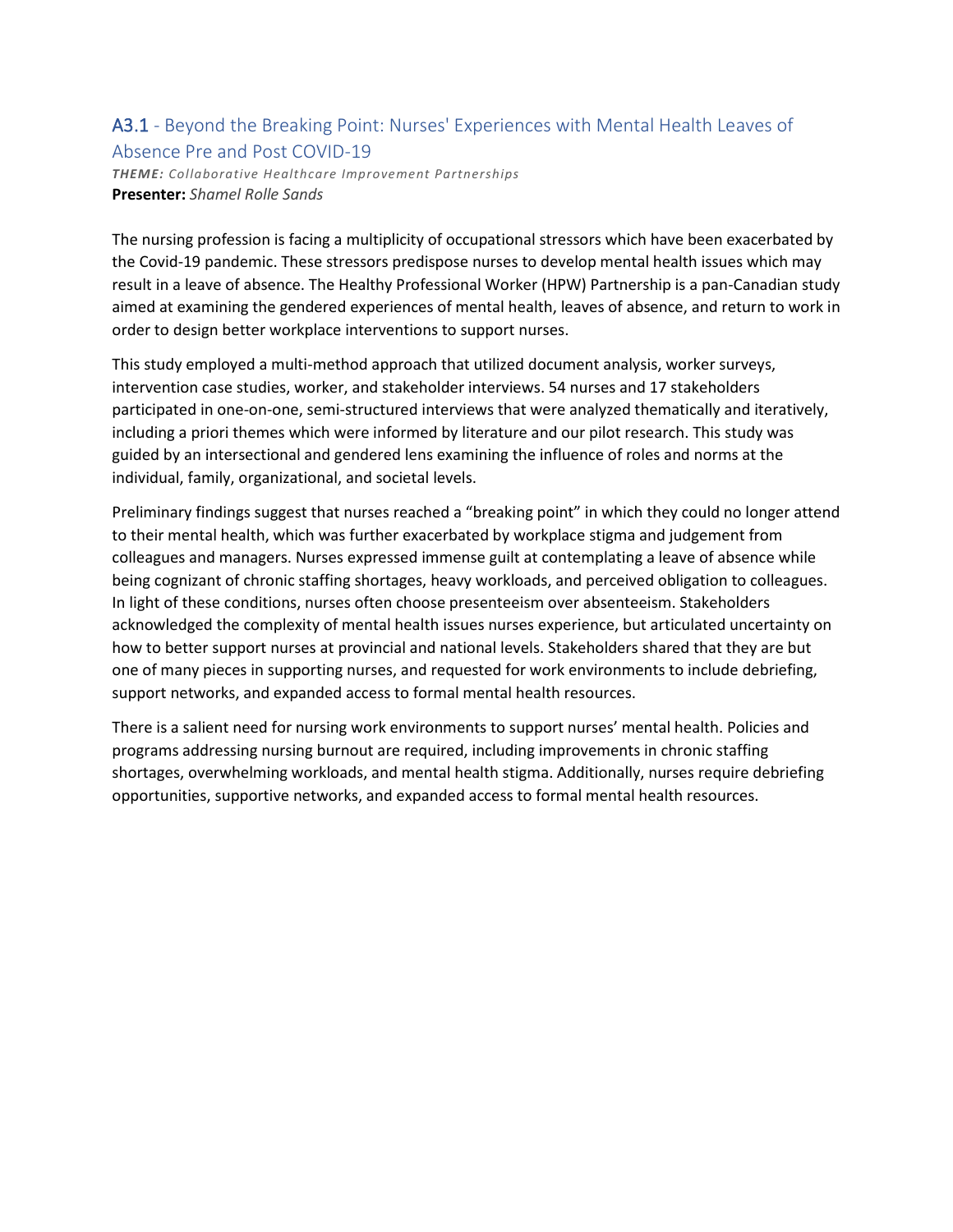### A3.2 - Integrated health and social care within a Canadian context: three case studies in Ontario, Alberta and Nova Scotia

*THEME: Collaborative Healthcare Improvement Partnerships* **Presenter:** *Siu Cheng*

Integrated health and social care (IHSC) allows for the provision of care within a social determinants of health frame high-risk populations. Extant literature shows that IHSC can improve patient health and social care outcomes for vulnerable older adults. The presentation will highlight the integration factors that allow for different healthcare and social care organizations to engage in successful IHSC. It will also provide an overview of the contextual factors that influence IHSC in Canada.

A multiple case study of integrated health and social services initiatives in Ontario, Alberta and Nova Scotia was undertaken to explore the integration and contextual factors that support successful services integration among different healthcare and social services organizations serving older adults. Three voluntarily driven community-based IHSC initiatives were selected: geriatric assessment program collaboratory in Camrose, AB; a day program situated in Toronto, Healthy at Home; and an awardwinning integrated care program, the Middleton Day Program situated in the Annapolis Valley, NS. Data was collected and analyzed based on key informant interviews and focus groups for each case that comprised of representatives from a cross-section of different health and social care organizations in each case.

It was discovered that there were nine common critical inter- organizational factors that support integration among all three cases, despite the variation in contextual factors. These included shared vision and goals, culture, leadership, dedicated funding and resources, team-based approaches, communication, information sharing, champions, pre-existing relationships and role clarity. Despite differences in urban/rural geographic location and governing healthcare systems, the cases shared six common contextual factors influenced integration: governance authorities, government policies and agendas, working within a not-for-profit context, aging populations, geography, transportation, and a close sense of community. It was of interest to note that technology, performance measurement systems and accountability structures were not identified as being necessary in the success of the three initiatives.

The study findings show that IHSC is occurring voluntarily and at the grass-roots level in Canada. The Canadian IHSC experiences are aligned with extant literatre, but the research findings show that there is a uniquely Canadian set of forces that exert an influence on IHSC, including policies and governance systems.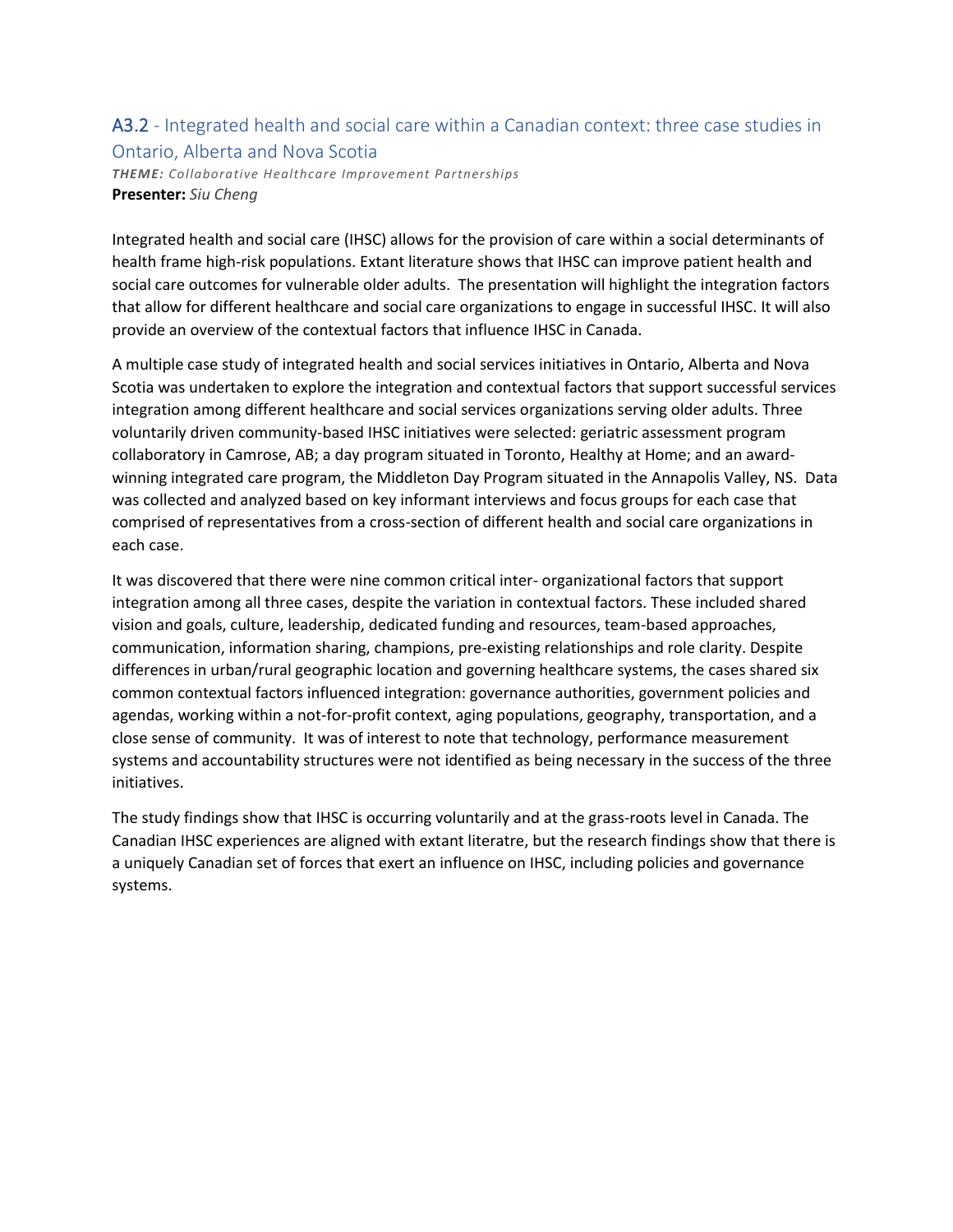### A3.3 - Integrated Care in Ontario: Cross-case Learnings from a Developmental Evaluation of Ontario Health Teams

*THEME: Collaborative Healthcare Improvement Partnerships* **Presenter:** *Kaileah McKellar*

In 2019, Ontario's Ministry of Health launched Ontario Health Teams (OHTs), an ambitious initiative that seeks to ensure that all health care organizations, providers, and patients across the province are connected to an integrated team with responsibility for eventually providing all healthcare services for a specific population. The objective of this evaluation was to understand how OHTs are developed, what matters to stakeholders during this process, and what helps or hinders this work.

We conducted a developmental evaluation (DE) focusing on six OHTs from across Ontario, representing different geographies. Each OHT had an embedded researcher acting as a liaison. The primary method of data collection was observation, with team members attending select virtual planning meetings. Additionally, we conducted key-informant interviews and used participant journaling. Timely feedback was an important part of the DE. Feedback was tailored to each OHT and included formal and informal presentations of findings. Feedback was organized around key themes and included the strengths and challenges experienced by OHTs.

As all six OHTs were in the early stages of development, working out what their vision was and how to practically implement it emerged as a focus. The engagement of partners, patients and physicians, a collaborative team culture, leadership, governance structures, strategic planning, model design and data-driven practice helped forward vision-building in different ways across OHTs. These factors fostered OHT development when present in meaningful ways and were challenges when absent. Timely feedback to OHTs focused on both highlighting areas of strength and improvement.

The developmental evaluation approach allowed us to track implementation progress and provide feedback to OHTs to support innovation and development. This study provides an early indication of OHTs' strengths and where they will require support to successfully implement integrated care to meet their population's health needs.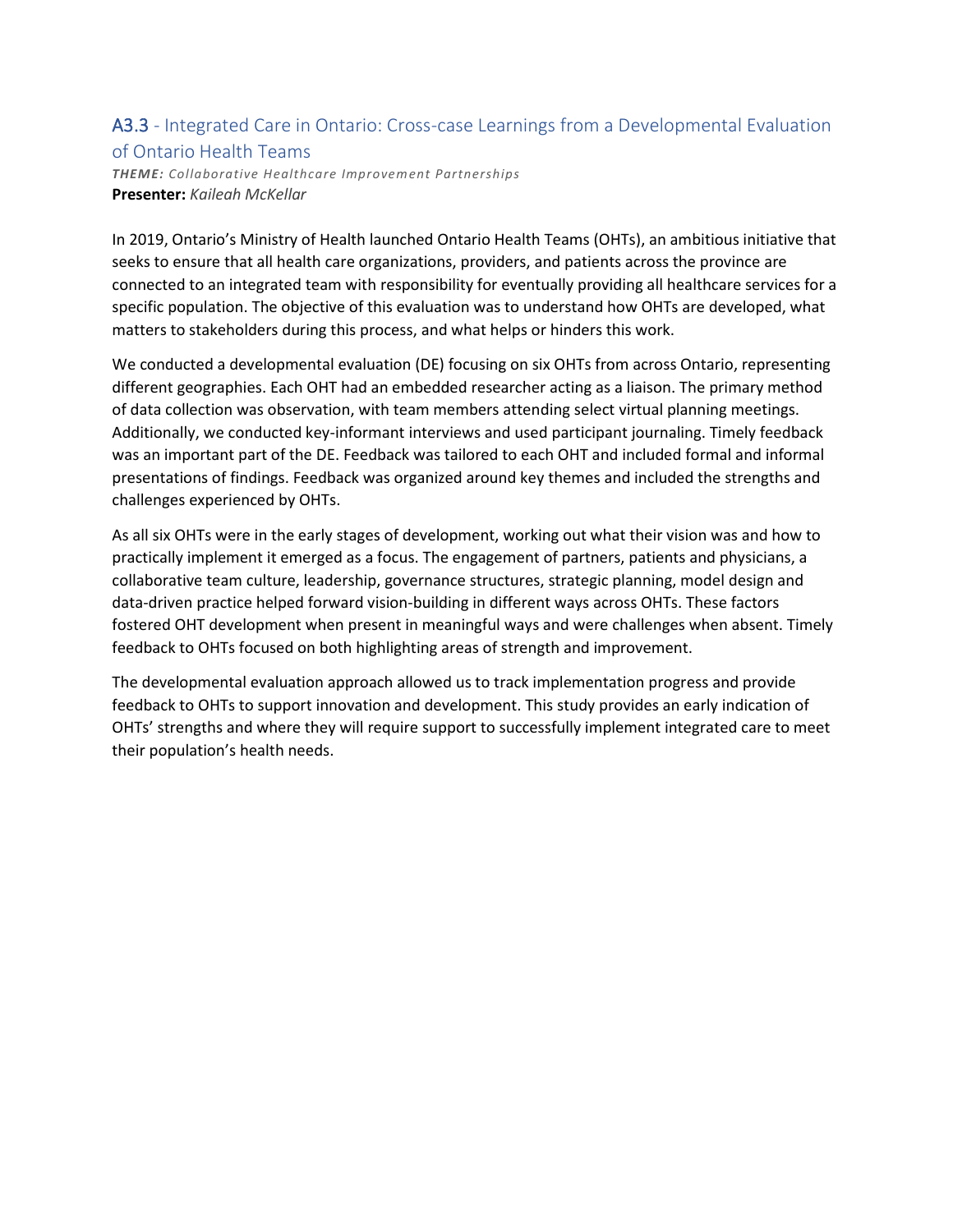## A3.4 - Challenges of reforming integrated care in the context of ACO-like organizations: A

#### scoping review

*THEME: Collaborative Healthcare Improvement Partnerships* **Presenter:** *Élizabeth Côté-Boileau*

In the past decade, Accountable Care Organizations (ACO) have risen in the health policy landscape as promising instruments to incentivize both healthcare quality and efficiency through the creation of shared accountability and shared risk delivery systems. More recently, ACOs are growing as potential incubators for large-system care integration world-wide. However, to this day, little research has been done on the particular challenges and opportunities arising from reforming integrated in the context of ACO-like organizations.

We aim to better understand the particular challenges and opportunities for reforming integrated in ACO-like organizations. We conducted a scoping review (Summer-Fall 2021), systematically investigating six bibliographic databases to search, screen and select relevant literature ACOs and integrated care. We screened 521 papers, then completed a full-text review of 105 identified as relevant based on title and abstract. A total of 36 papers were retained for analysis. Data were extracted and synthesised through descriptive and inductive thematic analysis.

We identify four preliminary clusters of challenges and opportunities towards reforming integrated care in ACO-like organizations. First, numerous studies support that ACOs' shared governance and accountability models raise significant challenges towards care integration. Variability in terms of organizational maturity, institutional logics, and partner engagement strategies namely emerges as factors that would influence the capacity of ACOs to established shared governance and accountability. Second, the slow development of digital health and data-driven patient navigation functions in ACOs currently hinders population health management capacity building that is crucial to integrated care. Third, collective incentives might not be sufficient to overcome the various boundaries that keep system partners disintegrated. Finally, patient and community engagement as a strategy for integrated care remains premature and rarely incentivized in ACO-like organizations.

Challenges of reforming and delivering integrated care within ACO-like organizations namely include shared governance and accountability, digital health and patient navigation capacity, collective incentives and patient engagement. Further research should focus on how ACOs may go from offering organizational levers to conveying true integration at the point of care.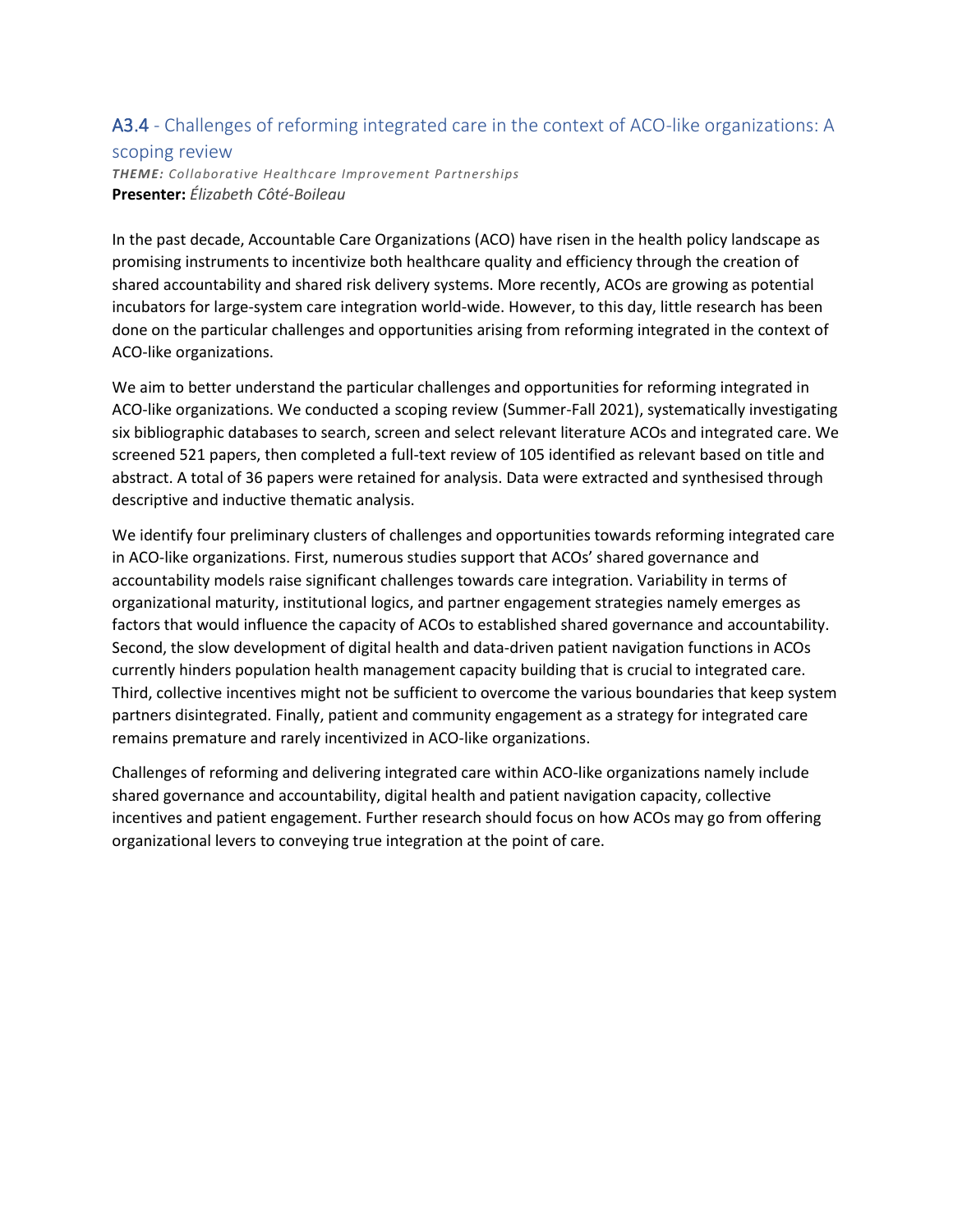#### A3.5 - Evaluating Patient Navigation as a Boundary Concept: a realist synthesis *THEME: Collaborative Healthcare Improvement Partnerships* **Presenter:** *Fedir Razumenko*

A boundary concept is a construct shared by multiple groups of people which allows them to communicate and cooperate across disciplines while also allowing them to maintain their identities. Patient navigation (PN) has evolved and expanded in scope as a loose construct with a strong cohesive power. While many programs are considered to be "patient navigation", their operations, program characteristics, and targeted populations vary widely. There is also no consensus on a definition for PN. Our study objective is to explore the history and evolution of PN as a boundary concept, to understand how these differences in definitions and operations came to be.

A qualitative mixed-methods project is being conducted, using realist synthesis and a social constructionism approach of science and technology studies. We will identify program theories of how PN is meant to work, and how these theories have evolved over time, and across different disciplines (e.g., nursing and social work). Through mapping PN activities, we will be able to identify areas of overlap and distinction with other interventions and disciplines.

Preliminary results suggest that there is variation in how the role, activities, and purposes of patient navigators are defined and described. While initially meant to address disparities, PN has evolved to become a value-added service for a much broader population. With that evolution, different disciplines consider PN to be within their professional domain and scope. The absence of a precise and operational definition is therefore intentional, in line with boundary concepts, so that PN can be adapted and interpreted by different disciplines according to their professional priorities and resources offered.

Ultimately, the scope of difference within PN as a boundary concept raises questions about whether the variety of programs being implemented indeed cohere as a single phenomenon.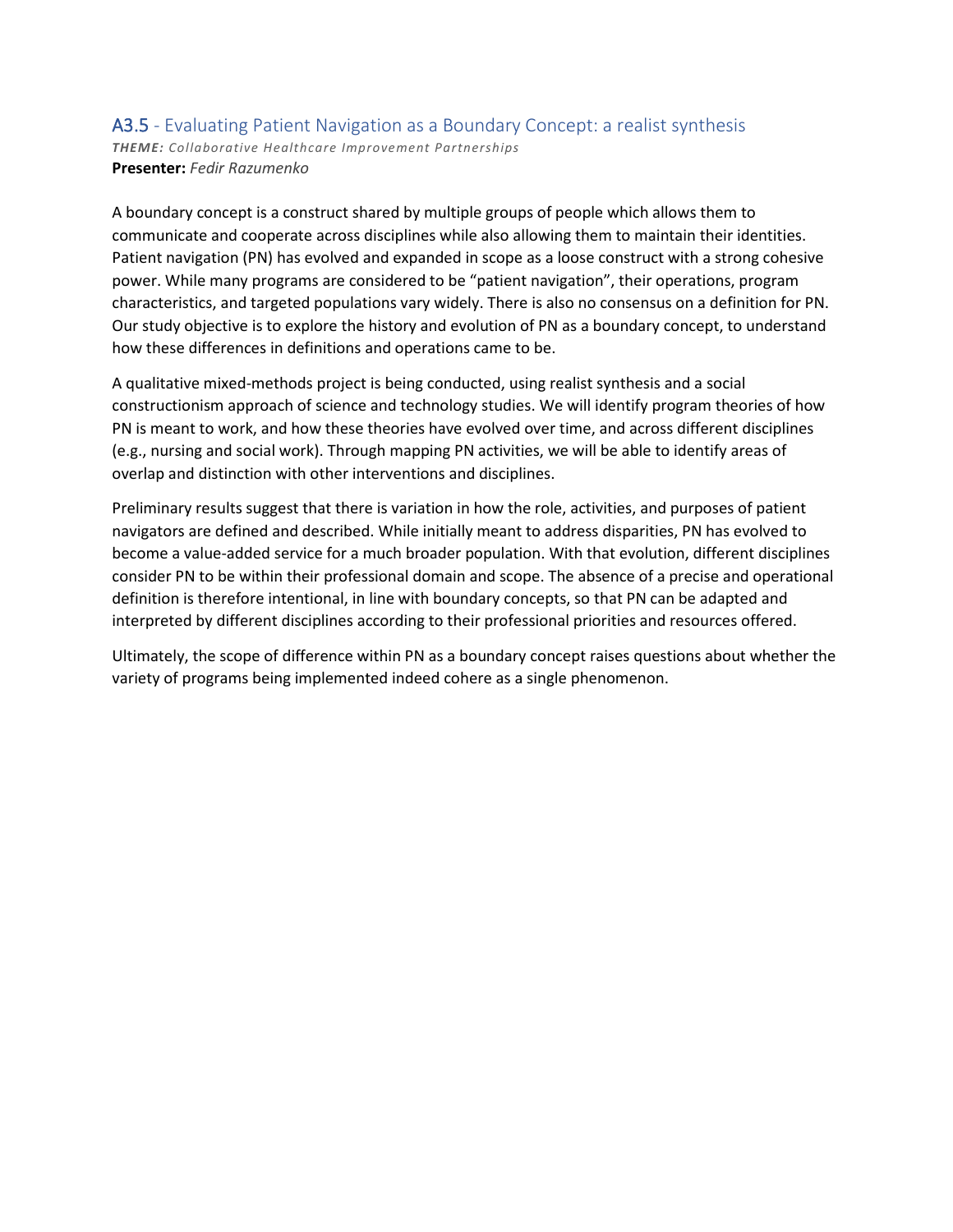#### A4.1 - Preliminary Assessment of the Implementation of Safer Supply Pilot Projects funded through Health Canada's Substance Use and Addictions Program *THEME: Mental Health and Addictions* **Presenter:** *Dale McMurchy*

Canadian lives continue to be lost to overdoses from a toxic illegal drug supply. As the overdose crisis worsened during COVID-19, healthcare experts and people who use drugs (PWUDs) called for greater access to a safer supply of drugs. In 2020, the Substance Use and Addictions Program at Health Canada funded projects offering prescribed medications as an alternative to illegal drugs and commissioned an assessment to capture early learnings and effective strategies for program delivery.

This mixed-methods evaluation entailed an in-depth review of the safer supply programs' design, implementation, processes and procedures, and initial outcomes. The study involved program document and high-level literature reviews. A staff survey received 100 responses from eight programs; two-thirds responded extensively to three opened-ended (qualitative) questions. Additionally, each program completed a detailed questionnaire about implementation and services, followed by 15 indepth interviews/focus groups with program leads and key staff. Fifteen semi-structured participant interviews (via telephone or videoconference) were conducted at seven of the programs. Data were triangulated to assess key design and implementation features, preliminary outcomes and to develop recommendations.

Respondents reported that safer supply services positively impacted participants' lives, including improved safety, stability, health and wellbeing. Diverse care teams address health and social care needs, and benefit from several partnerships. Collaboration with primary care, pharmacists and supervised consumption sites is key. Prescriptions and dosages differ by program and staff work with participants to find an approach that works best. However, many participants still struggle with withdrawal symptoms given their high tolerance resulting from fentanyl use. Lessons learned include: grounding services in community and input from PWUDs; innovating based on participants' evolving needs; establishing effective organizational structures; understanding federal/provincial legislation and regulations; understanding professional regulations and scopes of practice; and offering various delivery models based on harm reduction principles.

Safer supply programs have benefited participants in multiple ways, including reduced overdoses. However, currently available services have not been able to meet demand. Broader access to safer supply services is needed to provide medications and comprehensive services to PWUDs.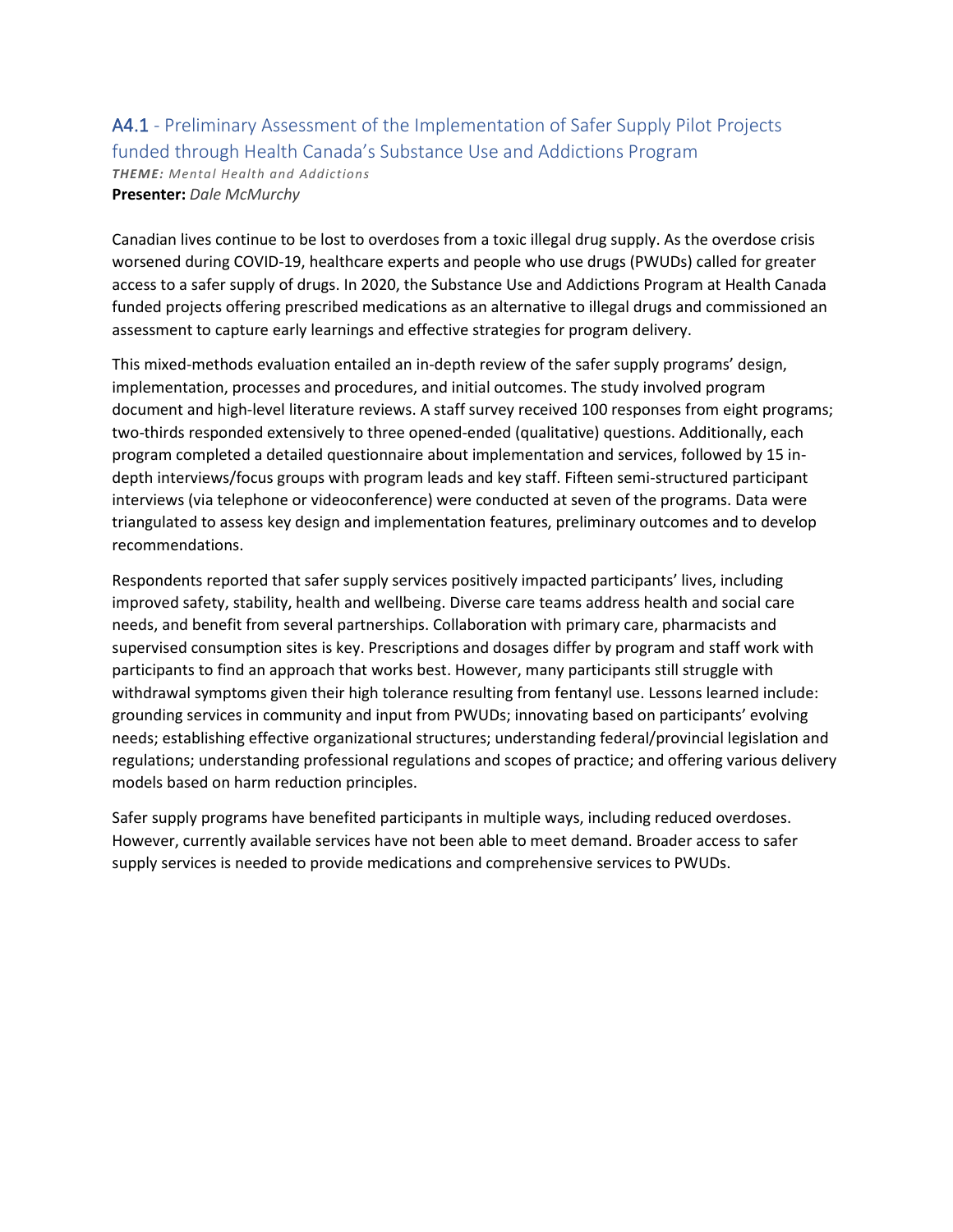#### A4.2 - Circumstances of Opioid-Related Deaths in Ontario during the COVID-19 Pandemic *THEME: Mental Health and Addictions* **Presenter:** *Sophie Kitchen*

In Ontario, the COVID-19 pandemic has exacerbated the ongoing opioid overdose crisis, leading to a significant rise in unintentional deaths due to opioid-related toxicity. We sought to describe characteristics of death, patterns of prescription drug dispensing, and frequency of healthcare use among people who died of an accidental opioid-related toxicity in Ontario prior to the pandemic and during the first two waves of the pandemic.

We conducted a cross-sectional study to compare characteristics of death, patterns of prescription drug dispensation, and frequency of healthcare use among people who died of an opioid-related toxicity in Ontario during to the COVID-19 pandemic (March to December 2020) to those who died of an opioidrelated toxicity over the same timeframe in the prior year (March to December 2019). An opioid-related death was defined as an acute intoxication/toxicity death resulting from the direct contribution of an opioid. Data was obtained from the Office of the Chief Coroner/ Ontario Forensic Pathology Services and linked to healthcare administrative data at ICES.

From March-December 2020, 2,050 people died of a confirmed or suspected opioid-related death in Ontario, a 76% increase compared to the year prior. Among confirmed accidental opioid toxicity deaths linked to healthcare data, fentanyl directly contributed to a greater proportion of deaths during the pandemic (89.3%), rising from 78.9% of deaths in the pre-pandemic period (p<0.001). Only one in four individuals who died had recently been dispensed a prescription opioid, and nearly half of those prescriptions were for methadone. Half of Ontarians who died of an opioid overdose during the pandemic had an interaction with the healthcare system in the month prior to death and 24.2% had an interaction in the week prior to death. Approximately 1 in 6 deaths occurred among individuals experiencing homelessness.

The high frequency of healthcare interactions in the week and month prior to death among people who died of acute opioid toxicity suggests potential missed opportunities for connecting those at risk of overdose with access to treatment, housing support, mental health services, and harm reduction to decrease preventable deaths.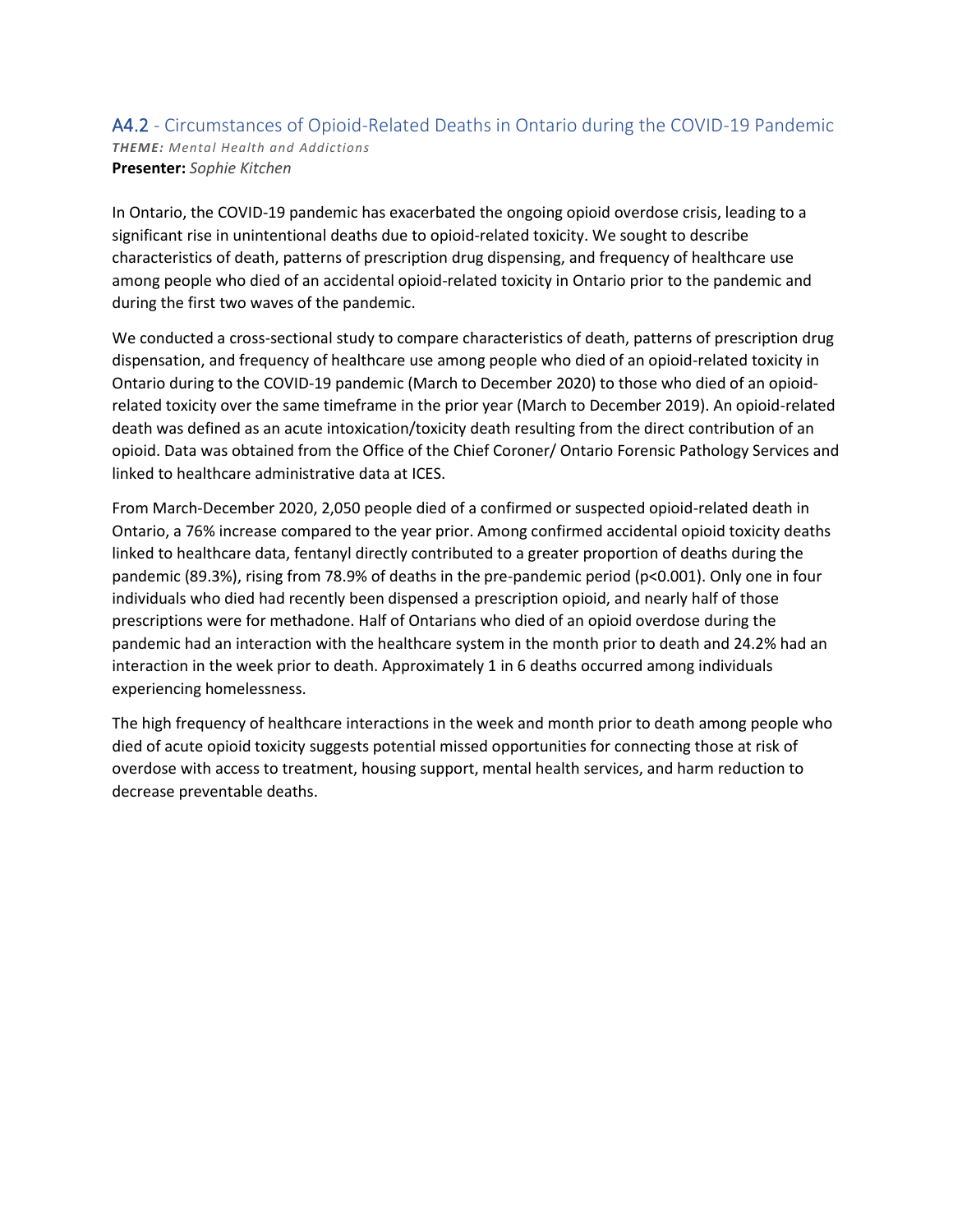A4.3 - Estimating the population-level effects of Ontario's overdose prevention sites and consumption and treatment services: interrupted time series analysi *THEME: Mental Health and Addictions* **Presenter:** *Dimitra Panagiotoglou*

Ontario recently implemented overdose prevention sites and consumption and treatment services (OPS/CTS) to stem the harms of the opioid overdose epidemic. We tested whether operating any site improved local opioid-related health service use and mortality rates.

We used monthly counts of all opioid-related emergency department (ED) visits, hospitalizations, and deaths between January 2014 and December 2020 for our outcomes. For each public health unit (PHU) that implemented any OPS/CTS, we created a synthetic control as a weighted combination of unexposed PHUs. We estimated the population-level effects of operating any site using controlled interrupted time series with segmented regression and adjusted for time varying confounders (i.e. OPS/CTS capacity, naloxone kits distributed, and persons receiving opioid agonist treatment per 100,000 population). We repeated the analysis using a multiple baseline approach to estimate province-wide effects.

Between 2017 and 2020, nine out of 34 PHUs implemented at least one OPS/CTS. ED visit (RR=0.96, 95% CI:  $0.92 - 0.99$ ) and hospitalization (RR=0.95, 95% CI:  $0.92 - 0.98$ ) trends declined faster among treated units. Improvements in local ED visit rate trends were observed for the majority of treated units. Meanwhile, mortality rates declined faster for Hamilton (RR=0.93, 95% CI: 0.90 – 0.96), Niagara (RR=0.97, 95% CI: 0.94 – 0.99) and Guelph (RR=0.94, 95%CI: 0.88 – 1.00).

Although OPS/CTS are not sufficient to stem the harms of the opioid overdose epidemic on their own, they play a critical role in local harm reduction strategies.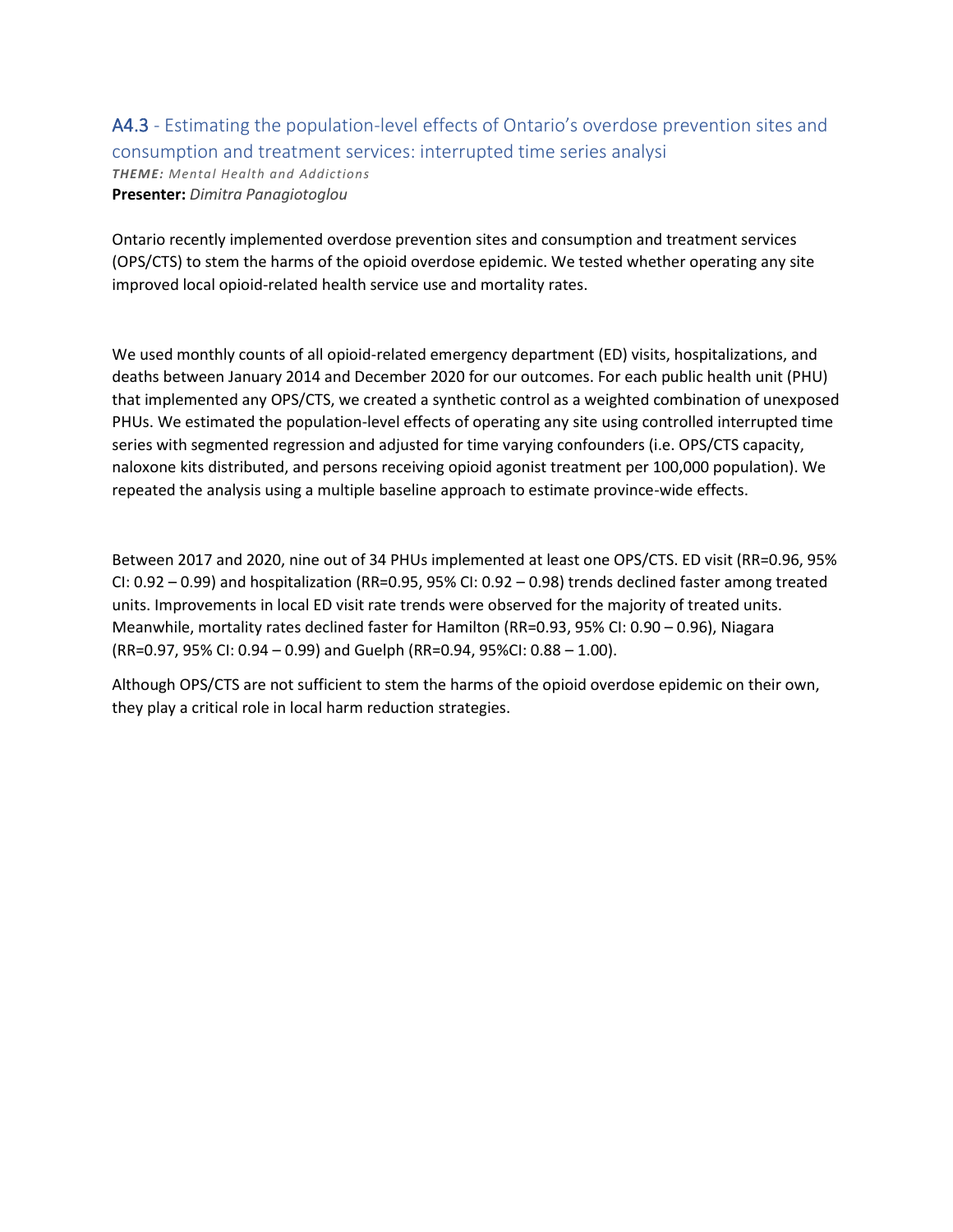### A4.4 - Bridging the macro-micro divide: A Qualitative Meta-synthesis on the Perspectives and Experiences of Healthcare Providers on the Extramedical Use and Diversion of Buprenorphine

*THEME: Mental Health and Addictions* **Presenter:** *Kasunka Kankanam Gamage*

Opioid agonist therapy using buprenorphine is one of the most effective treatments for opioid use disorder. Yet, concerns regarding its extramedical use and diversion, such as adverse patient outcomes and damage to the legitimacy of addictions practice, are persistent. The aim of this study was to synthesize the perspectives and experiences of healthcare providers around the extramedical use and diversion of buprenorphine.

A systematic search was conducted of primary qualitative and mixed-methods studies on the views of healthcare providers on extramedical buprenorphine use. We used the qualitative meta-synthesis approach for data analysis. We conducted line-by-line coding to identify themes and concepts, and prepared narrative summaries based on a coding schema developed by the research team.

Sixteen studies were included in this review. Findings were organized under two key themes: 1) Harmproducing versus harm-reducing effects of extramedical buprenorphine use; 2) Driving forces of and responses to extramedical buprenorphine use. Providers noted barriers to accessing formal treatment, lack of follow-up mechanisms for those with opioid use disorder, and the under-regulation of buprenorphine as factors driving extramedical buprenorphine use. More control and monitoring to limit the supply of buprenorphine (i.e., drug testing, pill counts, change in prescribing practices) were the most commonly provided solutions. There is a key disconnect in provider views: they saw that macro, health systems-level challenges primarily drove extramedical use, while their recommended solutions were primarily at the micro, individual patient-level.

The macro-micro disconnect in healthcare governance explains the disconnect in provider views. This review emphasizes the need of integrating macro-micro governance in opioid use disorder care and the critical role of providers together with people who use opioids in empowering macro-level governance.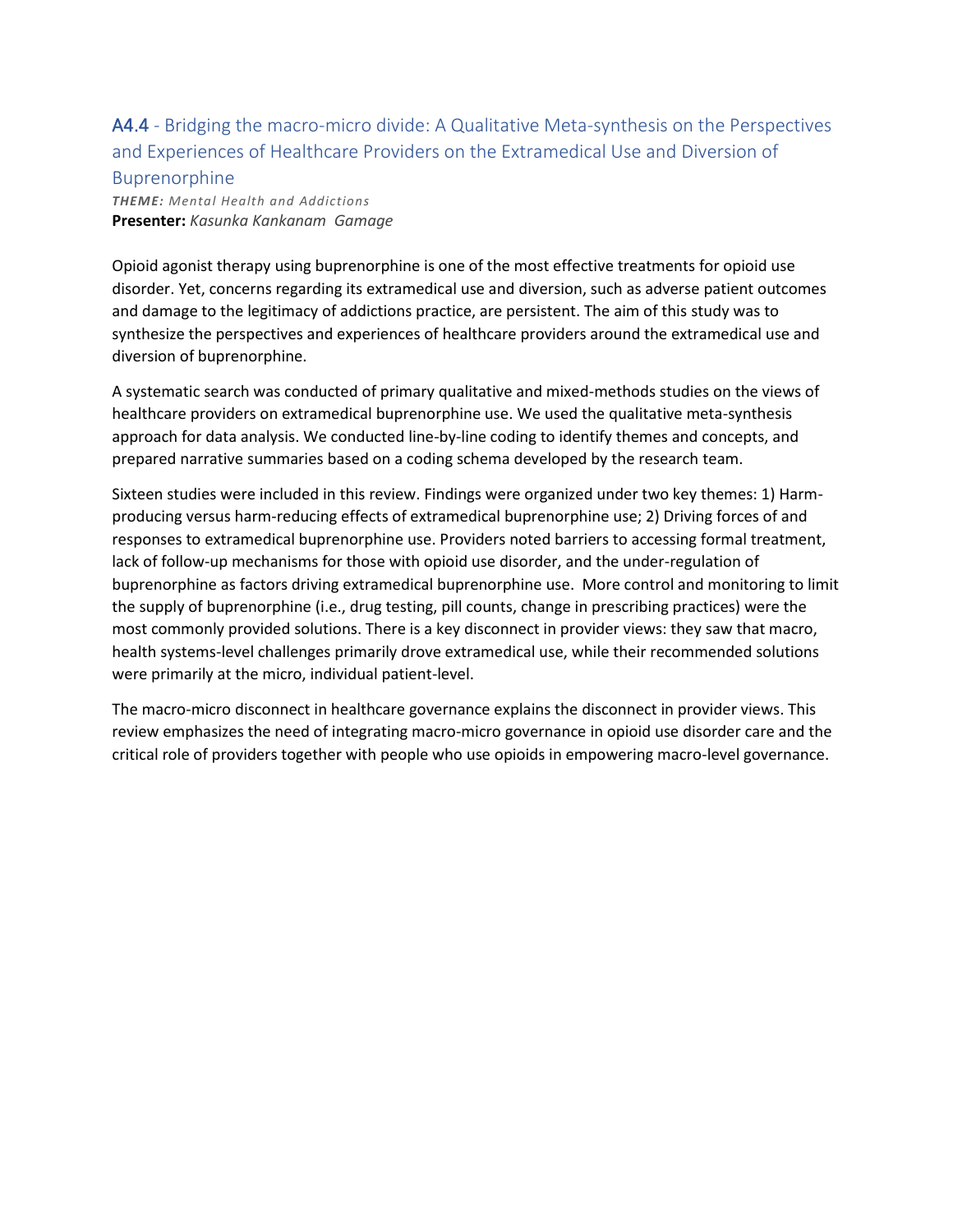### A4.5 - Mental health care utilization upon release from provincial correctional centres and risk of reincarceration in British Columbia

*THEME: Mental Health and Addictions* **Presenter:** *Heather Palis*

Approximately 70% of people in BC's provincial correctional centers have diagnosed mental health and/or substance use disorders. Many serve short sentences, and cycle frequently between corrections and community. The days and weeks directly following release from prison represent a critical period to address unmet mental health needs. This study examined the association of mental health services utilization and reincarceration among people with a recently diagnosed mental illness who were released from BC's provincial correctional centres.

We used the 20% random sample of the general population of BC contained within BC's Provincial Overdose Cohort. People who had a record of release from a provincial correctional centre between January 1 2015- September 30th 2018, and who had a mental illness diagnosis in the six months prior to release were eligible for inclusion. Information on mental health services utilization (i.e. primary care, hospitalization and emergency department visits), outcome (reincarceration within 90 days of release), and additional variables were retrieved from linked provincial health and corrections data. Odds of reincarceration was examined using generalized estimating equations (GEE).

During the study period, we identified 10,035 cases of release from incarceration among 3652 people. Reincarceration occurred within 90 days of release in approximately half of these cases (n=5193), and mental health services were accessed in approximately 44% of cases (N=4420). The adjusted GEE model revealed that cases with mental health services utilization had nearly half the odds of reincarceration compared to cases without access (OR: 0.48, 95% CI: 0.43-0.54). Cases in all age categories had significantly lower odds of reincarceration compared to cases aged <30 years, females had lower odds compared to males (OR: 0.76, 95% CI: 0.65-0.89). Incarcerations over 60 days were associated with half the odds of reincarceration (OR: 0.54, 95%CI: 0.43-0.67) compared to incarcerations under 4 days.

Half of persons with mental illness released from provincial correctional centres in BC are reincarcerated within 90 days. Mental health care utilization upon release reduces risk of reincarceration. Efforts targeted at increasing accessibility of timely mental health services for this population can support increase individual well-being an reduce reincarceration.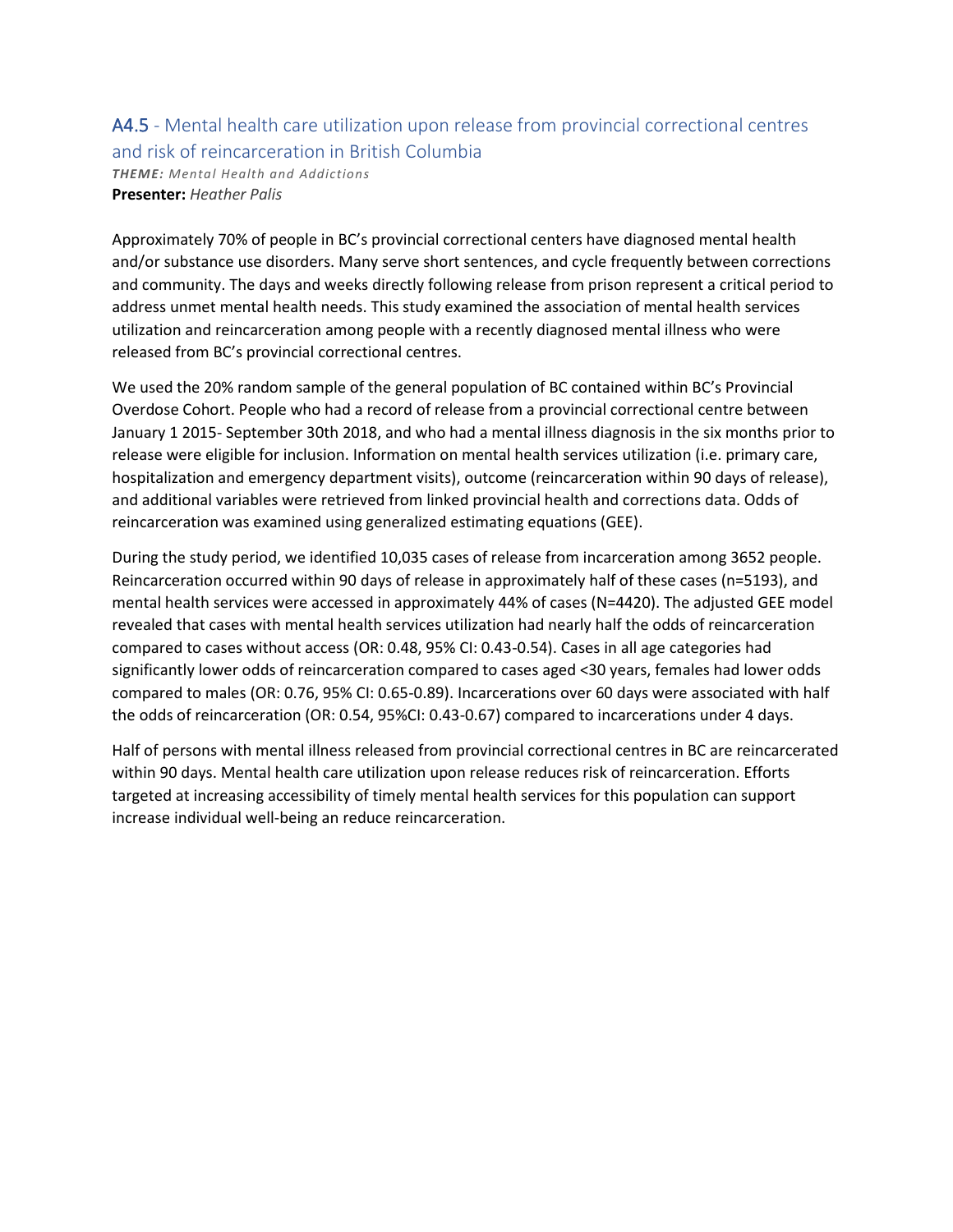### A5.1 - Describing settings of care in the last 100 days of life for cancer decedents: a population-based descriptive study *THEME: Cancer* **Presenter:** *Sarina Isenberg*

Few studies have explored which settings decedents spend their end-of-life stage in. No studies have described the different settings of care experienced by cancer decedents during the last 100 days of life using health administrative data. Objective: To describe the different settings of care experienced in the last 100 days of life by decedents whose primary cause of death was cancer and how settings of care change as they approached death.

A retrospective cohort study of decedents whose primary cause of death was cancer, using linked population-level health administrative datasets held at ICES in Ontario, Canada. The cohort included decedents aged 19+ who died between January 1, 2013, and December 31, 2017. Exclusions include age>105, ineligibility for OHIP, and address outside Ontario at death. Descriptive results are presented as counts and proportions for categorical variables, and as mean and standard deviations (SD) for continuous variables. Absolute and relative differences are presented for changes in days spent in different healthcare settings across the last 100 days of life.

125,755 decedents in our cohort. Average age at death was 73, 46% were female, and 14% resided in rural regions. Twenty-four percent died of lung cancer, 7% breast, 7% colorectal, 7% pancreatic, 5% prostate, and 50% other cancers. In the last 100 days of life, decedents spent 1.7 days in emergency rooms, 12.6 days in inpatient hospitals, 4.4 days in palliative care units, 2.5 days in complex continuing care or rehabilitation, 4.7 days in long-term care, 4.6 days at home with outpatient care, 21.2 days at home with home care, and 48.3 days at home without any care. Regardless of cancer type, decedents spent less time at home and more time in institutions as they approached death, despite established patient preferences for the end-of-life experience.

Improving homecare services during the end-of-life may provide people dying of cancer with a preferred dying experience. Our findings emphasize the importance of improving end-of-life care delivery to keep patients in the community and out of institutions during this important life stage.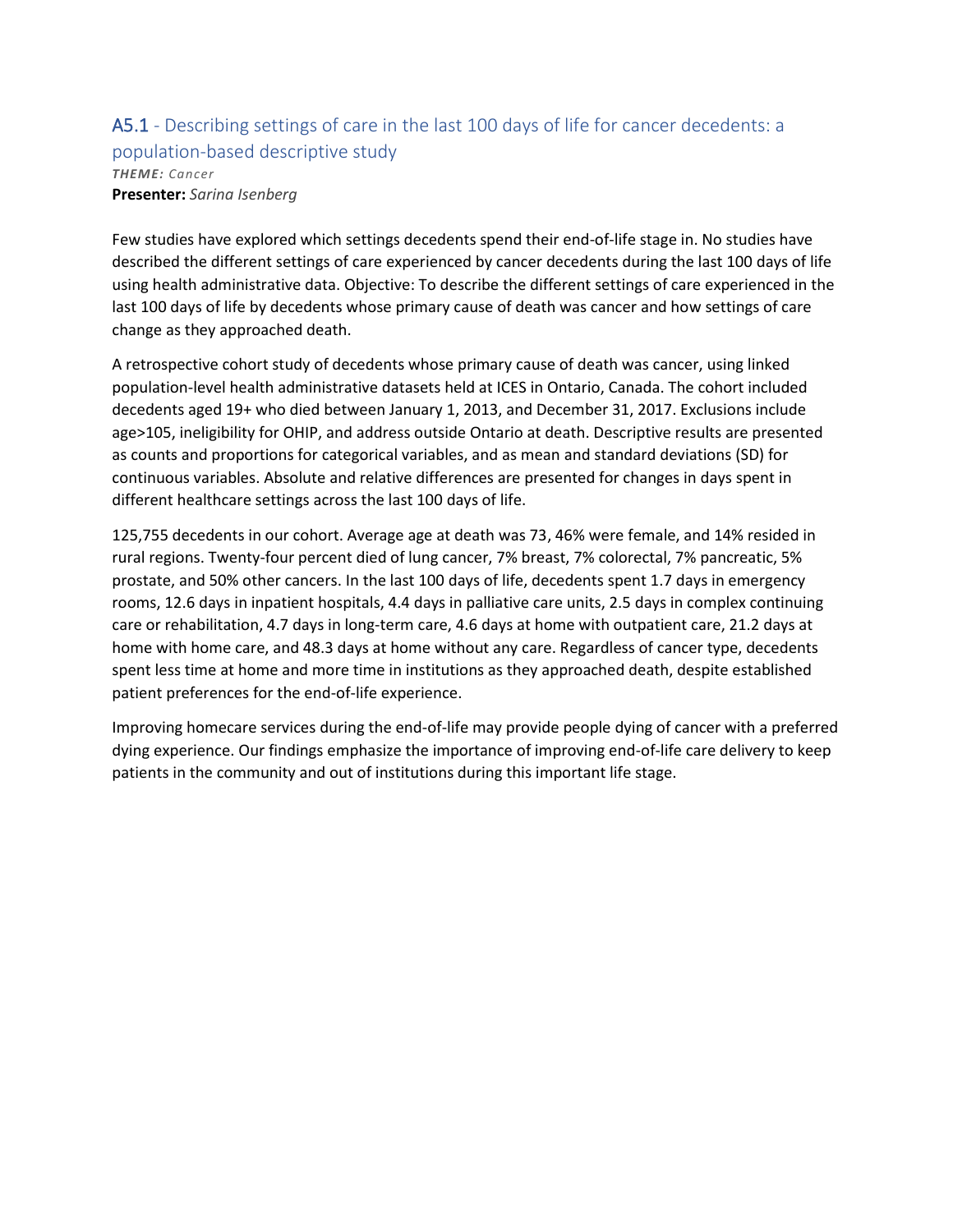### A5.2 - Impact of the COVID-19 Pandemic on Diagnosis and Treatment of Pediatric Cancer Patients: An Interrupted Time Series Analysis *THEME: Cancer* **Presenter:** *Francesca del Giorgio*

The worldwide reduction in pediatric emergency department (ED) visits during the COVID-19 pandemic led to concerns of worse prognosis for pediatric cancer patients resulting from delayed diagnosis and treatment. This study aimed to quantify whether there was a change in incidence of pediatric emergency department (ED) visits and oncology admissions for children with suspected or previously confirmed cancer during the first year of the COVID-19 pandemic relative to the pre-pandemic incidence in Montreal, Quebec.

This retrospective cohort study used the electronic medical records of two pediatric hospitals in Montreal to identify children diagnosed with suspected or confirmed oncological conditions between January 2016 and May 2021. An interrupted timeseries design was used to quantify the change in bimonthly incidence of ED visits and hospitalizations via Poisson and negative binomial regression respectively adjusted for baseline trend, seasonality, and site. Outcomes of interests included 1) change in incidence at the onset of the pandemic and 2) change in bi-monthly trend throughout the first 14 months of the pandemic compared to the predicted incidence from a historical period.

A 35% reduction in ED visits for children with suspected and confirmed cancers was observed at the onset of the pandemic (Incidence Rate Ratio(IRR) = 0.65, 95% CI: 0.53, 0.79), followed by a gradual increase in cases to baseline throughout the pandemic (IRR=1.11, 95% CI: 1.05, 1.17). There was no change in incidence of admissions to the oncology ward either at the onset or throughout the pandemic (IRR=0.97, 95% CI= 0.90, 1.03).

Although there was a significant reduction in number and incidence of ED visits for children with confirmed or suspected cancer during the first year of the pandemic relative compared to previous years, there was no change in pediatric oncology admissions.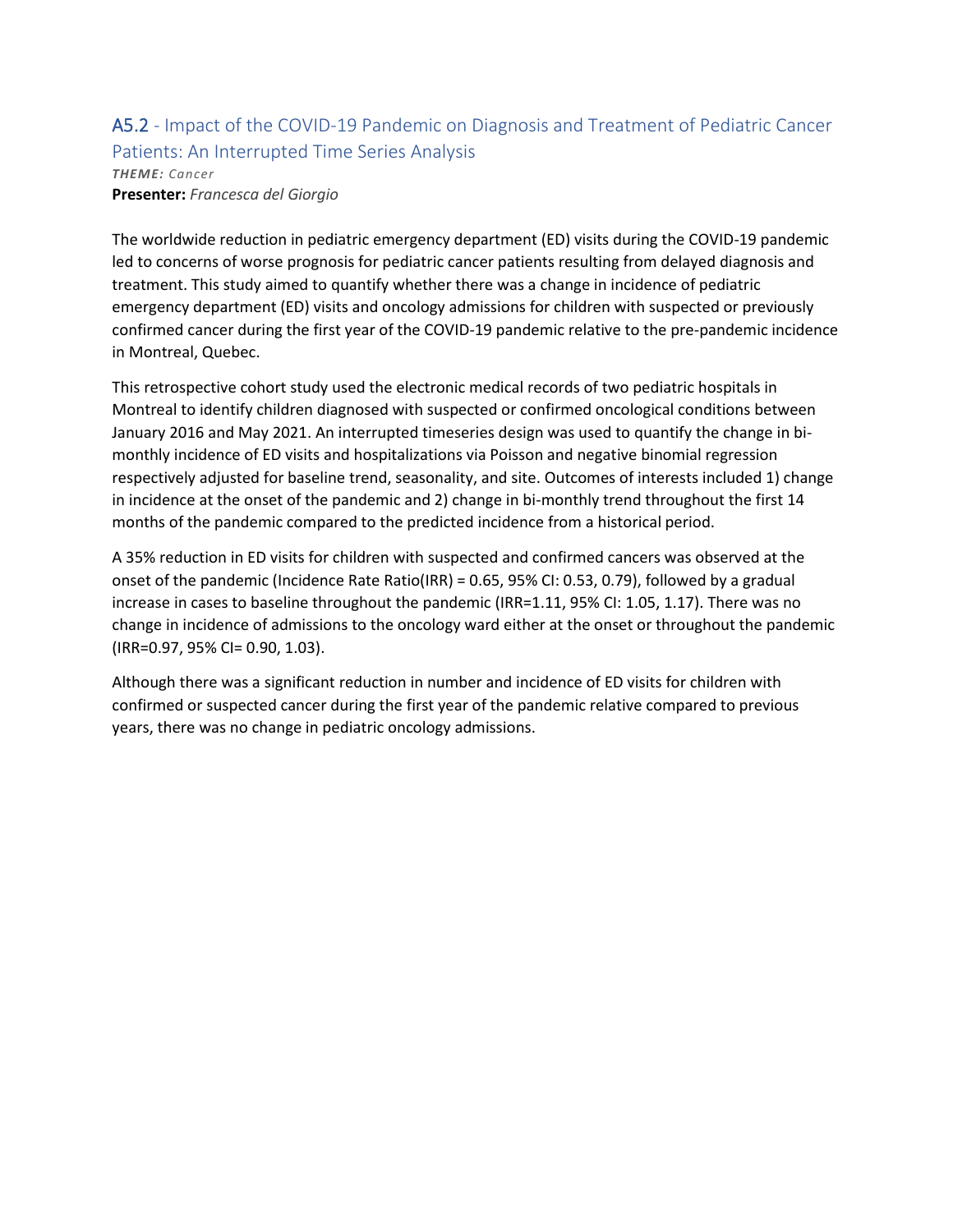#### A5.3 - Invasive interventions in the last 100 days of life of patients with cancer: A population-based retrospective cohort study *THEME: Cancer* **Presenter:** *Colleen Webber*

Invasive interventions for patients with cancer who are nearing death may reflect poor quality cancer care that is not aligned with patient preferences. Understanding patterns of intervention receipt may identify strategies to prevent unwanted or overly aggressive care. The objective of this study was to describe the receipt of invasive interventions in the last 100 days of life of cancer patients and to examine variations in interventions according to patient characteristics and cancer site.

We conducted a population-based retrospective cohort study of all adults age 18+ who died of cancer in Ontario, Canada between January 1, 2013 and December 31, 2017. Invasive interventions were defined based on previous literature and included chemotherapy, major surgery, intensive care unit admission, cardiopulmonary resuscitation, defibrillation, dialysis, percutaneous coronary intervention, mechanical ventilation, feeding tube placement, blood transfusion and bronchoscopy. These interventions were captured via hospital discharge records. We used bivariate analyses and multivariable Poisson regression to examine associations between the receipt of and rates of invasive interventions and decedent age, sex, rurality, area-level income, and cancer site.

Among the 125,755 decedents, the most common intervention was blood transfusion (18.1%) and major surgery (12.8%); 23.8% received no interventions, while 14% of decedents received 3+ interventions. Lower intervention rates were observed in older patients (adjusted rate ratio (RR) 0.46, 95% confidence interval (CI) 0.44-0.49 for age 95+ vs. 19-44), females (RR 0.93, 95% CI 0.92-0.94), and individuals living in higher income areas (RR 0.96, 95% CI 0.95-0.98 for highest vs. lowest income quintile). Higher intervention rates were observed in rural patients (RR 1.13, 95% CI 1.11-1.14). Patients with pancreatic cancer had the highest intervention rate (RR 1.13, 95% CI 1.10-1.16), while breast cancer patients had the lowest intervention rate (RR 0.86, 95% CI 0.84-0.89) compared to colorectal cancer patients.

Invasive interventions were common in the last 100 days of life of patients with cancer. Variations in interventions across patient demographics and cancer site may reflect differences in healthcare access, end-of-life care preferences, patients' prognostic awareness, and disease factors.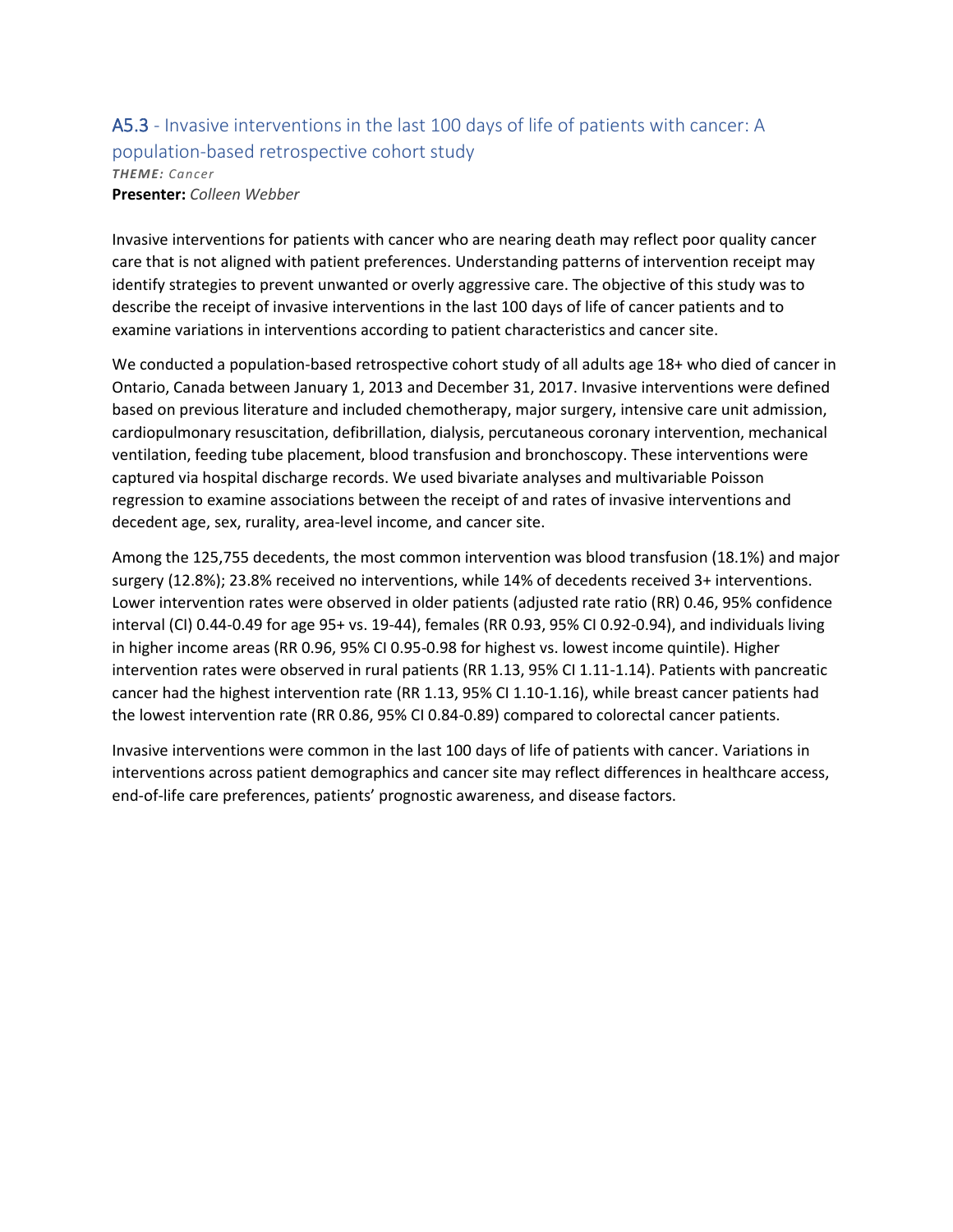### A5.4 - The influence of intellectual and developmental disability on breast, lung, and colorectal cancer survival in Ontario, Canada *THEME: Cancer* **Presenter:** *Rebecca Hansford*

Cancer is a leading cause of death among people living with intellectual and developmental disabilities (IDD). Cognitive challenges, communication difficulties, and structural biases may contribute to worse cancer prognosis for this population. There is a lack of research investigating disparities in cancer survival for people living with IDD relative to those without. Therefore, this study investigated the association between IDD and cancer survival among adults with breast, colorectal, and lung cancer in Ontario, Canada.

A population-based retrospective cohort study was completed linking routinely-collected data at ICES. Adults diagnosed with breast, colorectal or lung cancer in the Ontario Cancer Registry (2007-2018) were included. IDD status prior to the cancer diagnosis was determined using an established administrative data algorithm. The outcome of interest was death from cancer. The impact of IDD on cancer survival was estimated using the cause-specific hazards approach for a competing events analysis. Analyses were stratified by cancer type. Interactions with sex and age were completed. Sensitivity analyses varying exposure definitions and outcome definitions were completed.

The final cohorts consisted of 123,696 breast, 101,269 colorectal, and 116,232 lung cancer patients. Within each cohort, 0.33% - 0.51% had a history of IDD. Individuals with IDD experienced significantly worse prognosis than those without IDD. The adjusted hazards of cancer-specific death were 2.28 (95% CI 1.86-2.78), 2.57 (95% CI 2.26-2.93), and 1.38 (95% CI 1.21-1.57) times higher for breast, colorectal, and lung cancer patients with IDD relative to those without IDD. Sex and age did not modify the relationship between IDD status and cancer-specific death. Findings were consistent across several sensitivity analyses.

Persons with IDD experience inequities in cancer survival in Canada. Identifying the underlying factors responsible for survival disparities will be critical to improving cancer prognosis for this population. Cancer resources designed for people with IDD along the cancer continuum and resources for the oncologists providing their care may be needed.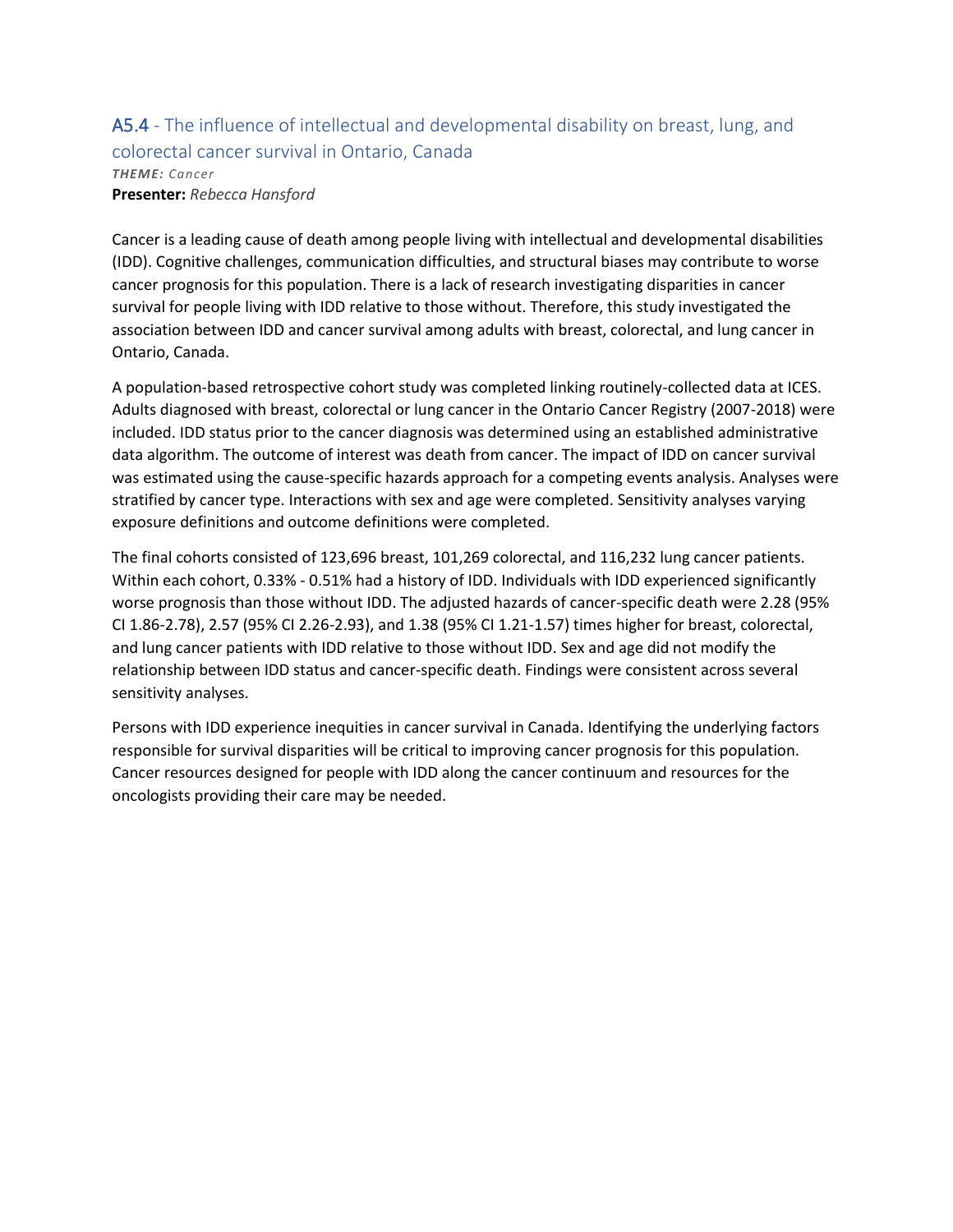## A5.5 - Unpacking age: Secondary age analysis of the Ambulatory Oncology Patient Satisfaction Survey data to inform implementation of innovative models of care *THEME: Cancer*

**Presenter:** *Fay Strohschein*

In Alberta, 25% of new cancer cases occur in those 75+ years. Age-related changes impact cancer outcomes and experiences; however, programs and services to address the needs of older Albertans with cancer and their families are lacking. Insight into age-related concerns is needed to inform program development. The objective of this project is to use age-analysis of the 2021 Ambulatory Oncology Patient Satisfaction Survey (AOPSS) to inform new models of care, programs, and services.

An embedded research approach was used. AOPSS is a 96-item questionnaire distributed bi-annually to Albertans with a cancer diagnosis who received systemic/radiation treatment at an Alberta cancer centre in the six months prior to survey distribution. It considers satisfaction across six dimensions of person-centred care and includes one open-ended question. A question asking if desired help was received across eight types of issues identifies unmet needs. Exploratory quantitative and qualitative age-analysis using (descriptive statistics, bivariate and multivariate analyses, and thematic analysis) informed recommendations for tailored models of cancer care, programs, and services, which were identified through review of existing literature.

2204 of 4000 (56%) surveys were returned. When 65 years was used as the cut off for older adults, statistically significant differences pointed towards lower satisfaction for young adults with cancer. However, when older adults were broken into three groups (65-74, 75-84, and 85+ years), decreasing patterns of satisfaction were evident for older adults across almost all dimensions of person-centred care. Decreased satisfaction for older adults was statistically significant (p<.05) on the physical comfort dimension for those aged 65+, on the coordination and continuity of care dimension for those aged 75+, and on the access to care dimension for those aged 85+. There was a consistent increase in unmet needs with age, that was statistically significant (p<.05) for social/family, financial, emotional, and sexual health issues.

Grouping together all adults aged 65 years+ on satisfaction surveys can obscure decreased levels of satisfaction among those 75 years+ and 85 years+, marginalizing the voice of older adults and embedding systemic ageism into measurement. Age-analysis is key to identifying unmet needs to appropriately inform service priorities and program implementation.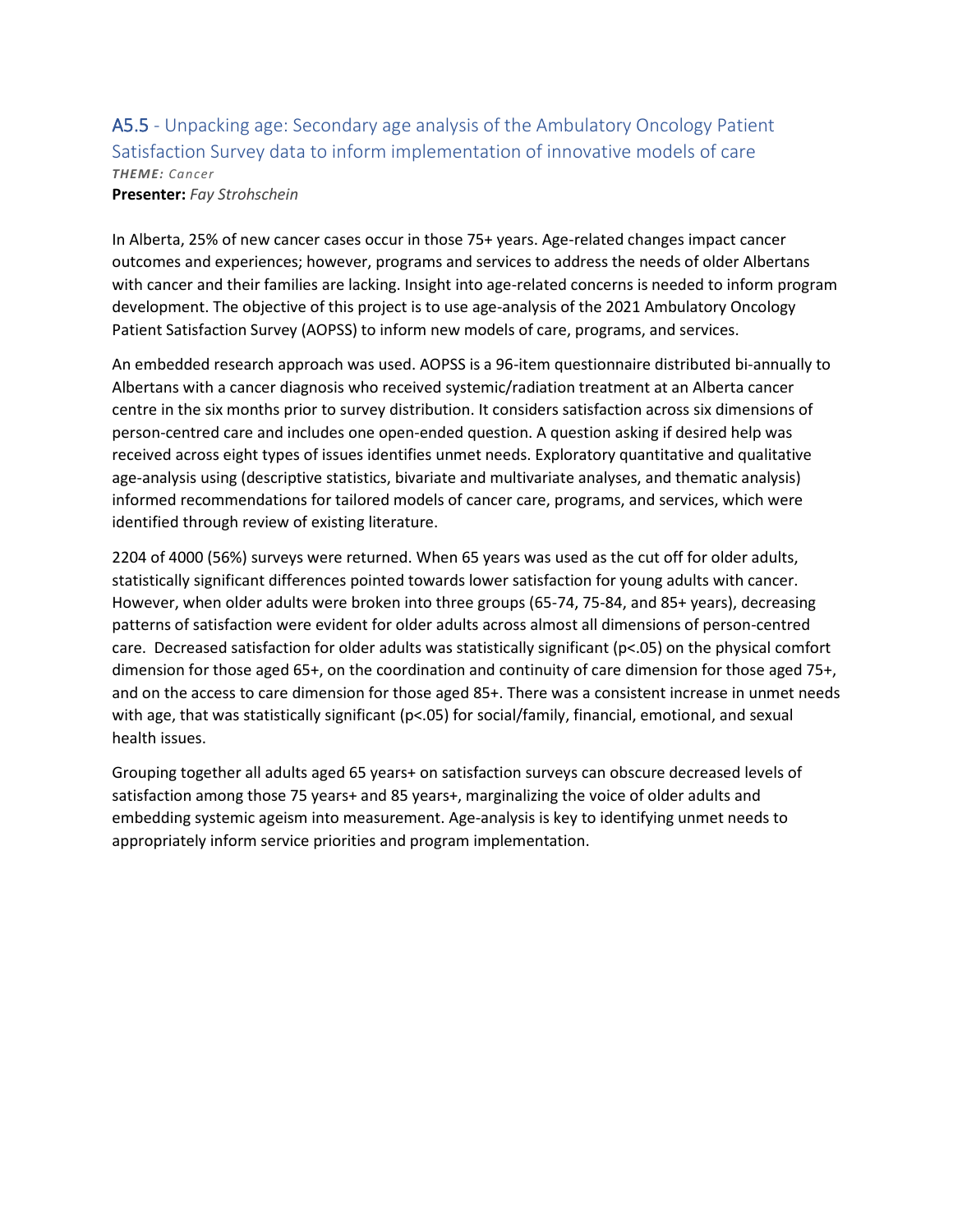### A6.1 - Women Supportive Housing Engagement

*THEME: Equity and Vulnerable Populations* **Presenter:** *Volletta Peters*

Women experiencing substance use, homelessness, mental health illness, and trauma encounter multiple barriers obtaining and sustaining safe, affordable and supportive housing that will help them to improve their physiological, psychological and psychosocial well being. The project, a community- based collaborative research was co-produced with women with lived experience to help bring awareness to these issues and identify best practices in designing and developing housing and housing support solutions for women with complex substance use challenges.

Jean Tweed Centre, a leader in providing trauma-informed services for women and women-led families initiated and led the project in collaboration with Street Haven, a program serving at risk women, and Working for Change, an organization that provides training and employment opportunities for marginalized communities. A stakeholder research advisory committee oversaw all aspects of the project from designing the data collection instruments, data collection and analysis, through to knowledge translation. Data collection included interview and focus groups with service users, staff focus groups, and interviews with a cross-section of community-based organizations, including supportive housing, emergency shelters, and multi-service agencies.

Data was collected from 31 service users, 32 employees from 15 community organizations. The results revealed that a range of housing options including built form and programs are required to address the housing and support needs of women with substance use challenges. Housing models should reflect the diverse needs of women who are at different stages in their recovery, including, harm reduction and abstinence-based transitional housing, self-contained units in: abstinence-based buildings, mixed supportive housing buildings, and subsidized market rent buildings 82% respondents identified the need for security features to enhance safety. Program supports identified included onsite support staff trained in trauma-informed culturally competent services, peer support workers, food security, and a range of clinical and social recreational group activities. Additional funding is also required.

Exploring models of housing-built form and programming for women who experience homelessness, substance use, mental illness and trauma will provide affordable housing providers, clinical service providers, and policy and decision makers with data to help inform evidence-based short-term and longterm policy directives and strategies to address the housing and support needs of this vulnerable subpopulation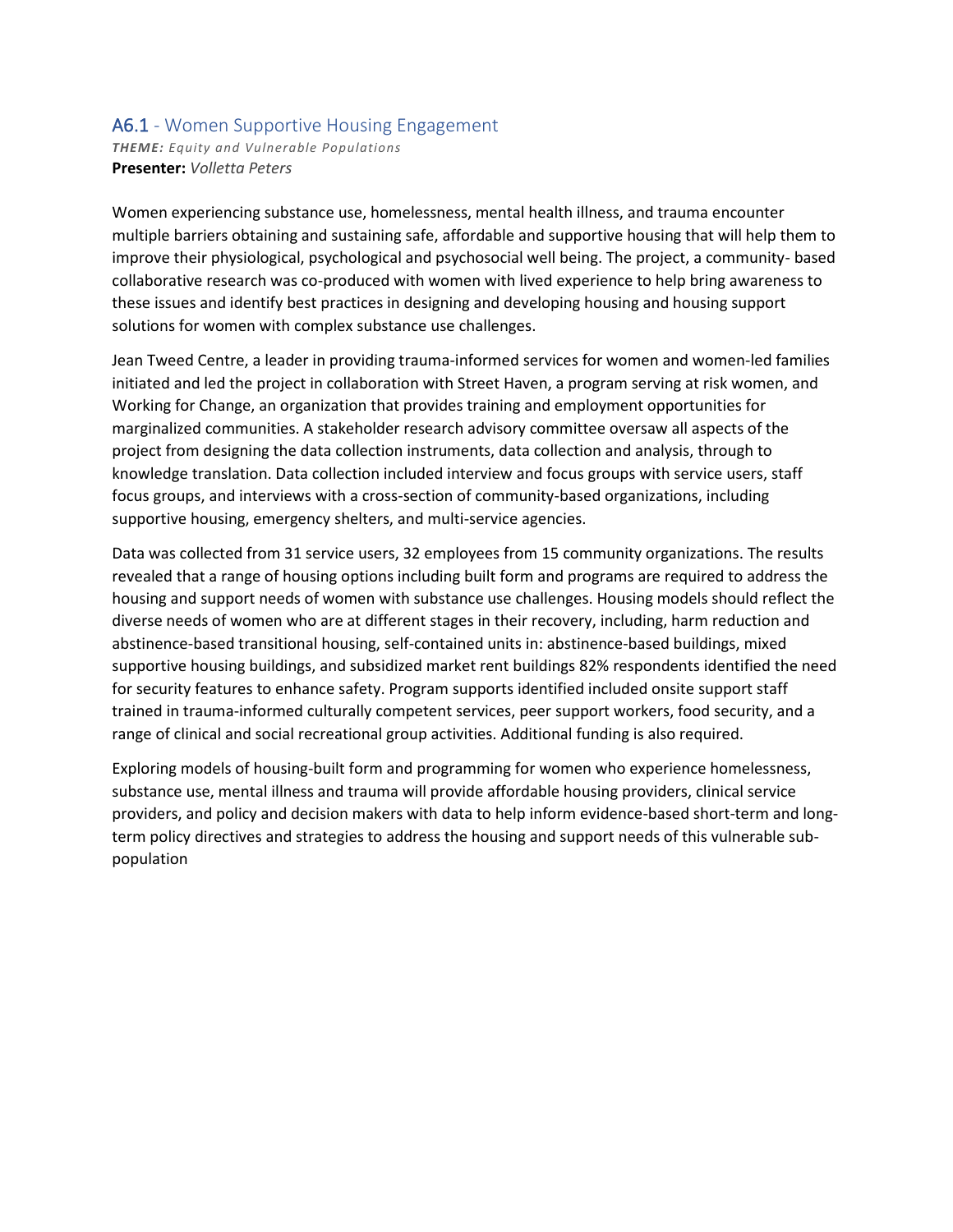# A6.2 - A Synergistic Approach to Home Care for Older Adults: Sharing Promising Practices from Integrated Care Programs

*THEME: Equity and Vulnerable Populations* **Presenter:** *Krystal Kehoe MacLeod*

Integrated care programs in Canada are being used to improve continuity of care for older adults aging in place.

Objectives:

(1) To highlight the importance of considering equity when selecting policy techniques to improve integration and/or reduce fragmentation of health and social care services in the home care sector.

(2) To share promising practices being used by integrated care programs to improve continuity of care for older adults in an equitable and efficient manner.

This presentation is based on a research study of five Canadian integrated care programs for older adults living at home in Ontario, Alberta and British Columbia. To gather an in-depth understanding of integrated home care rooted in the lived experiences of research participants, semi-structured narrative interviews were conducted with 118 key informants, including: program administrators, clients, paid care workers and family carers. Data were analyzed using iterative thematic analysis and a feminist political economy lens.

Integrated care programs were able to respond to the expressed need of clients and family carers to improve continuity of care but the benefits of enhanced integration were not shared equitably among clients and care workers, often putting those belonging to marginalized groups at a further disadvantage. Programs that used policy techniques focused on both equity and efficiency were able to more evenly distribute the benefits of integration among clients and care workers. This presentation will share promising practices in the promotion of equitable improvements to continuity of care in three areas: making time to talk, supporting paid and unpaid carers, and creating team-based forums for collaboration.

Using integrated home care programs to improve continuity of care in an equitable manner is an important step towards addressing the health and social care needs of older adults belonging to historically marginalized communities and creating healthier workplaces for care workers.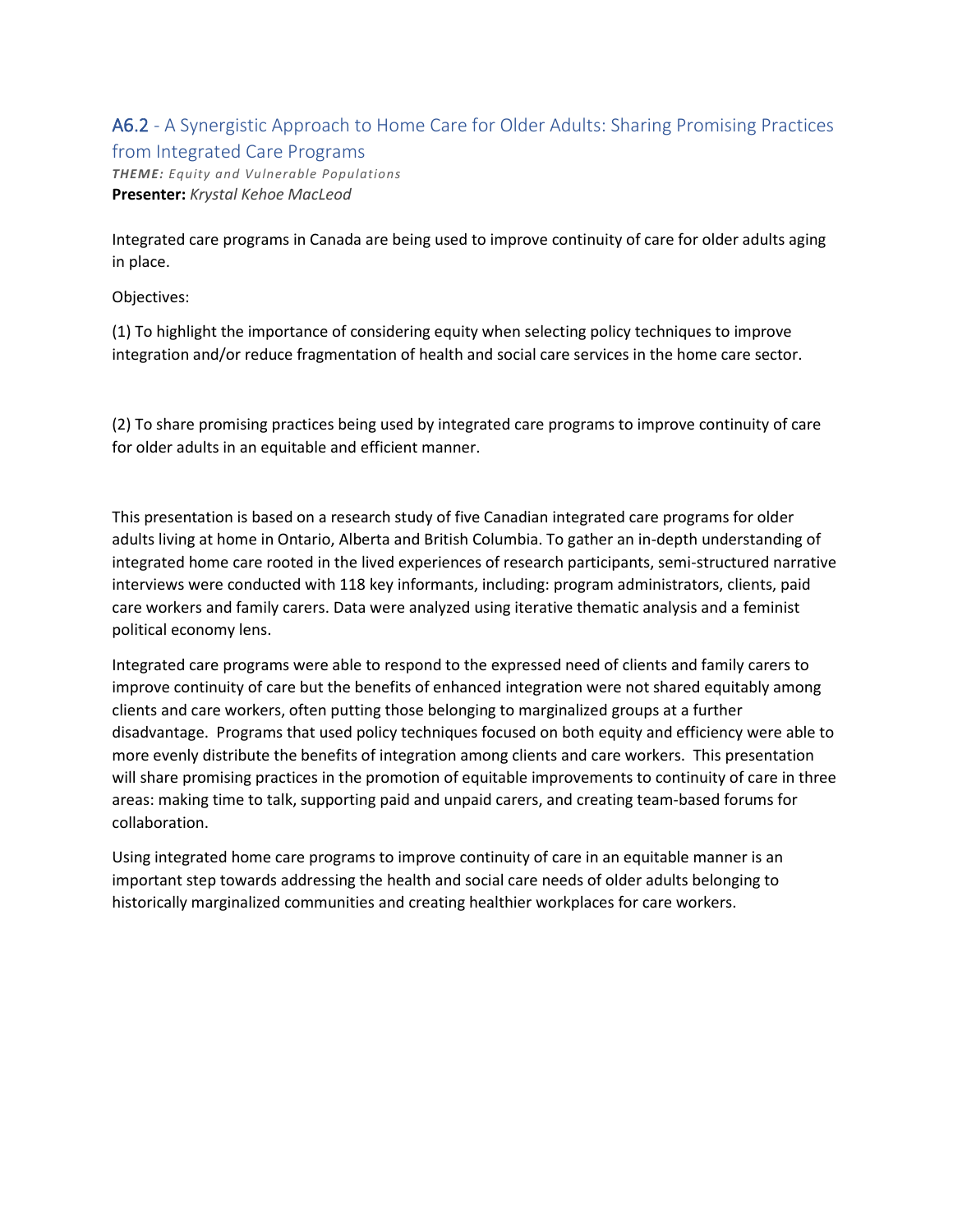### A6.3 - The rate of Major Adverse Cardiovascular Events and Revascularization Procedures among People with Diabetes Experiencing Homelessness

*THEME: Equity and Vulnerable Populations* **Presenter:** *Ruchi Sharan*

The optimal management of diabetes demands rigorous self-management to prevent life-altering complications from hyperglycemia. For many reasons, homelessness presents a major challenge to diabetes self-management, increasing risk for hyperglycemia and poor diabetes outcomes. However, there is very little data looking at the true impact of homelessness on diabetes-related complications. We aim to compare the rate of major adverse cardiovascular events (MACE) and revascularization procedures among people with diabetes experiencing homelessness to those of non-homeless controls.

A propensity-matched cohort study was conducted using hospital data from Ontario, Canada. Inclusion criteria included a diagnosis of diabetes and at least one hospital encounter between April 2006 and March 2019. Homeless status was identified using a validated algorithm of data elements such as no fixed address, discharge to shelter, and ICD-10 codes for homelessness. Eligible people with history of homelessness were 1:1 matched to non-homeless controls with similar sociodemographic and clinical characteristics. Rate ratios for acute myocardial infarction, stroke, heart failure, stenting, and bypass surgery were calculated using generalized linear models with Negative Binomial distribution and robust standard errors.

1,076,437 eligible people with diabetes were identified during the study period. Of these, 6944 (6.4%) were identified as homeless using their hospital records. A suitable non-homeless match was found for 5219 homeless patients. The rate of MACE was higher for people with a history of homelessness compared to non-homeless controls (RR = 1.66; 95%CI: 1.45-1.89). The rates were 26% higher for acute myocardial infarction, 41% higher for stroke, and 78% higher for congestive heart failure. In contrast, the rates of revascularization procedures were lower for people with a history of homelessness (RR = 0.79; 95%CI: 0.62-0.94). Notably, procedural rates were 21% lower for stenting and 36% lower for bypass graft surgery.

People with diabetes experiencing homelessness have a higher rate of MACE but lower rates of revascularization procedures compared to non-homeless controls. The identification of homelessness as an independent risk factor for diabetes complications can help direct targeted screening and outreach practices to improve health outcomes in this population.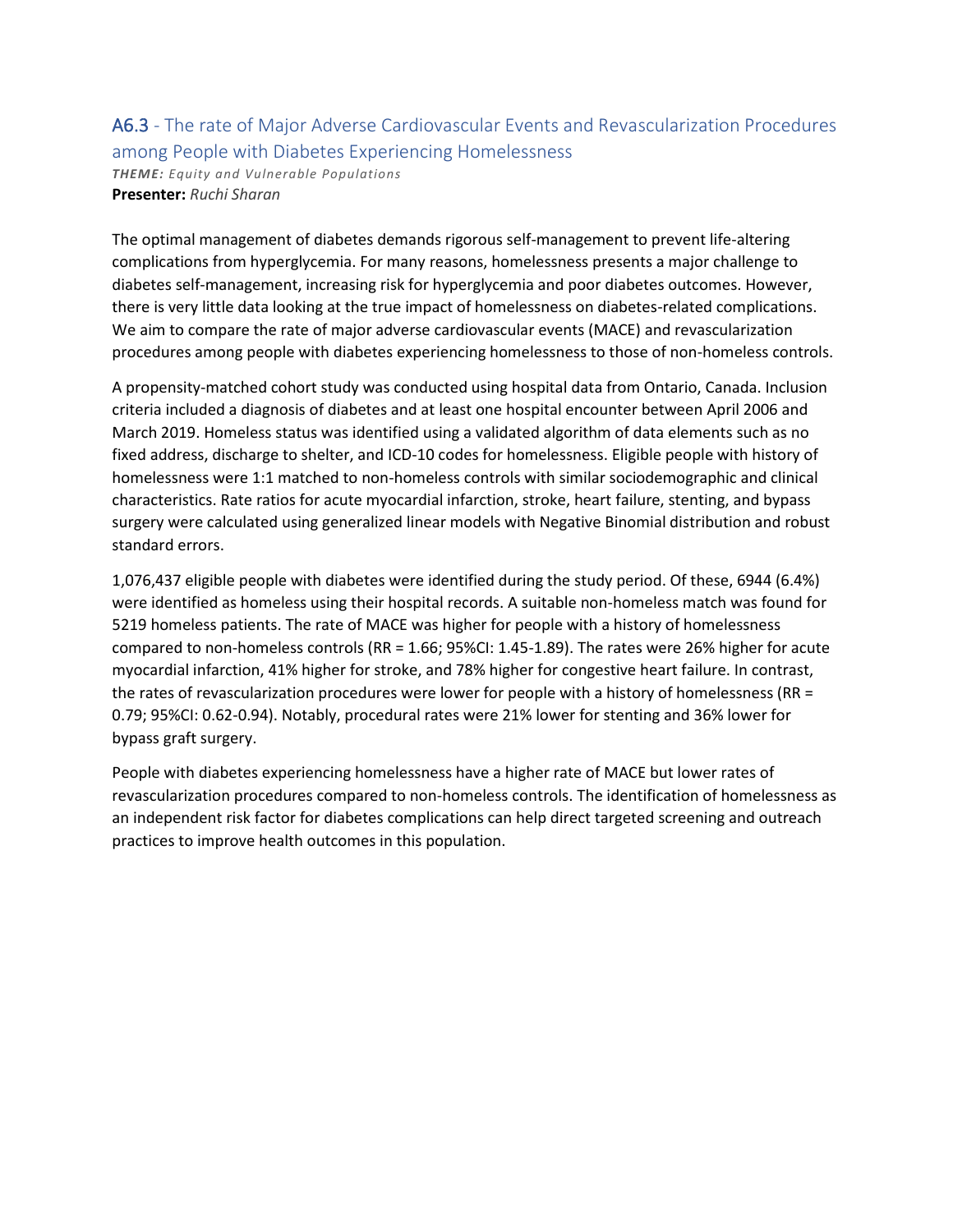### A6.4 - Assessing Changes in Relational Continuity of Care Among Adults with Vulnerable Housing in a Transitional Case Management Program

*THEME: Equity and Vulnerable Populations* **Presenter:** *Alexandra Chiew*

Individuals with vulnerable housing often experience barriers to health and social care, which contribute to health inequities. Connect 2 Care (C2C) is a case management intervention that connects people with vulnerable housing and high acute care use to community-based care. Relational continuity of care, a proxy for stable patient-provider relationships, is associated with improved patient outcomes in the general population. We assessed whether adults with vulnerable housing experience improved relational care continuity following C2C enrolment.

We used physician billing data to conduct a pre-post cohort study with adults engaged with C2C. Participants must have been homeless or vulnerably housed, had ≥3 emergency department presentations or ≥2 hospitalizations within the past year, and ≥3 primary care visits pre- and post-C2C for analyses. Relational continuity was measured at the provider and site level using the visit-based Usual Provider of Care (UPC) and Continuity of Care (COCI) indices. We performed paired t-tests to compare continuity within the year pre- and post-C2C and identified the proportion of patients that experienced increased continuity (i.e., a shift to a higher quartile).

Of 390 participants, 220 had 3 or more primary care visits pre- and post-C2C (mean age 44.8±12.0 years; 66.4% males; 50.9% homeless). The median number of primary care visits increased from 12 (IQR 7-19) to 14 (IQR 8-22) from pre- to post-C2C. We found a significant increase in care continuity following C2C enrolment – pre- to post-C2C, there was a mean increase of 0.04 (95%CI: 0.0002-0.073) in provider-UPC and 0.04 (95%CI: -0.006-0.078) in provider-COCI. Similar improvements were observed for site-level UPC and COCI. Stratified analyses demonstrated no differences in subgroups across 11 patient characteristics. As a dichotomous variable, 41.4%, 39.5%, 37.3%, and 39.5% of participants experienced an increase in care continuity to a higher quartile across the provider-UPC, provider-COCI, site-UPC, and site-COCI, respectively.

Our results suggest that case management interventions may improve relational continuity of care at the provider and site level among individuals with vulnerable housing. These findings add to our understanding of how primary care access and delivery may be improved among this population to reduce health inequities.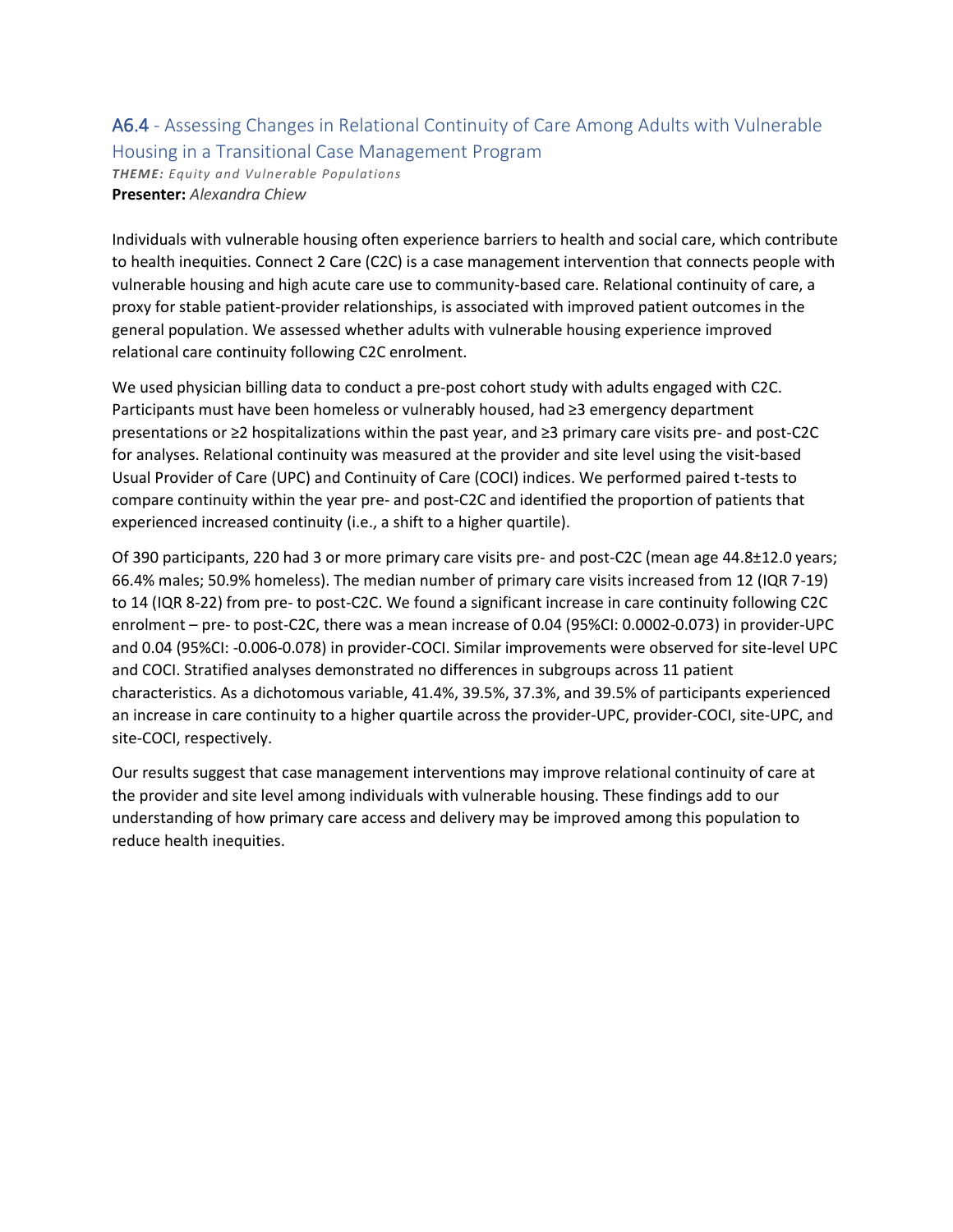### A6.5 - Understanding the relationship between loneliness and immigration-related factors in older adults in Ontario, Canada.

*THEME: Equity and Vulnerable Populations* **Presenter:** *Mindy Lu*

Loneliness is linked to poor outcomes, including premature mortality. Loneliness disproportionately impacts older adults and is likely exacerbated among older immigrants as they face additional barriers to socialization (e.g., discrimination, language). Recent evidence suggests that tailored solutions to prevent and combat loneliness are needed. Our primary objective was to identify factors associated with loneliness among older immigrants and non-immigrants living in Ontario, Canada to inform intervention development.

We conducted a cross-sectional analysis of 2008/09 data from the Canadian Community Health Survey (Healthy Aging Cycle) and linked health administrative data for respondents 65 years and older residing in Ontario, Canada. Loneliness, the primary outcome, was measured using the Three-Item Loneliness Scale and immigrant status was self-reported. For immigrants and non-immigrants, we developed separate multivariable logistic regression models to assess individual, relationship and community-level factors associated with loneliness and further stratified analyses by sex. Survey sampling weights were incorporated to produce estimates representative of older adults in Ontario.

In a sample of 968 older immigrants (535,618 weighted) and 1703 non-immigrants (866,146 weighted), we found high prevalence of loneliness (30.8% and 34.0%, respectively). Shared predictors of loneliness included low social interaction and wanting to participate more in social, recreational or group activities. In older immigrants, unique factors associated with loneliness included: widowhood, poor health, more recent immigration, and lower neighbourhood-level ethnic diversity and income. Among older nonimmigrants, unique factors were: female sex, poor mental health, weak sense of belonging and living alone. While female sex was not an independent factor associated with loneliness in the overall model for immigrants, we found that older immigrant women, compared to older immigrant men, had greater prevalence (39.1% vs. 21.9%) and severity score (3.9 vs. 3.5) of loneliness.

Loneliness is common among older adults, especially older immigrant women. These findings provide novel understanding of the etiology of loneliness using an intersectional lens and will inform practice and policy-making to effectively address systemic issues impacting immigrant communities.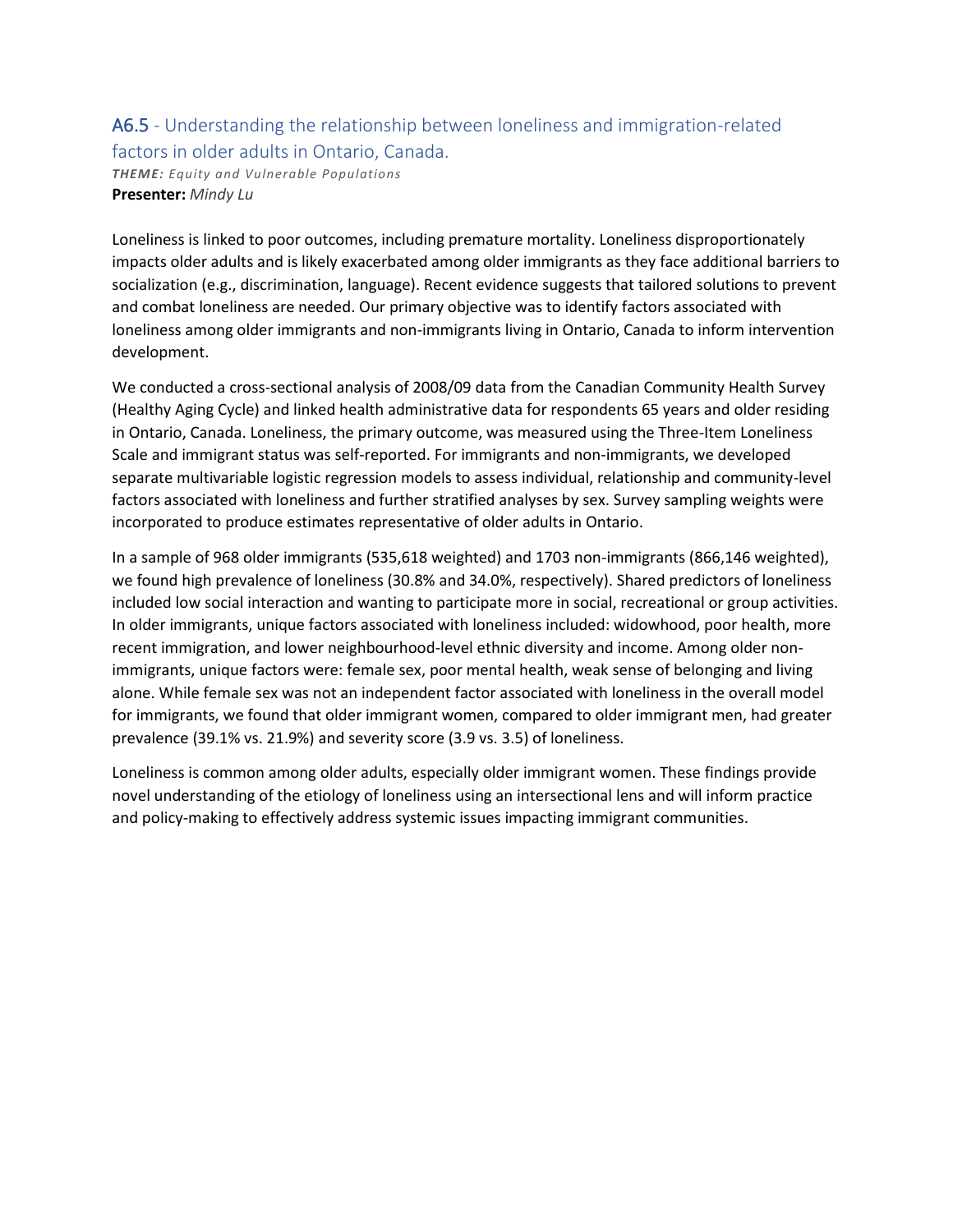B1.1 - "We had imagined it was going to be horrible for COVID infections, but it really was just horrible for everything else": A qualitative study of family physicians' experiences working with communities experiencing marginalisation during the COVID-19 pandem *THEME: Primary Healthcare* **Presenter:** *Sarah Spencer*

COVID-19 has required family physicians to adapt their practice to minimise transmission risks. Guidance and policy changes to facilitate public health measures have often been generic and difficult to apply, particularly for physicians working with communities that experience marginalisation. Our objective was to understand the roles and responsibilities of family physicians during the COVID-19 pandemic, and the impact of the pandemic and Canada's pandemic response on physicians' provision of care for communities experiencing marginalisation.

We conducted semi-structured qualitative interviews with 68 family physicians from four regions in Canada between October 2020 and June 2021. Interviews explored participants' roles and experiences during the pandemic, and the facilitators and barriers they encountered in continuing to support their communities of care throughout. A subset of 24 participants expressly discussed these experiences in the context of working with communities experiencing marginalisation, including people experiencing homelessness, people who use substances, resettled refugees and newcomers to Canada, and temporary foreign workers. We used a thematic approach to analyse the data.

Family physicians recognised the need to maintain in-person care for communities experiencing marginalisation to meet their continued, if not heightened, need for primary care services throughout the pandemic. Yet, public health policies and guidance documents frequently left family physicians uncertain about how to safely serve the communities with which they work, requiring them to devise innovative adaptations to their clinical settings and practice. Despite these efforts, access to services has been impacted and physicians have witnessed a range of health implications for communities experiencing marginalisation, particularly where services were restricted or deferred. Physicians have noted the myriad ways in which both broad and targeted pandemic strategies discounted the unique needs and intersecting harms of their patient populations, where COVID-19 related risks were often prioritised.

Pandemic responses focused on acute care and reducing exposure risks have undermined services and exacerbated the harms faced by communities experiencing marginalisation. Family physicians are integral to the development of pandemic responses that appreciate competing risks amongst their communities and must be included in pandemic planning for the future.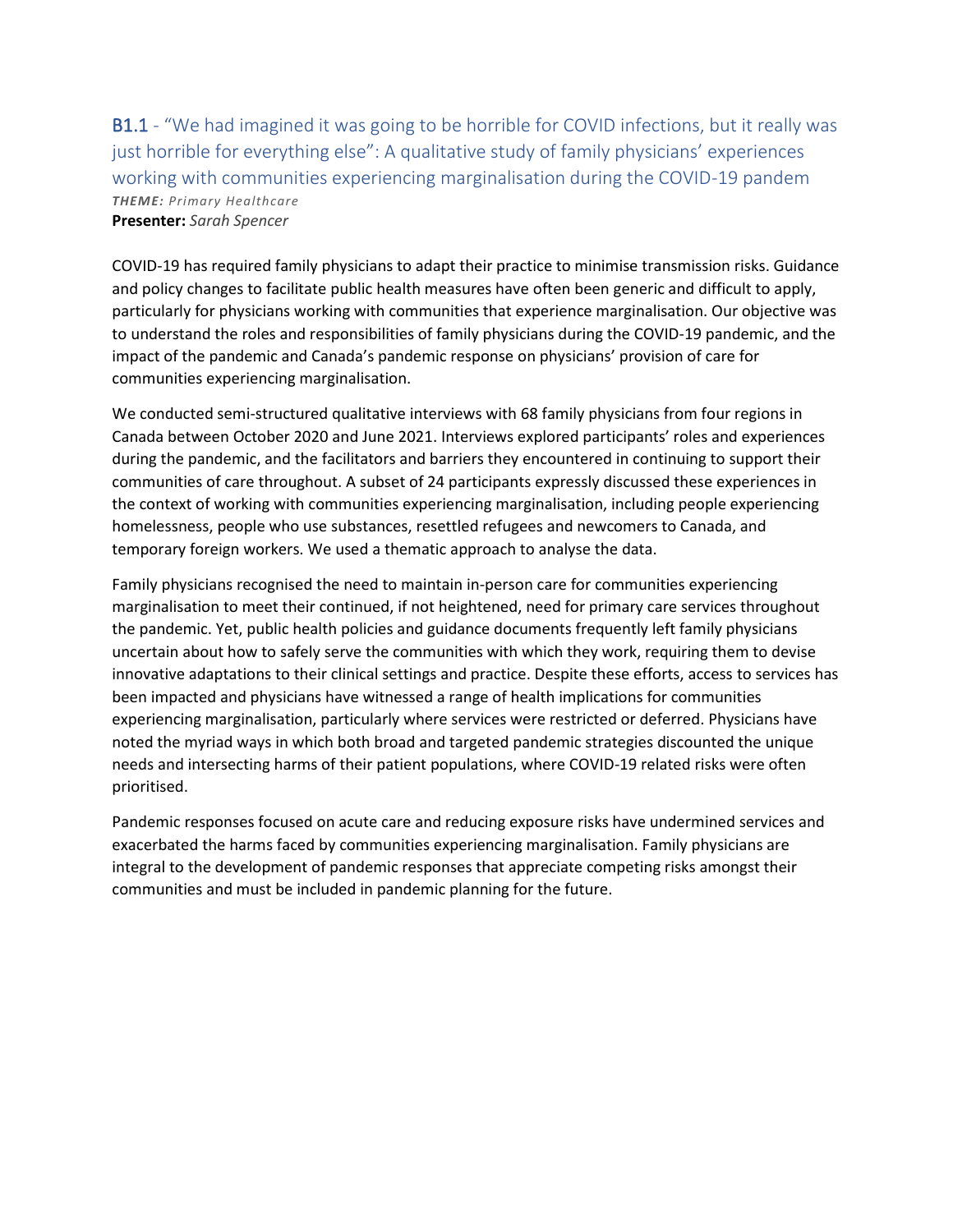### B1.2 - Nursing Practice and Teleconsultations in a Pandemic Context: A mixed methods

#### study *THEME: Primary Healthcare* **Presenter:** *Safa Regragui*

The increased use of teleconsultation during the COVID-19 pandemic, has resulted in a transformation of practice for several providers. Even though the challenges and opportunities of teleconsultation are well documented for physicians and specialists, knowledge is still limited on their implementation in primary care nursing practice. This study aimed to explore the use of teleconsultations by nurse practitioners (NPs) and clinical nurses (CNs) in primary care settings during the pandemic, The specific objectives were to 1) Compare the use of teleconsultations' modalities between CNs and NPs and 2) Describe their implementation experience (facilitators, barriers) with teleconsultations.

A sequential mixed method study was adopted. Phase 1: A cross sectional e-survey of teleconsultations was conducted with 98 nurses (34 NPs and 64 CNs) between May and August 2020 in 48 teaching primary care clinics in Quebec. Phase 2: Semi-directive interviews were undertaken with NPs (n=6) and CNs (n=4) in the fall of 2021 in three medical clinics.

There was a very high use of telephone teleconsultations (87.1-84.5%) among NPs and CNs vs others modalities (video, 3.2-0%). The variables associated with a higher likelihood of using teleconsultations between NPs and CNs were practice years (adjusted OR: 0.365; CI: 0.163-0.818; p = .014) and prepandemic use of teleconsultation by phone (adjusted OR: 0.191; CI: 0.058-0.634; p=.007). Interviews showed that the majority of participants emphasized the need for teleconsultations and strong support for its implementation. Telephone, text messages and e-mail consultations were widely used by NPs and CNs. Teleconsultations were mainly used for patients living with "chronic but under control" conditions and with mental health who received follow-ups. NPs deplored the lack of use of video consultations (more similar to face-to-face care) and also indicated that the lack of technology and practice infrastructure made the use of video consultations less essential than telephone.

This study provides a portrait of teleconsultations in nursing practice by identifying the most commonly used and suggest concrete solutions to encourage their implementation in other primary care settings after the pandemic.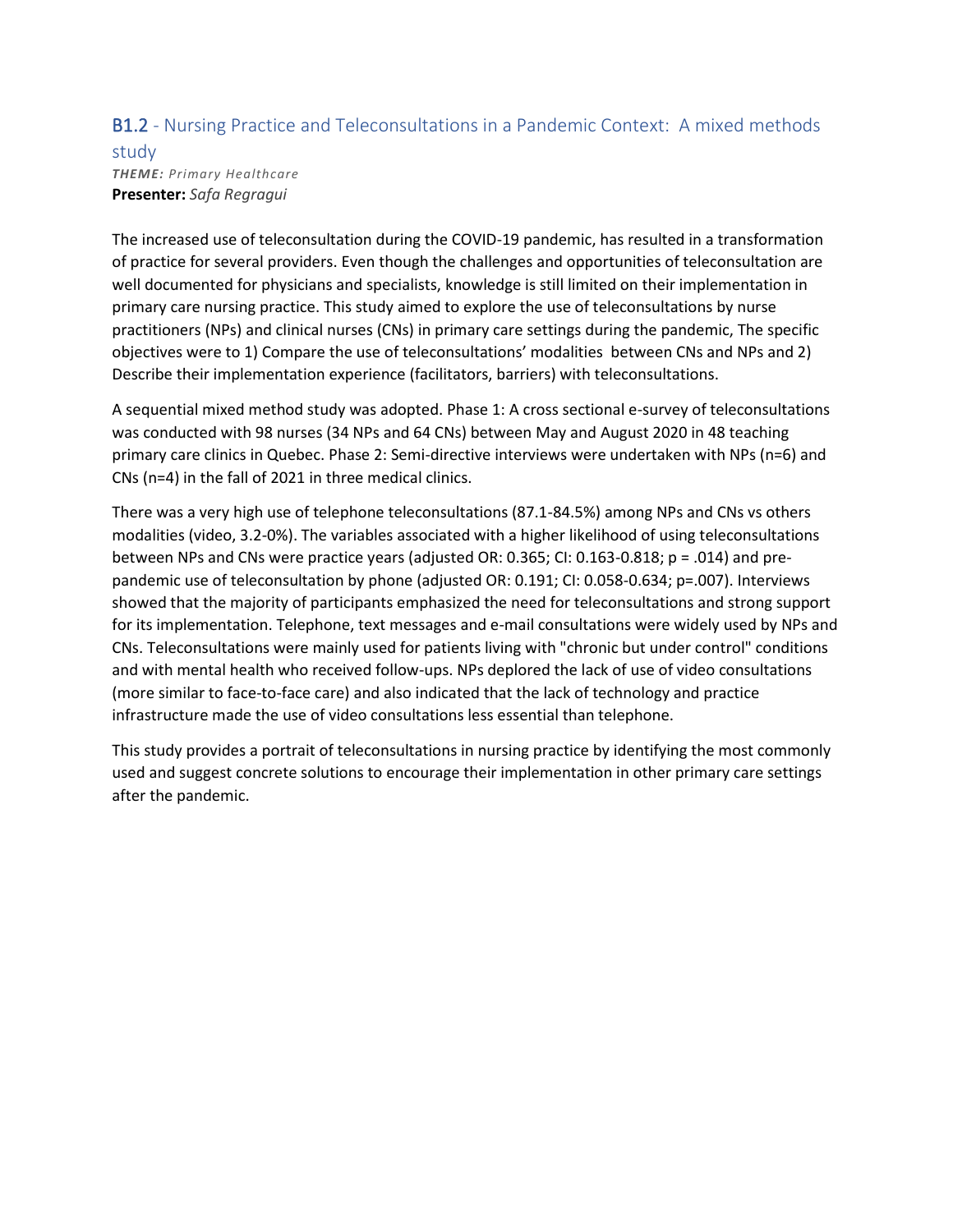#### B1.3 - The impact of COVID-19 on primary care physicians and nurses in Nova Scotia: A qualitative exploratory study. *THEME: Primary Healthcare* **Presenter:** *Mark Embrett*

The coronavirus disease 2019 (COVID-19) has brought immense disruption worldwide, dramatically altering the ways we live, work, and learn on a day-to-day basis, however, few studies have investigated the impact on primary health care. This study aims to look at the experiences of physicians, nurse practitioners and family practice nurses (primary care providers: PCPs) in the province of Nova Scotia with the intention of understanding (1) the impact of COVID-19 on PCPs' ability to provide care, (2) their information pathways, and (3) the personal and professional impact of COVID-19.

An exploratory qualitative research design involving semi-structured interviews was employed. Twentyfour PCPs who self-identified as working in primary health care in Nova Scotia from June 2020 to April 2021 took part. Thematic analysis involving coding and classifying data according to themes was undertaken. Emergent themes were then interpreted by seeking commonalties, divergence, relationships, and overarching patterns in the data.

Interviews and subsequent analysis identified four inter-related themes within the data (1) disruption to work/life balance, (2) disruptions to "non-covid" patient care, (3) impact of provincial/centralized policies, and (4) filtering and processing an influx of information.

Findings demonstrated that managing a crisis of this magnitude requires coordination and new ways of working, balancing professional and personal life, and adapting to already implemented changes (i.e., virtual care). A specific primary care pandemic response plan is recommended to mitigate the impact of future health care crises.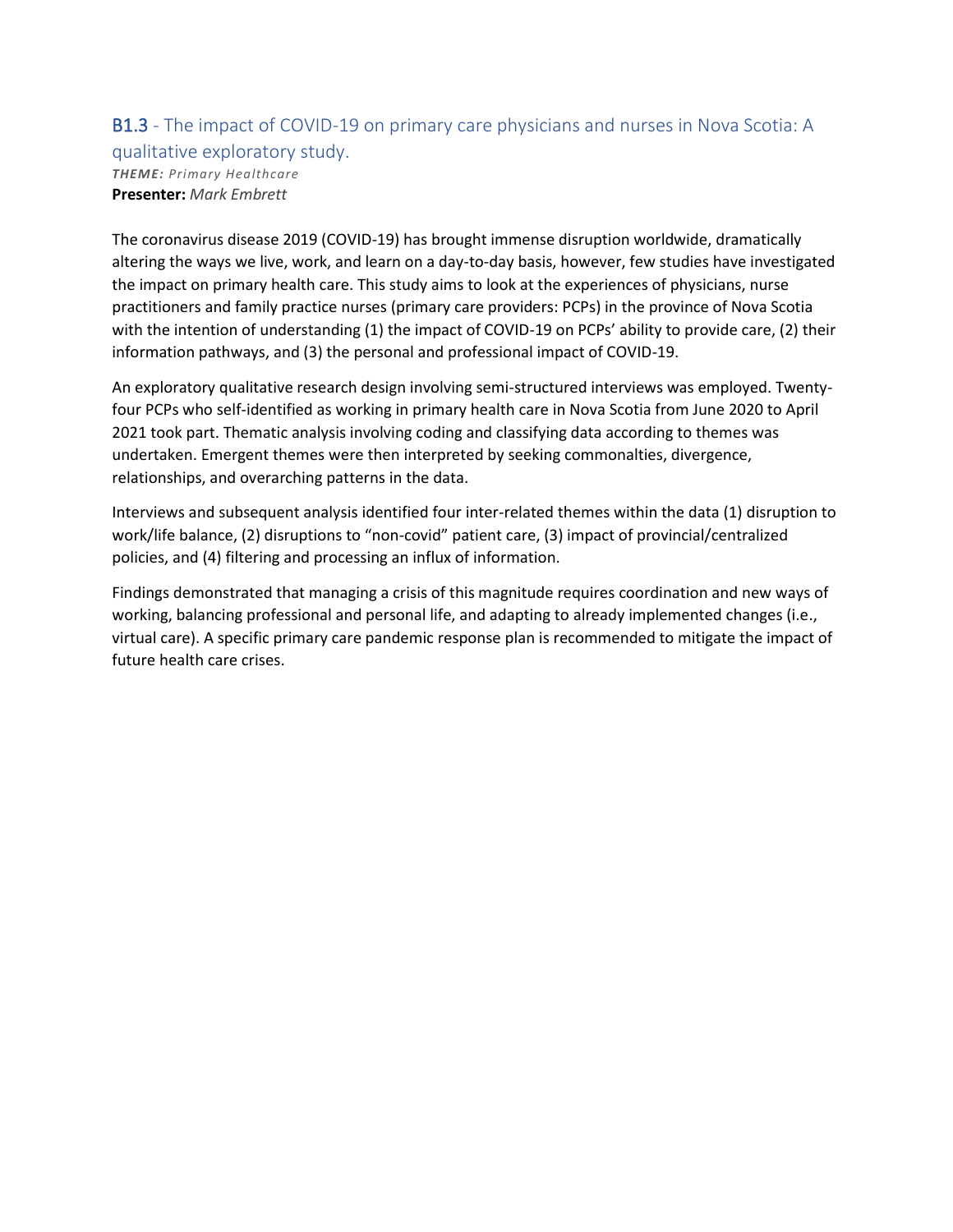### B1.4 - Barriers to multi-site implementation of a train-the-trainer intervention in primary care: The case of the F2PL project

*THEME: Knowledge Translation & Exchange (includes KTE methods)* **Presenter:** *Marie-Eve Poitras*

The train-the-trainer model is an effective intervention when a large number of people need to be trained. In healthcare settings, it is particularly effective since trainees are frequently located in multiple sites. However, the inertia and various obstacles of public health networks sometimes hinders implementation of such intervention. With the rise of the learning health system (LHS) it is expected that clinicians in primary care clinics (PCC) will be increasingly trained to apply more evidence-basedpractices.

Since 2019, our team has been leading the F2PL project, a train-the-trainer innovation which aims to train nurses and social workers in PCCs in the use of the new practical guides published by the Quebec government. F2PL sets up teams of trainers consisting of two patient partners, a nurse and a social worker to make the training available in PCCs. An inductive thematic analysis of the researchers' logbooks and the team members' field notes was conducted to extract the main findings related to the implementation of a train-the-trainer approach.

Organizational barriers were identified. Indeed, the type of governance and priorities vary from one PCC to another. Thus, implementation a project on multiple sites requires supplemental time and resources from the research teams to adapt interventions to each context.

Lack of a research culture in most of the PCCs inhibits innovation implementation. Many PCCs are suspicious of innovations from any other source, which leads to a reluctance to engage in research. The PCC's openness is therefore inherent in the manager in place, which is the one that decides on priorities.

Moreover, political barriers, such as the current model of user registration and governance or funding models, do not favor implementation of innovations since these activities are not prescribed by government authorities and are not recognized in terms of funding.

Engagement of PCCs is essential to move toward LHS. A culture change is needed at the governmental and organizational levels. The clinicians must be legitimated to engage in the research activities. More research is needed to inform stakeholders about the complexity of multi-site implementation in healthcare system.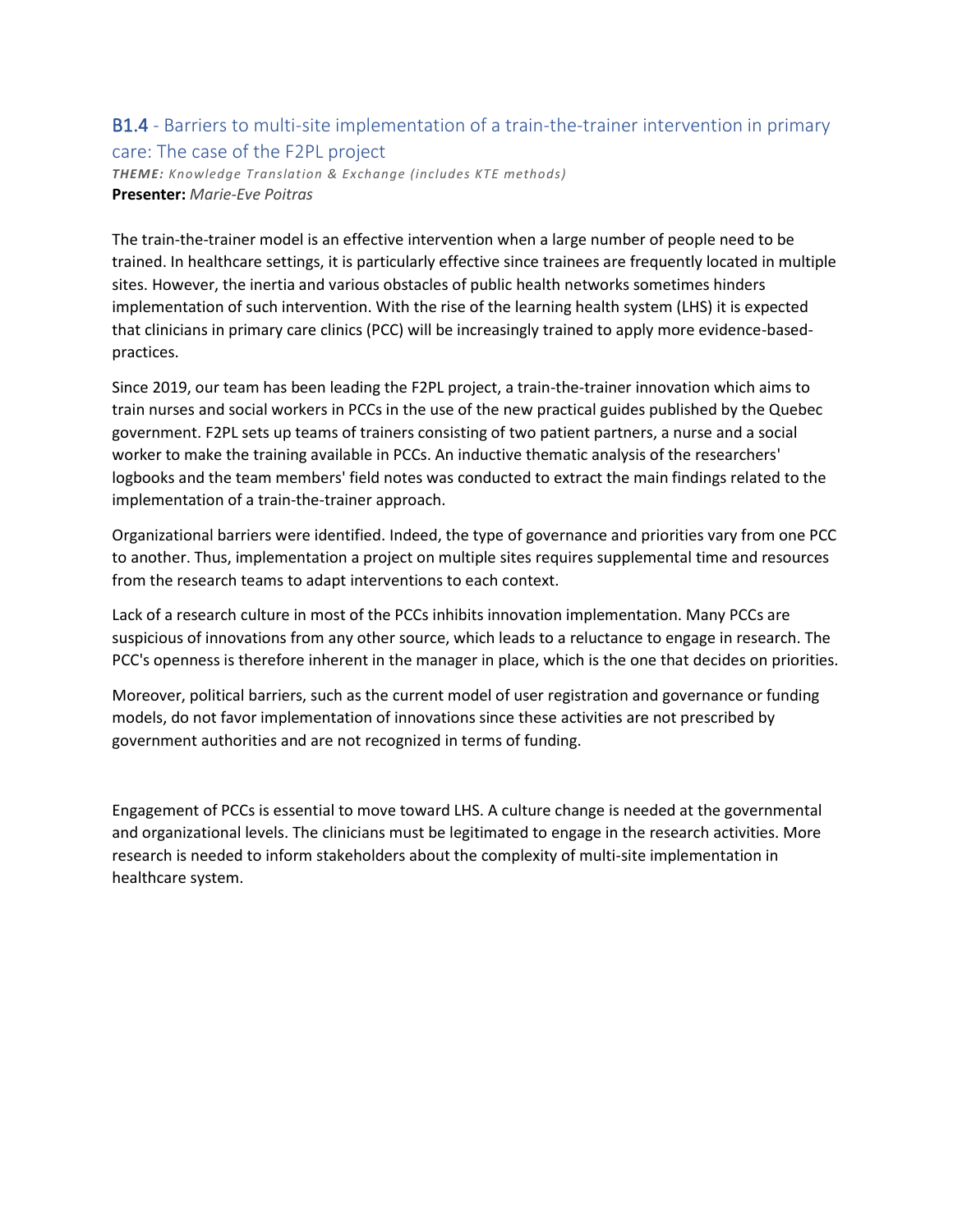### B2.1 - Impact of COVID-19 on the frail population in Ontario: has linguistic factors an effect on the health outcomes? *THEME: COVID-19* **Presenter:** *Ricardo Batista*

The COVID-19 pandemic has severely affected people receiving long-term care (LTC) in nursing homes in Canada. Many studies reveal large inequities in COVID-19 outcomes among minorities and marginalized communities, but the effect of language factors on the incidence and outcomes of COVID-19 patients has not been investigated. This study examined the course of the epidemic among LTC residents by language group in Ontario and assessed the effect of linguistic characteristics on their health outcomes.

Population-based retrospective cohort of 85,367 nursing home residents in Ontario between January 15, 2019, and March 30, 2020; using linked administrative health databases. Data included demographic and health information from OHIP, LTC services data from the CCRS; information on hospitalizations, emergency, and intensive care services from DAD, NACRS databases; and COVID diagnosis from the COVID-19 Integrated Testing Data (C19INTGR) database. We described incidence of COVID-19 by language group over the first two waves of the pandemic and fitted logistic regression models to assess the effect of linguistic factors on risk of infection and health outcomes: hospitalization, ED visits, ICU care, and mortality. Main exposures were patient language, language of service, and linguistic discordant care.

Risk of COVID-19. COVID-19 incidence rates were highest among allophones. Allophones in English (22.5%) and French homes (23%) showed significantly higher rates compared to anglophones and francophones. The odds of COVID-19 were significantly higher for allophones relative to anglophones (aOR 1.45, 95%CI 1.33-1.58), as well as among those receiving linguistic discordant care (aOR 1.09, 95% CI 1.00-1.18).

Health outcomes. Allophones had the highest hospitalization rates (38.6%) and ED visits (63.8%). Francophones had significantly higher rates of ICU admissions (26.2%) and higher need of mechanical ventilation (9.8%), than anglophones and allophones. Allophones were 38% more likely to be hospitalized (aOR 1.38, 95%CI 1.31-1.46); 29% more likely to visit an ED (aOR 1.29, 95% CI 1.23-1.35), and 47% more likely to die in hospital (aOR 1.47, 95% CI 1.33-1.63), compared to anglophones.

Over the first two waves of the COVID-19 pandemic, LTC patients in linguistic minority context in Ontario had higher risk of infection and experienced worse health outcomes. These findings add to the disproportionately negative impact of the pandemic on ethnocultural minorities, highlighting the role of language barriers on the risk of poorer health outcomes.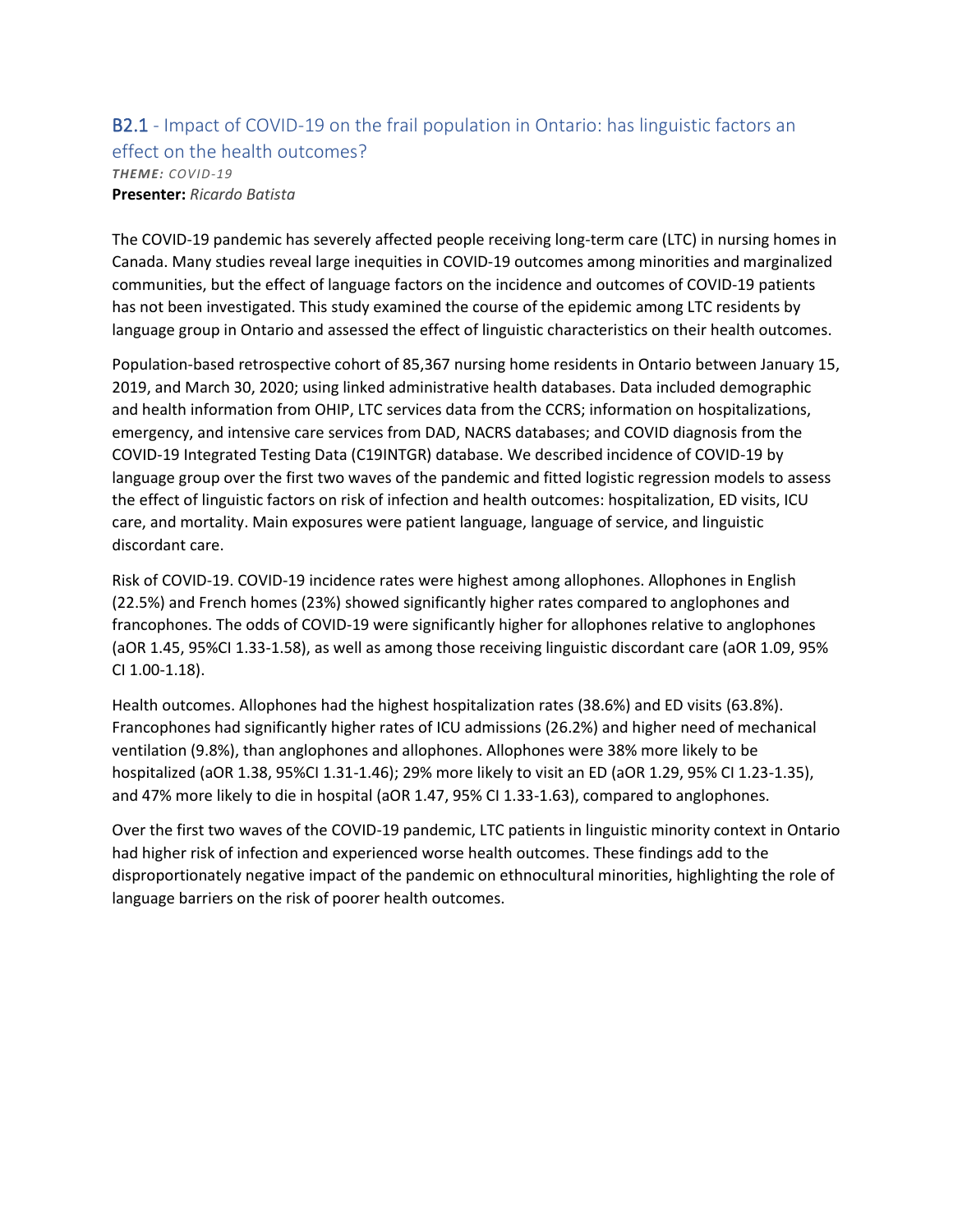### B2.2 - Roles, impact, and working environments of public health nurses during the COVID-19 pandemic in Ontario *THEME: COVID-19* **Presenter:** *Emily Belita*

Public health nurses (PHNs) comprise the largest professional body of the public health workforce and have assumed diverse roles during the COVID-19 pandemic, reinforcing their importance in responding to public health crises. Existing literature is limited on the functions, impact, and working environment of PHNs during a pandemic. The purpose of this study is to understand the context, roles, and impact of PHNs during the COVID-19 pandemic in Ontario.

In this multiple-case study design, purposive and snowball sampling is being used to recruit frontline PHNs and nursing administrators in Ontario public health units. Cases are distinguished by three geographic settings: urban, urban-rural, northern. Within each case a sample of 10 frontline PHNs and 5- 7 administrators are being recruited. Data are being collected using a demographic survey, individual semi-structured interviews with PHNs, and focus groups with nursing administrators. Transcribed interview and focus group data will be inductively analyzed using reflexive thematic analysis and crosscase synthesis to compare and contrast patterns across geographic cases.

To date, 29 individual interviews have been conducted with frontline PHNs across Ontario (19 from urban settings; 10 from urban-rural settings). This purposeful sample is uniquely positioned to reflect on the pandemic's impact on practice given the mean years of nursing experience (M=17 years) and specifically in public health (M=13). Almost all PHNs (93%) were redeployed from their base position to another team which included diverse roles in case and contact management, outbreak management, vaccination clinics, rapid testing, COVID-19 call centres and on school teams. Recruitment of both frontline PHNs and nursing administrators is ongoing. Data analysis is ongoing and is projected to be completed by April 2022.

Study findings will provide a deeper understanding about the ever-changing roles PHNs assumed throughout the COVID-19 pandemic, barriers and facilitators to their work, and their impact on clients. Study data can support public health funding and resource decision-making and guide implementation of organizational supports for PHNs during public health crises.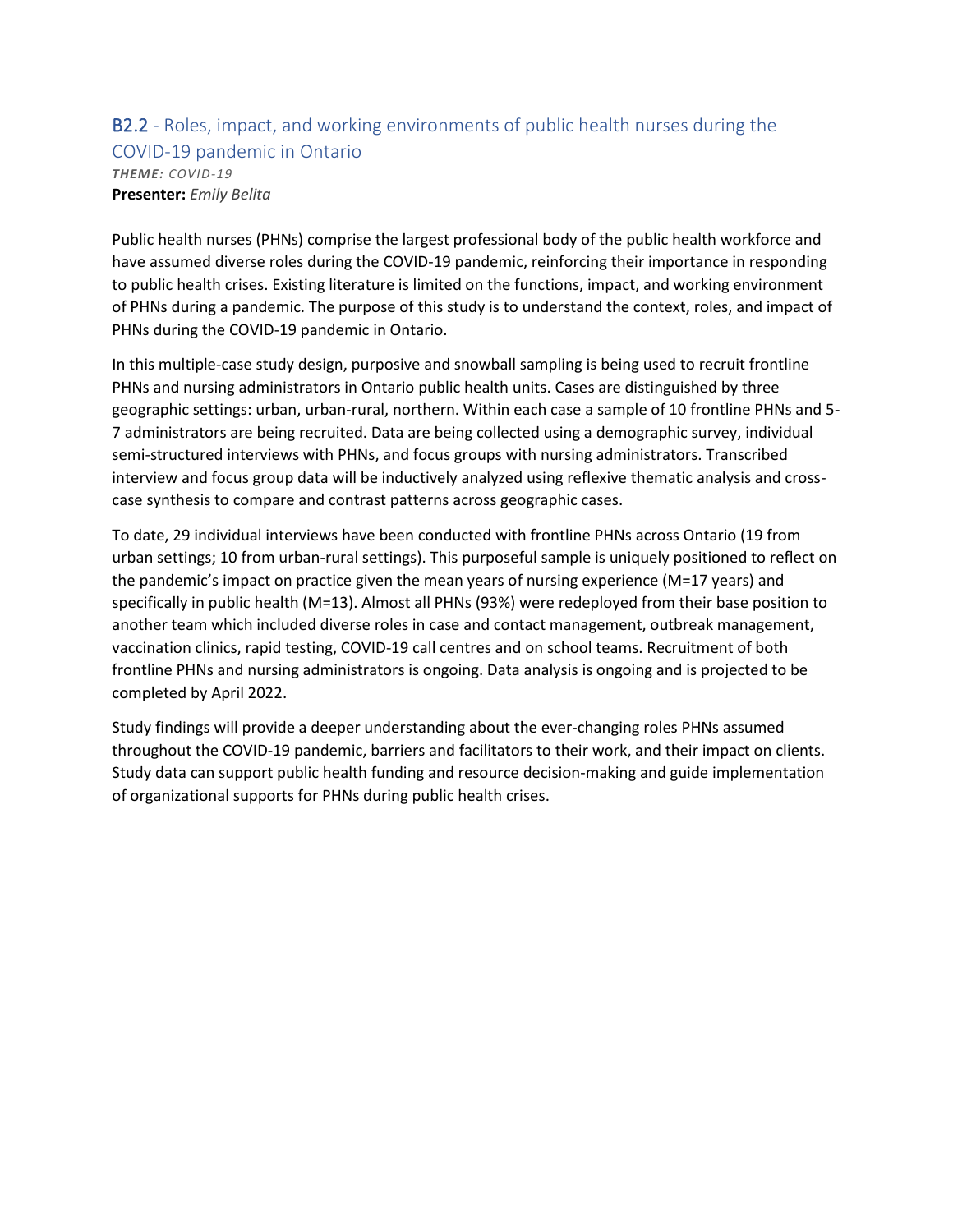### B2.3 - Building A Guide To Improve Conversations with COVID-19 Vaccine Hesitant

**Patients** *THEME: COVID-19* **Presenter:** *Myles Leslie*

Vaccination delivery and efforts to counter vaccine hesitancy (VH) have become focal issues in family medicine during the COVID-19 pandemic. Conducting action research, our team developed an interactive web-based Guide to improve clinical conversations around a broad range of VH as presented by patients. This talk presents a step-by-step account of the Guide being co-designed with its targeted end users – family physicians (FPs) – in a process that included validation interviews; role-play interviews; and user-tested design.

The Guide is based on three assumptions: 1) the decision to vaccinate is 'trust-sensitive', making longterm FP relationships pivotal for countering VH; 2) Guide uptake is contingent on sourcing VH types and counselling strategies directly from FPs; and 3) cognitive loads on FPs are reduced when counselling strategies that have been successful elsewhere are shared.

We conducted interviews with FPs that validated the types of VH described in existing literature. We then role-played patients, portraying hesitancy types and capturing FP counselling strategies. These strategies were validated against the principles of Motivational Interviewing – a well-established approach to vaccine counselling.

The advice and counselling strategies collected from FPs were organized and presented in an interactive website made available to the public. www.vhguide.ca differentiated advice into 22 hesitancy types, and provided a dedicated section for clinician-to-clinician advice. Since its launch in July 2021, more than 19,000 users have accessed the content available on the Guide, with multiple endorsements from primary care organizations, practicing providers, and Canadian medical associations. We are presently evaluating uptake patterns and user experiences, specifically targeting end users' sense of the Guide's effectiveness in reducing cognitive load and moving hesitant patients towards contemplation of the vaccination. Formal evaluation of the Guide is presently underway.

Clinicians and their experiences caring for their patients were the foundation for building the Guide. It is a patient-centric resource that was co-designed with clinicians from the ground-up, and has found broad applicability and utility with FPs across Canada as they address VH.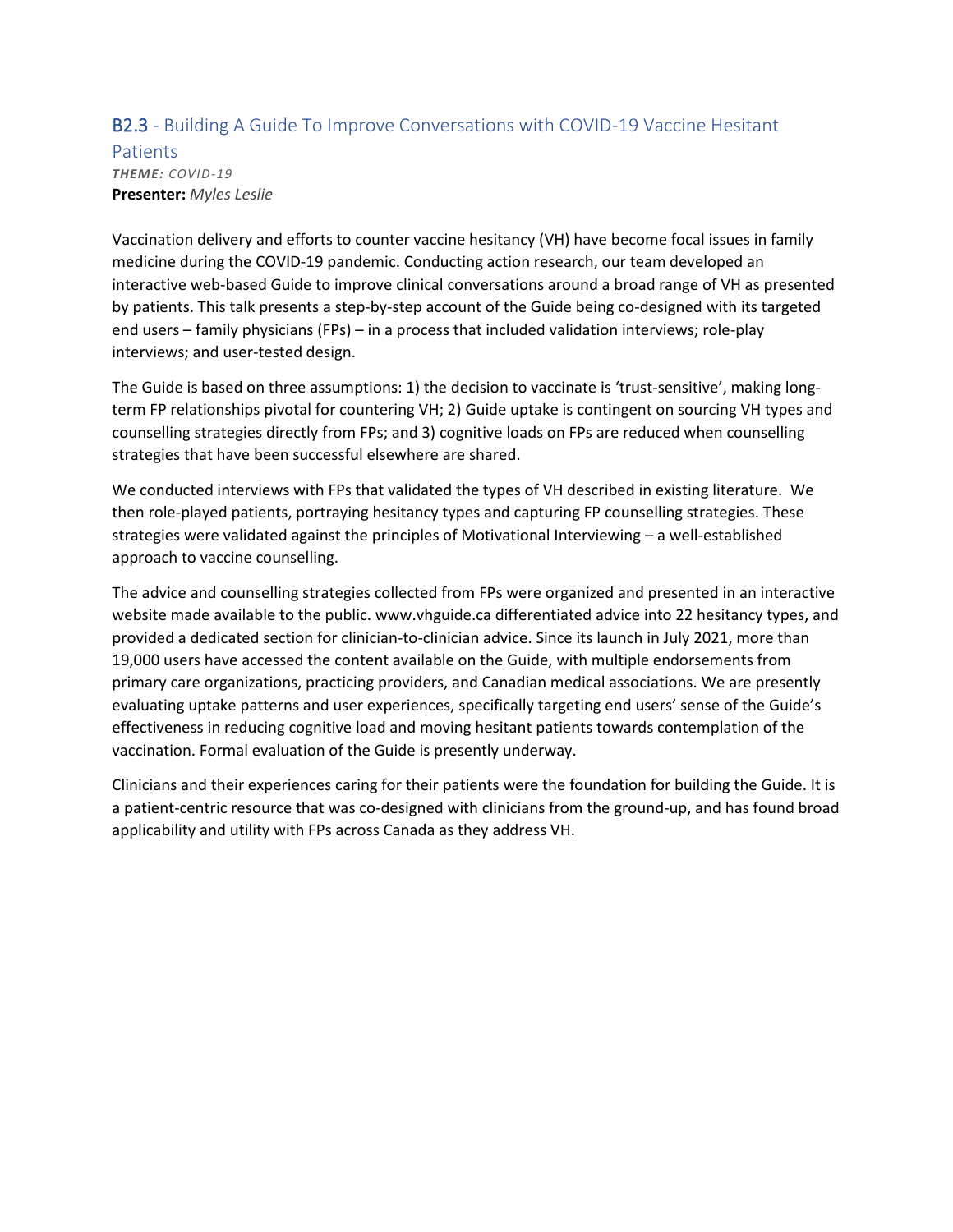B2.4 - COVID Vaccine Policy Dissemination; Comparison of stakeholders' perspectives of the vehicles and barriers for health promotion messaging in Ontario, Canada and East Midlands, UK *THEME: COVID-19* **Presenter:** *Liz Vernon-Wilson*

Background. Vaccines are the single most effective tool for resolving the COVID-19 pandemic but vaccination uptake is variable in different populations. Our research explores public health and community perspectives on vaccine policy changes, vaccine uptake efforts and initiatives to increase vaccine confidence in two different regions and countries, Ontario Canada and East Midlands, UK.

Approach. Qualitative enquiry was conducted through 1 hour semi-structured interviews of individuals representing rural and urban public health authorities, professional associations, primary healthcare providers, social care organisations and community leaders. Sixty one participants were asked about policy communication channels and actors, community level response to COVID vaccination policies and vaccine confidence building activities. Interview transcripts were coded and analysed for emerging themes using NVIVO software.

Results; Participants were of diverse age and ethnicity, (24-66 years, 35% non-white caucasian). Analysis of interviews revealed 1) government announcements and press releases provided the first point of reference for new COVID policy, typically in English. 2) Traditional news outlets and social media coverage were perceived as filling an information gap prior to local health authorities communicating implementation details or translated media becoming widely available. 3) Ontario had a more convoluted layers of policy and actors than the UK, with provincial government, multiple vaccine types and more stratified priority groups adding complexity to conveyed information. More variation led to frequent policy updates in Ontario and difficulty maintaining contemporaneous information. 4) Community efforts to increase vaccine confidence in both countries, commonly focused on removing barriers by providing education, access to and cultural contextualisation of public health messages. Clarification and interpretation of vaccination policy at organisational and community level use was felt to provoke inconsistencies in approaches, but also helped enable adaptation to local needs.

Conclusion; Simple, accessible, consistent policy messages are the mainstay of public health successes. Stakeholders in Canada and the UK sought clear communication resources in multiple languages and at different levels of complexity to facilitate uptake of Covid-19 vaccination. In Ontario, stratification of policy, frequent amendments and provision by different actors increased the perceived convolution and lack of transparency in communication.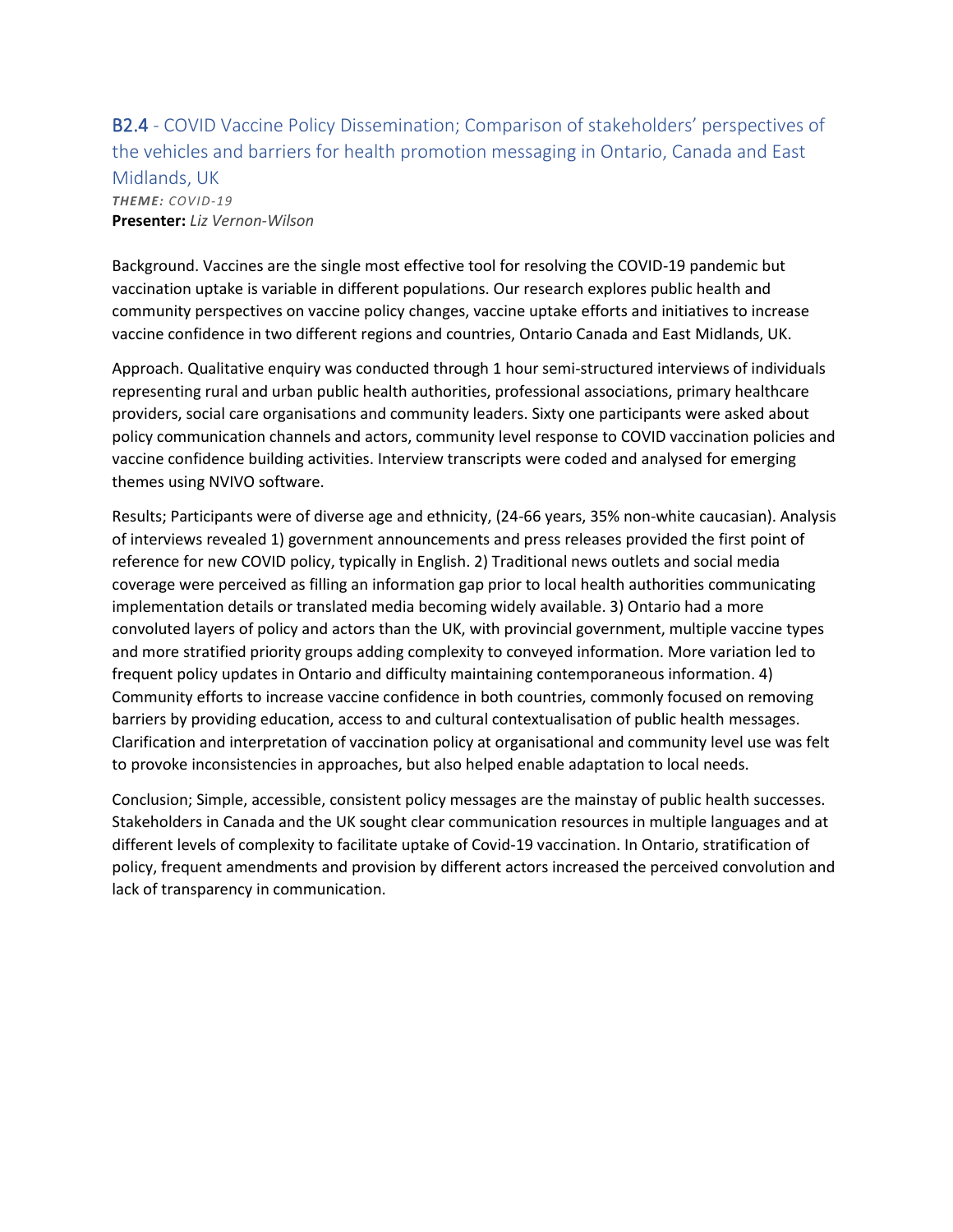### B2.5 - Disability Rights in the Provincial Mental Health Policy Responses for Youth with Disabilities and their Families during the COVID-19 pandemic *THEME: COVID-19* **Presenter:** *Keiko Shikako*

Youth with disabilities and their families are frequent users of social and health services. Most programs have been disrupted during the COVID-19 pandemic, with a potentially serious impact on the mental health of this population. Applying a Human Rights framework to policy analysis can support the identification of important gaps and inform the creation of inclusive policies for vulnerable groups. We identified provincial and territorial COVID-19 policy responses targeting children with disabilities and their families and analyzed alignment with the UN Convention on the Rights of Persons with Disabilities commitments.

We conducted a systematic search of policies at the provincial level related to mental health and supports during the COVID-19 pandemic. We identified publicly available policies supporting children and youth with disabilities and their families. Analysis was conducted using a text mining methodology applying a UNCRPD categorization model with deductive analysis using the Office of the High Commissioner for Human Rights indicators for process, structures, and outcomes. We conducted a thematic analysis of 'Key Word in Context' text of the most highly referenced articles to identify strengths and gaps in policy documents.

There is considerable variability in the number of policies created by each province or territory to target youth with disabilities (ranging from 0 to X). Education and financial support for adults are common themes in the data. The policies are rarely specific to children with disabilities, but rather inclusive of them in addition to other populations such as children (not with specific needs) and people with chronic health conditions. The types and number of services described in the policies are notably different between provinces, and COVID-19 supports for this demographic have largely relied on existing programs, with little detail provided for how these services have been adapted to accommodate specific demands during the pandemic.

The pandemic accentuated existing gaps and lack of supports, with the added stressors and daily life disruptions for children with disabilities and their families. Policy development could benefit from a more comprehensive human rights approach to attend to the needs of equity-seeking groups and adequately respond to these needs during public health emergencies and beyond. Recovery policies should consider the specific mental health needs of children with disabilities and their families.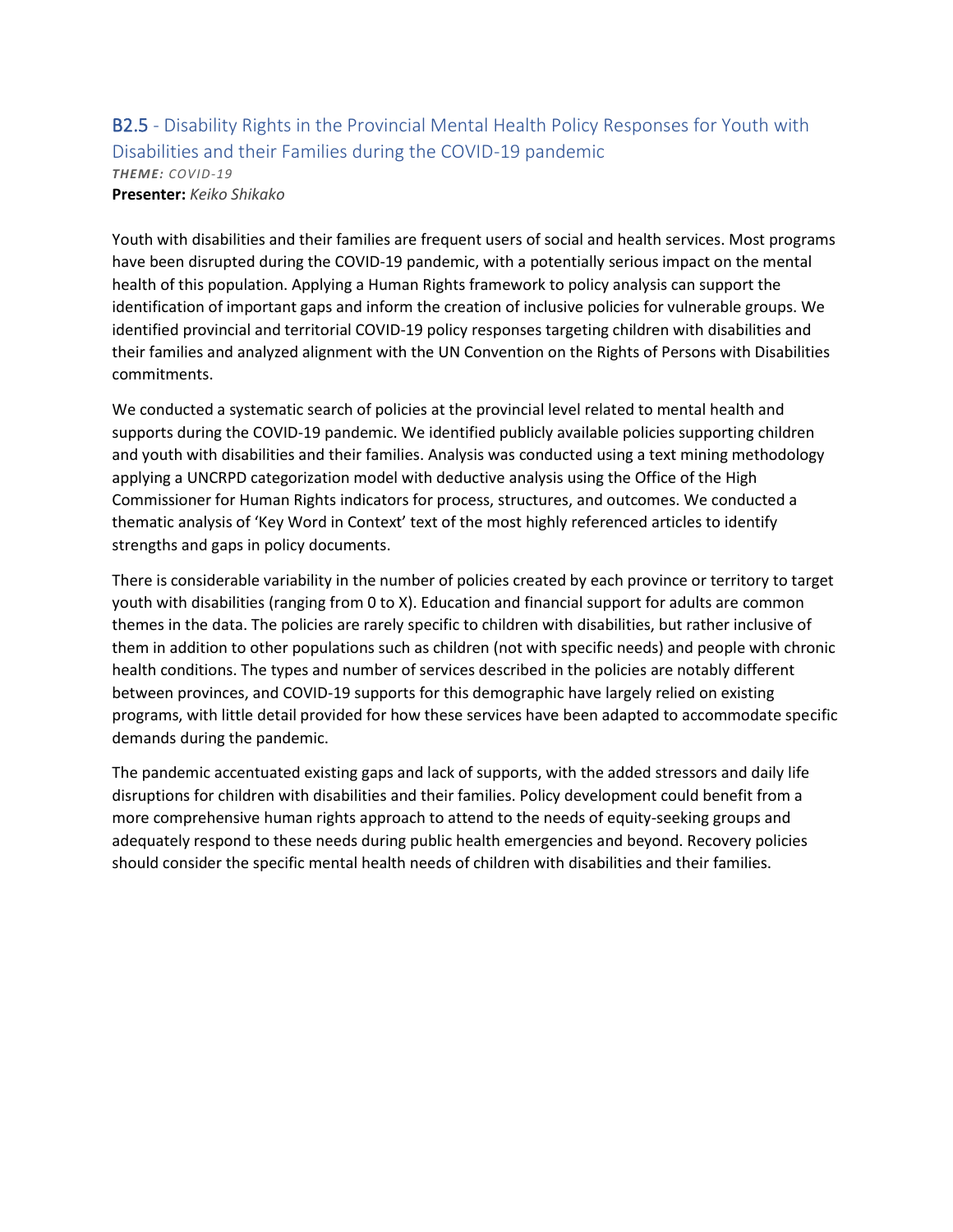### B3.1 - Building a case for wellness as a pillar of Health Human Resource planning: Results from the Canadian Medical Association's National Physician Health Survey *THEME: Health Human Resources*

**Presenter:** *Taylor McFadden*

The COVID-19 pandemic exacerbated long-standing physician wellness challenges, further straining Canada's health system. Research shows that decreased physician wellness has a negative impact on patient care, system performance and cost. Indeed, wellness has emerged as a key pillar to incorporate in health human resource (HHR) planning. The purpose of the 2021 CMA National Physician Health Survey (NPHS) was to develop a dataset of wellness indicators, including work-related factors, for use by organizations, researchers, and policymakers.

The CMA established an Expert Working Group to help guide survey development. Members included individual experts in physician wellness, with representatives from several national organizations. Prior to data collection, ethics approval was obtained. The online survey link was distributed via multiple channels (e.g., email, social media, e-newsletters, Google Ads) to ensure maximum reach. A total of N= 4110 physicians, residents and medical students from across Canada completed the survey. This presentation will outline key HHR-related findings from the NPHS and make the case for wellness as a pillar of HHR planning as we move into post-pandemic recovery, and beyond.

Preliminary findings show that Canadian physicians, residents, and medical students are overworked, reporting an average of 52.4, 65.9, and 61.5 hours/week respectively. 50% indicated being dissatisfied or very dissatisfied with work-life integration and 46% reported having poor or marginal control over their workload. As it relates to wellness, 59% indicated that their mental health worsened since the onset of the pandemic, with 56% attributing this to increased workload and lack of work-life integration. Alarmingly, 50% of the sample reported at least one symptom of burnout. Finally, 49% indicated that it is likely or very likely that they will reduce their clinical work hours in the next 24 months. Note: advanced statistical analyses examining relationships between psychological and workplace factors will be completed by the conference.

The 2021 NPHS further supports decades of research linking physician wellness to patient care and health system performance measures, thus creating a strong case for adding wellness as a pillar in HHR planning. This will be essential in planning for sustainable health system in the post-pandemic era and beyond.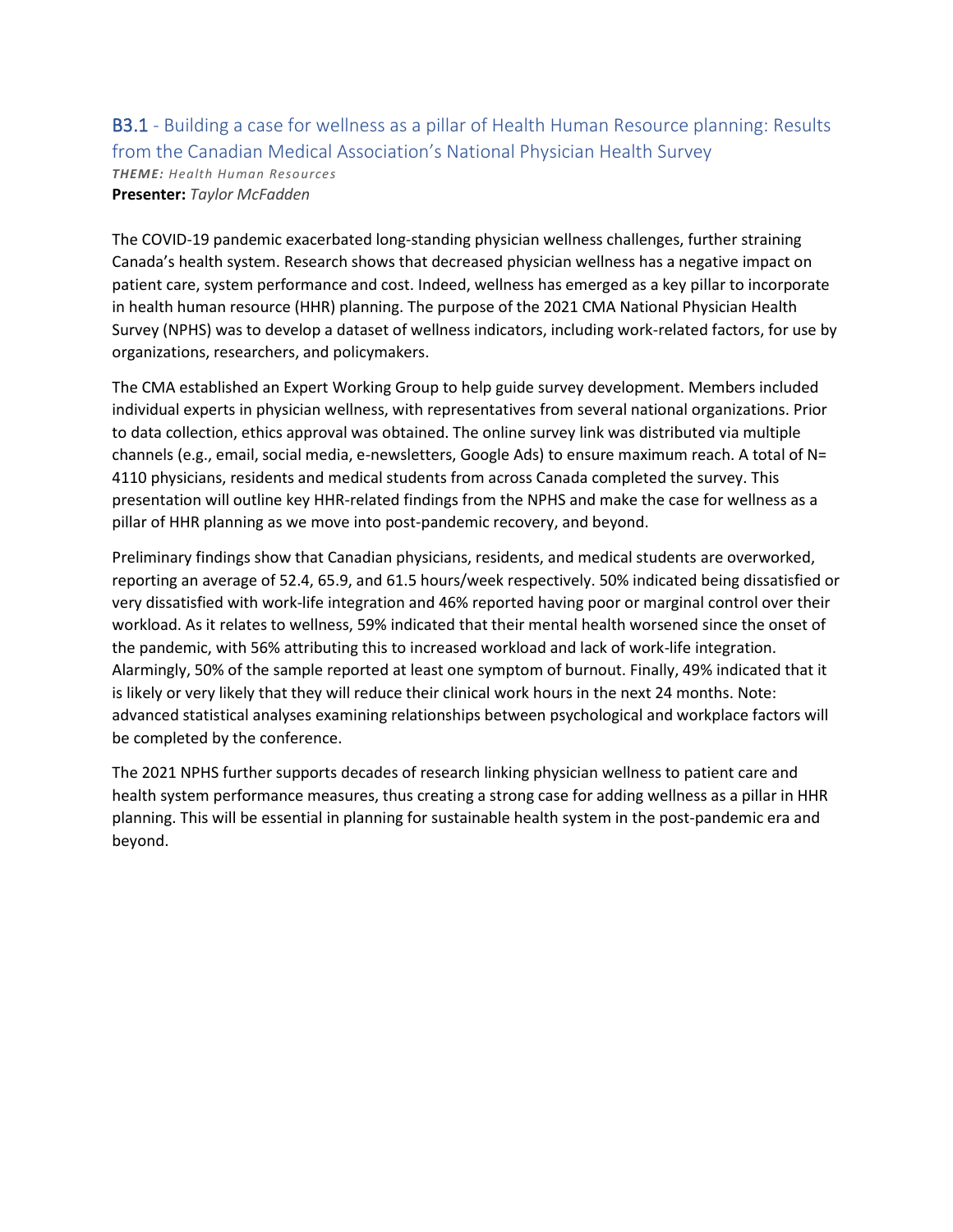# B3.2 - Professional Workplace as a Site of Production of Common Mental Health Problems: A Case of Physicians and Midwives and Their Decisions Regarding Leaves of

#### Absence

*THEME: Health Human Resources* **Presenter:** *Kelly Gregory*

Traditionally, research on occupational health and safety has focused upon physical aspects of health. Recently, mental health has begun to influence how we conceptualize the links between work and health, with increasing awareness of suicide, depression, burnout and stress among healthcare workers. This paper examines mental health problems among physicians and midwives and their decision-making regarding taking a leave of absence from work due to mental health issues.

A multi-methodological approach was undertaken. Data were drawn from a bilingual, crowd-sourced online survey available between the end of November 2020 and May 2021 (n=310 physicians and n=202 midwives) and in-depth qualitative interviews (n=34 physicians and n=44 midwives) and analyzed descriptively. The survey included several cross-cutting questions focusing on the mental health, leaves of absence and return to work pathways, as well as questions about mental health, distress, presenteeism and burnout prior to and during the pandemic. Interviews were conducted in English or French, by two interviewers via Zoom between January and July 2021. They were transcribed and analyzed thematically.

Participants from both professions identified the work environment as a key source of stress and other mental health problems. Physicians cited the nature of shift work and social isolation, especially in remote communities, as key sources of stress. Midwives cited extended on-call shifts and long commutes to access clients/practices as key challenges. Both professional groups felt a heavy burden of responsibility in their work, stigma related to help-seeking behaviours and implications of mental health diagnosis for one's license as key barriers seeking diagnosis and treatment, and/or taking a leave of absence to deal with mental health problems. For women in both professions, the stress associated with work was also exacerbated by domestic and familial responsibilities.

These findings have implications for policy and decision-making focused on supporting healthcare professionals' mental health and reducing presenteeism and attrition among the healthcare workforce. Key barriers for taking a leave of absence included lack of institutionalized policies for enabling leaves of absence, stigma associated with mental illness, and financial constraints.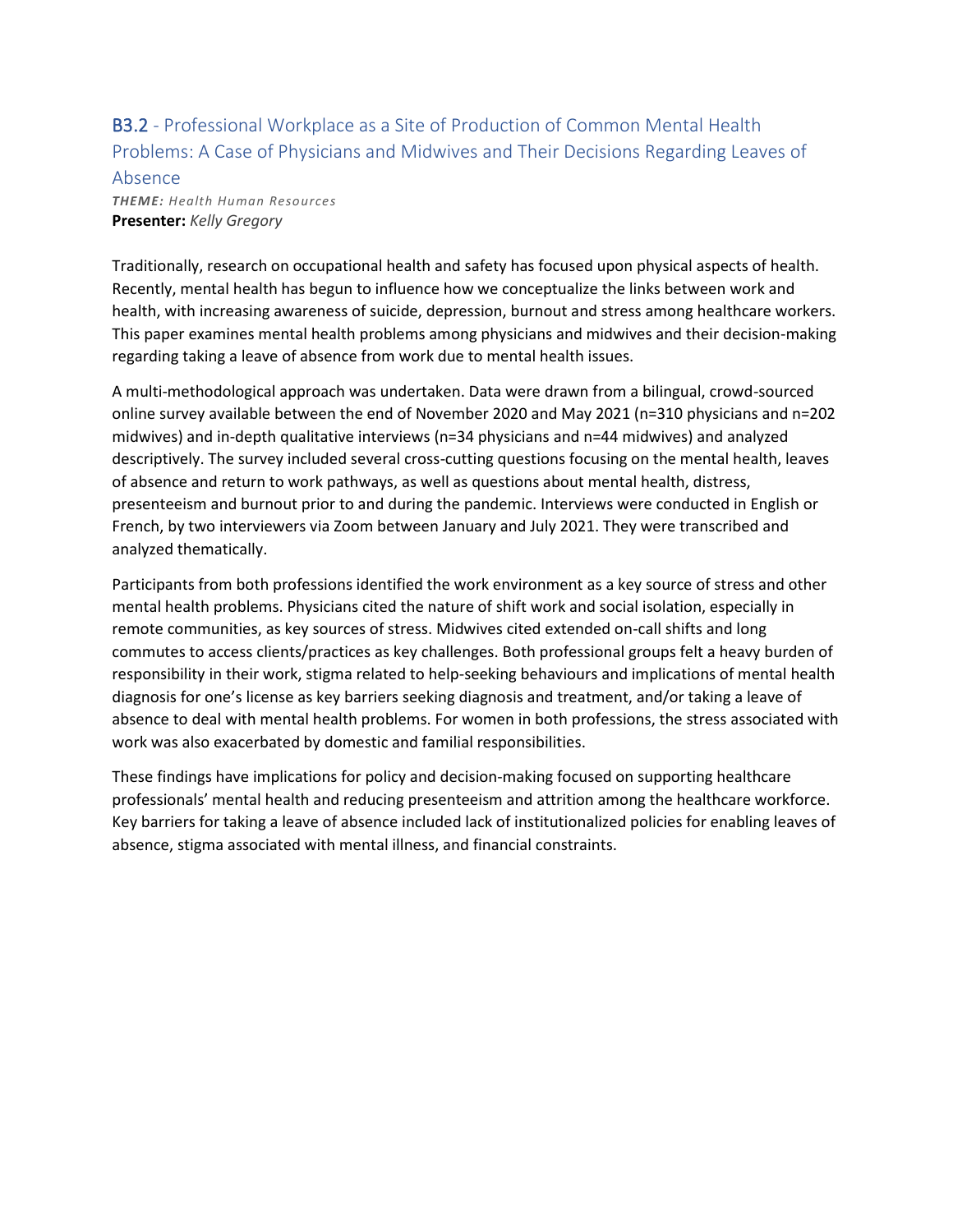### B3.3 - Burnout, Secondary traumatic stress, and compassion satisfaction among Registered Nurses in a Canadian province *THEME: Health Human Resources* **Presenter:** *Anne Kearney*

This mixed method study explored the prevalence, predictors, and sequelae of occupational stress injury – psychological conditions related to providing front-line care - among Registered Nurses (RNs) in Newfoundland and Labrador. The Professional Quality of Life Scale (ProQOL 5) measured compassion satisfaction, burnout and secondary traumatic stress. Follow up interviews explored factors contributing to the psychological distress experienced by RNs. This is the first known study that will report specifically on RNs in this province.

3310 RNs who agreed to be contacted for research through our regulatory body received a survey package through email, including the ProQOL survey, a demographic and work-related questionnaire, and an invitation to be interviewed. Survey data collection lasted over three months in 2019. Data were analysed using SPSS. Interviews were conducted over 4 months in 2019-20 and analyzed qualitatively. The study received approval from the provincial health research ethics board. 672 surveys were analyzed (response rate 20.4%) and 21 RNs interviewed, representing all regions of the province. RNs were categorized as direct care - hospital or community, and non-direct care.

Most respondents were younger than 50 years of age, worked full time and for more than 10 years. Although most RNs reported satisfaction with current job, 43% intended to leave or were undecided. RNs reported moderate levels of compassion satisfaction, burnout, and secondary traumatic stress. Job satisfaction and being undecided about staying in one's current job were predictors across the three subscales. Other factors including age, gender, hours worked per week, intending to leave job also significantly impacted the subscales. Direct care hospital nurses reported the highest occupational stress injury. Qualitative interviews highlighted the negative impact of high workload, forced overtime, frequent callbacks, difficulty getting time off, interpersonal conflict, and inconsistent debriefing of traumatic events as contributing to psychological distress.

Nursing retention is a key issue facing health care administrators. Targeted effort must be made to improve the working conditions of nurses so there is a stable health care workforce. This presentation will include recommendations for policy development to decrease occupational stress injury among RNs.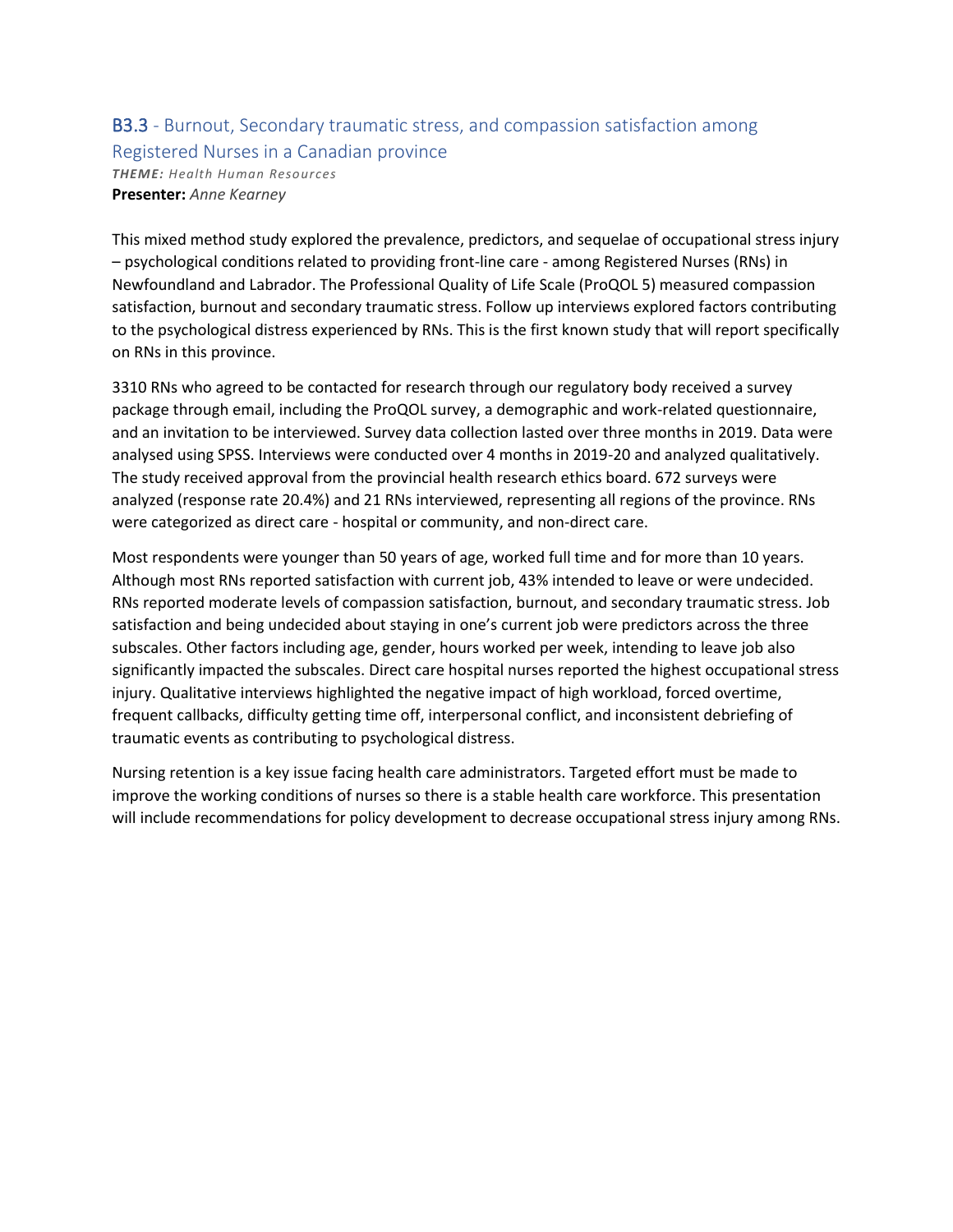### B3.4 - The Future of Nursing in BC: Impacts of the COVID-19 pandemic and the nursing shortage in British Columbia *THEME: Health Human Resources* **Presenter:** *Adriane Gear*

The COVID-19 pandemic has dramatically highlighted the serious shortcomings of BC's health care system — a chronic nursing shortage that has existed for years, leading to increasingly difficult working conditions for nurses in this province who are providing patient care during this public health emergency.

BCNU conducted a survey of its members in May 2021 amidst the strain of British Columbia's third COVID-19 wave. The purpose of the survey was to seek a greater understanding of the mental and physical toll the pandemic continues to have on the tens of thousands of nurses providing direct patient care to those most in need. The survey primarily focused on nurses' access to PPE, increased workload, workplace violence, nurses' intent to stay in the profession, and a variety of other workplace issues. Nearly 3,500 members (3,479) provided responses over a two-week period.

What nurses told us is that they were at a breaking point long before the COVID-19 pandemic. 35% of nurses told us this has led them to considering leaving the profession they once loved. 76% of respondents said that their workload had increased compared to before the pandemic, and 68% said that staffing was inadequate over the last three months. 65% of nurses stated that their physical health had declined and 82% said their mental health had declined throughout the pandemic. Over one third of nurses said they struggled to access the PPE they needed, and nurses working on outbreak units reported infection rates 3.4 times higher than the general population, suggesting that existing protocols were not adequate to keep nurses safe at work.

It is critical that government take action now to improve working conditions in all health care settings. Without bold leadership and significant investments, the health care system will struggle to retain educated nursing professionals — the backbone of our health-care system responsible for providing the care British Columbians need and deserve.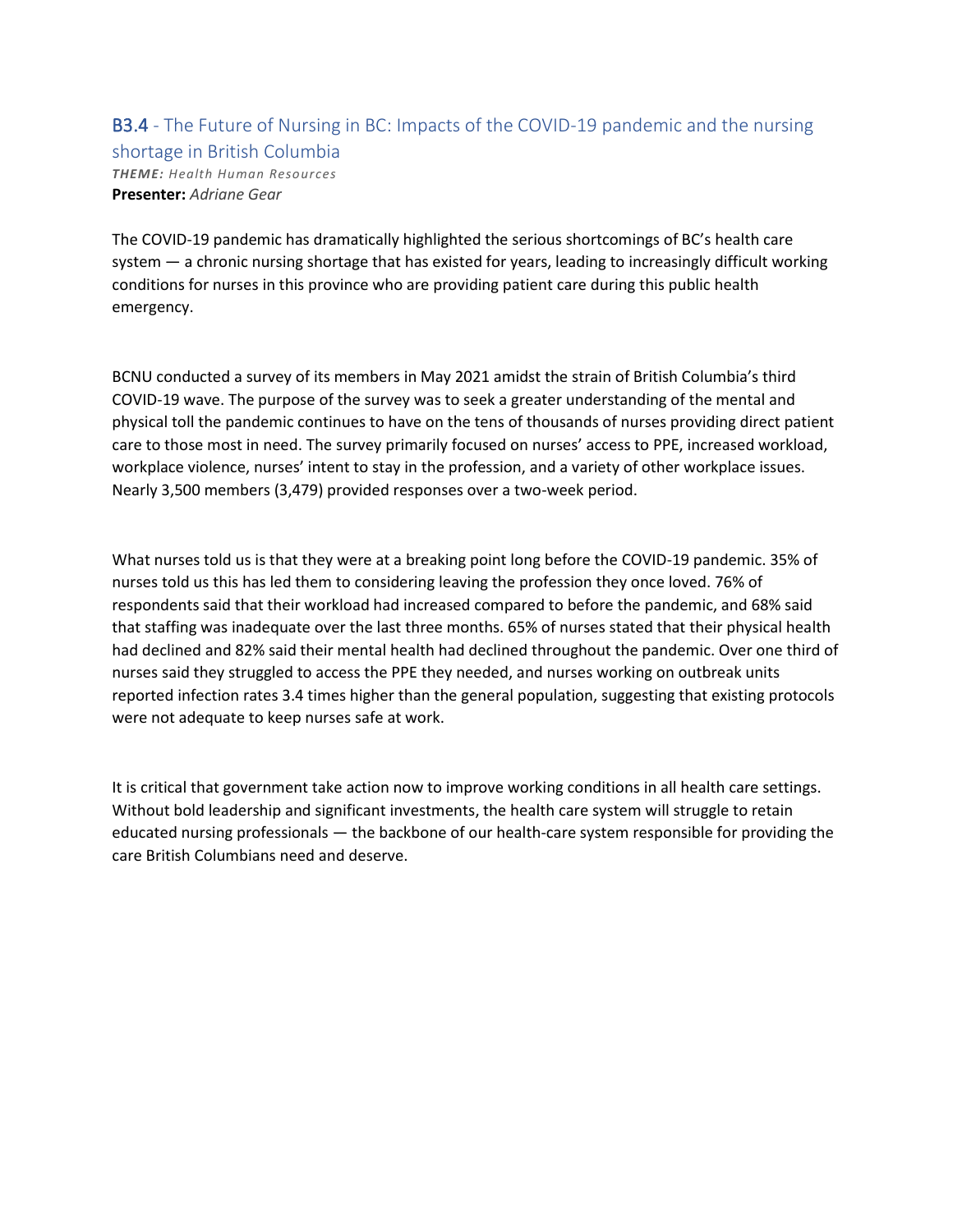### B3.5 - COVID-19 as a catalyst for the semi-professionalization of personal support work *THEME: Health Human Resources* **Presenter:** *Husayn Marani*

The COVID-19 pandemic has exposed fault-lines in the organization of personal support work, including low wages, part-time employment, and risky working condition, despite its essential nature in long-term care (LTC). This is, in part, because personal support work has long-existed on the fringes of what is considered health work, thereby precluding its status as a health profession.

Informed by the provision of long-term care by personal support workers (PSWs) working in LTC facilities in Ontario, Canada, this conceptual analysis draws on theories of professionalism and the logics of work control to illustrate how the pandemic may contribute to the semi-professionalization of personal support work in the future.

We speculate the pandemic will shift control of away from existing market- and hierarchical controls. At most, personal support work may undergo changes that are more characteristic of semi-professional control ("semi-professionalism"), characterized by the formation of a PSW registry that may improve role clarity, provide market shelter, and standardize wages. We do not believe this shift in control will solve all organizational problems that the pandemic has exposed, and continued market and hierarchical controls may be necessary.

Although the landscape of personal support work has been evolving throughout the pandemic, our perspectives advance limited existing scholarship concerning semi-professionalism in health work. Insights may also be useful to other jurisdictions locally or abroad where COVID-19 has exposed similar fault-lines in the organization of personal support work in LTC.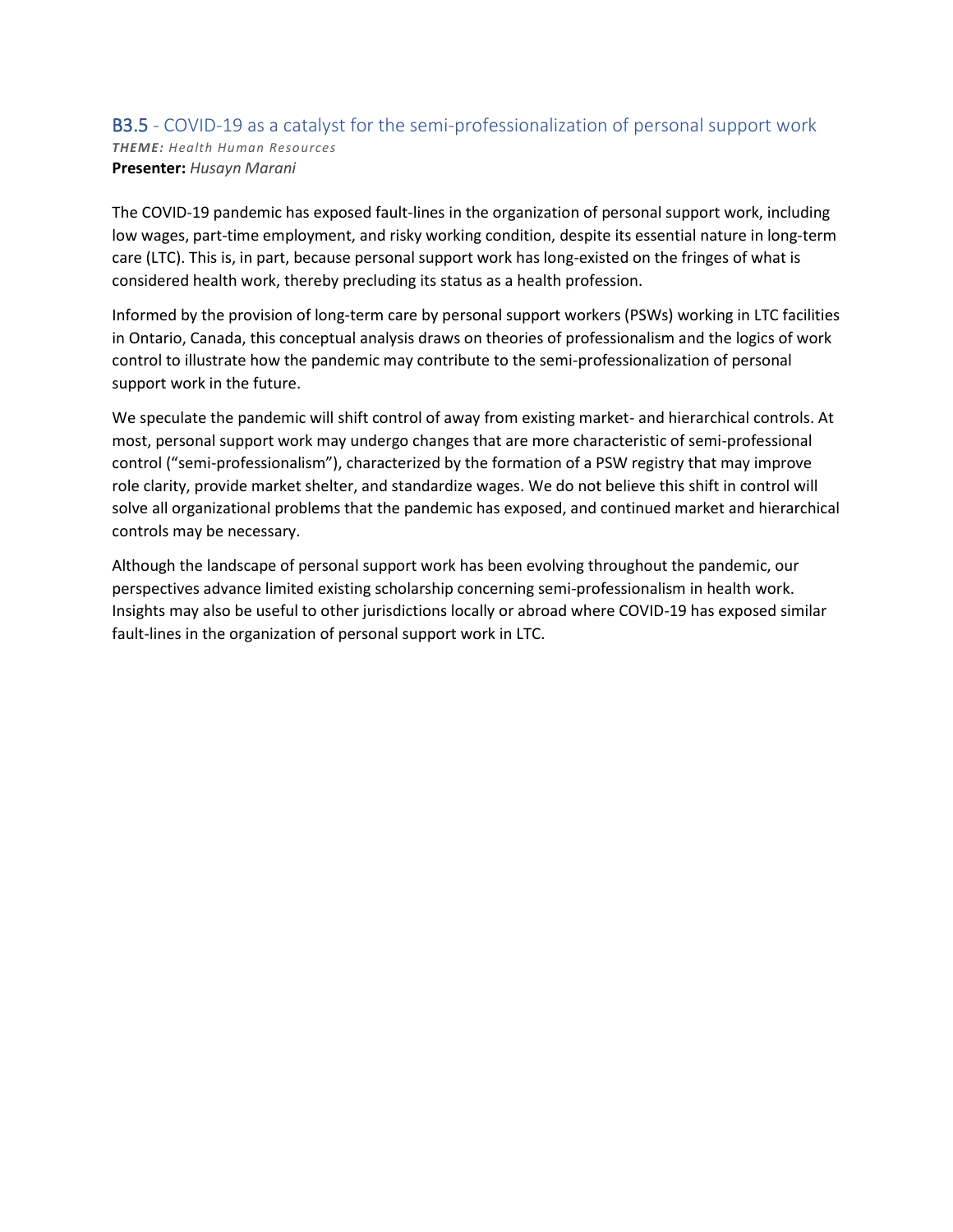### B4.1 - Investigating health service rates among residents of retirement homes: Findings from the first population-level cohort in Ontario, Canada *THEME: Home Care, Long Term Care and Aging* **Presenter:** *Derek Manis*

Retirement homes are private residences that provide congregate care to older adults to support independent living. There are no standardized reporting systems or assessments specific to this population and setting in North America. As such, little is known about these older adults as a distinct population. We created the first population-level cohort of residents of retirement homes and examined their health service rates relative to other older adult populations.

We conducted a population-based retrospective cohort study in Ontario, Canada in 2018. The postal codes of all licensed retirement homes (n = 757) were classified and linked to individual-level health system administrative data to derive a cohort of residents of retirement homes. The outcomes of interest were rates of emergency department visits, hospitalizations, alternate levels of care (ALC) days, primary care and specialist physician visits. These rates were standardized at the level of the individual (i.e., from index to end of follow-up). A generalized linear model with a gamma distribution and log link function was used to model these rates.

Residents of retirement homes comprised two percent of the older adult population in Ontario (n = 54,773; 2.3%). After adjustment for sociodemographic characteristics and clinical comorbidities at index, residents of retirement homes had 10 times the rate of emergency department visits (Relative Rate [RR] 10.02, 95% Confidence Interval [CI] 9.83 to 10.21), 20 times the rate of hospitalizations (RR 20.43, 95% CI 20.08 to 20.78), 44 times the rate ALC days (RR 43.91, 95% CI 43.28 to 44.54), twice the rate of primary care (RR 1.99, 95% CI 1.97 to 2.02) and more than 1.5 times the rate of specialist physician visits (RR 1.62, 95% CI 1.59 to 1.65) compared to community-dwelling older adults.

Residents of retirement homes purchase health care to support independent living, yet they consume more publicly funded hospital-based care. Our findings contribute to on-going policy debates about privately financed and delivered health care, and the provision of health care in privately operated congregate care settings for older adults.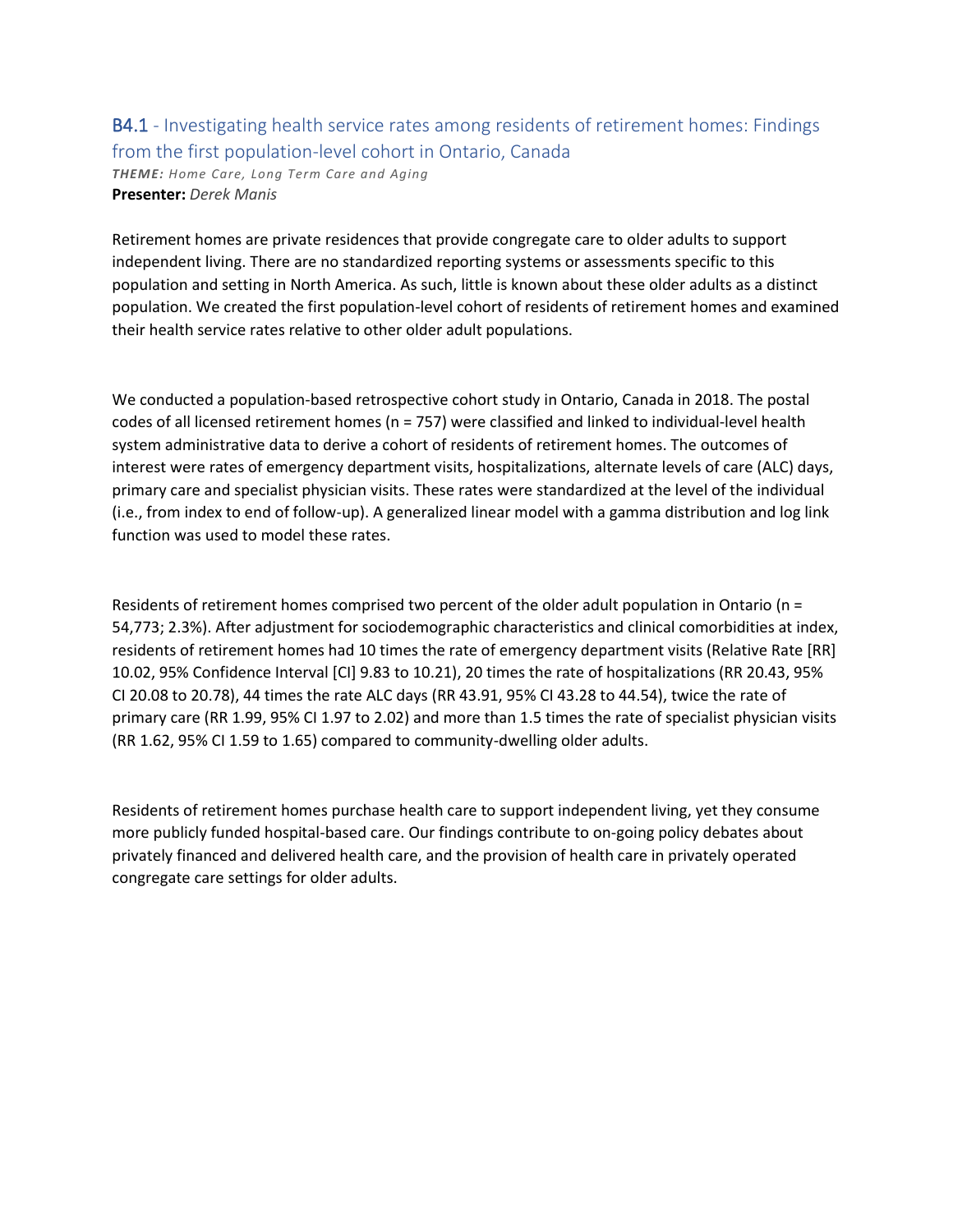#### B4.2 - Pan-Canadian measurement and reporting on access to home care services *THEME: Home Care, Long Term Care and Aging* **Presenter:** *Erin Pichora*

There is growing demand for Canadians to access health services at home or in the community. Recognizing shared priorities of improving access to home care, as well as mental health services, the Federal, Provincial and Territorial (FPT) governments committed to selecting and developing a set of twelve pan-Canadian indicators in 2017. As part of this work, data on wait times for home care services was first published in 2021 and will be updated annually.

Provincial and territorial representatives collaborated to develop the wait time indicator definition, in consultation with experts and persons with lived experience, according to the following criteria; 1) the services included in the indicator should be available across all jurisdictions and relevant to most Canadians, 2) the services should be those for which wait times are expected, and 3) the wait time should be based on data that jurisdictions can reasonably aim to capture in the near future. Jurisdictions report provincial/territorial level median wait time data matching the definition as closely as possible and have committed to improving comparability over time.

In 2019-2020, half of Canadians waited a few days for home care services, while 1 in 10 waited more than a month. Home care clients waited longer for home support services (i.e., homemaking and personal support) than for home health services (e.g., nursing, rehabilitation). More referrals were for home health than for home support (571,536 vs. 131,989). Clients with short-term home care needs (e.g., acute, rehabilitation) had the shortest wait times. Among adults, those age 65 and older waited the longest. These results are based on aggregate data submitted to CIHI by nine provinces and territories.

For the first time, provinces and territories are reporting home care wait time data based on a common definition. Together with other recently developed indicators these data will provide Canadians and health system planners with the information they need to understand and improve access to home care services.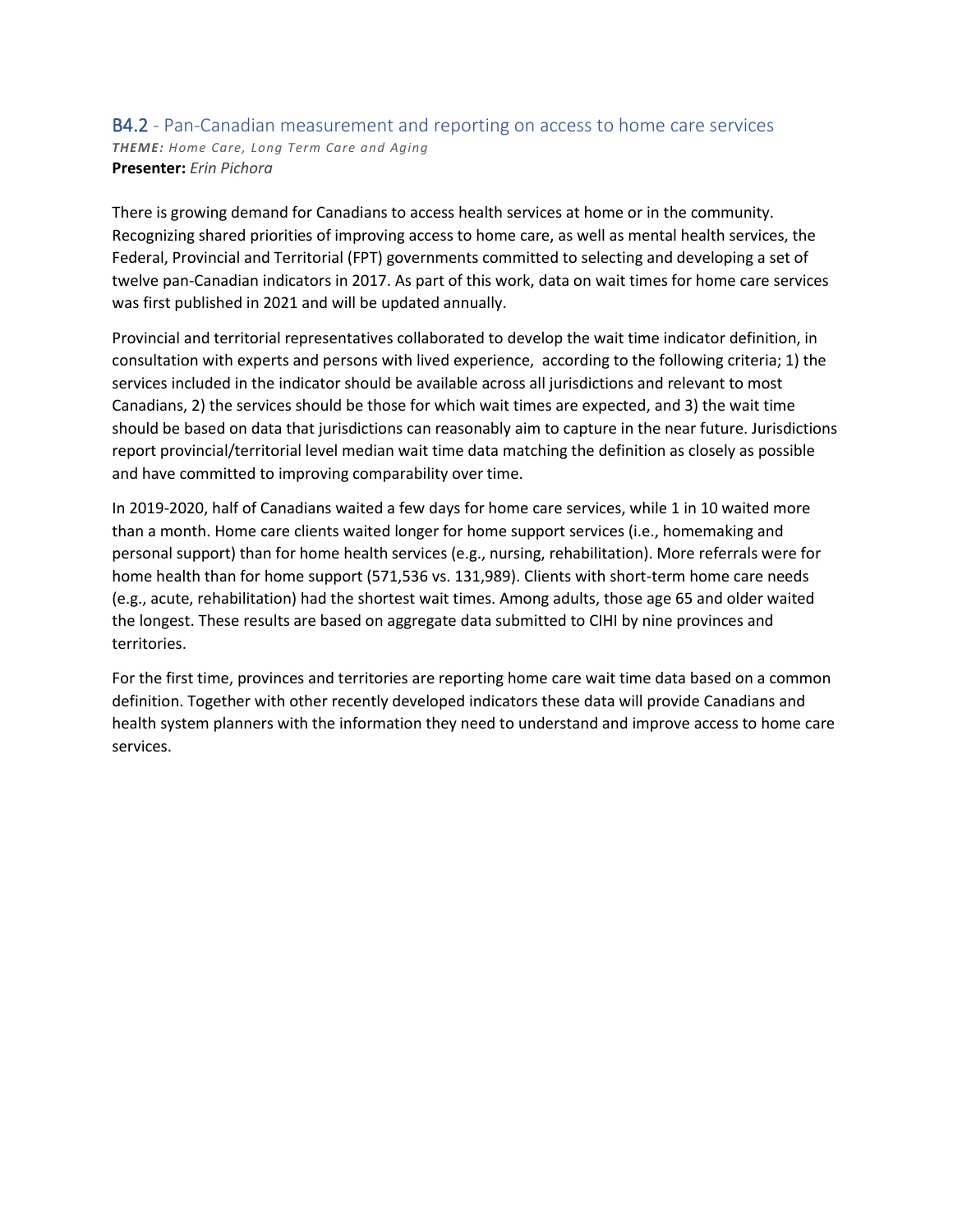## B4.3 - "Person-centred" home care: how "rule-bending" can help fortify relationships and build trust between clients and care providers *THEME: Home Care, Long Term Care and Aging* **Presenter:** *Lauren SPRING*

In recent years in both health care and home care, there has been a trend towards "person-centred" care. This approach aspires to dismantle outdated medical hierarchies and replace them with holistic approaches where the needs of the person receiving care are paramount. Despite "person-centred care" appearing as a catch phrase in countless health policy and training materials, minimal longitudinal research has been conducted to explore how this idea plays out in day-to-day home care realities.

Methodologically, the CIHR funded Home Care Pathways research project mirrors this "person-centred" approach as it also puts recipients at the centre of "constellations of care". In depth interviews with each member of 12 "Care Constellations" (6 within Nova Scotia Health and 6 in Winnipeg Health Authority) were conducted 3 times over a 3-year period (2019, 2020, 2021). A care Constellations consists of the client at the centre, client's Home Support Workers (HSW), HA assessor, and Agency Supervisors and Family Caregivers where applicable. Thematic analysis in this paper is drawn primarily from client and HSW interview at all periods (N=72 interviews)

Findings suggest that ideas about what constitutes "person-centred care" in daily practice differ for participants in important ways both within and between the two jurisdictions. Interestingly, some of the most compelling and meaningful examples HSWs and clients shared were instances where workers had officially "bent the rules" to "go above and beyond" the call of duty for their clients—recognizing that the supports and needs of their clients were beyond what daily task sheets outlined or what policies specified. These acts consistently seem to have had a positive impact on the client-worker relationship and resulted in deepened trust. In some cases, clients were hesitant to share certain examples and stories during interviews because they feared workers would be disciplined as a result.

Though person-centred care is widely referenced and celebrated in training and policy documents, how workers are expected to interpret and practice this approach remains unclear. In fact, the most powerful examples were those that went beyond prescribed best practices. These (sometimes small, sometimes bold) acts help humanize the care economy.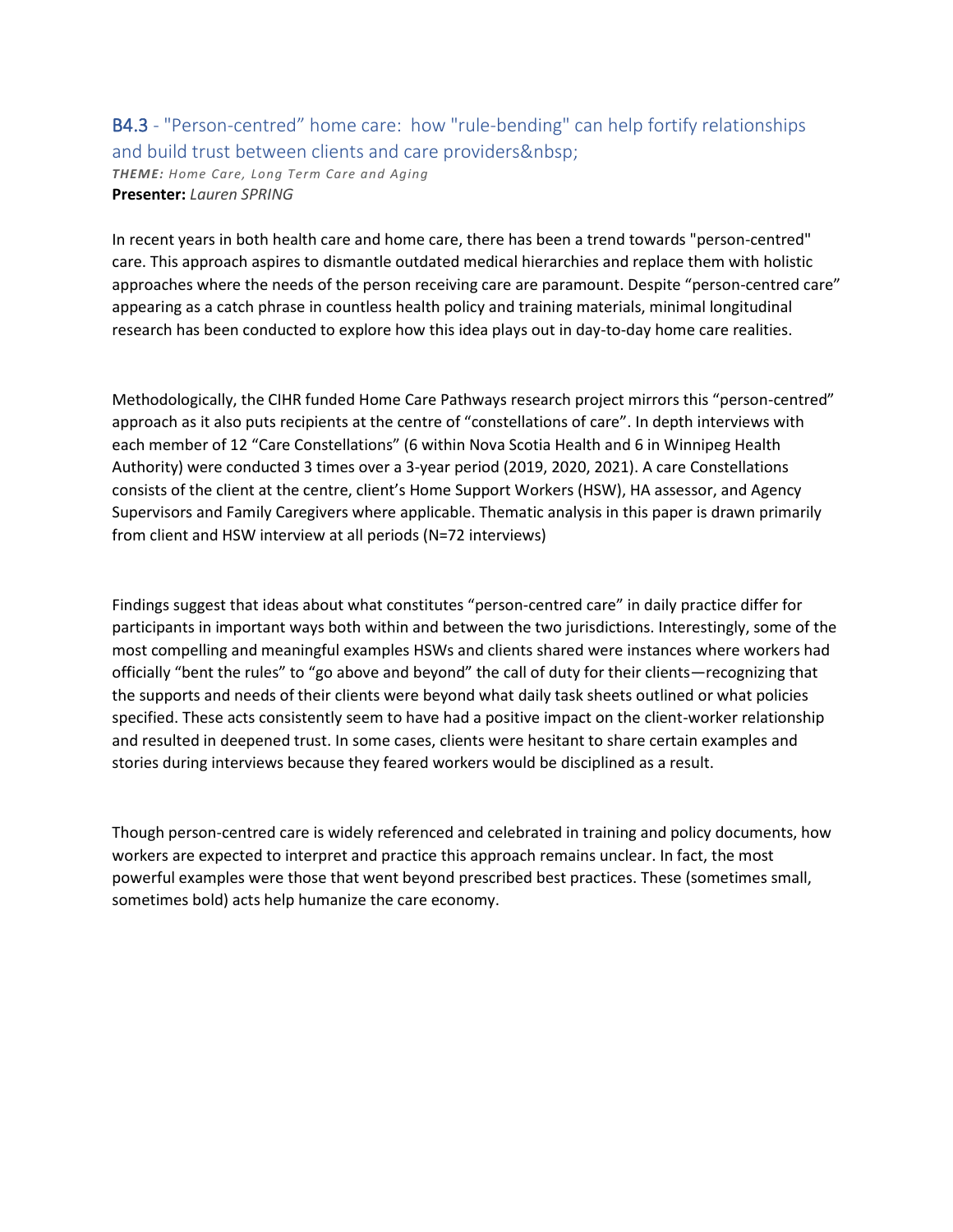#### B4.4 - An environmental scan of the assisted living and retirement home sector in Canada *THEME: Home Care, Long Term Care and Aging* **Presenter:** *Derek Manis*

The privately financed nature of assisted living and retirement home sector in Canada presents challenges to define it and inform the development of equitable policies that address the diverse needs of older adults. In this study, we: 1) investigate how the sector is defined and legislated in all Canadian provinces and territories; 2) identify the cost estimates associated with residency in these homes; and 3) quantify the growth of the sector.

We conducted an environmental scan of Canadian provincial and territorial websites and professional associations in 2021 to retrieve publicly available sources related to the assisted living and retirement home sector. We synthesized data that identified the taxonomy used to describe the sector; the legislative operating requirements; financing; median fees per month for care from the Canadian Mortgage and Housing Corporation's Seniors Housing Survey Data Tables; and growth of the sector in Ontario from 2012 to 2020, as historical records were available for analysis. Counts and proportions were calculated for some extracted variables. All extracted data were narratively synthesized.

The taxonomy that described the assisted living and retirement home sector varied across Canada. The terms "assisted living", "retirement homes", and "supportive living" were the most prevalent. Ontario was the only province to regulate the sector through an independent, not-for-profit organization, similar to a health care practitioner regulatory college. Ontario, British Columbia, and Alberta had some of the highest median fees for room, board, and care per month (range: \$1,873 to \$6,726). The licensed retirement home sector in Ontario doubled in size (768 in 2020 versus 383 in 2012), and there was a three-fold increase in the number of corporate-owned chain retirement homes (465 in 2020 versus 142 in 2012).

Older adults have diverse needs for housing, health, and social care, and the assisted living and retirement home sector will continue to play an important role in the future. Policymakers should consider how the growth of this sector may indicate a rise in a two-tier system for older adults.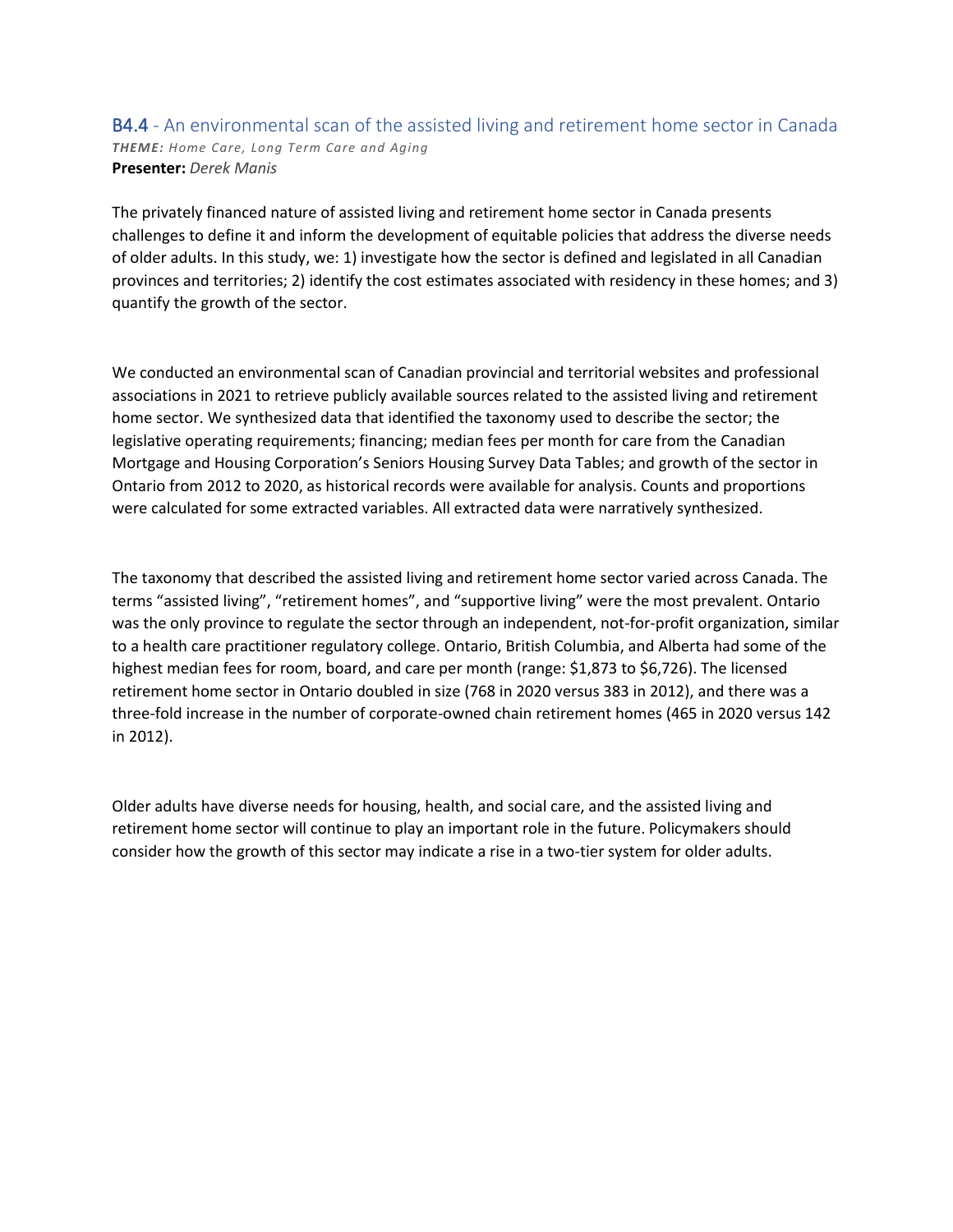### B4.5 - Observer-rated assessment scales for depression evaluation in cognitively impaired older adults living in nursing homes: A systematic review *THEME: Home Care, Long Term Care and Aging* **Presenter:** *Elodie Toulouse*

Depression recognition in nursing home (NH) patients is important for proper treatment and complication reduction (ex: physical/cognitive deterioration, caregiver/economic burden) however, accurate symptom reporting is challenged in dementia patients. To guide nurses' assessments, a screening scale allowing proxy-based completion is necessary. This systematic review aimed to identify observer-rated depression screening scales used in NH dementia patients, as well as their validity/reliability.

This systematic review was elaborated based off the National Institute for Health and Clinical Excellence's methodological guide, as well as recommendations from a scientific librarian and methodologist. The concepts of depression, dementia, elderly, observer-rated and screening scale were searched using their sub concepts and Medical subject headings in seven data banks. The filters of complete text and years ranging from 1994-01-01 to 2021-03-31 were applied prior the search process. All articles were screened by titles and abstracts in the reference management software Zotero. A double review process for relevant study inclusion and eligibility criteria guided the articles' selection.

A total of 8855 articles were initially filtered for full text and duplicates in the targeted years, leading to a total of 4704 to be screened by titles and abstracts. 11 articles were finally included and of these, 9 depression screening scales were identified, all of which had poor psychometric properties but one, the Nursing Home Short Depression Inventory (NH-SDI). This observer-rated depression screening scale was developed with the help of content experts in France and demonstrated promising preliminary results of > 85% of sensitivity/specificity/predictive values against a medical diagnosis of depression.

This systematic review allowed to identify depression screening scales and their validity/reliability when completed based off observations in nursing home dementia patients. Changes in clinical practice for depression evaluation is necessary to improve quality of care for these patients, and the NH-SDI demonstrates to be adequate to allow this result.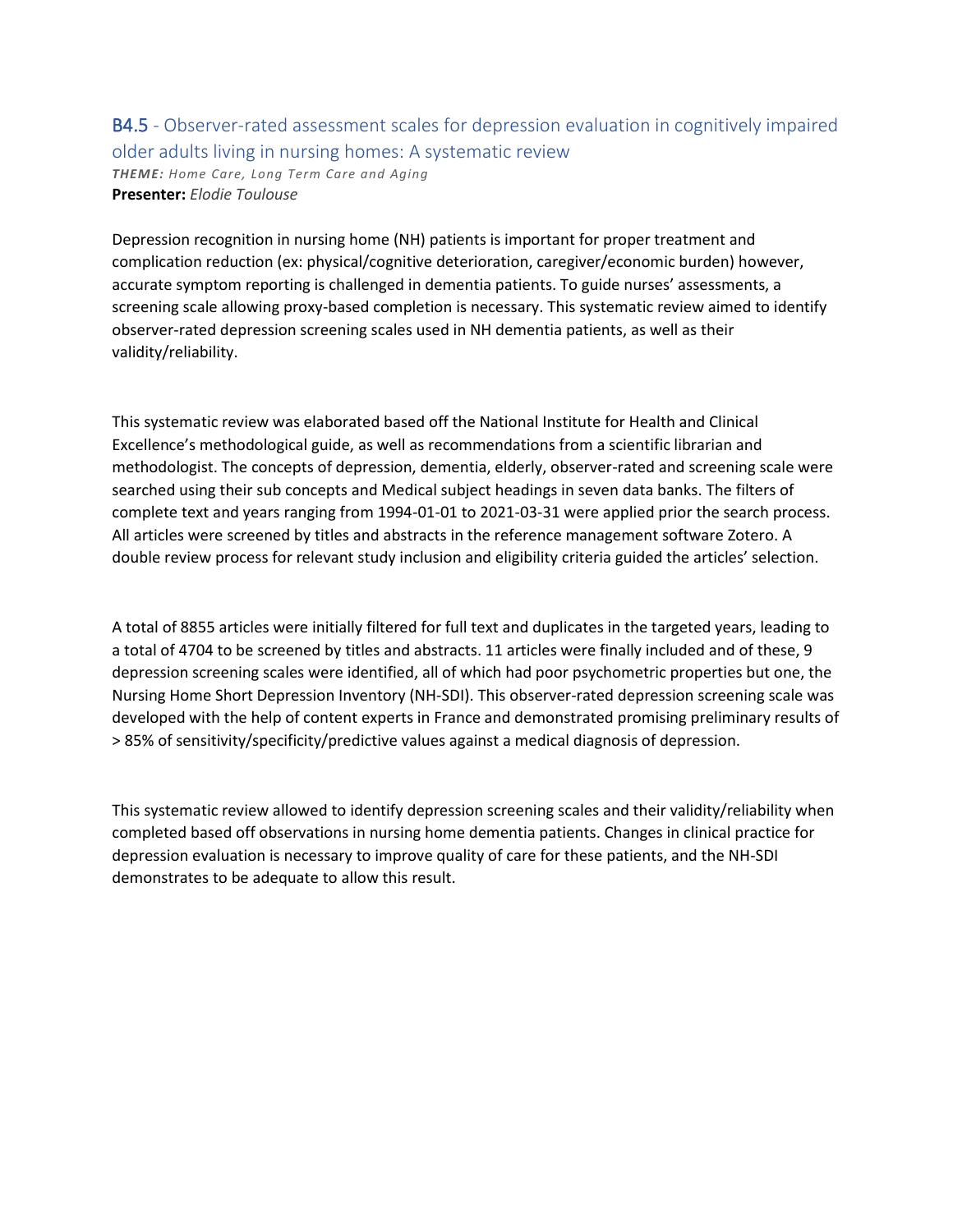#### B5.1 - An Economic Evaluation of the Edmonton Zone Virtual Hospital Initiative *THEME: Health Economics/Financing/Funding (including cost and economic analysis)* **Presenter:** *Dat Tran*

The Edmonton Zone Virtual Hospital (EZVH) initiative was launched in April 2018. The aims of EZVH are to reduce acute care hospital admissions and length of stay (LOS), and reduce unnecessary health service use in the Edmonton health zone. We conducted an economic evaluation comparing EZVH for patients with high risk for re-admissions versus usual care for a similar group of patients at brick-andmortar facilities.

We conducted a population-based retrospective cohort study using the EZVH patient registry and Alberta administrative health data sets. We used the difference-in-difference method combined with propensity score matching. The difference-in-difference method was used to account for unobservable differences in health resource use and costs between groups, and the propensity score matching was used to create approximate balance for all the confounding factors between the two patient groups. Economic benefits of EZVH were defined as the difference of the change in the healthcare costs between one year before to one year after the index date between EZVH and usual care patients.

EZVH has potential to be cost saving to the health system. Patients admitted to EZVH had similar survival to patients admitted to usual care. However, EZVH patients had shorter hospital length of stay, consumed fewer hospital resources, and had fewer emergency department visits than usual care patients. As a result, EZVH patients incurred lower costs – at one year of follow-up, an EZVH patient consumed about CA\$ 24,000 lower in healthcare costs than a usual care patient did. The overall economic benefit of EZVH is therefore dependent on its operating costs. We estimated that EZVH would be cost-saving at per-patient operating costs of CA\$ 4,642 or lower, equal to an annual number of EZVH patients of 263 or higher if the current operation cost structure remained.

The EZVH model has significant potential for reducing health care costs, while maintaining care standards. In our analysis patients in the EZVH had lower costs and there was no observed differences in survival. Further research should explore patient reported outcomes in relation to the EZVH model.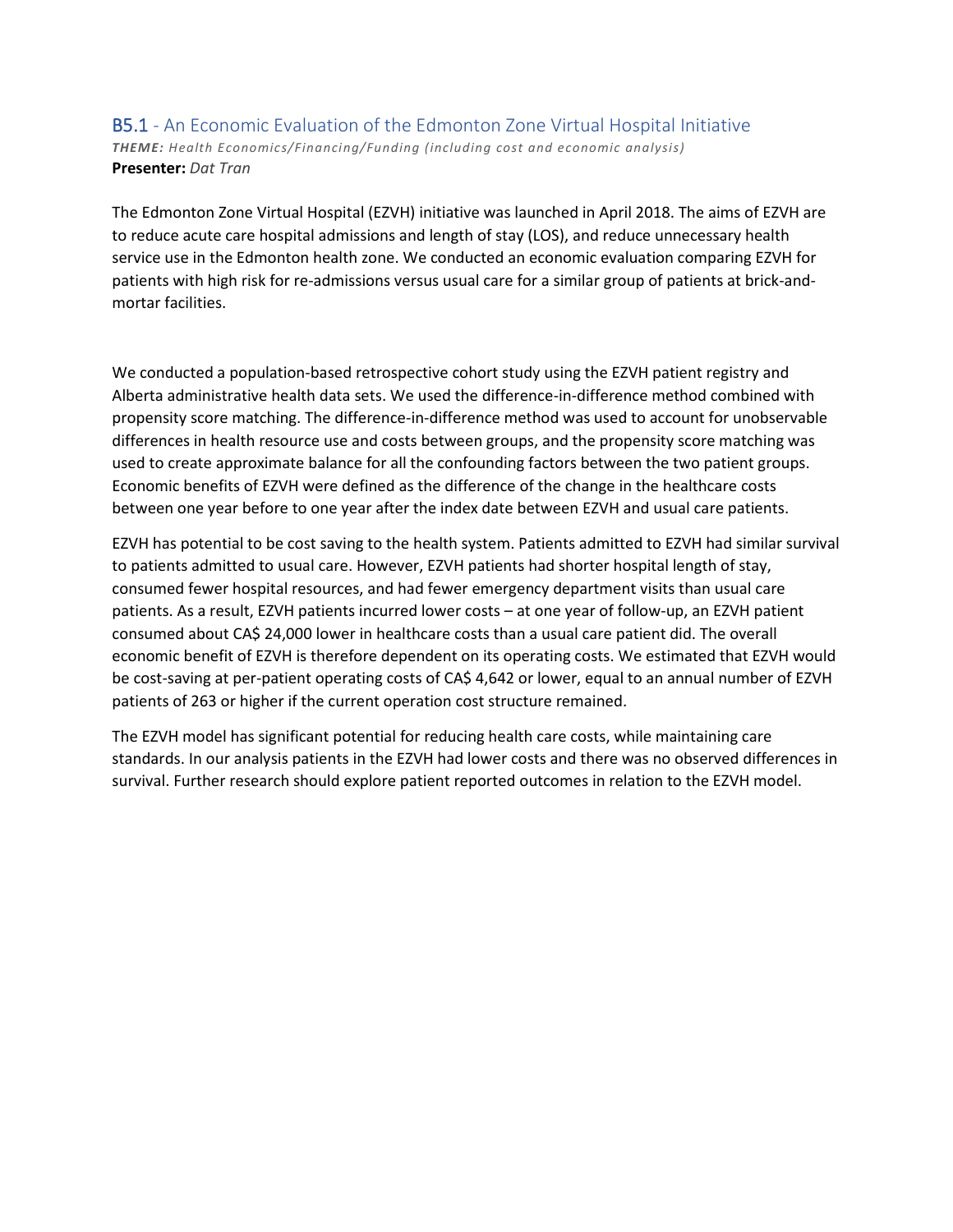### B5.2 - Evaluating treatment outcomes in pharmacogenomic-guided care for depression: a rapid review and meta-analysis

*THEME: Health Economics/Financing/Funding (including cost and economic analysis)* **Presenter:** *Mary Bunka*

Guiding medication choices using pharmacogenomic (PGx) tests offers the prospect of improved remission and response for patients with major depressive disorder. If such patient-level benefits are realized, there will likely be system-level implications, including reduced use of the healthcare system and more cost-effective depression treatment overall. This rapid review examines treatment outcomes in patients undergoing PGx-guided treatment for depression versus unguided treatment.

Database searches in MEDLINE, Embase, PsycInfo, and CENTRAL, in addition to hand-searches, resulted in 2,289 abstracts. After removing exclusions, two reviewers independently screened 184 full-texts for inclusion. The first reviewer extracted data from randomized controlled trials (RCTs), including participant characteristics, treatment outcomes, and study discontinuation rates, conducting a critical analysis using the Cochrane Risk of Bias Version 2 (ROB2) tool. The second reviewer checked for accuracy and agreement. Random effects meta-analyses of outcomes, such as response (a 50% improvement on HAM-D17 scale) and remission (scoring in the "non-clinical" range of the HAM-D17), were conducted in R using the "meta" package.

Ten RCTs that enrolled adult patients with moderate-to-severe depression were included. Eight RCTs (n=2,341) reported remission, while seven (n=2,188) reported response. The risk ratio (RR) of remission was 1.46 (95% CI: 1.02-2.08) in the PGx-guided arm compared to treatment-as-usual. The RR of response was 1.32 (95% CI: 1.00-1.73), also in favor of the PGx-guided arm. No significant differences were found for total discontinuation, change in raw depression score, serious adverse events, withdrawal due to adverse effects, or mortality. Risk of bias was deemed high and certainty in the evidence, assessed with the GRADE method, was very low. One additional RCT assessed PGx testing in adolescents and found no significant differences on any outcomes.

Our comprehensive review of the available evidence suggests that PGx-guided care for depression is more likely to result in remission and response to treatment than treatment-as-usual. This finding is a key foundation for guiding policy and clinical decision making for use of PGx in major depression. This evidence would, of course, need to be extended to consider the associated cost and health implications of policy change. Gaps in the literature were identified and so future RCTs should examine the effects of PGx-guided care on adverse effects and long-term depression outcomes as well as impacts on diverse groups and youth.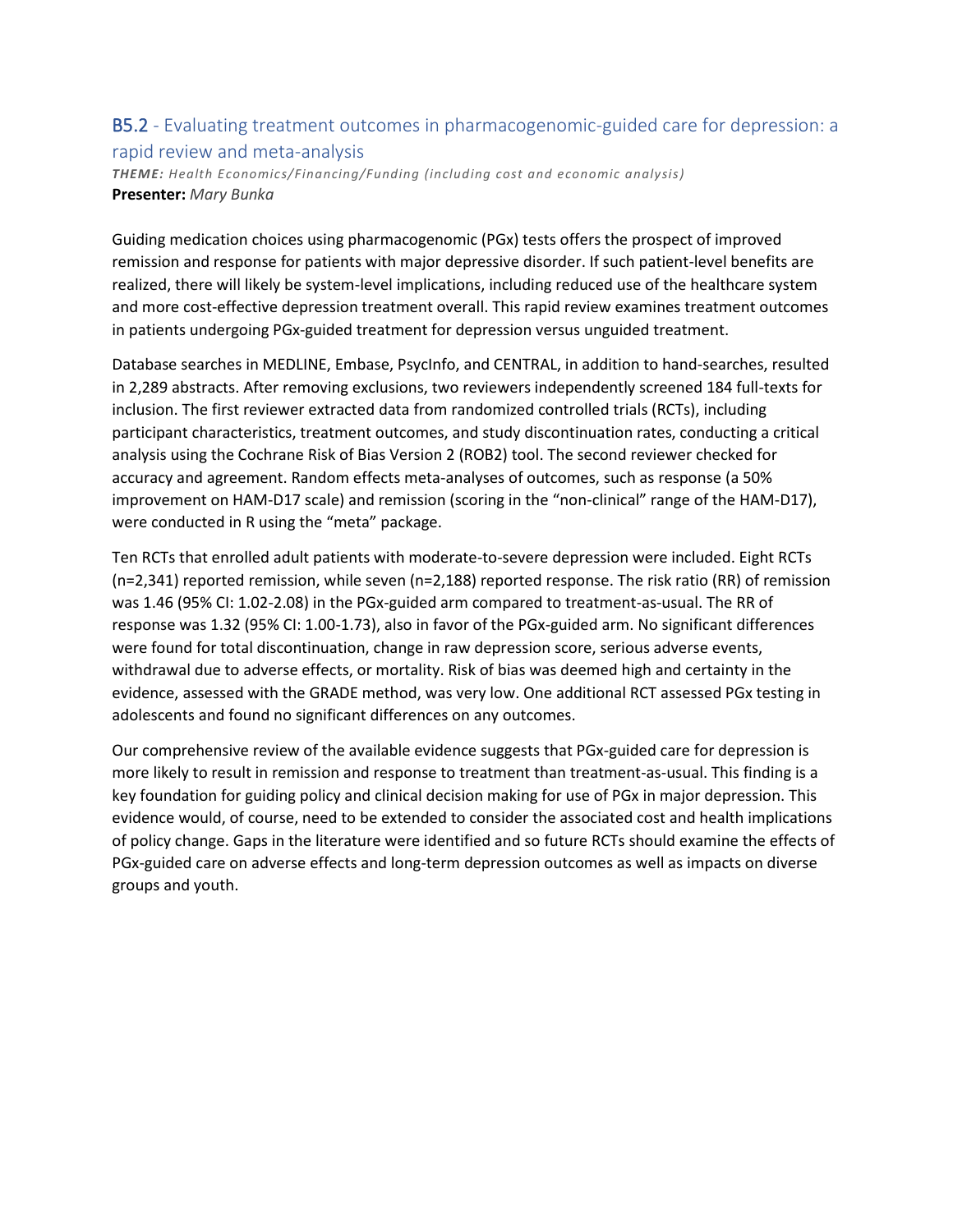### B5.3 - Health Technology Assessment as Part of a Broader Process for Priority Setting and Resource Allocation

*THEME: Health Policy, Healthcare Reform (includes priority setting, politics)* **Presenter:** *Craig Mitton*

Over the last two decades, economic evaluation of health technologies has developed enormously, affirming its importance within the pursuit of efficiency in the management of health care systems. One concern that has been raised with health technology assessment (HTA) has been its impact on decision making.

A key aspect of this has been the pursuit of increasingly sophisticated modelling and technical details at the expense of an oftentimes lack of appreciation of how decisions are made in practice. Here we suggest a mechanism by which HTA can be understood as an input into a broader framework for priority setting and resource allocation. This paper starts with a brief introduction to what HTA is and how it can be robustly applied within the context of a Canadian provincial Ministry of Health process for assessing new technologies. Limitations of the impact of HTA specifically as a 'one-off' assessment process are identified and in response a framework is put forward clearly outlining how HTA can fit in a broader priority setting framework.

The framework enables trade-offs to be made and thereby relies on both assessment of new services as well as reassessment of existing services. In fact, the explicit framework, when applied at the macro level within a health system allows for the broadest trade-offs possible while ensuring the highest quality evidence available at a given time and in a given place is incorporated into the decision making process. In this process the concept of disinvestment is dealt with directly as is the notion of relative value so systems achieve the highest return on investment. In addition, public engagement can be readily disentangled both for the HTA itself as well as in the broader application of the priority setting framework.

Decision makers the world over must decide what to fund and what not to fund. HTA has been upheld as a solution to this problem when, in reality, it is much better placed as an input into a broader approach to priority setting. Seen in this way, HTA becomes an analytical tool to provide evidence around areas to invest and disinvest as opposed to the decision point itself. The broader framework outlined in this paper has been used many times over and allows for HTA evidence to be considered.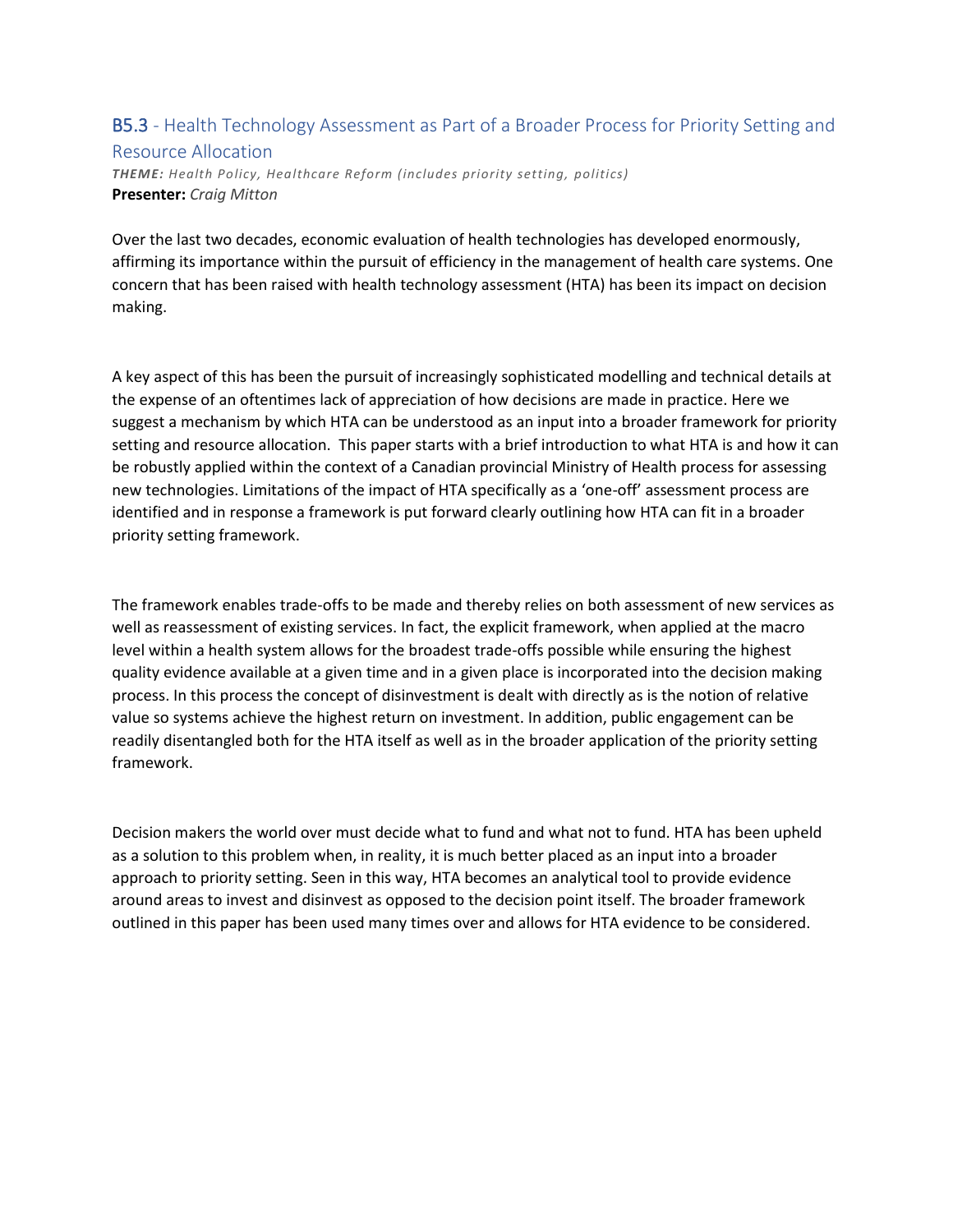### B5.4 - Difference-in-Differences Analyses of Vaping and Smoking After E-Cigarette Flavor Bans and Nicotine Caps in Canada

*THEME: Health Policy, Healthcare Reform (includes priority setting, politics)* **Presenter:** *Hai Nguyen*

Several jurisdictions have recently banned the use of youth-friendly flavors and limited the maximum nicotine level in e-cigarettes. These policies, however, have attracted substantial debate as critics argue that these policies will encourage substitution to cigarettes, discourage smoking cessation, and promote black markets for vaping liquids. Currently, there is little evidence to inform this debate. In this study, I evaluate the effects of flavor bans and nicotine caps for e-cigarettes by studying the experience of Nova Scotia (NS) and British Columbia (BC).

NS and BC were the first two Canadian provinces to implement e-cigarette flavor bans in April 2020 and September 2020, respectively, and nicotine caps in September 2020. I use difference-in-differences design and individual-level data from nationally-representative Canadian Tobacco Use Monitoring Surveys and its replacements, the Canadian Tobacco Alcohol & Drugs Surveys, and the Canadian Tobacco & Nicotine Surveys to compare changes in outcomes (e-cigarette use and combustible cigarette use) in NS and BC with corresponding changes in the control provinces that did not adopt these policies. Policy effects were estimated for youths aged 15-19 years and adults aged above 20 years, separately. The study periods are 2013-2020 for e-cigarette use and 2004-2020 for combustible cigarette use.

I find that compared with other provinces, youths in NS and BC were 8.1 percentage points (p=0.01) and 4.7 percentage points (p=0.04) less likely to use e-cigarettes after the implementation of these policies, representing reductions of 44% and 33% (compared with pre-policy e-cigarette use prevalence in 2019), respectively. For adults, there were also declines of 1.1 percentage points (p=0.05) or a 19% reduction in NS, and 1.7 percentage points (p=0.02) or a 45% reduction in BC. Meanwhile, these policies had no statistically significant effects on cigarette use in both age groups. The results are robust to several checks including the use of synthetic control analyses.

Youth-friendly flavor bans and nicotine caps for e-cigarettes are effective in reducing e-cigarette, especially among youths. Contrary to the fears among critics, these policies do not increase prevalence of combustible cigarette use for youths and adults.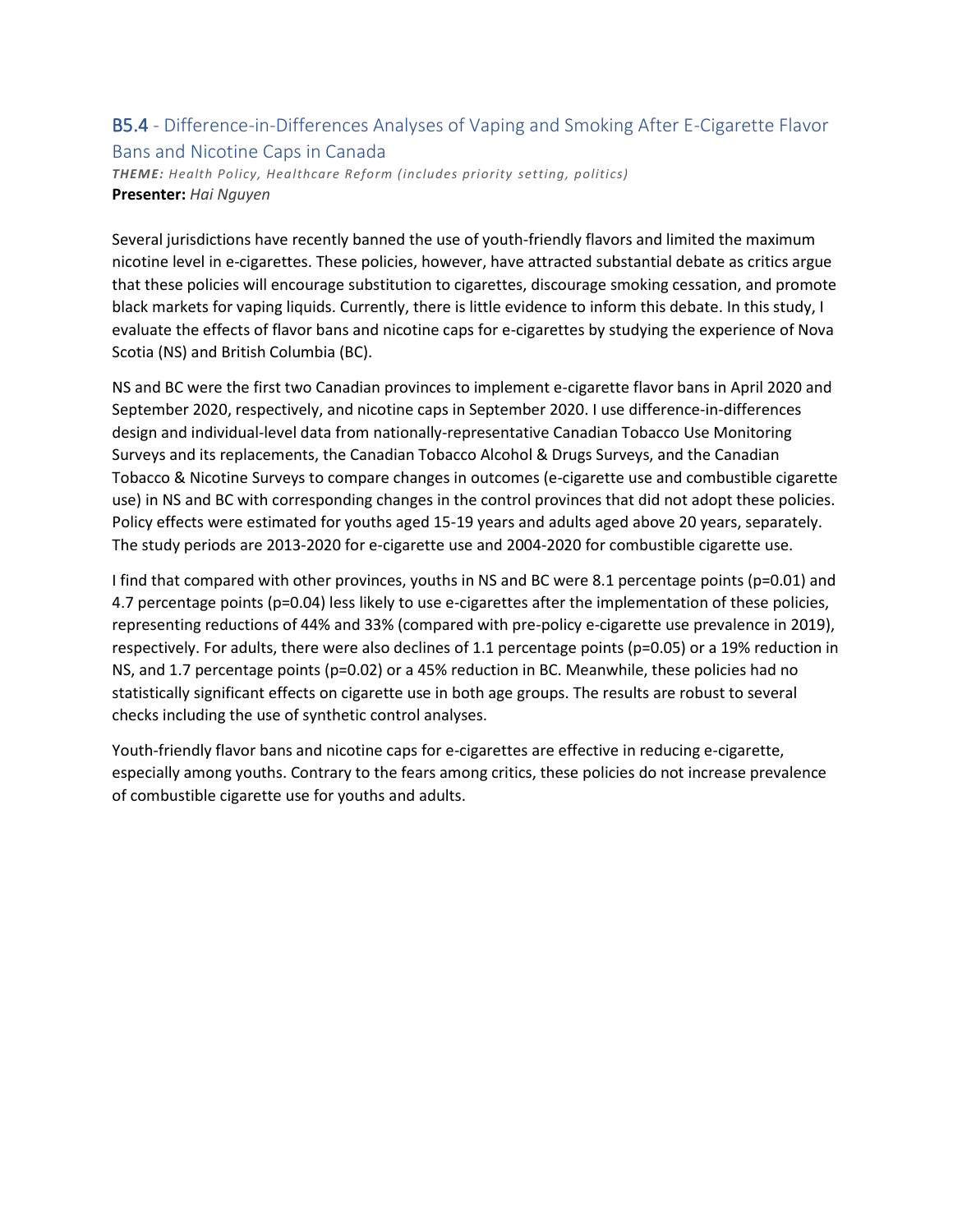### B5.5 - Stepping towards integrated supports for family caregivers: Engaging Multi-level Interdisciplinary Stakeholders in Co-design of a Support System *THEME: Health Policy, Healthcare Reform (includes priority setting, politics)* **Presenter:** *Sharon Anderson*

The vision for moving integrated care closer to home to meet the needs of a growing population of older adults living with complex conditions is highly dependent on family caregivers (FCGs). FCGs provide 90% of the care, yet supports are inconsistent and FCGs are marginalized within healthcare systems. Codesign, collaboratively involving multi-level stakeholders in system (re)design or quality improvement is proposed as route building better healthcare and community systems.

FCGs and their needs are diverse and addressing FCGs distinct needs will require broad cultural, policy, and systems change. Co-design provides a useful framework for building trust, developing a common agenda, and building a system of mutually reinforcing activities to move the work of building a better system of person-centered care for family caregivers forward. We present Alberta's use of co-design as the route to building a better system of family caregiver supports. We begin with an outline of co-design and the stages. We then provide an overview of implementing co-design and what we have learned in the process.

Co-design leveraged stakeholders' knowledge and insights to develop an innovative collective impact approach to support family caregivers. Co-design proceeded in phases: 1) Developing relationships and insights; 2) Translating insights into programs; and 3) Planning spread, scale-up, and system improvements. Consultative stakeholder meetings from 2014 to 2016 led by researchers, health care leaders, and Caregivers Alberta built relationships and a foundation for change. The Cross-ministerial Caregiving Working group of policymakers from 5 ministries and multilevel caregiving influencers supplied fostered collaboration among distinct groups. Stakeholders began to translate insights into a common agenda and a mutually reinforcing plan of action. Caregivers Alberta, Caregiver-Centered Care education for the health workforce, and Norquest College's Skills Education for FCGs were prioritized. A Provincial Caregivers Coalition formed in 2019 builds relationships.

Co-designing a better system to support FCGs is an evolving process. Moving from an uncoordinated system of supports to an integrated system is still in its infancy. We are now working inclusion of the family caregiver role in policy and recognition of FCGs as partners on the receiver's care team.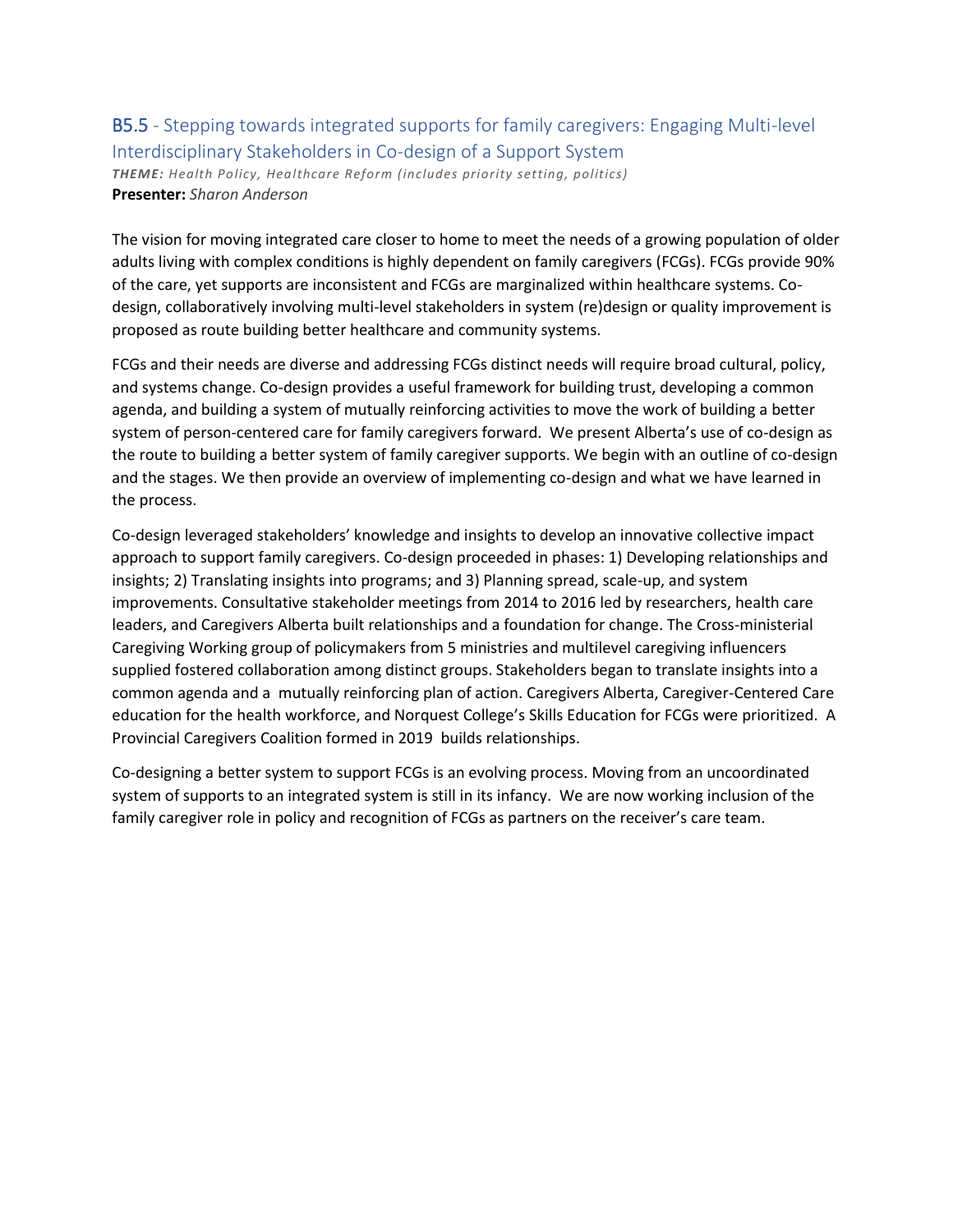### B6.1 - Improving the efficiency of patient-reported outcome measurement: Procedures for developing a computerized adaptive test to assess physical functioning *THEME: Health System Performance (including access to care, quality, safety, efficiency, leadership)* **Presenter:** *Erin McCabe*

Patient-reported outcome measures (PROMs) provide valuable sources of information for clinical care, and evaluation. Ideally, a PROM should be quick to administer and gather sufficient information to assess a patient's health status accurately. Computerized adaptive testing (CAT) can achieve this balance of efficiency and precision. However, developing a new CAT is resource-intensive. In this study, we demonstrate procedures to develop a CAT for physical function (PF) using administrative data collected through legacy (i.e., fixed-format) PROMs.

We used an administrative dataset of injured workers' responses (n=1,429) to three PROMs capturing PF: Lower Extremity Functional Scale, and Short Form-36 Role-Physical, and Physical-Function subscales. After verifying that the items meet the assumptions of Item Response Theory (IRT), we used IRT to obtain item parameters. Using these parameters, CAT administers the most suitable items from a large item bank, estimating patients' health status after each response. We used computer simulations to evaluate the concurrent validity of CAT designs of varying lengths (4, 8, and 20 items). All analyses were carried out in R.

Computer simulations showed that reducing the test length from 31 items to an 8-item CAT design resulted in very little loss of information (correlation with full item set r = .96), which balanced both efficiency and precision. For the 4-item CAT design, we found r = .91, which would be useful when the efficiency of administration is more important than precision (e.g., in health system evaluations). If precision is the top priority (i.e., when capturing changes in health status within an individual over time), a 16-item CAT (r = .99) appears to be the best design. Overall, the results suggest that a CAT with a smaller subset of items (e.g., 8 items) is as accurate as the traditional PROMs with all 31 items.

We have demonstrated a feasible method of developing a CAT for physical functioning from legacy measures. We found that CATs offer flexibility in terms of balancing efficiency and precision. The procedures we outlined are straightforward and can be applied to other PROMs using freely-available packages in R.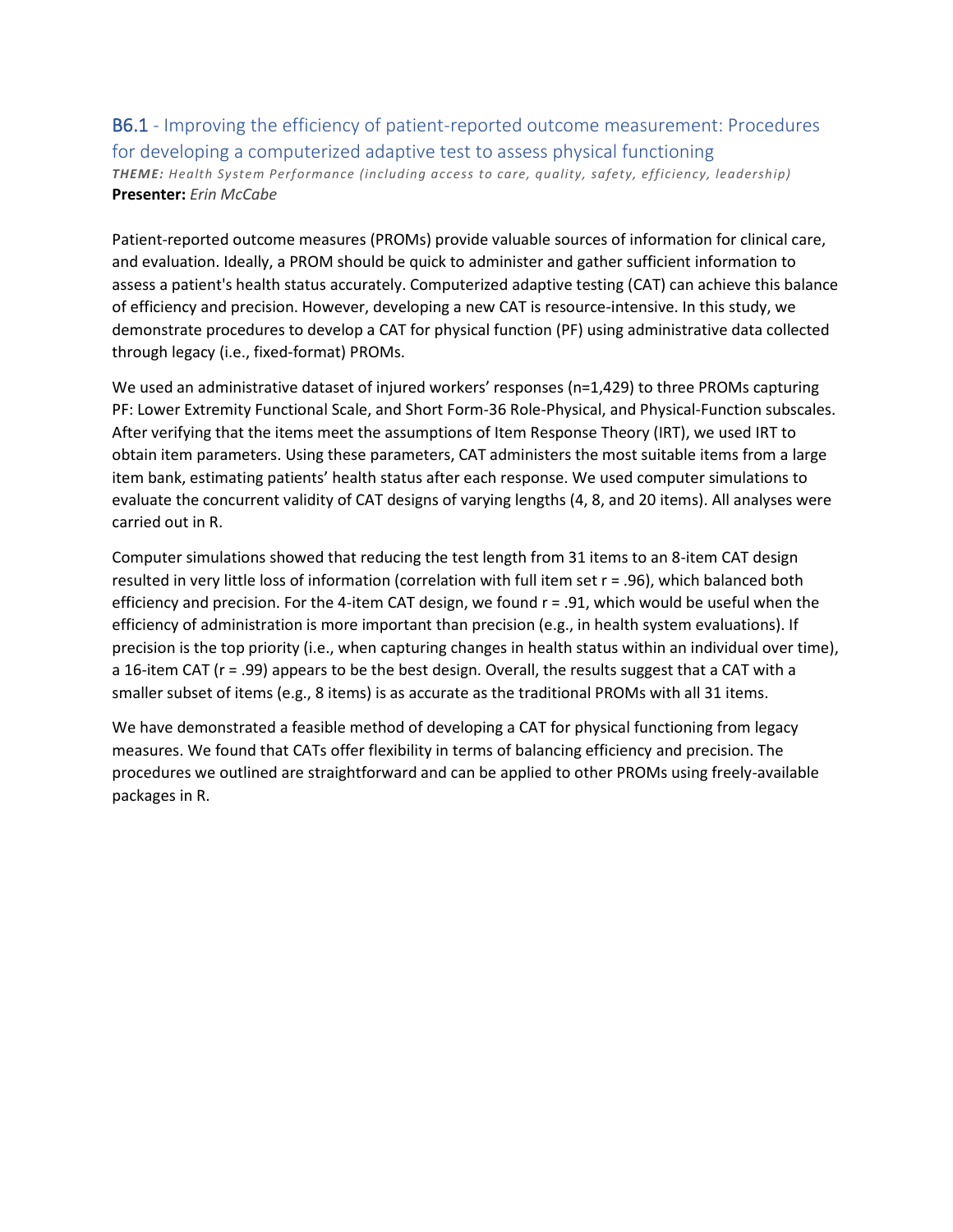#### B6.2 - Differences in virtual care access among older adults during COVID-19 *THEME: Health System Performance (including access to care, quality, safety, efficiency, leadership)* **Presenter:** *Cherry Chu*

The COVID-19 pandemic led to rapid adoption of virtual care for healthcare service delivery. There are concerns that this shift would create barriers to access for vulnerable groups, such as older adults. It remains unclear how the pandemic impacted virtual care use within the older adult population, such as those who recently immigrated or have low income, and how widespread virtual care use affected the use of other healthcare services in this population.

We conducted a population-based, weekly cross-sectional study from January 2018 to March 2021 using administrative data from Ontario, Canada. All Ontario residents aged 65 and above with valid healthcare coverage were included. Virtual care use was measured for the older adult population overall and across various sociodemographic and immigration groups before and during the pandemic. We also assessed the use of key healthcare services, including hospitalizations, emergency department visits, outpatient visits, and laboratory testing, between high and low patient users of virtual care who were diagnosed with dementia.

Higher rates of virtual visits during the pandemic were found for older adults who resided in urban regions (average of 84 visits per 1000 per week). No differences in visits were found by neighbourhood income. Non-immigrants had higher virtual care use initially compared to recent immigrants (86 vs 71 visits per 1000), but rates converged as the pandemic progressed. Rates were highest among nonimmigrants and English-speaking immigrants (81 and 86 visits per 1000), but lowest among immigrants who spoke neither English nor French, or only spoke French (69 and 73 visits per 1000). Among dementia patients, high virtual care users had higher healthcare utilization (e.g. 20,955 outpatient visits per week) than low virtual care users (3078 outpatient visits per week) during the pandemic.

Increased virtual care use in older adults during the pandemic suggests that virtual care helped them maintain access to care when physical interactions were limited. However, several groups, such as rural residents and non-English speaking immigrants, had lower rates of virtual care use, suggesting poorer access to care.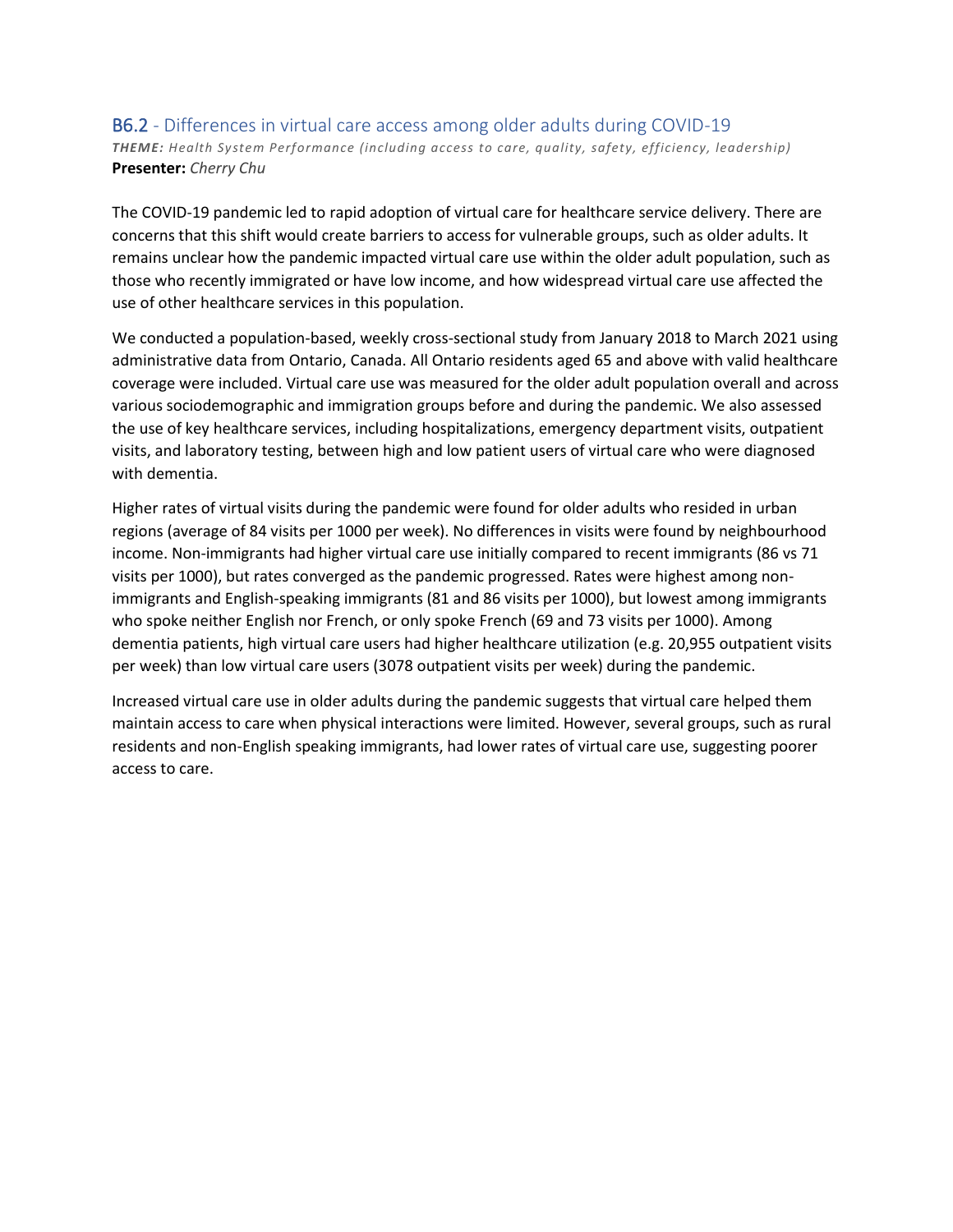#### B6.3 - Virtual care: A major shift for physicians and patients in Canada

*THEME: Health System Performance (including access to care, quality, safety, efficiency, leadership)* **Presenter:** *Marc Comeau*

As the pandemic emerged in Canada, governments introduced measures to limit the spread of COVID-19 and many physician visits shifted from in-person to virtual appointments. The shift to virtual care was rapid during the pandemic and there is currently limited information in the areas of patient access and physician uptake. We aim to describe the shift to virtual care for patients and physicians across key characteristics such as age, sex, rurality, and neighbourhood income quintile.

We conducted a descriptive analysis on all virtual care services physicians provided to patients between April 2019 and March 2021 using physician claims data from 5 Canadian provinces (Ontario, Manitoba, Saskatchewan, Alberta, and British Columbia). To quantify the shift in physician practice patterns, we calculated the monthly proportion of services physicians provided virtually broken down by age, sex, rurality, and country of medical degree graduation, all stratified by specialty. We also quantified trends in patients accessing physician services virtually and calculated the monthly proportion of services broken down by age, sex, rurality, and neighbourhood income quintile.

In 2020, between 79% and 90% of physicians (depending on the province), provided one or more virtual services in a month compared to 35% to 80% in 2019. Between April 2020 and March 2021, the volume of virtual services increased to an average of 152 per month compared to 39 the year before. Notable variations in virtual care were found across specialty, and sex.

In 2019, virtual care accounted for between 2% and 11% of all physician services that patients received each month, depending on the province. In 2020, it increased to between 24% and 42%. Across patient demographics, virtual care varied notably across patient age groups. Small differences were observed in virtual care access across income levels.

The COVID-19 pandemic has been a catalyst for the shift to virtual care. Our findings show the increase in virtual care was widespread across various subgroups of both physicians and patients. Monthly trends in virtual care utilization show that virtual care remained significant during the first year of the pandemic.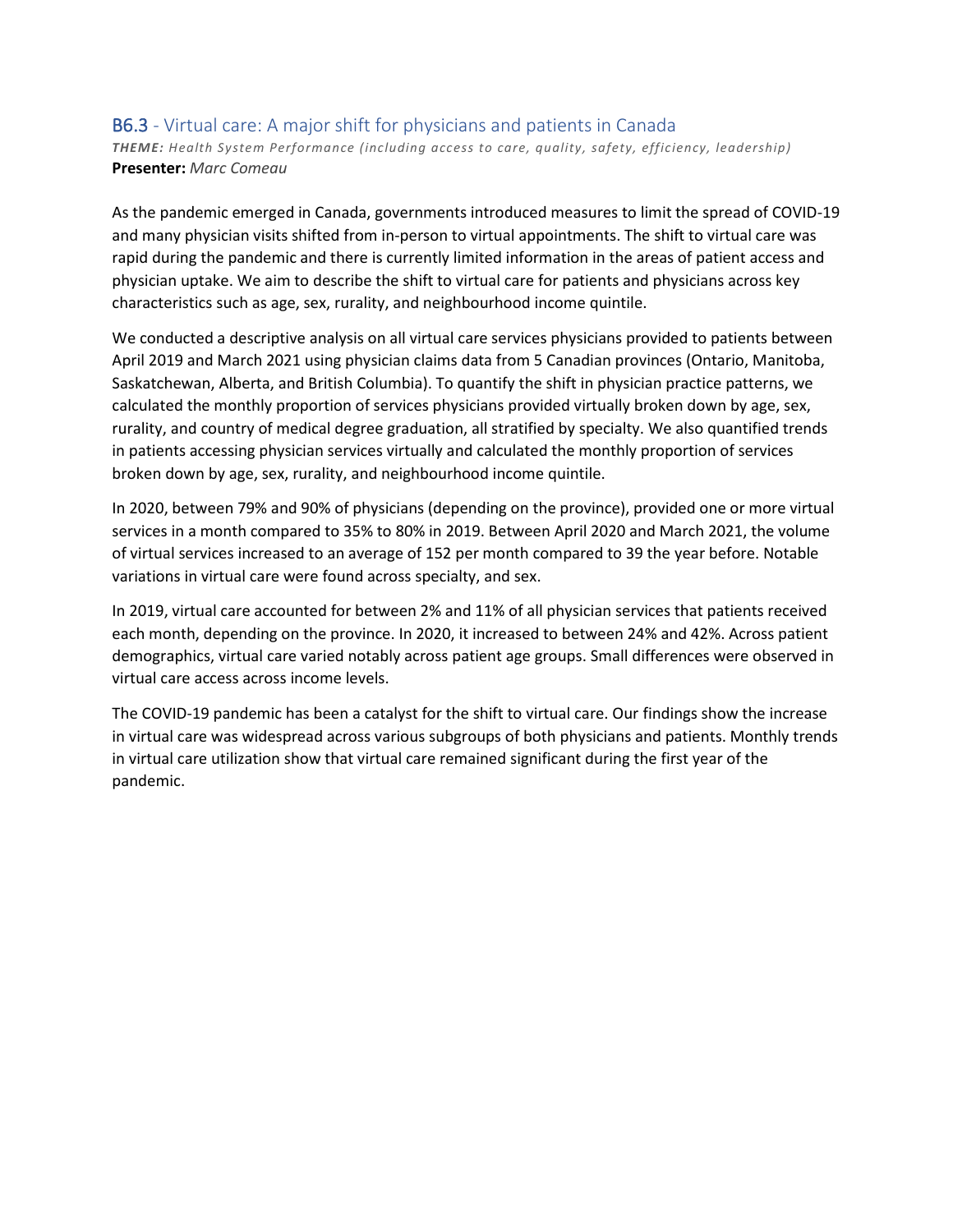#### B6.5 - Demonstrating the value and use of patient experience data

*THEME: Health System Performance (including access to care, quality, safety, efficiency, lea dership)* **Presenter:** *Lyubov Kushtova*

Patient experience is an important component of care with recent studies demonstrating that positive patient experiences may be associated with increased adherence to treatments, better health outcomes and reduced healthcare utilization. In 2022, CIHI publicly reported five patient experiences measures from its Canadian Patient Experiences-Inpatient Care (CPES-IC) Survey. Value and potential usefulness of patient experience data were explored through practical use cases from jurisdictions and through analysis of patient experiences data.

A mixed methods approach involving stakeholder consultations and data analysis was used. Quality improvement advisors were interviewed to identify how patient experience data is currently used to improve patient-centred care. CPES-IC survey data from 2015 to 2021 were analyzed to explore the five publicly reported patient experience measures by patient groups (e.g., age, gender) and clinical outcomes (e.g., length of stay, re-admissions). The five measures included communication with nurses, communication with doctors, involvement in decision-making and treatment options, information and understanding when leaving the hospital, and overall hospital experience.

Quality improvement advisors indicated that they use patient experience data to measure performance, identify strengths and weaknesses, conduct driver analyses, and monitor trends. This information is then used to set targets, make evidence-informed decisions, and develop action plans for quality improvement initiatives. Using CPES-IC survey data, from 2015 to 2021, approximately 375,000 survey responses were analyzed and variations in patient experiences were observed by patient groups and clinical outcomes across the five measures. Groups reporting higher overall hospital experience scores were males, patients with less than high school education, maternity patients, and those who received care at small community hospitals. Patients reporting lower overall hospital experience were older (80+ years), had longer hospital stays (7+ days), and were more likely to be re-admitted.

Patient experience data provides valuable insights for driving high-quality care. There is an opportunity to learn from organizations currently using patient experience data for system monitoring and quality improvement. Analysis of patient experience data can help identify further opportunities for improvements so that care experiences are positive for all patients.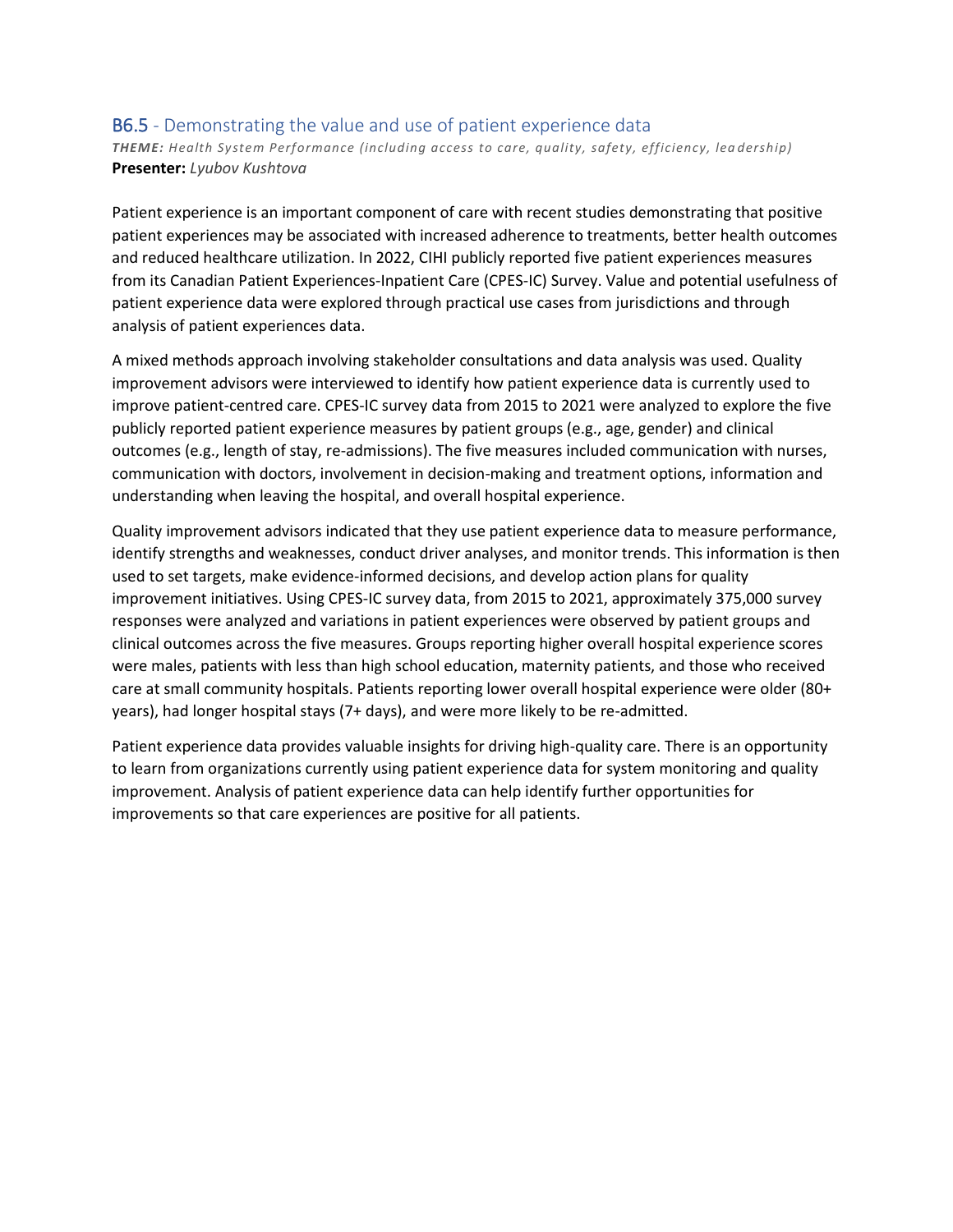# C1.1 - Development and evaluation of an instrument to measure discharge planning

processes in mental health care *THEME: Mental Health and Addictions* **Presenter:** *Sarah Xiao*

While discharge planning is essential to ensure continuity of care as mental health patients transition from hospital to community settings, there is currently little agreement on how to effectively assess the quality of discharge planning processes in mental health care. To address this knowledge gap, a multiphase study was conducted to develop and test an instrument to measure and evaluate the quality of discharge planning processes in mental healthcare settings.

This study consisted of three phases: 1) conceptualization of discharge planning, 2) item development, structure, and format, and 3) pilot testing of the instrument. Phase I involved conducting a concept analysis and literature review to identify domains and indicators of discharge planning, focus groups with key informants to validate these findings, and a Delphi study with an expert panel to reach consensus on the most important indicators for measuring the quality of discharge planning. In Phase II, indicators that reached consensus were formatted into instrument items. In Phase III, the instrument was pilot tested through chart reviews and cognitive interviews.

The concept analysis and literature review yielded 73 quality indicators in six domains: Comprehensive Needs Assessment; Collaborative, Patient-Centered Care; Resource Availability Management; Care and Service Coordination; Discharge Planner Role; and Discharge Plan. Following the focus groups, two additional domains were created (Information Gathering and Synthesis, Patient Capacity Assessment), nine indicators were added, and three were removed. In Delphi Round 1, 37 panelists rated the importance of 79 indicators. Fifty-four were retained and the Discharge Planner Role domain was removed after this round. In Round 2, 36 panelists rated three new indicators. Two were retained, resulting in 56 indicators. In Phase II, indicators were assigned an item response option. In Phase III, the instrument was pilot tested and revised. These refinements resulted in a 57-item instrument.

The instrument developed is a first step towards assessing and evaluating discharge planning quality in mental healthcare settings. Knowledge gained from applying this instrument can provide invaluable insight into practice gaps in continuity of care and facilitate more effective policies and guidelines for safer care transitions from hospital to community.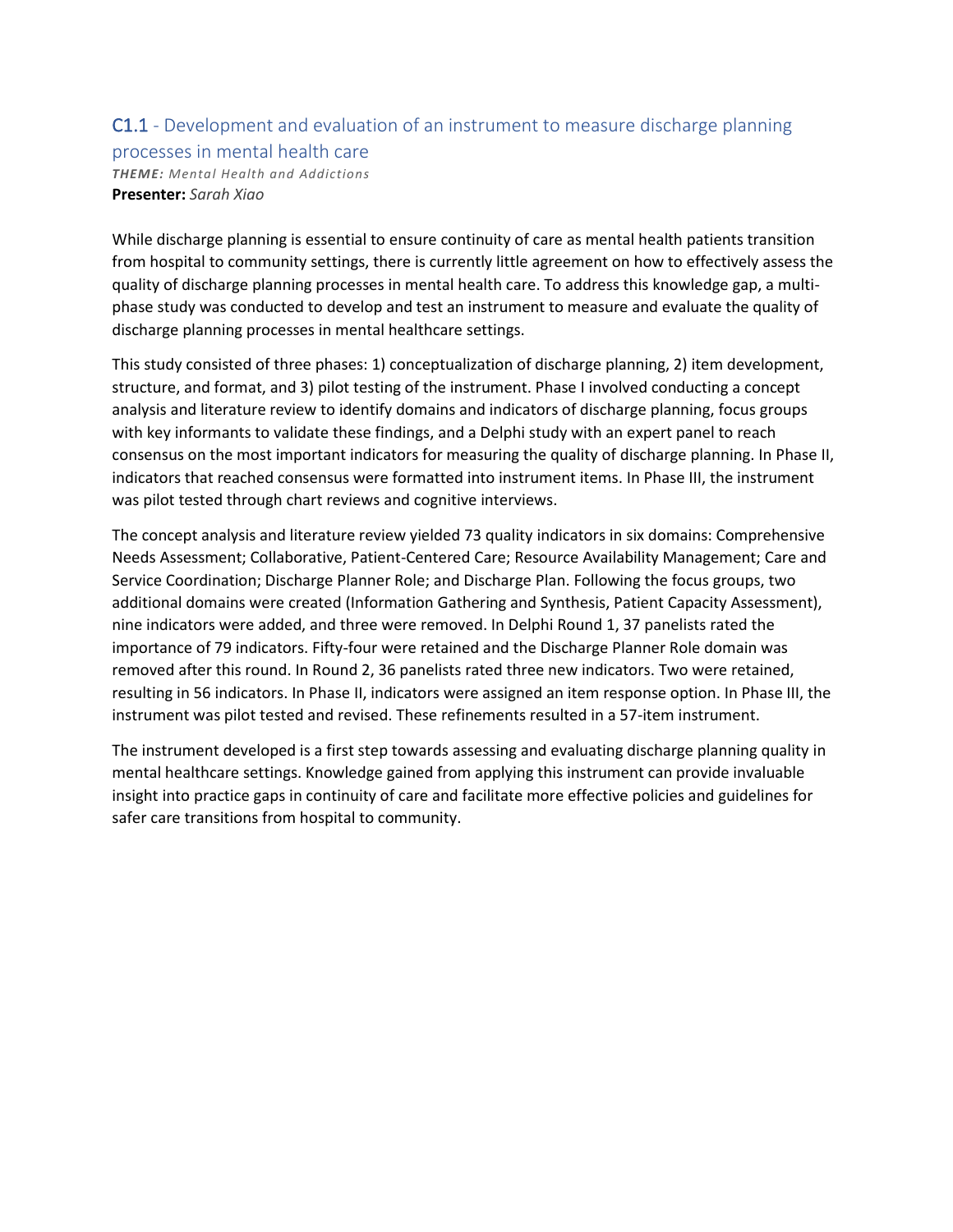C1.2 - New and continuing physician-based outpatient mental health care needs among children and adolescents during the COVID-19 pandemic in Ontario, Canada: a population-based repeated cross-sectional study. *THEME: Mental Health and Addictions* **Presenter:** *Natasha Saunders*

The COVID-19 pandemic and related public health measures have contributed to increased distress among children and adolescents The extent to which this distress has led to increased care-seeking among children and adolescents with pre-existing or new mental health concerns is unknown. We sought to measure and compare changes in physician-based mental health care utilization before and during the COVID-19 pandemic for those new to care and those already engaged with mental health services.

This population-based repeated cross-sectional study included all children and adolescents 3-17 years in Ontario, Canada from January 2017 to June 2021. Physician-based outpatient weekly visit rates per 1000 population for mental health diagnoses were calculated for those new to care (no outpatient or acute mental health services for ≥ 1 year) and those with ongoing care needs (any outpatient or acute mental health services within one year). Poisson generalized estimating equations modeled 3-year pre-COVID-19 trends and forecast expected trends post COVID-19 onset and estimated the change in visit rates following the onset of COVID-19 from July 2020 to June 2021.

Among 2.5 million children and adolescents (48.7% female, mean age 10.1±4.3 years), weekly mental health outpatient visit rates were 1.5/1000 population for those new to mental health care in the three years before the pandemic and 5.4/1000 for those already engaged in care. Following the pandemic onset, visit rates for both new to care and those with continuing care needs were above expected (new: adjusted rate ratio (aRR) 1.22, 95%CI 1.17, 1.26; continuing: aRR 1.09, 95%CI 1.07, 1.11). The greatest increase above expected was among females (new: aRR 1.34, 95%CI 1.27, 1.42; continuing: aRR 1.20 95%CI 1.16, 1.23) and adolescents ages 13-17 years (new: aRR 1.31, 95%CI 1.28, 1.35); continuing: aRR 1.13 95%CI 1.12, 1.15). Mood and anxiety concerns were prominent among those new to care.

In the 15-months following the pandemic onset, pediatric outpatient mental health care utilization increased for those new to mental health care and those with pre-existing mental health conditions, especially among females and adolescents. Increased system capacity is needed to respond to the increased visits rates for those new to care.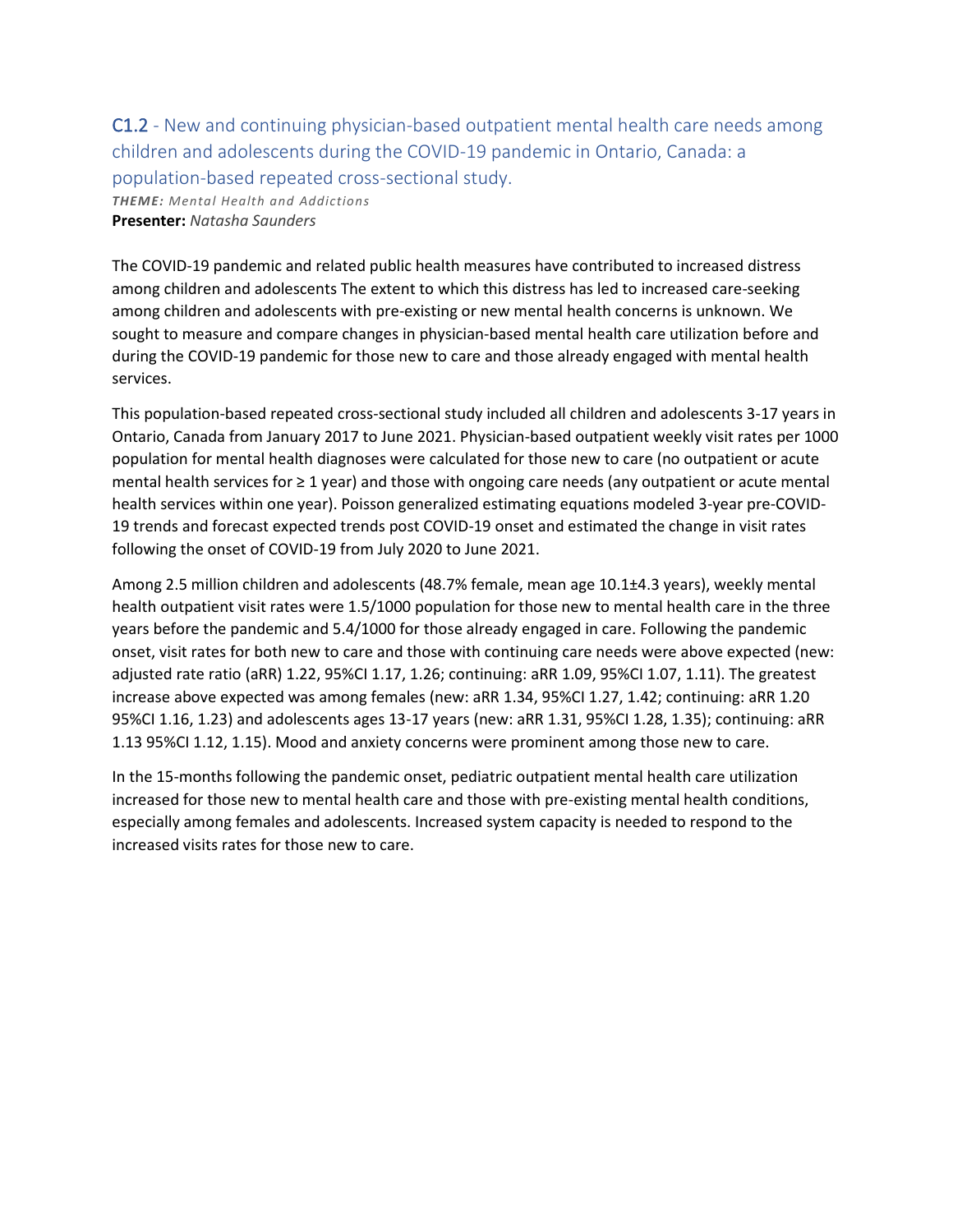### C1.3 - Overdose deaths and the COVID-19 pandemic in British Columbia *THEME: Mental Health and Addictions* **Presenter:** *Heather Palis*

British Columbia (BC) declared an overdose public health emergency in 2016. Since then, BC has consistently reported the highest overdose death rates of any province in Canada. In the context of the COVID-19 pandemic, overdose deaths in BC reached a record high in 2020. This analysis reports on changes in the profile of people who have died of overdose since BC's declaration of COVID-19 as a public health emergency on March 17th 2020.

BC Coroners Service surveillance data includes all confirmed illicit drug toxicity (overdose) deaths in BC, as determined by a medical examiner or presiding coroner. We report characteristics of overdose deaths before (March 17th- December 31st 2019) and after (March 17th- December 31st 2020) declaration of the COVID-19 public health emergency in BC. Associations between independent variables and overdose death before and after the COVID-19 public health emergency declaration were examined using Chi-square tests. Unadjusted logistic regression models were used to determine the association between each independent variable and overdose death. A multivariable logistic regression model was used to determine the association of each variable with overdose death, holding all other variables constant.

Overdose deaths observed since March 17th 2020 (N=1516) more than doubled those observed in the same period in 2019 (N=744). In the adjusted logistic regression model, the odds of death post vs. pre-COVID-19 was significantly higher among males compared to females (Odds Ratio (OR: 1.47) and among people aged 40-49 (OR: 1.33), 50-59 (OR: 1.43), and 60+ (OR: 1.65) compared to people aged 30-39. The odds of overdose death was significantly lower in public buildings (OR: 0.46), in other locations (e.g. medical facilities, correctional centres) (OR: 0.40), and higher outside (OR: 1.20) compared to private residences in the post-COVID-19 period.

Alongside a significant increase in overdose deaths, the demographics of people who have died of overdose has changed since March 2020. Ongoing overdose prevention efforts must seek to reach people who remain most isolated, including older adults, who during dual public health emergencies are facing compounded risk of preventable mortality.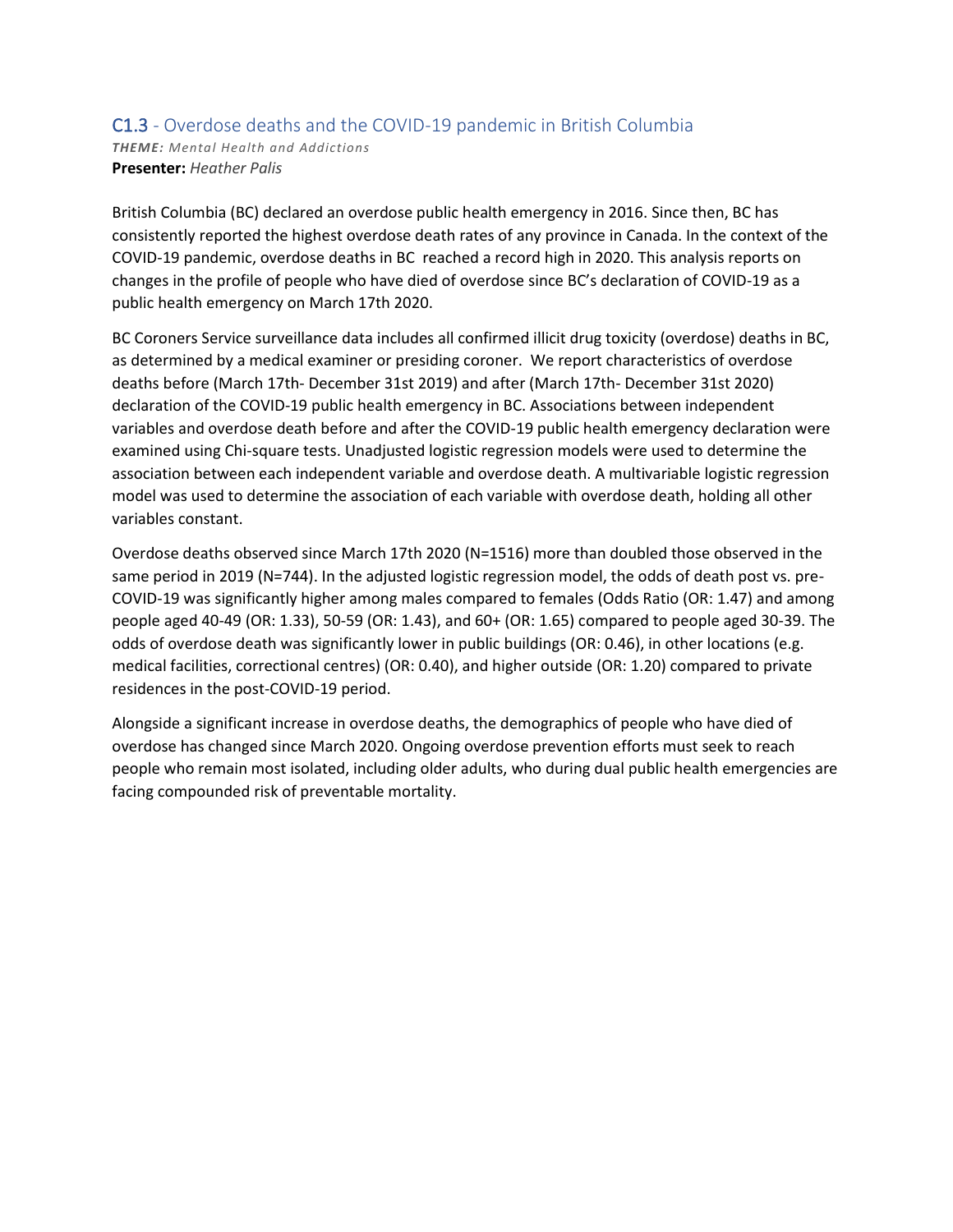## C1.4 - Dentists' Mental Health, Leave of Absence, and Return to Work: The Perspective of

#### Practising Dentists

*THEME: Mental Health and Addictions* **Presenter:** *Tala Maragha*

The mental health of dentists, like all health professionals, is a growing concern. Some professionals may resort to leaves of absence (LoA) to manage their mental health issues. This study aims to explore the reality of LoAs and Return to Work (RTW) among the dentists' population and determine the factors shaping dentists' decision to take a leave of absence.

An online survey was sent to all Canadian dentists along with a call for interviews. Responses from 397 dentists to the survey and 53 in-depth interviews with dentists and stakeholders were analyzed as a part of ongoing, comparative, mixed-methods study that involves six other case study professions, namely: Medicine, Nursing, Midwifery, Accounting, Academia, and Teaching.

Thirteen percent of dentists have reportedly taken a leave of absence as a result to mental health issues, making them the least likely to do so among all professional workers. Dentists experiencing mental health issues were also the least likely to return to work after taking a leave of absence in comparison to other professionals (59%). Our interviews reveal that dentists have experienced numerous challenges related to their work. However, most dentists continue to work and have not considered nor taken a leave of absence due to financial concerns, guilt towards patients and staff members, and the lack of locums. On the other hand, support from supervisors, patients, and colleagues On the other hand, support from supervisors, patients, and colleagues has reported as facilitative of the dentists' RTW.

Our findings call for providing clear policies and protocols to outline the processes of LoA and RTW for dentists, in addition to expanding the scope of organizations aiming to provide coverage and support for dentists who are considering a LoA.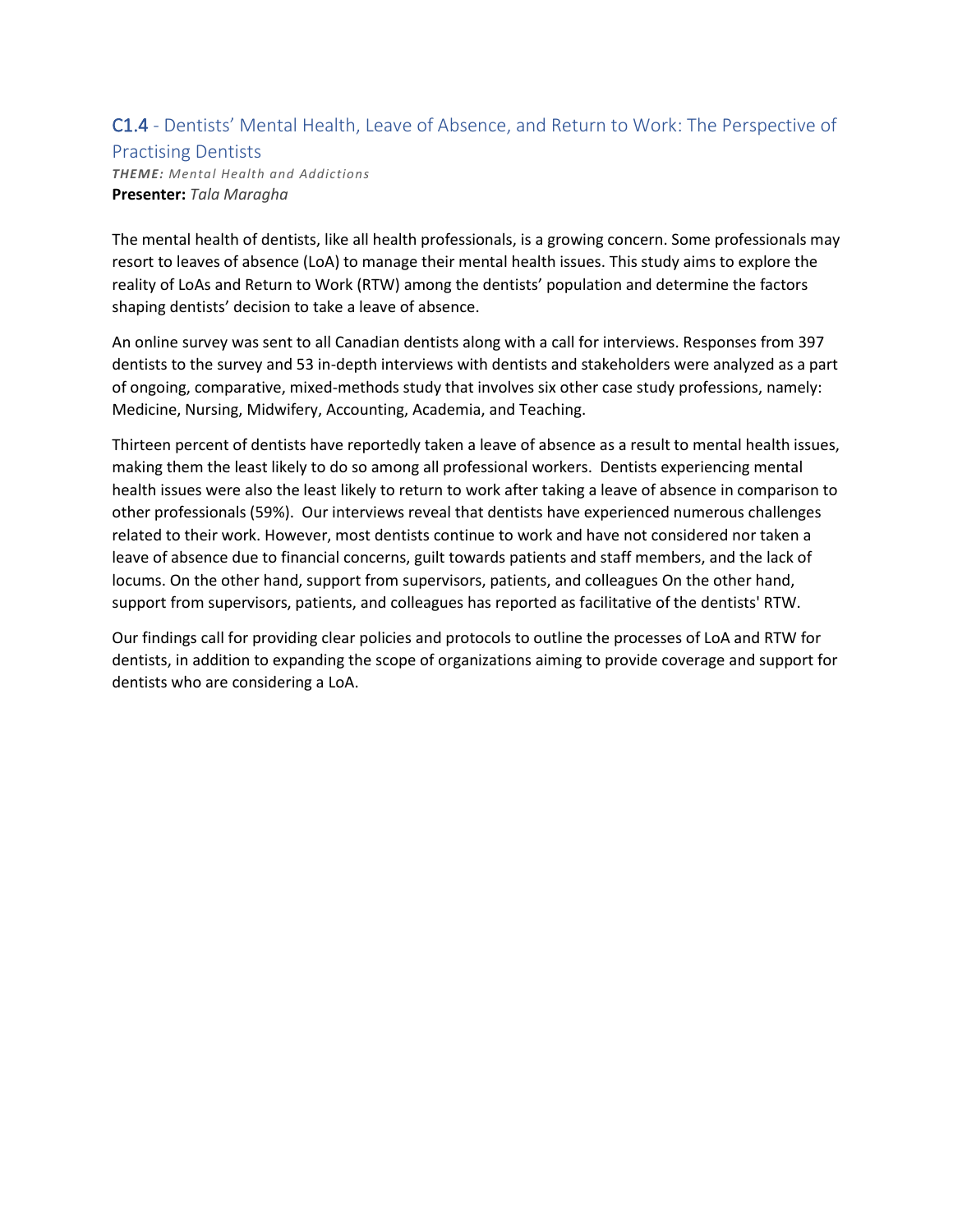#### C1.5 - Antipsychotic drug use and safety in Ontario children and youth *THEME: Mental Health and Addictions* **Presenter:** *Tianru Wang*

Children and youth treated with antipsychotic drugs are at risk of metabolic and endocrine adverse effects. However, few studies have examined whether antipsychotic-treated children and youth receive guideline-recommended laboratory monitoring for metabolic and endocrine adverse effects. Hence, our objective is to examine adherence to the Canadian Alliance for Monitoring Effectiveness and Safety of Antipsychotics in Children (CAMESA) guidelines in Ontario children and youth prescribed antipsychotic medications.

We are conducting a population-based cohort study of Ontario residents aged 24 and under who were newly dispensed an antipsychotic through the Ontario Health Insurance Plan Plus (OHIP+) program between April 1, 2018 and March 31, 2019. We will examine the frequency of people receiving laboratory monitoring that is consistent with the CAMESA guidelines (i.e., laboratory tests of glucose, cholesterol, triglycerides, liver enzymes, and prolactin) at baseline, and within 3 and 6 months after treatment initiation. Furthermore, we will perform logistic regression to identify variables associated with receiving the recommended laboratory monitoring, including patient age, sex, and neighbourhood income quintile.

We identified 29,034 Ontarians aged 24 and under who were newly dispensed an antipsychotic through OHIP+ during the study period. Overall, just over half of all people (51.1%, N=14,826) were female, 87.5% (N=25,414) resided in urban settings, and one-quarter (24.9%, N=7,233) lived in neighbourhoods in the lowest quintile of income. We anticipate finding significant variability in receipt of recommended laboratory monitoring, with rurality, neighbourhood income quintile, concomitant medication use, prescriber type and comorbidities significantly influencing adherence to the CAMESA guidelines. The full study results will be ready for presentation at the conference.

We expect to find regional and socioeconomic disparities in the receipt of guideline-recommended laboratory monitoring among children and youth treated with antipsychotics. This study will provide evidence to develop initiatives that will promote equitable provision of laboratory monitoring, thereby helping to reduce adverse events in children and youth prescribed antipsychotics.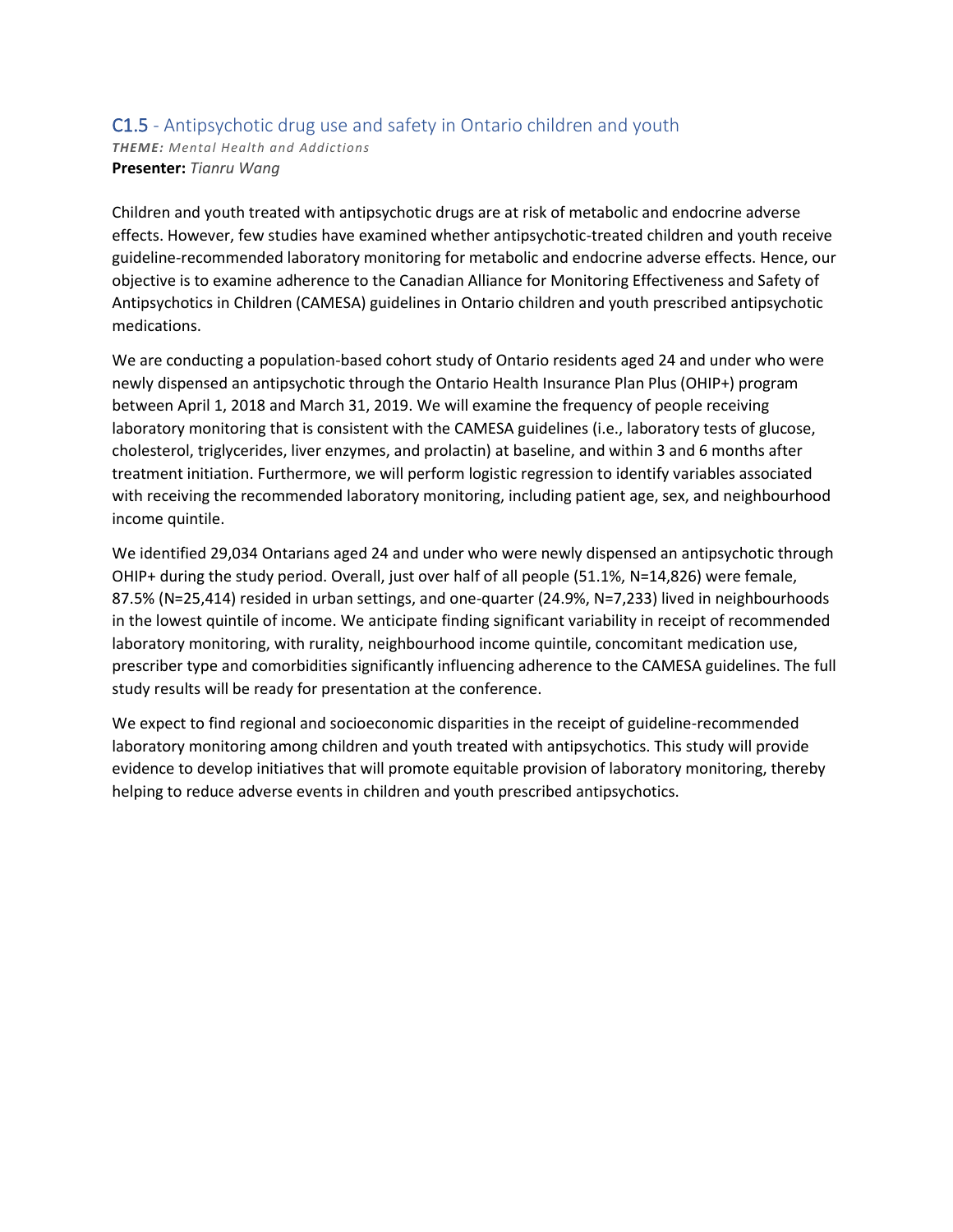### C2.1 - Realist Evaluation of Knowledge Translation Program of the CHILD-BRIGHT Research Network using the Implementation Research Logic Model *THEME: Knowledge Translation & Exchange (includes KTE methods)* **Presenter:** *Sakiko Yamaguchi*

The Knowledge Translation (KT) program of the CHILD-BRIGHT Network works in partnership with research project investigators and other network programs to facilitate integrated knowledge translation (iKT) and use of stakeholder engagement strategies since 2016. In order to operationalize and better understand the processes of iKT in the context of patient-oriented research networks for families and children with disabilities, a realist evaluation of the program was conducted to elicit the context-mechanism-outcome configuration of iKT implementation.

Realist evaluation was conducted using the Implementation Research Logic Model (IRLM). Data were ascertained from project documentation records (minutes from committee and co-leads meetings, internal and funding agency reports) to identify Context (intervention characteristics, inner setting, outer setting, characteristics of individuals, and process)-Mechanism-Outcome of iKT implementation in the Consolidate Framework for Implementation Research (CFIR). The KT program co-leads including a parent partner also provided their perspectives and corroborated the findings.

Flexibility on the iKT process was crucial to enhancing stakeholder engagement. Despite the initial ambiguity of the roles of the KT program and fatigue among parent partners due to multiple asks in a network context, clear definitions of roles and adaptation to the changing needs of stakeholders increased engagement. Continuous collaboration with programs and interaction with the different elements of the network also contributed to increase engagement. On the other hand, lack of readiness, belief and values in KT as only end-of project dissemination and implementation impacted the degree of stakeholders' participation in KT program activities. The variety of stakeholders involved and the mostly virtual interactions in a pan-Canadian research network require ongoing evaluation, education, and adaptation of strategies to maintain different groups engaged.

Strategizing iKT from the beginning of the research process and flexibility to adapt KT activities and products to meet the ever-changing needs and circumstances of stakeholders contribute to meaningful stakeholder engagement in patient-oriented research. Further research on the "fit" in the relationships between stakeholders and their respective research partners is warranted.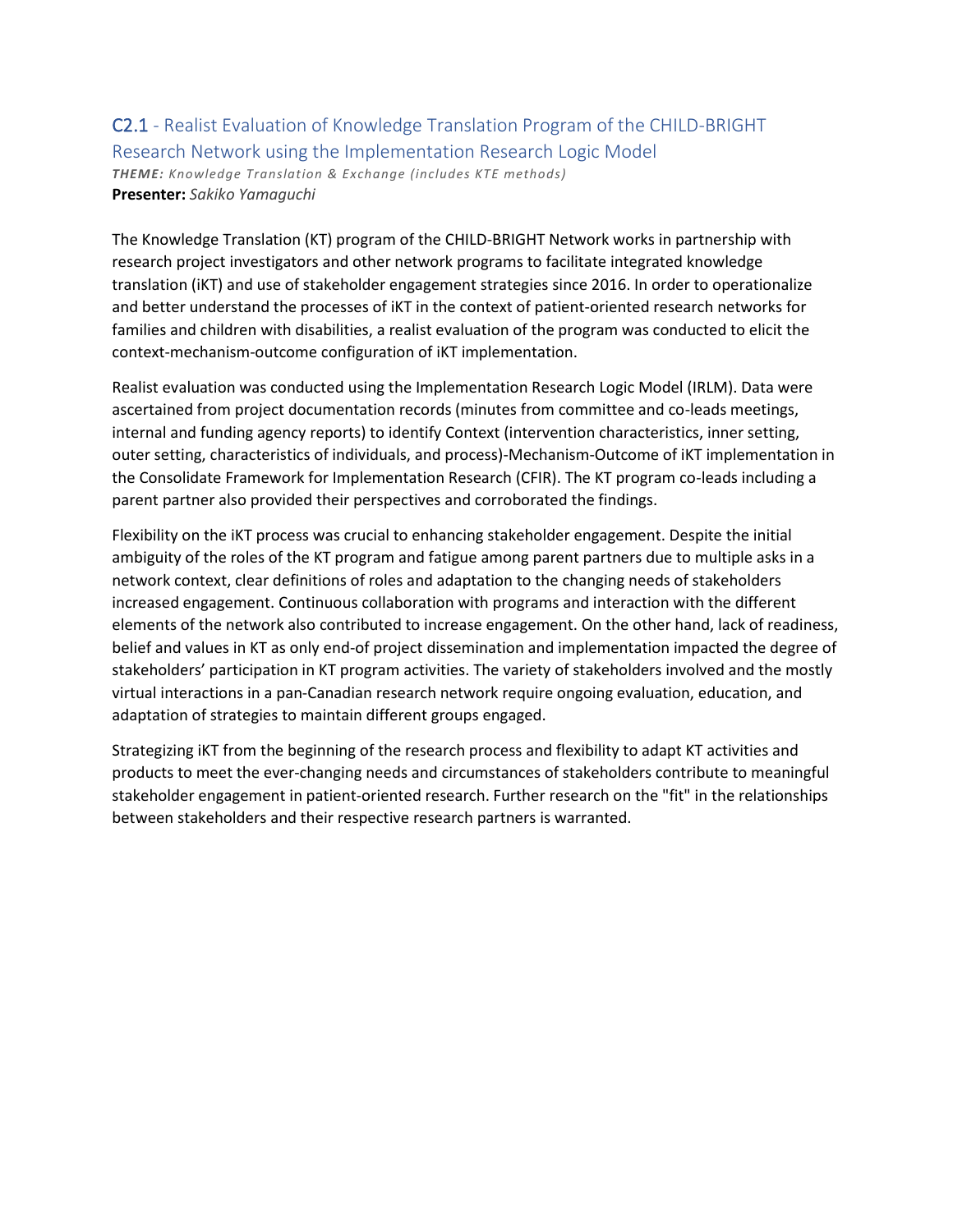### C2.2 - How does the integration of midwives into primary care settings impact access to care? An Ontario case study *THEME: Maternal and Child Health* **Presenter:** *Liz Darling*

A recent international report recommends the integration of midwives into primary health care settings. Midwives in Canada attend more than one-tenth of births but are infrequently integrated with other primary care providers. In 2018, the Ontario Ministry of Health introduced alternative funding aimed at improving access to midwifery care and enhancing its integration into primary care. Our objective was to examine how the integration of midwives into primary care settings impacts access to care.

We used Levesque et al.'s access to care framework as the theory underpinning our research. We conducted a qualitative single case study using Yin's methodology to examine the case of the novel midwifery care models funded in Ontario in 2018. We conducted semi-structured interviews with midwives, other health professionals, health care administrators, and policymakers who were involved with the new models. We audio-recorded and transcribed the interviews and managed them in NVivo. We analysed the transcripts using both open coding and a coding framework based on Levesque's framework, and then interpreted our findings using pattern matching and explanation building.

We interviewed 35 participants. Participants spoke highly of the benefits of integrating midwives into primary care settings, particularly with respect to improving access to care for underserved populations. Our analysis revealed the following themes which touched on the five dimensions of Levesque et al.'s conceptualization of system factors that influence access to care (approachability, acceptability, availability and accommodation, affordability, and appropriateness): co-location creates comfort, visibility creates approachability, recognition and legitimization of midwifery, taking services to clients, always available, easily accessed, cost savings – reduced travel, system navigation and care coordination, and midwives specialized knowledge. Our findings explain how integrating midwives into primary care settings can improve access to midwifery care and why midwives are well suited to improve access to appropriate care for underserved populations.

The case of the novel midwifery care models funded in Ontario in 2018 provides insight into how and why the integration of midwives into primary care settings in Canada has the potential to improve access to midwifery care services and increase equity in terms of who receives midwifery care.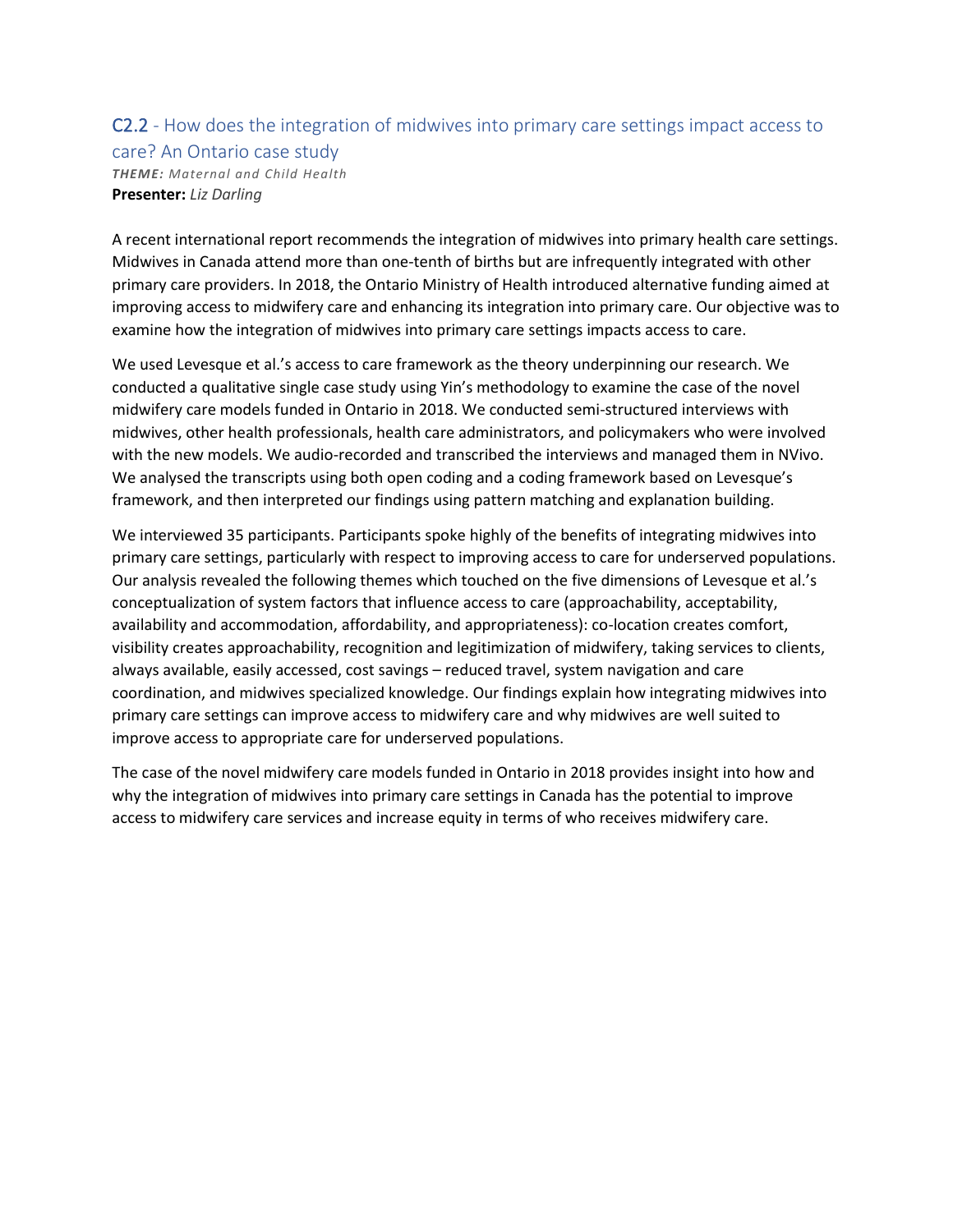# C2.3 - Experiences of interpersonal violence in the perinatal period among women with disabilities: A population-based cohort study

*THEME: Maternal and Child Health* **Presenter:** *Hilary Brown*

Interpersonal violence is more common around the time of pregnancy, and also among women with a disability. There is less evidence about experiences of interpersonal violence among women with a disability around the perinatal period. This study compared the risk of interpersonal violence in the perinatal period among women with a physical, sensory or intellectual/developmental disability vs. those without a disability.

This population-based study comprised women aged 15-49 years with a birth in Ontario, from 2003- 2019. Women with a physical (N=155,500), sensory (N=49,338), intellectual/developmental (N=2,650) or ≥2 disabilities (N=9,904) were compared to 1,701,574 women without disabilities. The main outcome was any physical, sexual, or psychological violence captured within an emergency department or hospitalization encounter, or death, arising between conception and 365 days postpartum. Relative risks (RR) were adjusted for baseline social and health characteristics, and relative excess risks due to interaction were then estimated from the joint effects of having a disability and a history of interpersonal violence preceding the pregnancy.

Relative to women without disabilities (0.5%), the risk of interpersonal violence in the perinatal period was higher in women with physical (0.8%; aRR 1.41, 95% CI 1.32-1.51), intellectual/developmental (5.2%; aRR 2.41, 95% CI 2.01-2.89), and ≥ 2 disabilities (1.8%; aRR 1.94, 95% CI 1.65-2.28), but not those with a sensory disability (0.6%; aRR 1.04, 95% CI 0.92-1.17). Among disabled women with a history of interpersonal violence, the relative excess risk due to interaction for interpersonal violence in the perinatal period was 1.74 (95% CI 1.07-2.44). Patterns of findings were similar for physical, sexual, and psychological violence separately, and for violence in pregnancy and postpartum separately.

Women with a disability are at heightened risk for interpersonal violence during pregnancy and up to 1 year after delivery, especially those with a history of violence before pregnancy. These findings have implications for health care providers, in terms of violence screening and prevention policies.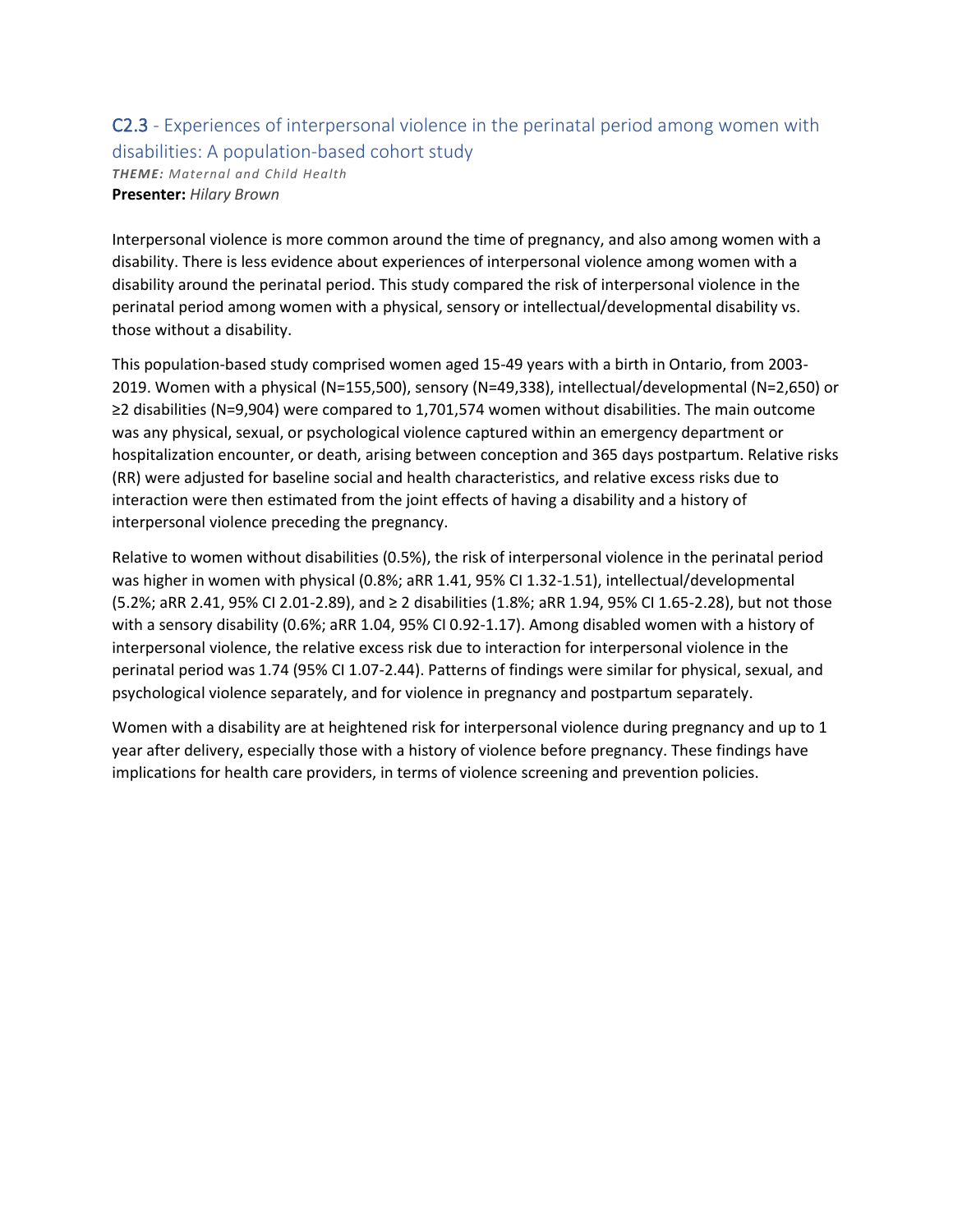### C2.4 - A Framework for Engaging Youth in Mental Health & Addictions Navigation

#### Services and Research

*THEME: Patient and Public Engagement* **Presenter:** *Simran Arora*

Mental health and/or addictions (MHA) concerns impact nearly 1.2 million Canadian youth, yet fewer than 20% of these young people access appropriate MHA treatment. MHA navigation offers a unique opportunity to address this concerning gap for youth by working with them to identify individual barriers to care and overcome these in order to effectively access and transition through suitable MHA care. However, best practices for engaging youth in MHA navigation settings are not well-understood.

This was a qualitative Community-Based Participatory Research study. The research team, including youth, sought input from key stakeholders to develop a youth engagement framework for MHA navigation services. In total, 44 interviews and 11 focus groups with 86 participants were conducted to understand participant conceptualization of youth engagement in MHA navigation, and in MHA care more broadly. Participants included service providers/decision-makers (n=27), navigation front-line staff (n= 11), youth with MHA concerns (n= 28), and caregivers of youth with MHA concerns (n=20). Transcripts were analysed using a grounded theory approach and themes were presented to stakeholder groups to gather feedback.

The research team identified 10 themes that constitute a framework for engaging youth in MHA navigation. The themes include: Youth-Centered Care; Consideration of Family; Sense of Connection; Continuity of Care; Empowering Youth; Enhancing Knowledge of Care Options; Considerations of Equity, Diversity, and Inclusion; Counteracting Stigma; Demonstrated Commitment to Youth Engagement; and Effective Evaluation. As a whole, these themes emphasize the importance of ensuring and supporting youth autonomy in their care, while providing reliable, comprehensive, and holistic support that is responsive to youths' individual contexts and needs and is delivered in a youth-friendly manner.

Youth MHA navigation services across Canada can utilize these themes to develop their own youth engagement strategies that will increase youth voice in youth mental health care.

These findings provide important considerations for youth engagement in MHA navigation. The youthinformed framework can be utilized to develop strategic plans and policy pertaining to youth engagement in MHA navigation, and in navigation services supporting youth with other health concerns more broadly.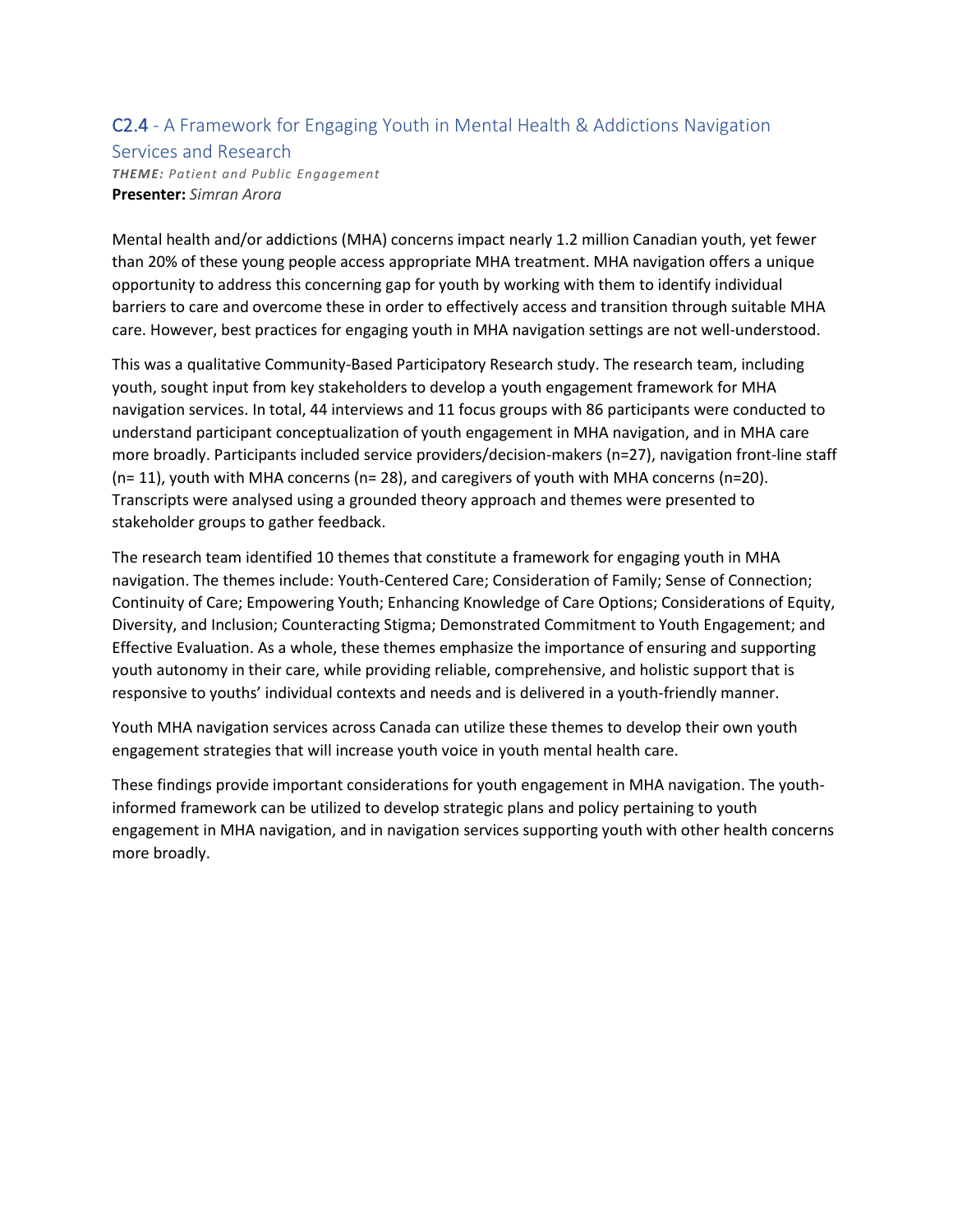### C2.5 - The Tale of an Integrated Care Network with Strong Patient and Family

#### Engagement.

*THEME: Patient and Public Engagement* **Presenter:** *Reham Abdelhalim*

Engagement is identified as a cornerstone in the planning, delivering and evaluating of integrated care networks (partnerships between organisations to meet health needs across an area, to coordinate services and to plan in a way that improves population health and reduces inequalities). Engagement however is still a novice area that is conceptualized in various ways by researchers and integrated care networks. Engagement can be influenced by organizational culture & structure, readiness, history, funding and policies.

In 2019, the Ministry of Health and Long-term care in Ontario, Canada, announced the Ontario Health Teams as an innovative integrated care network model to deliver integrated person-centred care to Ontarians. Engagement with individuals, their caregivers and the community at large was among the main pillars of this innovation. The aim of our study was to evaluate via a multi-level case study in one OHT in Ontario the engagement strategy, activities and impact. A co-design approach was utilized in this case study where patient and caregiver advisors co-planned all the details of the case study and were co-investigators as well.

The case study has three levels of inquiry, a network level, an organization level, and a person level. The network level will be explored via document analysis related to the development and operation of the Patient and Family Advisory and interviews with its members. At the organizational level, we are exploring the readiness of each organization within the network to patient and caregiver engagement utilizing the Measuring of Organizational Readiness for patient Engagement (MORE) survey followed by interviews with representatives from each partner organizations The person level will unveil the impact of the engagement on patients, caregivers and providers utilizing the Public and Patient Engagement Evaluation Tool (PPEET).

The study is in progress and the findings will be available for the conference in May

Given the comprehensiveness of this case study, the results can inform other related initiatives on how to a) assess the readiness of various partners within a network to implementing engagement strategies, b) barriers and facilitators to implementation and operationalization and c) impact of engagement on patients, caregivers and providers.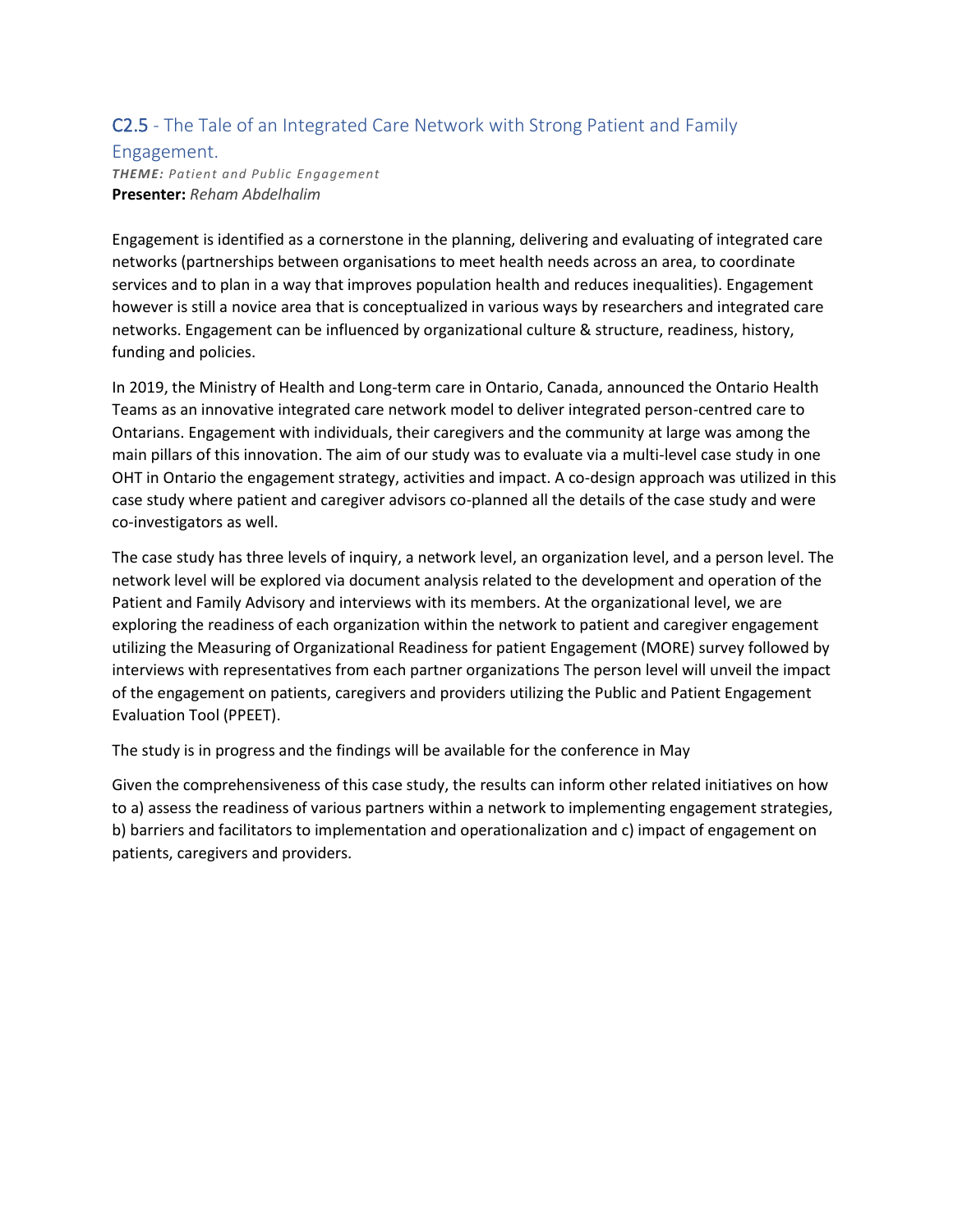### C3.1 - 99 problems (but a visit's just one): Understanding changes in visit volume among family physicians in British Columbia *THEME: Primary Healthcare* **Presenter:** *Ruth Lavergne*

Family physicians (FPs) are central to health systems, providing access to primary care and coordinating services received elsewhere. While FPs per-capita are increasing, patient visits per-FP are falling. Of course visit counts do not directly measure workload, and FPs are reporting record levels of overwork and exhaustion. We explore changes in the number of FPs delivering community-based comprehensive care, and describe changing patterns of service volume coinciding with declining visits that may shape FP workload.

We use linked administrative data in British Columbia (BC) to estimate the number of FPs delivering community-based comprehensive care in 1999/2000 and 2017/8. We then quantify changes in annual service that would require FP coordination, review, administration, and/or follow-up, specifically: unique prescription dispensed (ATC 4th level), days with laboratory tests ordered, emergency department visits, and specialist visits. We report changes in service volume per-capita, per family physician, per community-based family physician, per family physician visit, and per community-based family physician visit. Finally, we illustrate how changes in service volume coincide with population aging.

Between 1999/2000 and 2017/2018 the number of FPs per-capita has grown from 9.7 to 11.1 per 10,000 people in BC, but the number in comprehensive, community-based practice has remained constant at 9.1 per 10,000 people. Other services per-capita have all increased: different prescriptions from 2.5 to 3.2, days with labs from 1.4 to 1.6, emergency department visits from 0.30 to 0.39, medical specialist visits from 0.96 to 1.23, and surgical specialist visits from 0.78 to 0.94. When expressed per community-based FP, and particularly per community-based FP patient visit, the increases are dramatic. Increases in service volume are greatest among patients ages 80 and older, a rapidly-growing population segment.

When focusing on the FP physician workforce in community-based comprehensive practice, and exploring service volume per FP visit, the potential increases in workload associated with coordination of care for each visit are dramatic. The contribution of population aging to primary care workload may be substantial and requires further examination.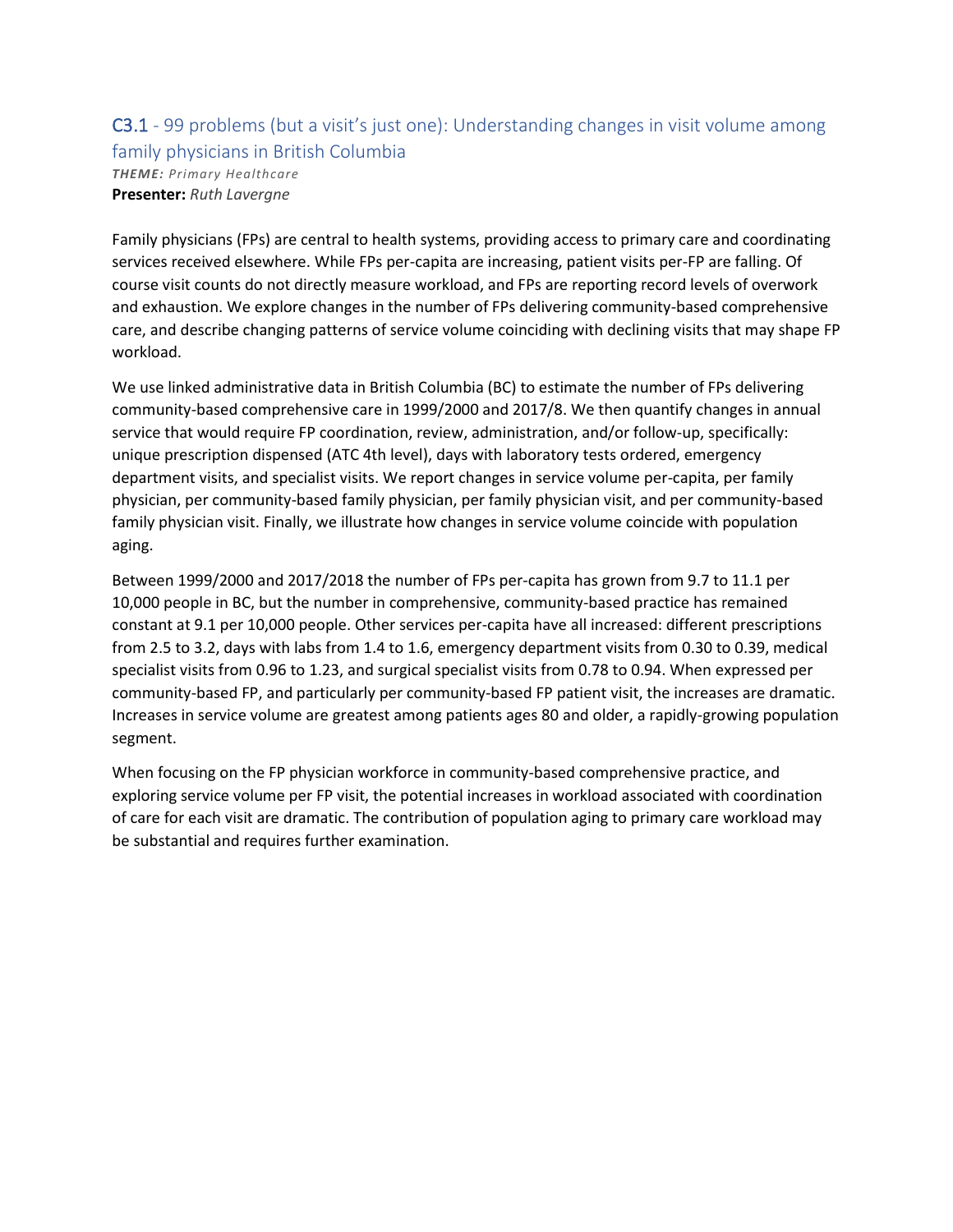### C3.2 - The Impact of Primary Care Physician Continuity on Patients with COPD and Heart

#### Failure *THEME: Primary Healthcare* **Presenter:** *Terrence McDonald*

Family physicians (FP) play a vital role in managing patients with chronic obstructive pulmonary disease (COPD) and heart failure (HF). Much emphasis has been placed on care pathways which involve community FPs caring for patients following hospitalization or treatment in the Emergency Department (ED). Our objective is to understand whether COPD and HF patients who seek care from one main FP (high continuity) or multiple FPs (lower continuity) differ in their likelihood of re-admission.

We conducted a retrospective observational study of all FPs and COPD and HF patients in Alberta from 2017-18 to explore the association between patient health outcomes and three levels of provider continuity. FP claims data were linked to patients' ED and inpatient encounters. Usual provider care index (UPC) was calculated for each provider. All patients who had an ED or hospital visit for COPD or HF who did not have a prior visit in the 3 months leading up were included. Multivariate negative binomial model controlling for patient and physician characteristics was completed. Results were stratified by level of continuity

Outcome Measures: 30-day ED and hospital re-admission for COPD or HF.

Multivariate regression modelling showed that high continuity (UPC 80-100%) has a protective effect, for both COPD and HF patients, relative to low continuity (UPC 0-40%). Specifically, relative to low continuity, COPD patients with high continuity had 0.43 (0.33-0.55, p-value 0.000) times the odds of being readmitted to the ED, and 0.32 (0.18-0.57, p-value 0.000) odds of hospital readmission. Similarly, relative to low continuity, HF patients with high continuity had 0.64 (0.49-0.82, p-value 0.001) times the odds of repeat ED visit, and 0.48 (0.30-0.77, p-value 0.002) odds of hospital readmission.

COPD and HF patients who seek care from primarily one main FP have reduced readmission for ED visits and hospitalizations broadly across patient characteristics.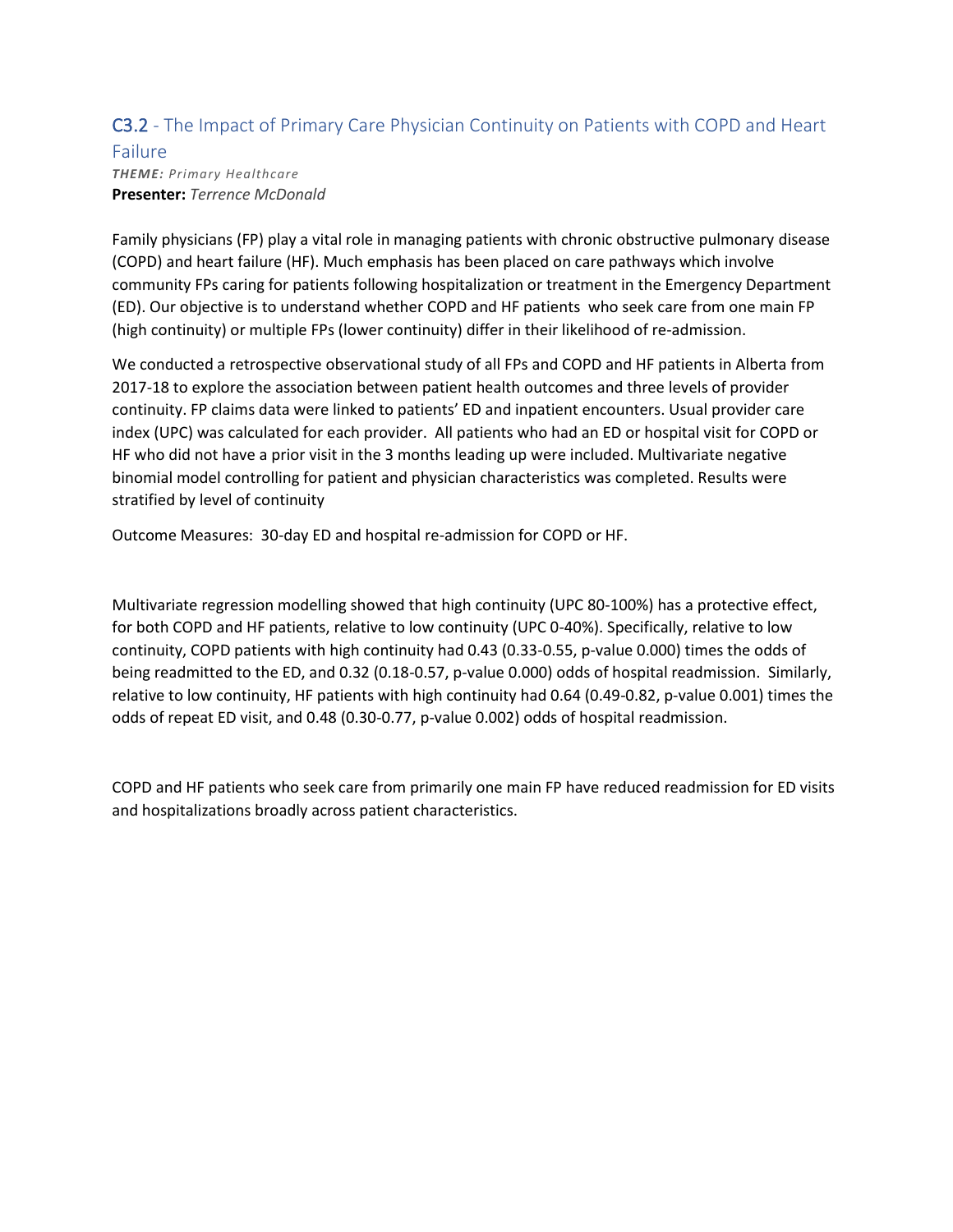# C3.3 - "Comprehensive, except for deliveries": Influences on the intentions for obstetric practice among family physicians and residents in Canada

*THEME: Primary Healthcare* **Presenter:** *Emily Gard Marshall*

Family physicians are trained to offer comprehensive healthcare. Although their scope of practice includes offering full obstetric care (prenatal, intrapartum/deliveries, and postpartum), many FPs do not provide intrapartum/deliveries as part of their practice. Individual-level preference alone may not account for the low proportion of family physicians who provide full obstetric care. We present perspectives of family practice residents and early-career family physicians on factors influencing their decision to provide full obstetrics.

As part of the ECPC Study, (Early Career Primary Care), semi-structured interviews were conducted with family medicine residents (n=31) and early career family physicians (n=63) across three provinces (British Columbia, Ontario, and Nova Scotia), with representation across diverse practice characteristics, demographics, and geographic regions. Interviews were transcribed verbatim and coded using NVivo software. Thematic analysis was conducted to identify themes pertaining to factors influencing the decision to provide obstetric care. Themes were organized according to the ecological model to identify actionable factors at the public policy, community, organization, interpersonal, and individual level.

Most participants provided less obstetric care than desired. Our analysis identified several public policy deterrents, including liability concerns and questions about the most appropriate obstetrics provider. Community-level influences included community health needs and the availability of other providers. Organizational influences on obstetrics provision included the disruption of obstetrics on regular practice and the enabling effect of working in teams. Sufficient exposure to obstetrics during training likewise was an enabler but perceived "institutional inertia" against male trainees was a major deterrent. At the interpersonal level, participants were discouraged from providing obstetric care due to its impact on their family lives and negative interactions with other providers. At the individual level, many participants noted that, for them, comprehensive family practice does not necessarily include obstetric care.

Personal preference alone does not account for the low number of family physicians providing obstetrics care. If system decision-makers wish to encourage greater provision of obstetrics by family physicians, interventions would best address all levels of the ecological model.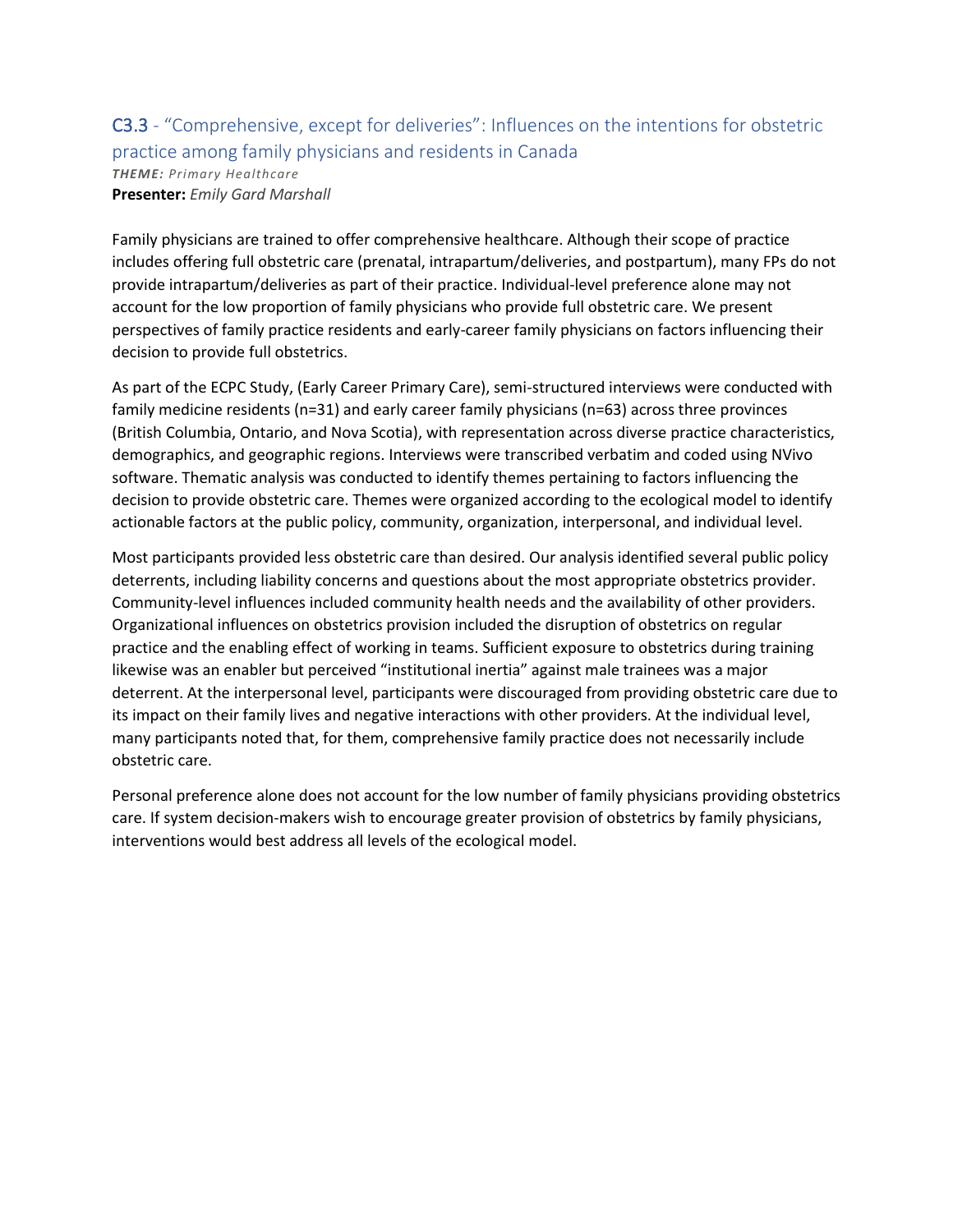### C3.4 - The V1SAGES approach: improving care for people with complex needs and healthcare system efficiency *THEME: Primary Healthcare* **Presenter:** *Catherine Hudon*

Eighteen percent of people in primary healthcare face multiple interacting challenges among physical, mental and social health, experiencing the most complex needs, including decreased quality of life, and increased disability and mortality risk. Organization of services for adults with complex needs calls for integrated care. This presentation aims to present the V1SAGES approach and toolkit, an evidencebased model of care aiming to improve integrated care for adults with complex needs.

We developed the V1SAGES approach based on many evidence, with a participatory method involving various stakeholders: 1) literature reviews: scoping review (Hudon et al. 2016); thematic analysis review (Hudon et al. 2017); systematic review (Hudon et al. 2019); realist synthesis (Hudon et al. 2020); 2) qualitative studies (Hudon et al. 2015; Chouinard et al. 2021); 3) case studies (Hudon et al. 2014 and 2021); 4) a randomized controlled trial (Hudon et al. 2018); 5) logic analysis (Hudon et al. 2020) and logic model (Hudon et al. 2021); and 6) validation of a case finding tool (Hudon et al. 2021).

The whole approach includes case managers in hospital settings supporting care navigators in primary care to: 1) identify adults with complex needs; 2) assess their needs, life project and preferences in terms of care services; 3) organize an individualized services plan (ISP) meeting with appropriate partners of the hospital, primary care clinic and community services; 4) systematically coordinate care among all providers according to the ISP and become the main point of contact for the person; 5) offer self-management support and education to the person and family. The toolkit includes 5 web learning modules for case managers and navigators, the CONECT-6 case finding tool, the standards of care explaining the approach step by step, all clinical tools to collect appropriate information and develop the ISP.

The evidence-based V1SAGES approach could be useful for Canadian researchers, clinicians, and decision-makers engaged with improving the health of people with complex needs, their experiences of integrated care, and their satisfaction with care services. This methodology could also improve the healthcare system's efficiency and reduce its economic burden.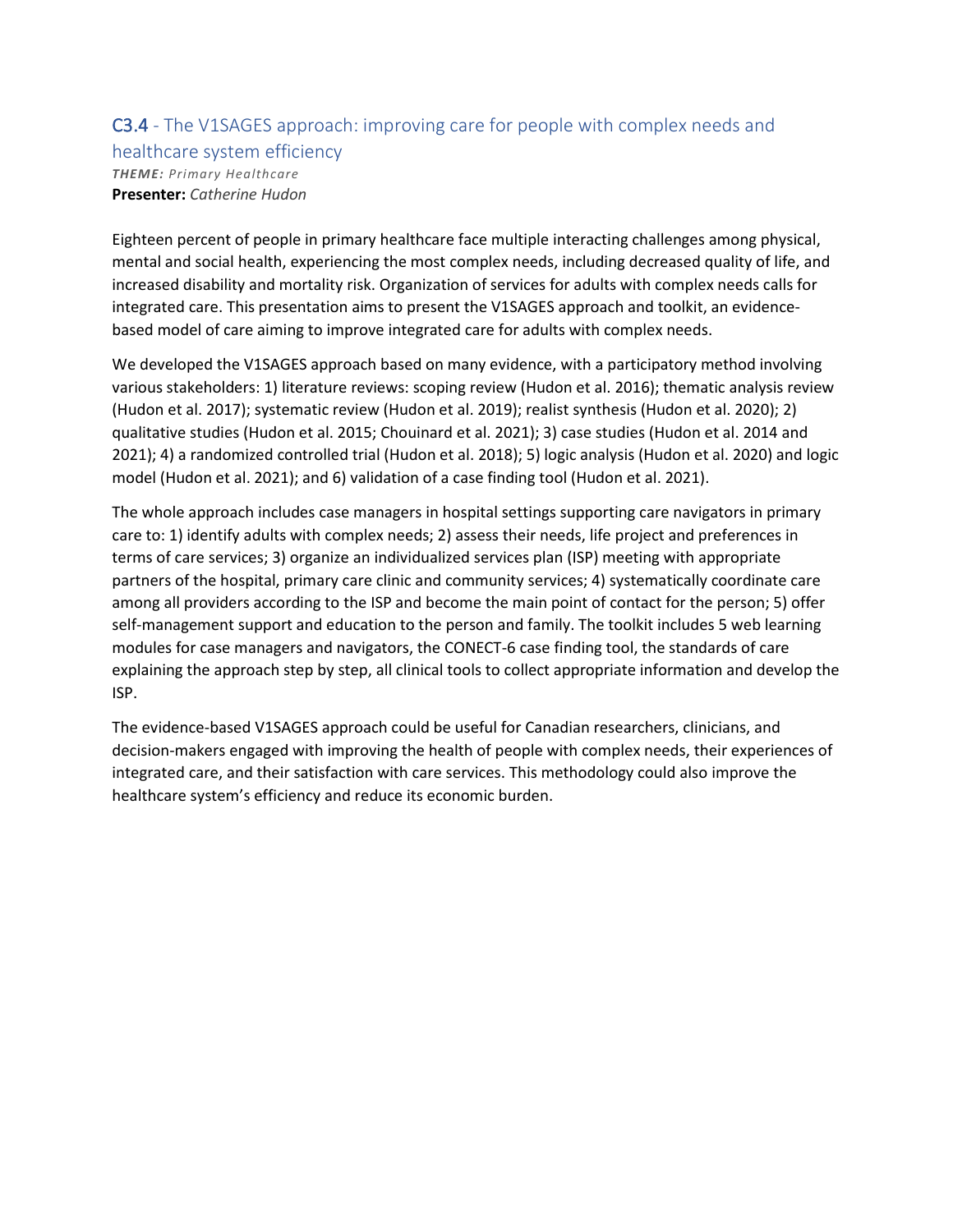C3.5 - "When you're in the office, it means you managed to get somewhere": Perceptions of adolescents experiencing a mental illness of accessing primary care for mental health

#### services

*THEME: Primary Healthcare* **Presenter:** *Lisa De Panfilis*

As primary care can be an ideal setting for accessing mental health services to prevent symptoms from worsening, examining adolescents' perceptions of access is critical to understanding how primary care is accommodating their mental health needs. The purpose of this study was to explore the perceptions of adolescents, living in Hamilton, Ontario, with an anxiety or mood disorder, of accessing primary care for mental health services.

Qualitative interpretive descriptive methods were utilized. Data collection included: demographic survey, semi-structured interviews, photo-elicitation project, field notes, and reflexive journaling. Analysis was guided by an access framework by Penchansky and Thomas (1981) and an ecological model by McLeroy and colleagues (1988). Adolescents' experiences were analyzed alongside photos that represented their perceptions.

Adolescents ages 15 to 18 years (n=10) participated. Adolescents perceived access to primary care for mental health services as a difficult and complex process involving multiple stages including: feeling uncertain about their mental health concerns and if they required help, seeking informal support from parents and friends to initiate receiving help, and obtaining mental health services from primary care. A conceptual framework was created to depict the access journey adolescents described as part of their recovery, as well as to account for the large portion of the access process which occurred prior to entering the primary care environment.

Implications for primary care practitioners include: addressing adolescents' emerging adulthood through implementing an individualized approach, providing information to adolescents and parents about mental health and services during routine interactions, and developing relationships with local organizations and schools to provide information regarding services to support early identification and intervention.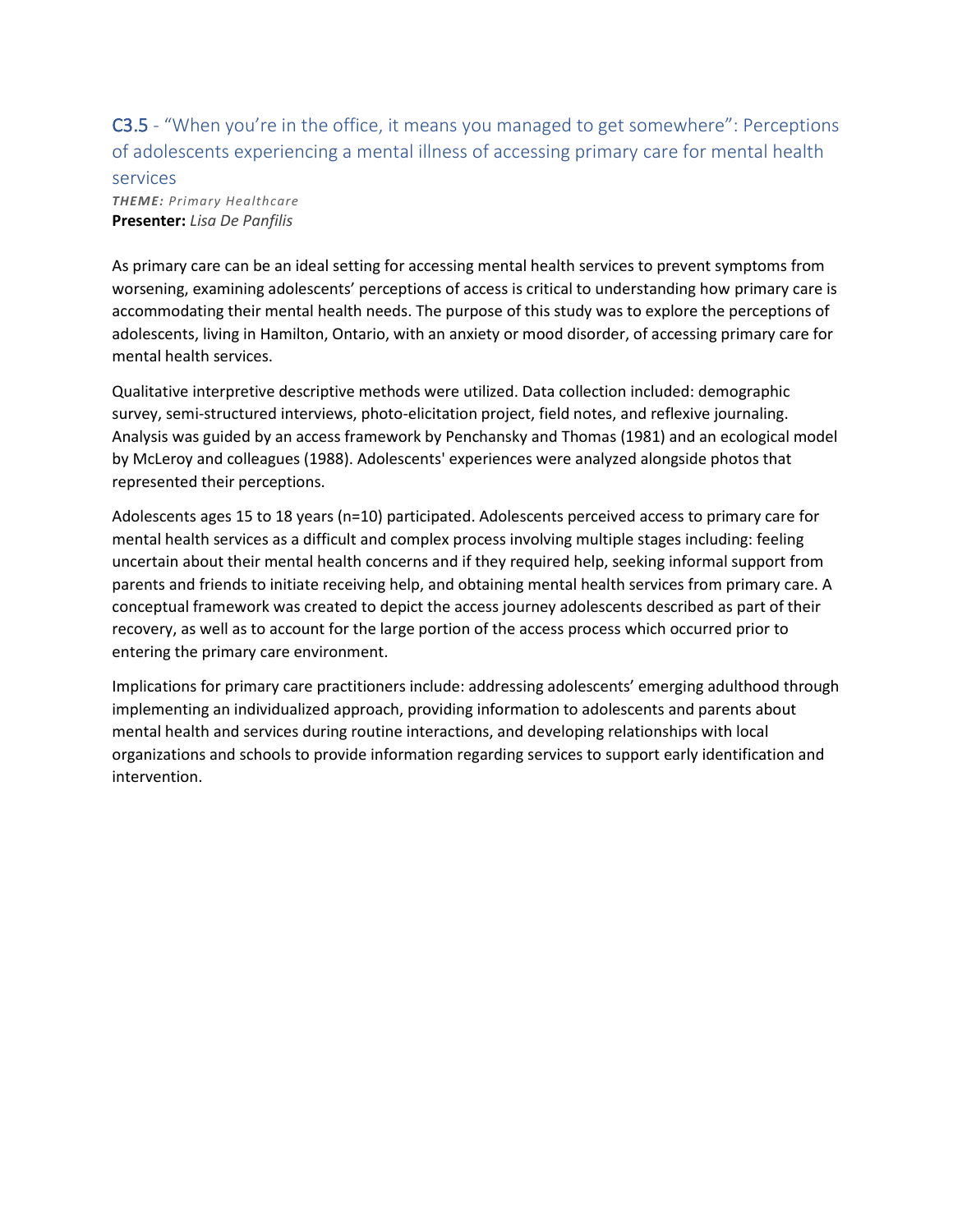#### C4.1 - Comparison of Provincial COVID-19 Vaccination Rollout Approaches *THEME: COVID-19* **Presenter:** *Shelby Rowein*

We leveraged variations in provincial COVID-19 vaccination programs to identify promising practices and implementation lessons as provinces continue their campaigns to administer primary doses and boosters to all eligible persons. Early in the pandemic, federal, provincial, and territorial leaders concluded that mass vaccination is key to protecting Canadians and slowing the spread of the virus. Health Canada first approved a COVID vaccine in December 2020 and soon thereafter each jurisdiction rolled it out to adults.

We adapted the WHO COVID-19 Response Monitor template to focus on vaccination policies in Canada. First, we collected data on the following components of vaccination campaigns in British Columbia (BC), Saskatchewan, Ontario and Nova Scotia: principles and goals; governance and authority; communications; infrastructure and workforce capacity; vaccine entitlement and access; and measures taken in other sectors to increase uptake. We focused on delivery of the primary two-dose vaccination series to adults through December 2021. We drew from publicly available documents, media reports, and unpublished materials provided by local experts. We compared and contrasted each province's rollout components.

Significant differences in vaccination roll-out campaigns were found across the four provinces. For example, booking and administrative approaches varied: Nova Scotia and BC booked vaccination appointments through one centralized system (e.g., CanImmunize), whereas Ontario and Saskatchewan decentralized the booking process. Governance strategies also varied. Leadership was highly centralized in all provinces except Ontario, which had a decentralized and regionalized leadership strategy consistent with its decentralized public health system. Vaccination was provincially mandated for health care workers in all provinces except of Ontario. Nova Scotia was first to achieve their goal of vaccinating 75% of the entire population. Ontario and BC reached this shared goal later. As of the end of 2021, Saskatchewan had yet to achieve 75% coverage.

We identified lessons to support ongoing vaccination efforts. Centralized strategies are most promising as demonstrated by the relative success of Nova Scotia and BC. As the COVID-19 pandemic continues to evolve, cross-jurisdictional learning could inform provinces' efforts to delivery primary doses and boosters to all ages.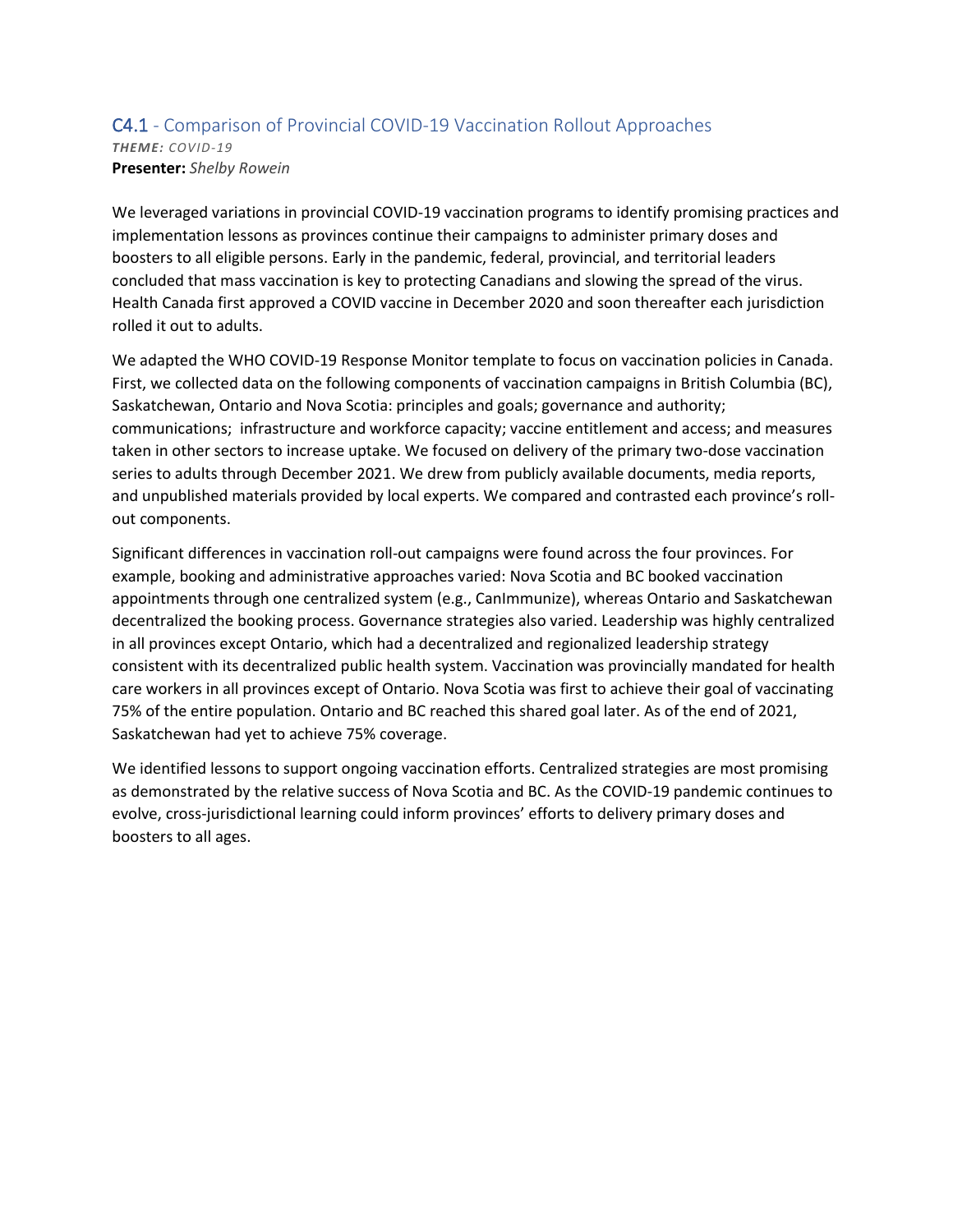C4.2 - Early Impacts of the COVID-19 Pandemic on Public Health Systems and Practice in Alberta, Ontario, and Québec: Insights from Public Health Leaders *THEME: COVID-19* **Presenter:** *Harman Sandhu*

The COVID-19 pandemic has impacted health systems worldwide. Literature characterizing the implications of these impacts has largely focused on the health care system with less attention on public health systems and practice. The objective of our research was to describe the early impacts of COVID-19 on public health systems and practice in the provinces of Alberta, Ontario, and Québec from the perspective of public health system leaders and to summarize learnings to inform potential reforms.

We conducted a qualitative study based on multiple case studies. Semi-structured interviews were conducted with 58 public health system leaders from Alberta (n = 21), Ontario (n = 18) and Québec (n = 19) between October 2020 and April 2021. These provinces were chosen for their large populations, relatively high COVID-19 burden, and variation in public health systems. Public health leaders were individuals who worked in organizations with a mandate of stewardship/administration of essential public health operations. Our conceptualization of essential public health operations, data collection, and analysis was guided by the World Health Organization's essential public health operations framework.

Opportunities and challenges emerged in two cross-cutting major themes: (1) intensified collaboration within and beyond the health system; and (2) changes in public health workforce capacity. Three minor themes are also highlighted: (1) investment in information systems and digital technologies; (2) increased public health leaders' proximity to health sector leaders; and (3) increased appreciation for public health work. The COVID-19 pandemic affected various features of public health systems and practice in the provinces studied. Many changes related to strengthened collaboration, investment in public health human resources, and advanced information technology were seen as beneficial. But these changes also came with challenges including workforce burnout and disruption to non-COVID-19 services.

Our findings highlight a variety of challenges and opportunities across many impacts that the COVID-19 pandemic has had on Alberta, Ontario, and Québec's public health systems. Focusing on maintaining the positive impacts and addressing related challenges could help improve future public health system structures and operations.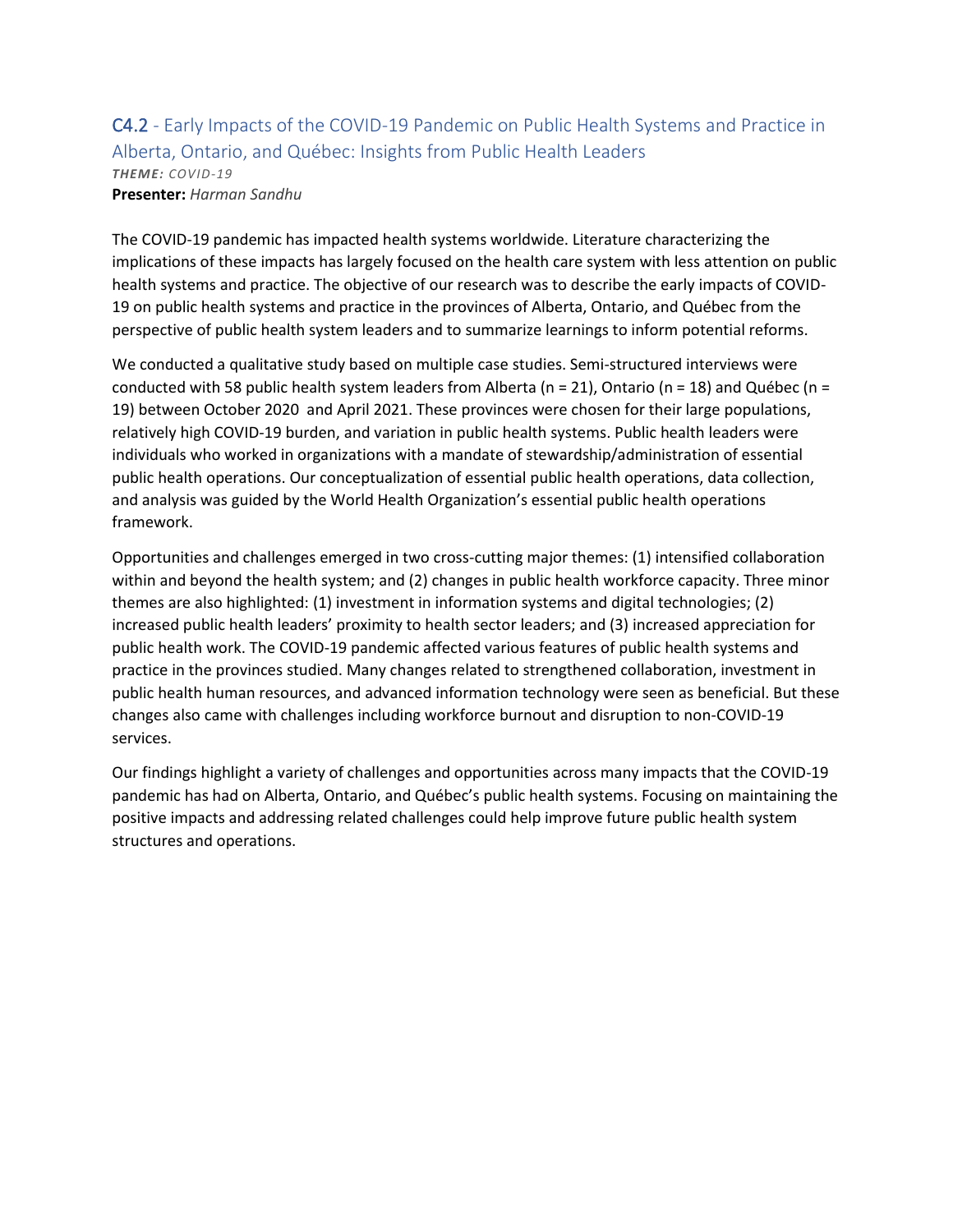#### C4.3 - Virtual care use during waves of the COVID-19 pandemic in Ontario: a retrospective cohort study *THEME: COVID-19* **Presenter:** *Vess Stamenova*

Two years into the pandemic, virtual visits have become an integral part of healthcare both in Canada and abroad. Past studies in Ontario have reported that 70% of all ambulatory care was virtual during the first 3 months of the pandemic. The goal of this study is to provide an update on the level of use of virtual care in Ontario over the subsequent waves of the COVID-19 pandemic.

We conducted a repeated cross-sectional study examining the weekly number of virtual care visits across Ontario from January 1, 2018 to June 27, 2021. We used administrative claims data from ICES, specifically Ontario Health Insurance Plan (OHIP) billing codes, to assess the total number of virtual care visits per week. Secondary analyses stratified analysis by sociodemographic factors (age, gender, neighborhood income quintile, rurality).

During the pandemic, between March 16, 2020 and June 27, 2021, among all residents in Ontario, 58% of all ambulatory care was conducted virtually (compared to 1.6% pre-Covid-19). During the first wave of the pandemic virtual care made up 74% of all ambulatory care (mid-March to end of May 2020), but in the summer of 2020 the virtual care and in-person care began carrying equal loads of all ambulatory care. The second and third waves of the pandemic drove virtual care use slightly higher, however utilization only reached a maximum of 60% of all ambulatory care. Greater fluctuations in virtual care were seen across waves among older adults and primary care, but none were observed by various income level group, sex, and rurality.

Virtual care has allowed continued access to ambulatory care in the Ontario population throughout the pandemic. Ambulatory care was being delivered using an equal balance of in-person and virtual visits. Virtual care load increased only slightly during times of increased prevalence of COVID-19 within the population when compared to the first wave. Future work should continue monitoring the prevalence of virtual care and assess its long-term impacts on health outcomes.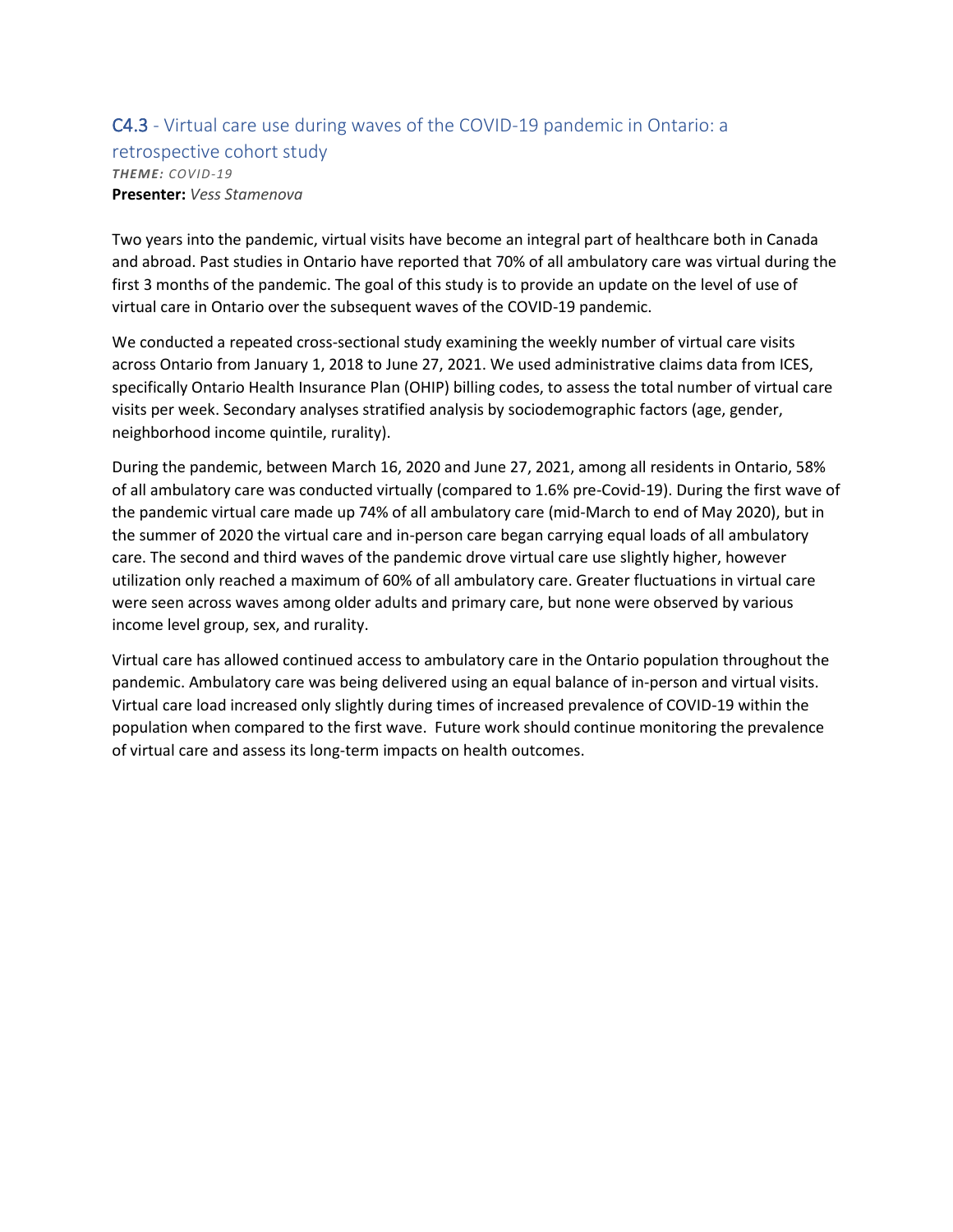### C4.4 - Centralization and integration of public health systems: Perspectives of public health leaders on systematic barriers and enablers to COVID-19 responses in three Canadian provinces

*THEME: Health Policy, Healthcare Reform (includes priority setting, politics)* **Presenter:** *Sara Allin*

The level of centralization of authority in public health (PH) systems and extent that PH functions are integrated with health care services may shape pandemic responses. While centralization may facilitate coordinated actions, decentralization allows for tailored actions to local community needs. Integration may enable rapid redistribution of resources, though PH programs may be de-prioritized in favour of urgent treatment needs. This study examines the impacts of centralization and integration on COVID-19 pandemic responses.

We used qualitative case studies to examine how PH systems structures were perceived by PH leaders to facilitate or impede effective COVID-19 responses. Three provinces were included to maximize variation in PH system decentralization and integration: highly centralized and integrated (Alberta); moderately centralized and integrated (Quebec); and decentralized and not integrated (Ontario). Between December 2020 and April 2021, we conducted 58 semi-structured interviews with PH system leaders in the three provinces, including elected officials, government workers, medical officers of health (MOHs), health services and public health administrators, and conducted in-depth inductive thematic analysis within and across cases.

Greater centralization and integration (in Alberta and Quebec) were seen to facilitate more timely and well-coordinated province-wide responses, e.g., with a clear cascade of authority from Minister to Chief Medical Officer to MOH, and to swiftly reallocate resources across sectors, yet there was limited autonomy to directly communicate with local communities and to collaborate with multi-sectoral partners. In contrast, the decentralized PH system in Ontario was perceived as enabling timely localized responses with multi-sectoral partners (especially with those beyond healthcare) in the context of limited provincial guidance and leadership. Cross-cutting themes emerged as barriers to effective pandemic responses across all three provinces included lack of transparency in provincial decisionmaking processes, jurisdictional ambiguity impacting Indigenous communities' COVID responses, and ineffectual investments in PH.

Our study generates novel insights about potential system-level facilitators and impediments to effective COVID-19 pandemic responses. Findings highlight key areas for future research to inform PH system design that support PH leaders to manage large-scale infectious disease outbreaks. Future work can incorporate perspectives from other stakeholders involved in pandemic responses.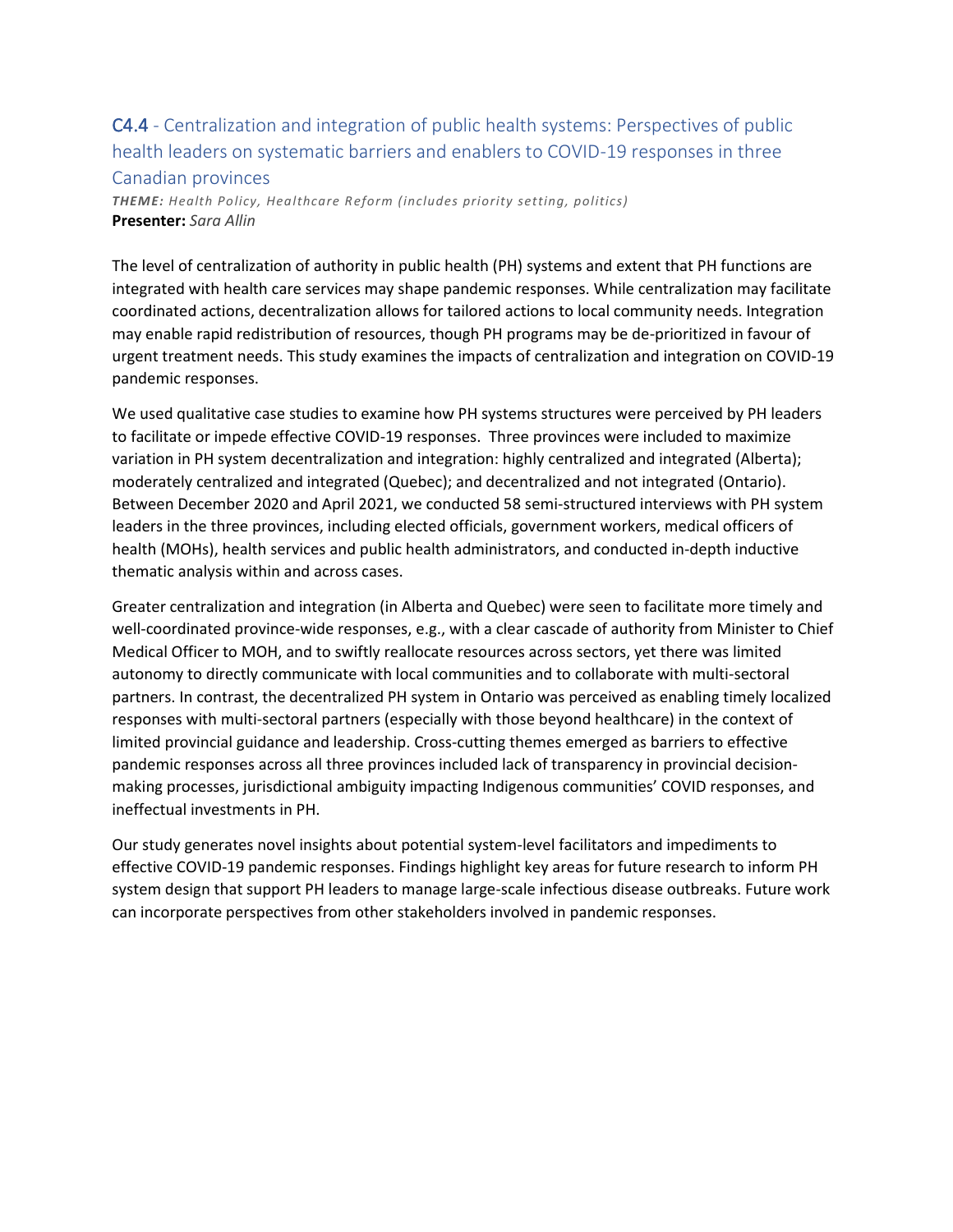### C4.5 - Cost drivers during the COVID-19 pandemic: breaking down the factors behind cost growth for Canada's public and private drug plans in 2020-2021 *THEME: Health Policy, Healthcare Reform (includes priority setting, politics)* **Presenter:** *Yvonne Zhang*

Canadian public drug plans and private insurers together account for over three quarters of all prescribed drug spending in Canada. This presentation sheds light on the differences and similarities between key cost pressures for public and private drug plans, differentiating between short-term effects and those with longer-lasting impacts. With a focus on data from March 2020 onward, the study examines the impact of the first year of the COVID-19 pandemic on Canadian drug spending.

Using public plan data from the NPDUIS Database at the Canadian Institute for Health Information (CIHI) and private plan data from the IQVIA Private Pay Direct Drug Plan Database, a sophisticated cost driver model isolates the key factors contributing to the growth in drug expenditures: demographic, volume, price, substitution (generic and biosimilar), and drug-mix. The study focuses on 2020 and 2021, with a retrospective look at recent trends.

Increased use of newer and more expensive drugs is the primary driver of drug cost growth, pushing costs up by 5%–6% annually. Medicines with costs over \$10,000 per year now account for more than 1/3 of total drug costs in both public and private drug plans. Cost savings from generic and biosimilar substitution, as well as price reductions, have stabilized in recent years and no longer offset the increasing cost pressures from the drug-mix effect. Due to the COVID-19 pandemic, 2020–2021 was notable for its decrease in the number of beneficiaries with claims, exerting downward cost pressure on both types of plans, though this was more than offset by a sizable increase in the number of claims per patient, which pushed spending upwards.

A greater understanding of the forces driving expenditures in Canadian drug plans will enable policymakers and stakeholders to better anticipate, manage, and respond to evolving cost pressures in public and private drug plans, and to inform discussions on long-term system sustainability.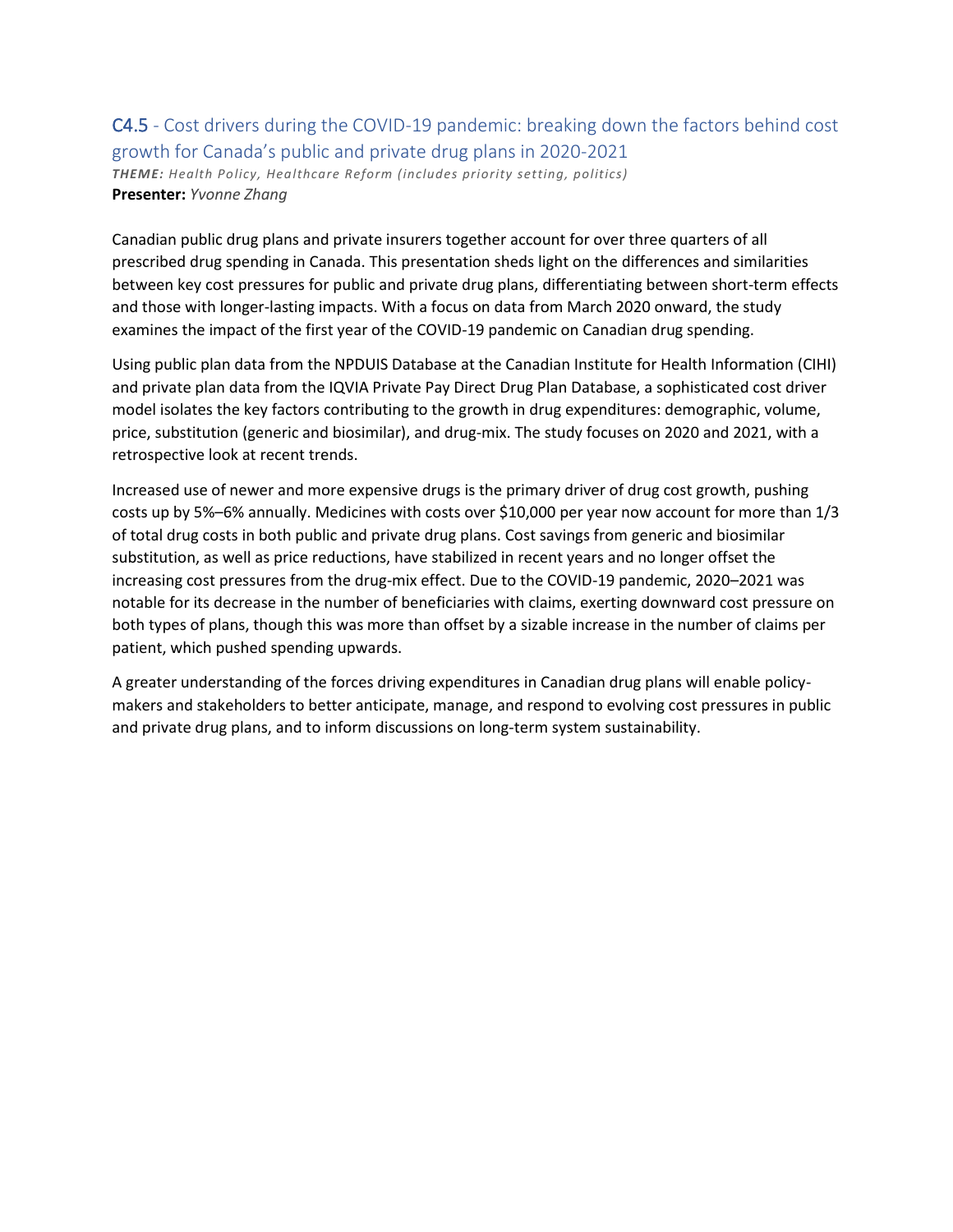### C5.1 - Engaging youth, parents and clinicians to co-design discharge communication tools for pediatric emergency department settings

*THEME: Collaborative Healthcare Improvement Partnerships* **Presenter:** *Mari Somerville*

Over 4 million children and youth visit a Canadian emergency department (ED) each year, with the majority given important health information and post-visit care instructions before they leave. However, discharge communication is often poorly delivered or misunderstood by patients and families, leading to adverse events or unnecessary return trips to the ED. The aim of this study was to work with children, youth, parents and clinicians to co-design discharge communication interventions for pediatric EDs.

Co-design methods were used to engage patients, clinicians and researchers to develop electronic discharge communication interventions for asthma and concussion; both common ED presentations. Codesign teams participated in seven structured virtual meetings to create the tools. Meetings were facilitated by a parent and researcher and were highly interactive; including exploration of barriers and enablers related to discharge communication from multiple sources. Engagement between meetings was facilitated through email. Co-design teams discussed feedback elicited during two cycles of usability testing with potential end users. Pre-post data was collected at each meeting to monitor participation and satisfaction with the co-design process.

Two functioning discharge communication tools were created through the co-design process. The asthma team included eight members; two youth, two parents and three ED clinicians. Their codesigned tool aimed to help patients/caregivers feel more confident about visiting the ED during an asthma episode. The concussion team included eight different members; two youth, two parents and four ED clinicians. Their co-designed tool aimed to help patients/caregivers monitor post-concussive symptoms after leaving the ED. Both teams were highly engaged, with representation from each target group, and an average of 6 attendees at every meeting. Youth, parents and clinicians contributed equally during meetings and all design decisions were achieved through consensus. Usability data from youth, parents and ED clinicians from two Canadian provinces contributed to further tool refinement.

Youth, parents and clinicians were highly engaged in co-designing discharge communication tools for asthma and concussion, with one youth co-design team member also contributing to the usability testing process to enhance further youth engagement. The feasibility and acceptability of the codesigned tools will be further evaluated in future research.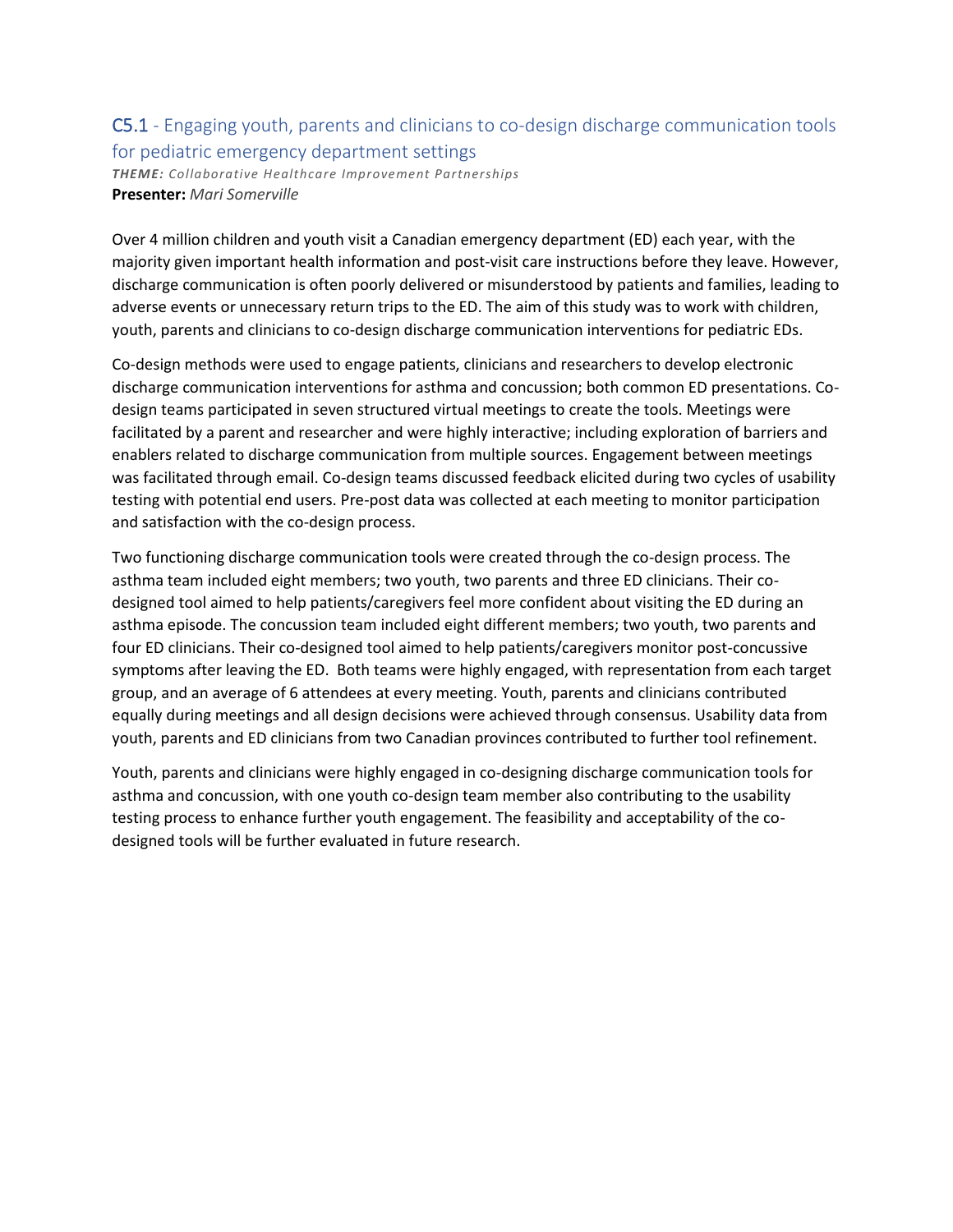### C5.2 - Evidence on the impact of prehabilitation program on postoperative outcomes: HTA review

*THEME: Health System Performance (including access to care, quality, safety, efficiency, lea dership)* **Presenter:** *Thiphavone Oudanonh*

Postoperative morbidity is still common following surgery. Patients with poor physical capacity are more likely to develop postoperative complications. Prehabilitation aims to improve patient preoperative physical capacity to better withstand the surgical stress. Several studies have examined the association between prehabilitation and postoperative outcomes without reaching a clear consensus. The objective of this health technology assessment (HTA) review was to evaluate the evidence on the effectiveness of prehabilitation on postoperative outcomes in several surgical populations.

A systematic search was performed in PubMed, MEDLINE, Cochrane database and HTA database of the Centre for Reviews and Dissemination. Systematic reviews and meta-analyses, in English or French, that assessed prehabilitation consisting of physical training with or without other components (psychological support, nutritional supplementation, education) in adult patients scheduled for surgery were included and appraised for the quality of evidence. The comparative group was standard care or sham intervention. Postoperative outcomes were limited to functional capacity, overall complications, pulmonary complications, hospital length of stay (LOS), quality of life (QoL), pain, mortality and readmission. All surgical populations were considered.

A total of 47 Systematic reviews and meta-analyses assessing prehabilitation in 12 surgical populations met our inclusion criteria. Several of them have overlapping primary studies. Low quality of evidence suggests that prehabilitation might reduce complications (overall or pulmonary) and LOS in patients undergoing lung surgery. Low and low-to-moderate quality of evidence shows that prehabilitation could reduce complications (overall or pulmonary) and LOS in patients undergoing cardiac or cardiothoracic/upper abdominal surgery. Low and low-to-moderate quality of evidence shows that trimodal prehabilitation could improve the walking capacity in patients undergoing abdominal, colorectal or gastrointestinal surgery.

Our review of the large volume of data but with mostly poor quality of evidence indicates that prehabilitation consisting of physical training with or without other components could be beneficial in improving postoperative outcomes in adult patients in certain surgical populations. Higher quality evidence is needed to confirm these results.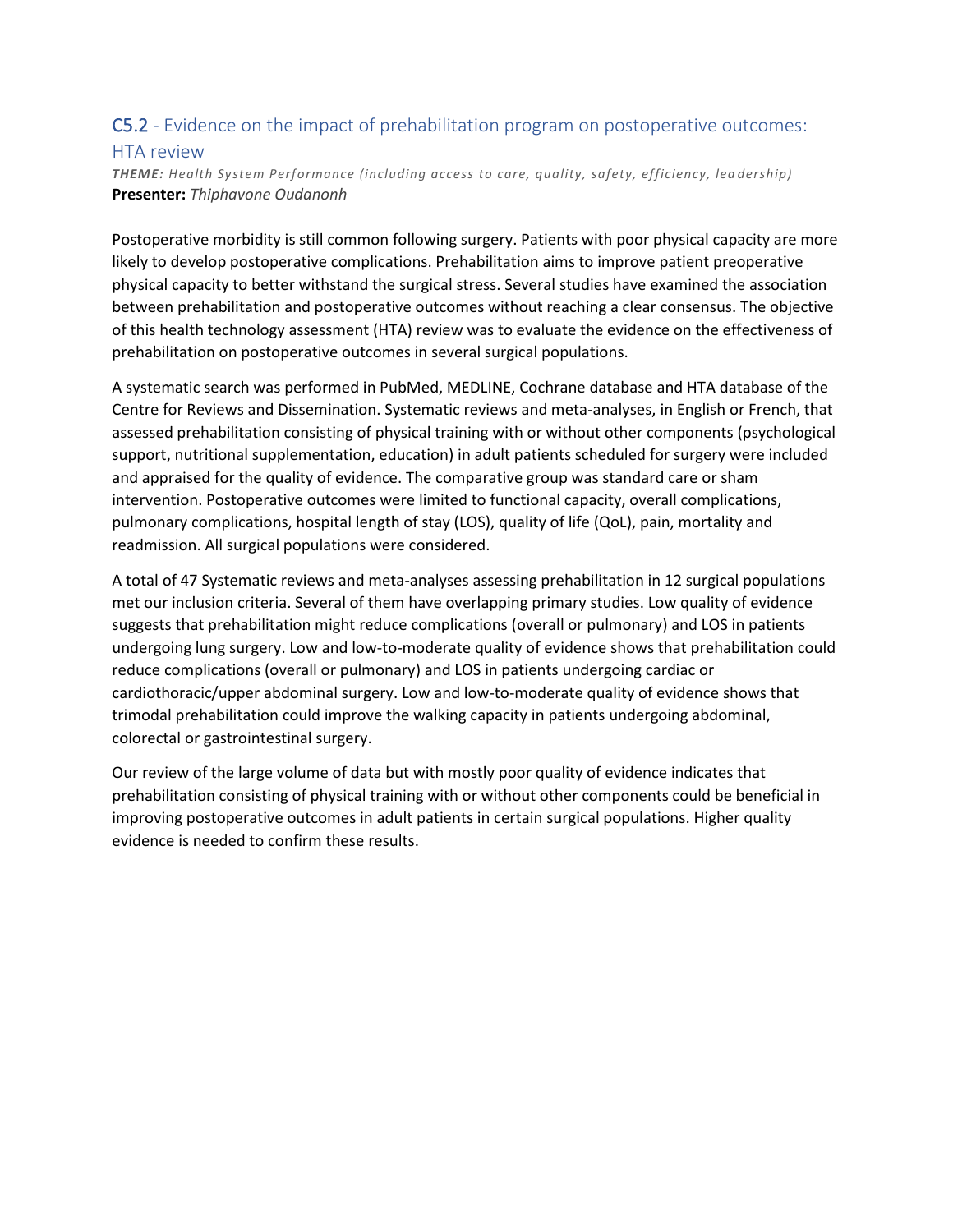## C5.3 - What Happens When Health Care, Social Care, and Housing Providers Come Together? A Case Study of the Facilitators, Barriers, and Experiences of the Community Wellness Hub

*THEME: Collaborative Healthcare Improvement Partnerships* **Presenter:** *Chi-Ling Sinn*

The Community Wellness Hub is a collaboration of health and social care and housing providers that work together to (1) proactively meet people's physical, mental, and social needs using community resources, and (2) offer a range of transitional and residential options. Located in a subsidised apartment building, tenants joining the Hub are connected with a Wellness Coordinator, access activities and resources (e.g., virtual lending library), and can consent to sharing health information within their circle of care.

Two embedded researchers are conducting an exploratory case study on provider and resident/caregiver perspectives. Providers' perspectives will be explored via a series of focus groups focusing on the facilitators and barriers encountered while designing and implementing this innovative collaborative model. Residents and caregivers' perspectives will be explored via interviews focusing on their experiences with the Hub. Documents related to the implementation and operation of the Hub will be analysed to provide a detailed description of the intervention. Additionally, one of the embedded researchers will conduct an on-site observation to understand the daily interactions between providers and residents/caregivers within the Hub.

In this case study, we will highlight multiple perspectives: health care, social care, and housing providers; those involved in leadership, operational, and service delivery roles; as well as the perspectives of residents and their caregivers. Providers are anticipated to speak about changes in awareness and understanding of the roles and contributions of other sectors and how this might facilitate coordinating residents' care. Experiences of residents and caregivers will reflect on what worked well and areas where there is room for improvement.

The Community Wellness Hub is founded on strong leadership and relationship building across sectors as well as a shared commitment to learn and grow together. This is reflected in improved service coordination and enhanced resident, caregiver, and provider experiences.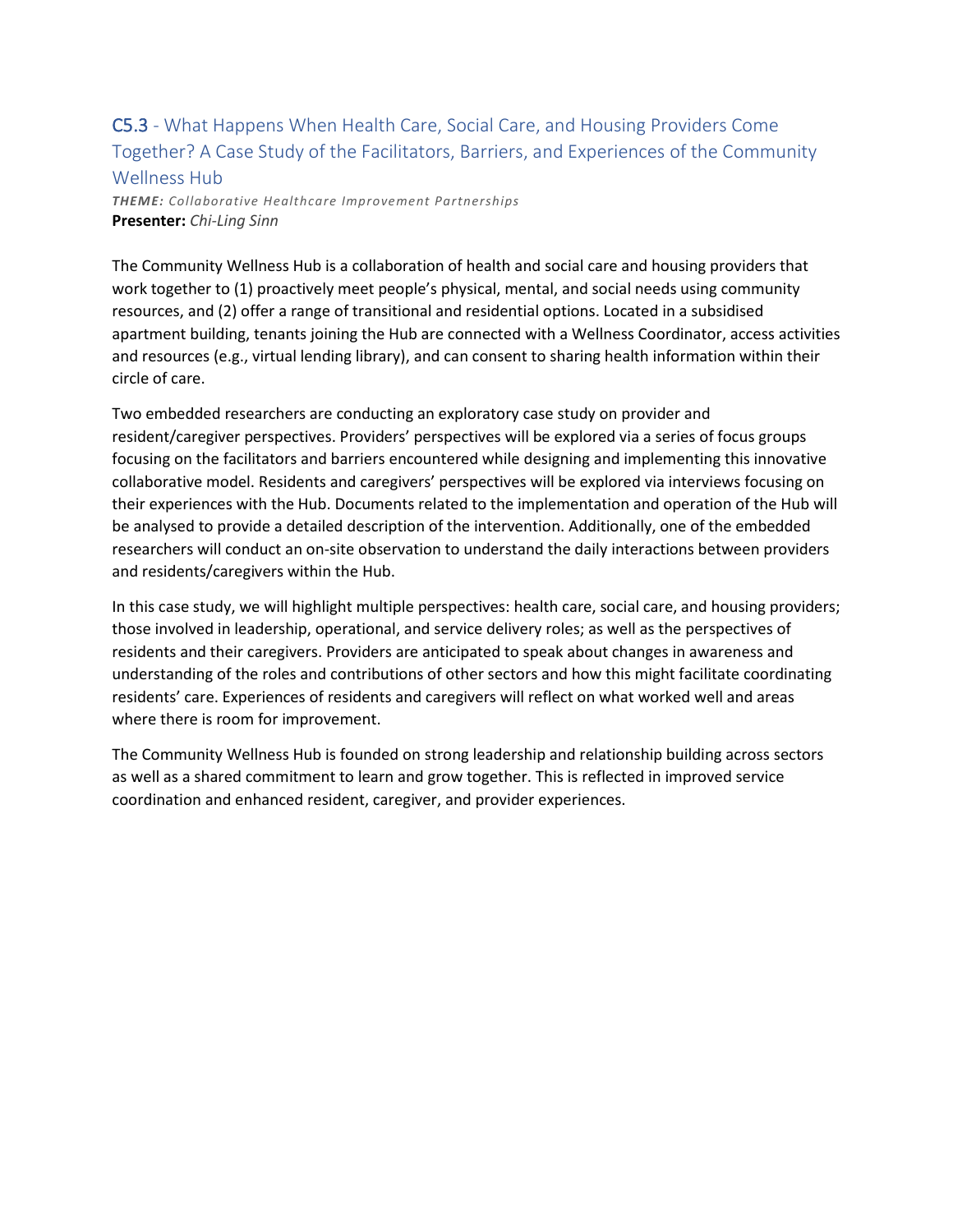### C5.4 - A local system response to COVID19 Pandemic: Lessons learned for advancing an integrated care *THEME: Collaborative Healthcare Improvement Partnerships* **Presenter:** *Anne Wojtak*

East Toronto Health Partners (ETHP) is comprised of 50+ health and social organizations in East Toronto, with a leadership council consisting of patient/caregivers and six anchor organizations representing the continuum of care. ETHP is implementing a new model of integrated care (IC) and the stakeholders of ETHP collaborated to respond to the pandemic since March of 2020. We evaluated ETHP's collective response to the COVID19 pandemic.

The main objective of this evaluation was to understand and document ETHP integrated response to the COVID-19 pandemic from a partners and staff perspective. We interviewed 30 key informants, who have been identified as playing critical roles in the East Toronto COVID-19 response across acute care, home care, community care, and long-term care. The semi-structured interviews were designed to learn about the ETHP COVID-19 strategy and impact of the response, and lessons learned moving forward for advancing a new model of IC in East Toronto.

The main building blocks of our response included, but not limited to, caring and critical roles of champions, innovation and risk taking, distributed leadership, distributed knowledge and capacity building, community and clinicians' leadership, leveraging existing relationships and building new partnerships, agility and nimbleness, active use of data for planning, taking an equity lens in shaping our response, and advocacy on behalf of our community. Participants identified missed opportunities including advocacy for broader health care reforms; better (re)allocation of resources for mental health needs and food security; and fully catalyzing our relationship with government agencies. The main implications for advancing the new integrated model of care within ETHP are to continue using the structures built during COVID19 to not only support infectious disease but also chronic disease management, as well as a greater focus on population health and integrated of health and social care s

Lessons learned from this evaluation will be used to inform the ongoing COVID-19 strategy as well as next steps in the development of integrated health and social care (Ontario Health Team) in East Toronto.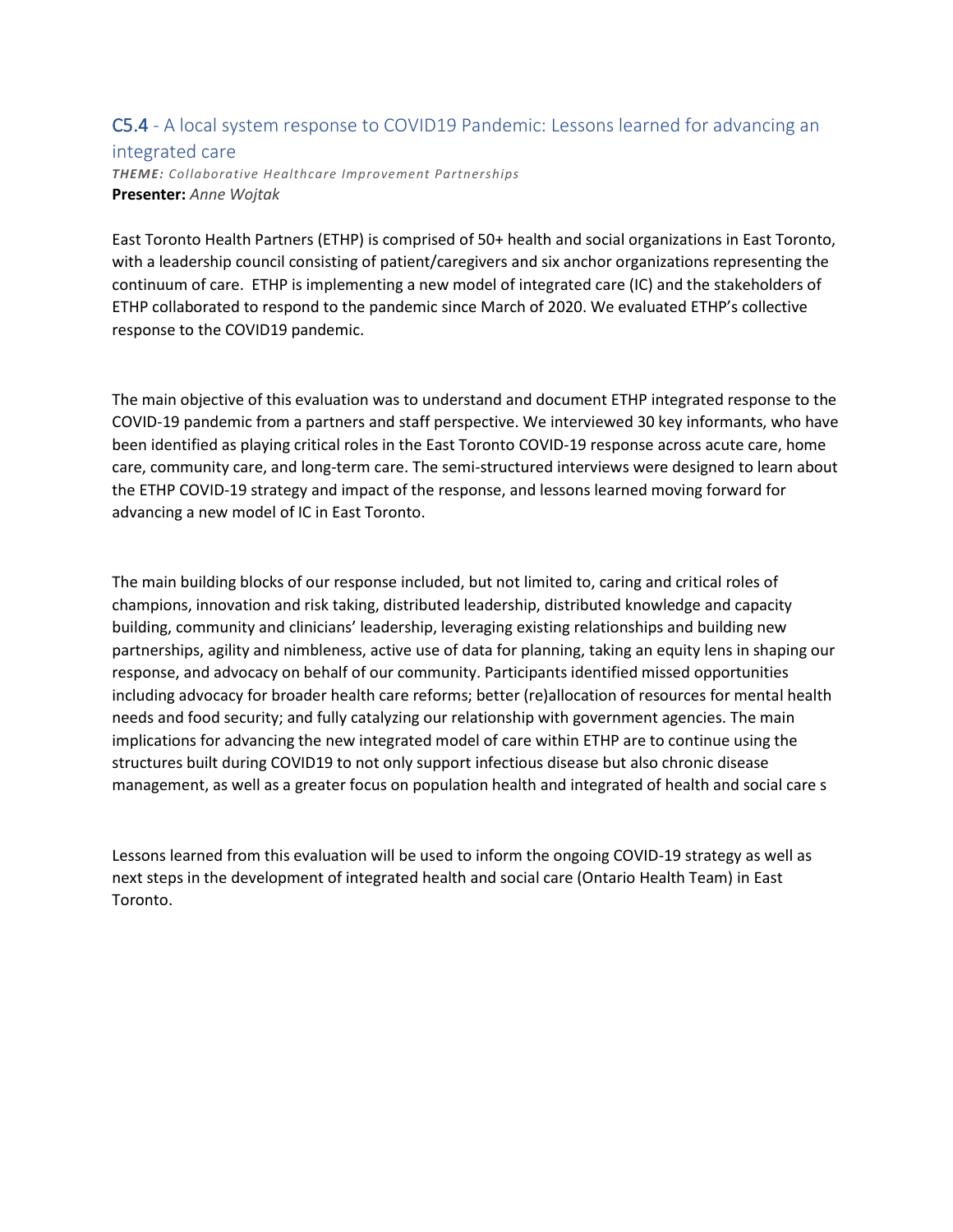#### C5.5 - Solutions for Kids in Pain (SKIP): Improving children's pain in Canadian health institutions through coordination and collaboration *THEME: Knowledge Translation & Exchange (includes KTE methods)* **Presenter:** *Kathryn Birnie*

More than 60% of hospitalized children experience undertreated and preventable pain, while 1 in 5 children develop chronic pain (including persistent post-operative pain). Canada is a world leader in children's pain research, but this knowledge is not being used. Solutions for Kids in Pain (SKIP) is a Networks of Centres of Excellence-funded knowledge mobilization network. Our mission is to improve children's pain management by mobilizing evidence-based solutions through coordination and collaboration.

SKIP brings together a community of Canada's world-renowned pediatric pain researchers, front-line knowledge users and organizations, and patients and caregivers. Guided by diverse and experienced Board members, SKIP capitalizes on the engagement of five regional hubs, 48 Children's Healthcare Canada member organizations, over 100 partners, and patients and caregivers using a "Patients Included" approach to collaborate and co-produce interconnected knowledge mobilization activities. Embedded work by SKIP's regional hubs located in Halifax (IWK Health Centre), Montreal (CHU Sainte-Justine), Ottawa (Children's Healthcare Canada), Toronto (SickKids), and Edmonton (Stollery Children's Hospital) is carried out by hub leads and knowledge brokers.

SKIP's goals are to: (1) confirm knowledge user needs (including patients, caregivers, health professionals, administrators, policymakers) and organize current resources and evidence; (2) produce and promote tools to address diverse knowledge user needs; (3) facilitate institutional change by assisting knowledge users to access, adapt, and implement evidence; and (4) increase awareness and urgency about pain in children. In its first two years, SKIP has co-produced 136 tools/resources, engaged pain champions at >27 children's health institutions, supported 9 children's health institutions towards ChildKind certification, given >50 presentations/workshops/conferences, had 75 media engagements, and reached >1.4 million knowledge users. Developing a novel pediatric pain management health standard with the Health Standards Organization will further enable equitable, evidence-informed, and patient-centered pain management for children in Canada (expected 2022 publication).

There has never been a better time to improve children's pain management in Canada. SKIP is an innovative national knowledge mobilization network that harnesses partnerships with patients and caregivers, health professionals, administrators, and policymakers to bridge the gap between current treatment practices and available evidence-based solutions for children's pain.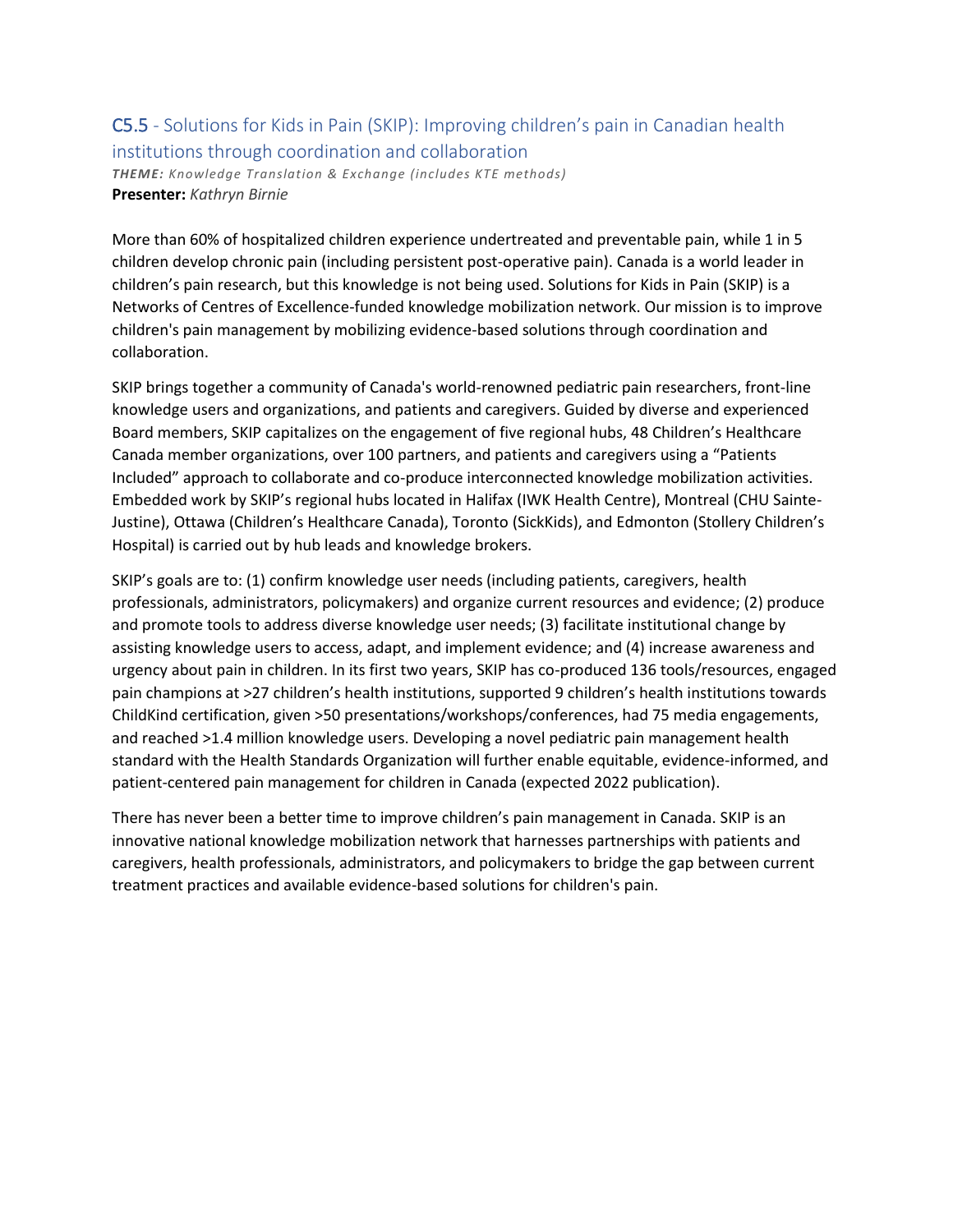#### C6.1 - DRAGONFLY (builDing Resilience And respondinG tO seNior FraiLtY) *THEME: Health System Performance (including access to care, quality, safety, efficiency, leadership)* **Presenter:** *Tammy O'Rourke*

Frailty assessment in community typically occurs in primary care offices. The DRAGONFLY program developed and implemented a model for frailty screening, assessment, and response led by primary care providers embedded within a senior serving community-based organization in Northern Alberta. The objective was to increase frailty screening within a community-based organization, improve followup assessment of moderately frail seniors living in community and develop individualized frailty response plans based on a social and clinical prescription template.

A quality improvement approach using PDSA cycles was used to develop, pilot and revise frailty screening, assessment, and response by an interdisciplinary team. Stakeholders at various levels of the organization were included in the development of this quality improvement project and feedback was sought at every decision point. A variety of community providers were trained in frailty assessment and a social worker co-ordinated the completion of second level assessments for those seniors identified as moderately frail. Frailty responses were individualized and included a variety of clinical and social prescription.

A total of 101 seniors were screened for frailty using both in-person and virtual methods. Over half of these seniors were identified as moderately frail, requiring additional assessment. These seniors received social and clinical prescriptions and on-going follow-up. A total of 135 social prescriptions and 72 clinical prescriptions were provided to this group of frail seniors living in community. Pilot data suggests these prescriptions improved resilience in this group.

Frailty can be addressed in sites other than primary care. Programs such as DRAGONFLY can support the work being done in senior serving community-based organizations to recognize and respond to frailty earlier. These organizations can assist with early interventions, including social prescriptions to maintain seniors in their homes longer.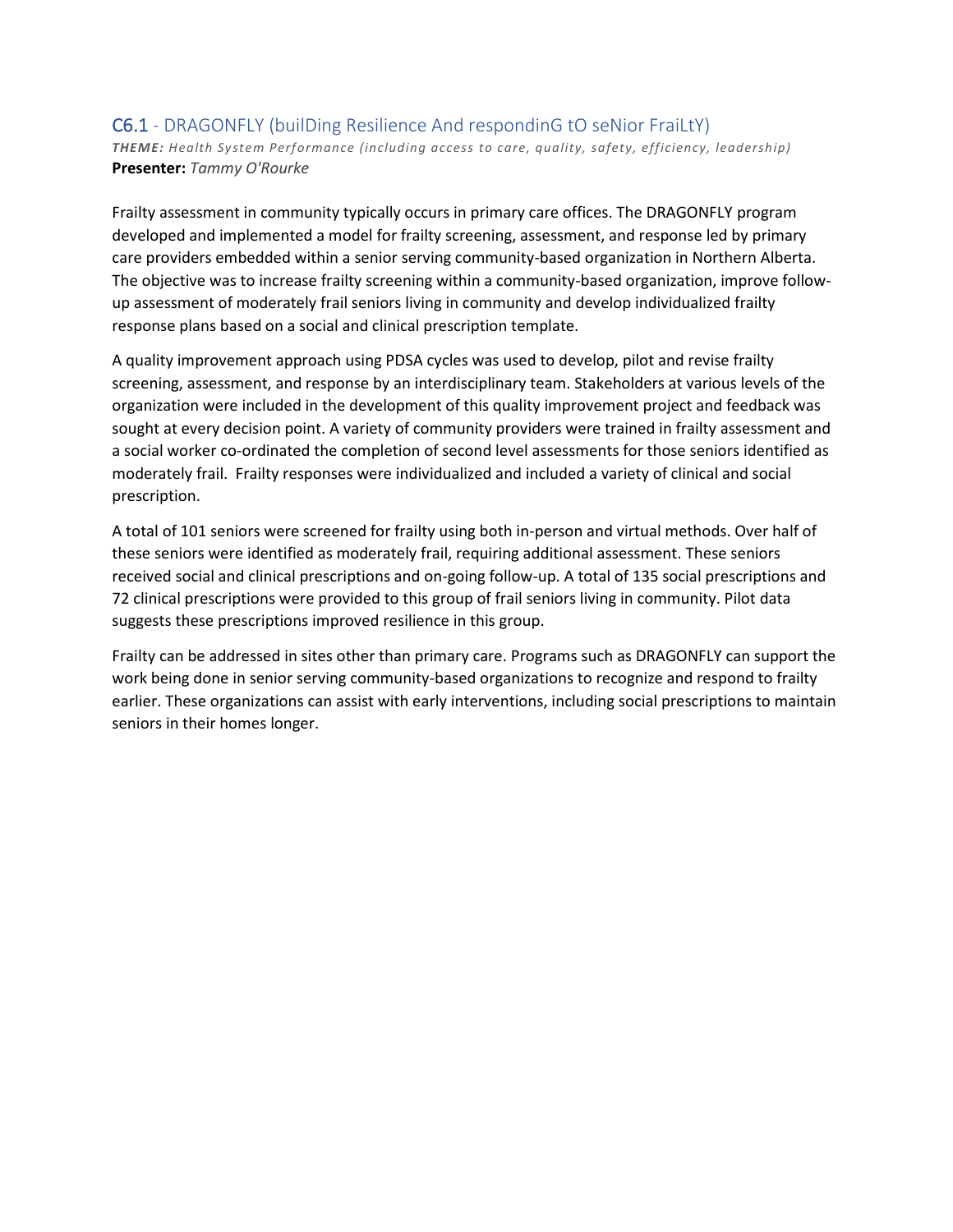### C6.2 - Islands in the data streams: crafting evaluation approaches in Ontario Health Teams when policy lags vision

*THEME: Health System Performance (including access to care, quality, safety, efficiency, leadership)* **Presenter:** *Adora Chui*

Ontario Health Teams (OHT) are the current approach to integrated care (IC), an assembly of partner organizations working collaboratively to address population health. Data is required for both function and evaluation, but traditional structures and siloed information can inhibit information sharing. Challenges in selecting, accessing, and harvesting datasets present barriers for program and policy planning. Without a developmental understanding of barriers to evaluation, OHTs will struggle to mature and provide care that is truly integrated.

We present a multiple case study within three OHTs: Muskoka and Area OHT, North Toronto OHT, and North York Toronto Health Partners. We are embedded research fellows in the inaugural cohort of the OHT Impact Fellowship, a year-long program created through government-university partnership to embed highly qualified personnel within OHTs for research and analytic support. This presentation describes our challenges and opportunities of harvesting datasets to support IC transformation in our respective contexts. We summarize policy barriers and potential solutions for common data challenges and the implications for OHT sustainability and scalability.

From our perspectives as embedded researchers, we describe, compare, and contrast three diverse approaches to IC and associated data needs and resources. Common challenges and opportunities in acquiring and harvesting datasets for building evaluation plans include the lack of policies supporting information sharing among OHT partners, integration of relevant datasets outside of formal partner organizations, difficult reconciliation of multiple datasets, and value determination of specific data points to drive policy change. OHTs share the vision for better population health. With this collective vision in focus, we reflect on tensions with existing data and policy structures, and present opinions in the spirit of positive disruption on what pressing evaluation needs must be addressed for healthcare transformation.

Contemporary efforts to achieve IC are highlighted in the diverse and unique contexts and evaluation approaches of three OHTs, and their shared challenge of generating and harvesting datasets for evaluation and transformation efforts. The sustainability and scalability of OHTs will require modernized policy frameworks for data access, sharing, and evaluation.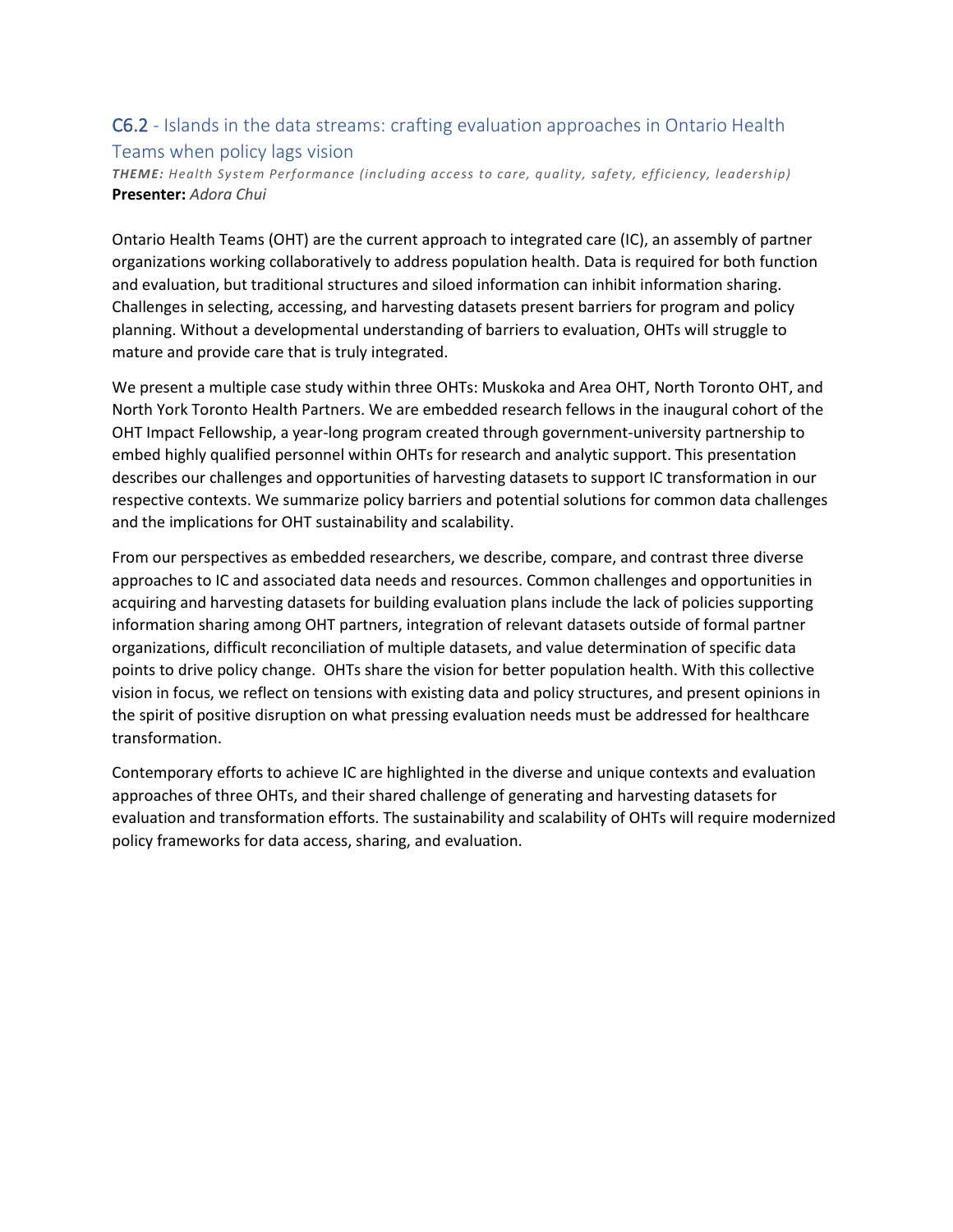### C6.3 - Développement d'un modèle de soins de physiothérapie en pratique avancée en SDRC pédiatrique

*THEME: Health System Performance (including access to care, quality, safety, efficiency, leadership)* **Presenter:** *Annick Chouinard*

Le syndrome douloureux régional complexe (SDRC) pédiatrique est un syndrome de douleur sévère à risque de détérioration et de chronicisation. Les délais de prise en charge des enfants atteints du SDRC au Centre Hospitalier Universitaire Sainte-Justine (CHUSJ) dépassent actuellement les recommandations cliniques et scientifiques et il n'existe pas de parcours de soins prédéfini. Ces patients n'ont donc pas accès aux professionnels appropriés au moment opportun, selon une trajectoire de soins optimale.

L'initiative réalisée visait à développer, en collaboration interprofessionnelle, un modèle de soins novateur de physiothérapeute en pratique avancée (PPA) en SDRC pédiatrique afin de mieux répondre aux besoins des patients et de leurs familles. Ce projet d'amélioration continue de la qualité était guidé par deux cadres conceptuels, une adaptation du Participatory, Evidence-informed, Patient-centered Process for Advanced Practice Nursing roles (PEPPA) et le Consolidated Framework for Implementation Research (CFIR). En plus du développement détaillé du modèle, les perspectives des parties prenantes (gestionnaires, médecins, professionnels paramédicaux) au sujet des barrières et facilitateurs à l'implantation de ce nouveau modèle ont été explorées.

Un premier modèle novateur de soins de physiothérapie en pratique avancée en SDRC pédiatrique a été développé dans un centre hospitalier tertiaire pédiatrique, en collaboration interprofessionnelle. Parmi les barrières identifiées, la clarté du rôle du PPA, le climat d'implantation (p. ex : informations législatives, politiques institutionnelles) et la culture des équipes de soins sont des enjeux qui devront être examinés et résolus avant l'implantation. Quant aux facilitateurs, le fait que ce modèle réponde aux orientations ministérielles d'accès rapide à des soins qui correspondent aux besoins des patients, par le professionnel approprié, au moment opportun représente une force majeure. Son implantation à coût neutre et le fait qu'il soit basé sur les plus récentes évidences scientifiques augmentent aussi sa crédibilité et sa faisabilité.

L'implantation de ce modèle novateur de physiothérapeute en pratique avancée en SDRC pédiatrique permettra au CHUSJ de se positionner comme pionnier en soutien aux enfants qui vivent une expérience de douleur invalidante et à leurs familles, en optimisant leur parcours de soins et possiblement en accélérant leur retour fonctionnel.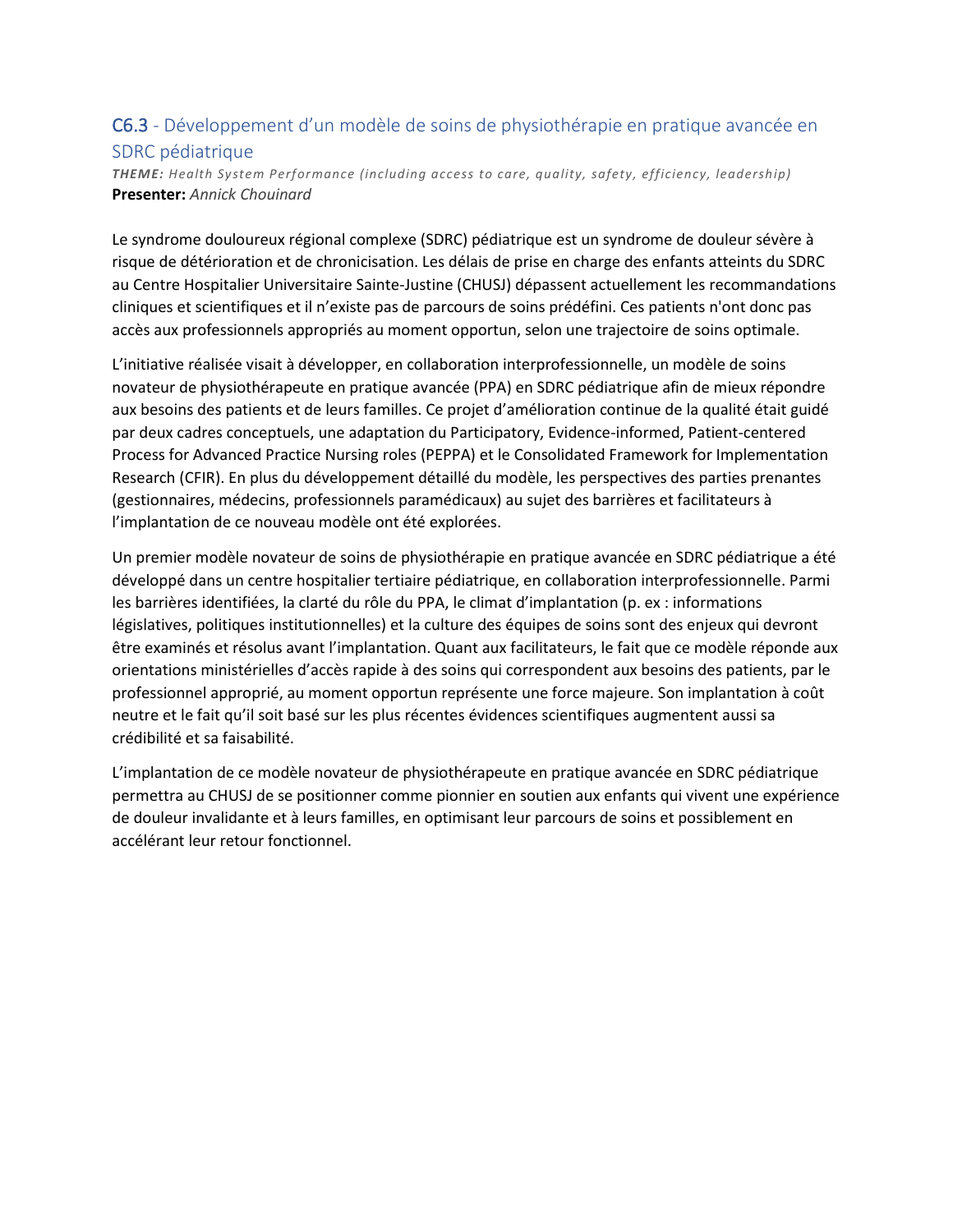### C6.4 - Care Everywhere: Implementing Evidence-based Digital Transformation to Enhance Coordination, Access, and Efficiency across a Health System

*THEME: Health System Performance (including access to care, quality, safety, efficiency, leadership)* **Presenter:** *Jennifer Gutberg*

The West-Central Montreal Integrated Health and Social Services University Network (CCOMTL) has a primary vision to provide 'Care Everywhere' – that is, care to patients at the right place and the right time. In a context of rapid adaptation and continual transformation enabled by the pandemic, CCOMTL has responded by creating new approaches to both the coordination and provision of care that leverage real-time data and rapid evaluation feedback.

This work explores the process of implementing digital transformation that has enabled CCOMTL to become a Learning Health System, supported through innovative public-private partnerships, as well as an embedded research partnership. In particular, we highlight the rapid creation, implementation, and scale-up of a Network-wide Command Centre, aimed at improving patient flow through acute and postacute care transitions, involving multiple sectoral partners. Parallel to this ongoing work is the development of a rapid and iterative evaluation framework to ensure the Command Centre's ability to scale and spread, and assure that goals are met for patients and care providers alike.

The Command Centre has been operating since April 2021, after a rapid scale-up period to support CCOMTL's COVID-19 response, with an initial priority of addressing alternate level of care (ALC) bed capacity. Through enhanced communication, coordination, and access to real-time data, the Command Centre has reduced ALC beds from a peak of 67 to consistently at or below 40 beds. The Command Centre also recently began targeting a second system priority for mental health patients, to assure that patients receiving acute psychiatric care are effectively transitioned out of hospital with the appropriate resources. Beyond already noted system impacts, the embedded research partnership has also enabled the development of an evaluation framework to assess and enhance teamwork and culture, as well as process and outcome measures.

The Command Centre has enabled CCOMTL to begin the journey of becoming a Learning Health System. Through up-to-the-minute data access, rapid evaluation, and a focus on continual quality improvement, the Command Centre has been able to rapidly become a central source of information and action for the health system network.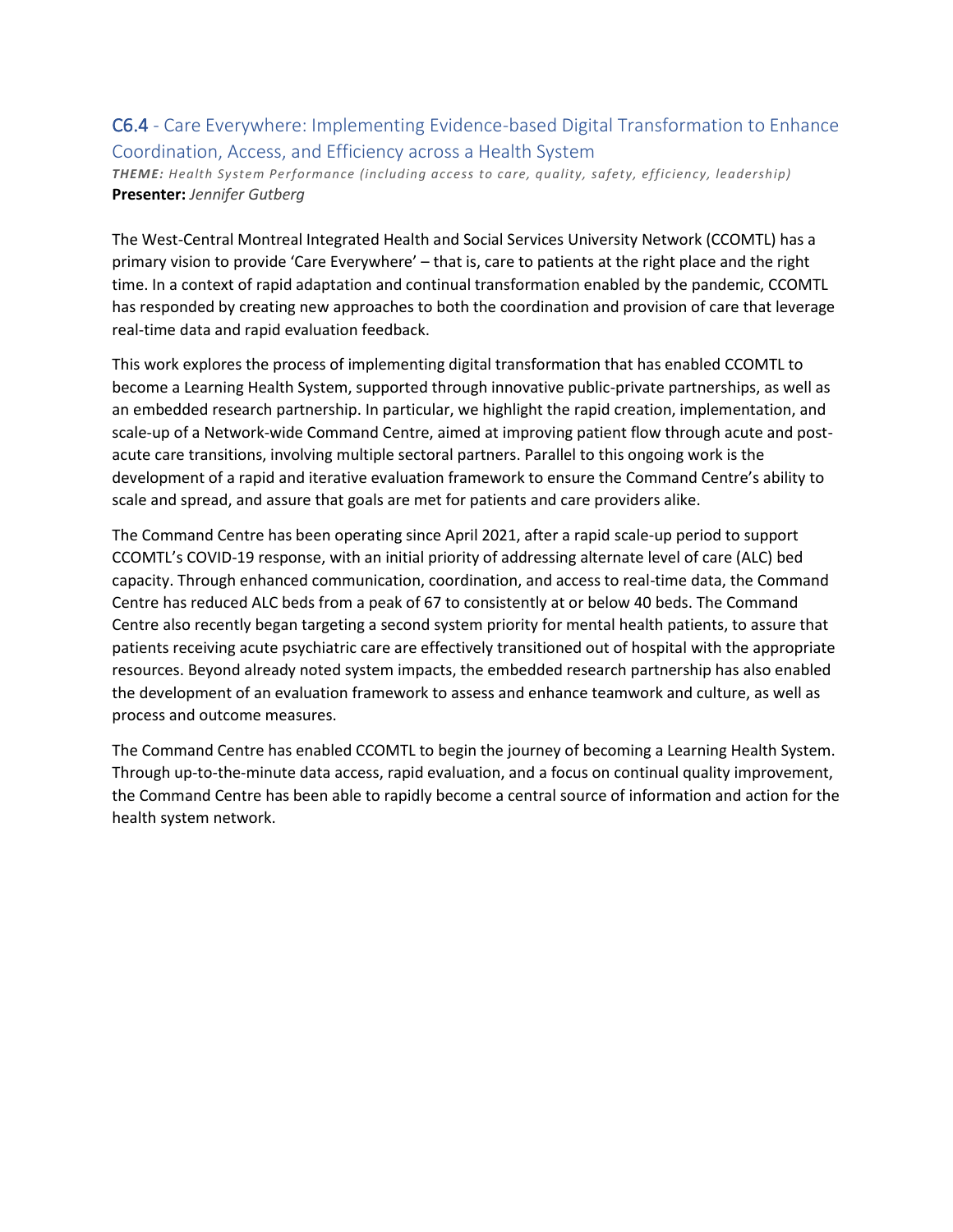### C6.5 - How do we implement and evaluate learning health systems? Findings from a mixed methods systematic review

*THEME: Health System Performance (including access to care, quality, safety, efficiency, leadership)* **Presenter:** *Mari Somerville*

Learning health systems (LHS) present a structure for continuous implementation of evidence into practice and are recognized as a promising approach to enhance value-based care. Despite the desire to promote and embed a LHS structure within organizations, there is a lack of understanding of how to effectively operationalize LHS at a local, national, and international level. Therefore, this study aimed to synthesize the literature on LHS implementation across all healthcare settings and countries.

A standard approach to mixed methods systematic reviews was followed. We developed the search strategy with a health librarian for six databases: CINAHL, Embase, Medline, PAIS, Scopus and Nursing and Allied Health Database. The search included terms related to LHS, implementation strategies and evaluation measures. Two reviewers independently screened all studies and conflicts were resolved through discussion. Data were extracted from by one reviewer and verified by a second. Extracted data included study characteristics, healthcare setting, description of LHS, types of implementation strategies, evaluation measures and reported outcomes. A convergent, integrated approach to data synthesis was used.

A database search identified 3996 studies, of which 1740 were screened for eligibility. Most studies were conducted in the USA, and were published within the past 10 years. Many studies reported on the implementation of LHS for a specific patient population or clinical setting, such as cancer care or cerebral palsy. Using the ERIC taxonomy to categorize extracted data, commonly reported implementation strategies included: I) Change in record systems; ii) Create a learning collaborative; and iii) Capture and share local knowledge. The sustainability of LHS and the importance of data-driven infrastructure were also highlighted in most studies. Qualitative studies largely reported on health system leaders' perspectives about how to effectively implement LHS, while quantitative studies often reported on the impact of LHS on patient outcomes.

The implementation of LHS is an important next step in advancing complex health systems research. This review highlighted common implementation strategies and outcome measures to support the transformation of healthcare systems to LHS. This provides a foundation for future researchers and health system leaders to advance LHS.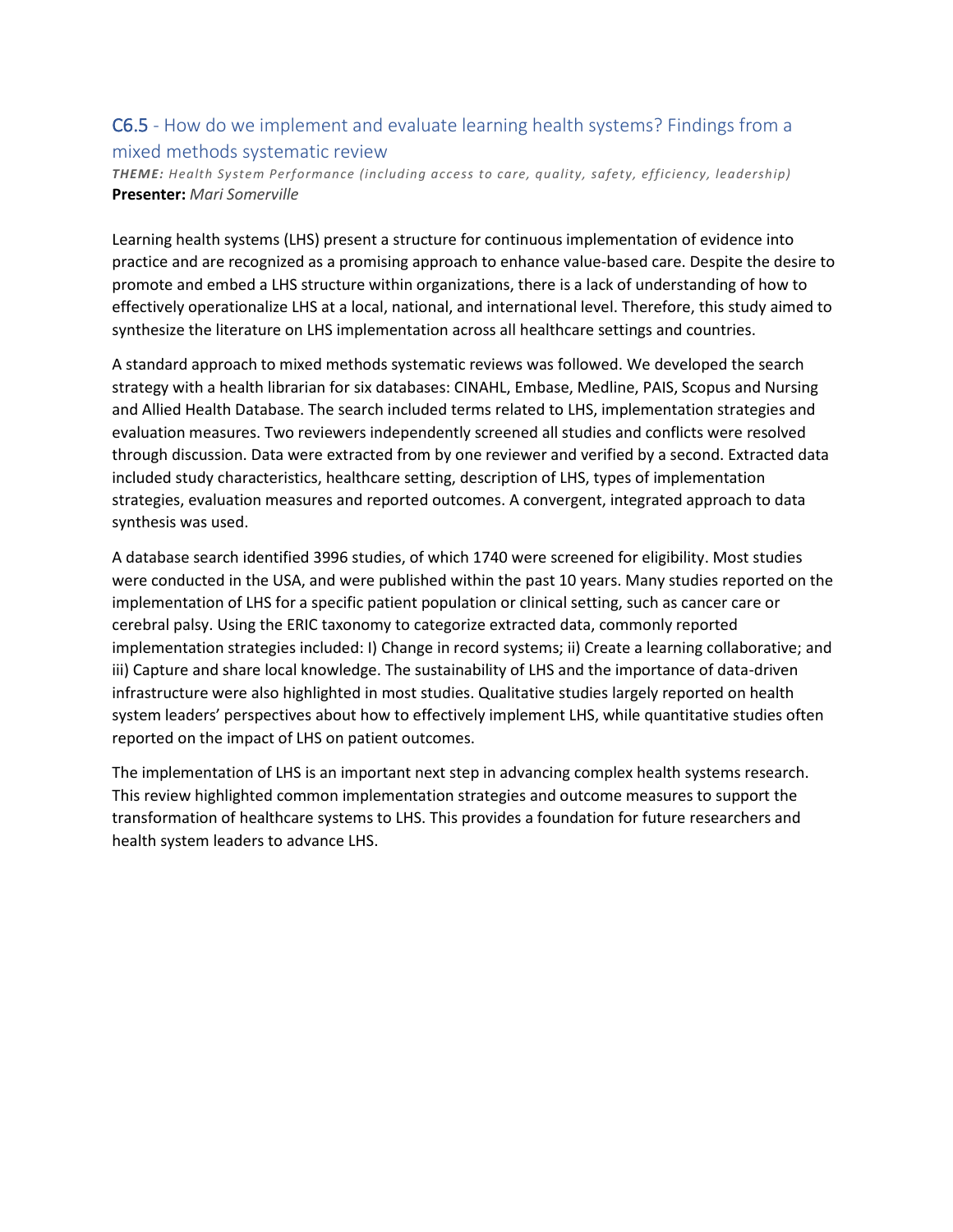#### C7.1 - Examining the Role of Indigenous Primary Healthcare across the Globe in Supporting Populations During Public Health Crises *THEME: Indigenous Health*

**Presenter:** *Stephanie Montesanti*

When health systems are overwhelmed during a public health crisis regular care is delayed and injury and death result from lapses in care. Indigenous primary healthcare (PHC) includes programs that incorporate treatment, management, prevention, and health promotion, as well as addressing the social determinants of health (SDoH) and a focus on redressing health inequities. We examined how Indigenous PHC mobilizes and innovates during a public health crisis to address patient needs and the broader SDoH.

A rapid review methodology was chosen given the urgent need to understand the role of Indigenous PHC in a public health crisis. The review was undertaken from January to March 2021 and the following questions were used to guide the review: How does Indigenous PHC mobilize to address patient and community needs during a public health crisis? What are the components of the response? Included were primary empirical, theoretical, and implementation studies and reviews of empirical studies. A subsequent grey literature search was also conducted to identify sources that were not published in indexed journals.

This yielded five main themes that highlight the role of Indigenous PHC during a public health crisis: (1) development of culturally appropriate communication and education materials about vaccinations, infection prevention, and safety; (2) Indigenous-led approaches for the prevention of infection and promotion of health; (3) strengthening intergovernmental and interagency collaboration; (4) maintaining care continuity; and (5) addressing the social determinants of health.

The findings highlight important considerations for mobilizing Indigenous PHC services to meet the needs of Indigenous patients during a public health crisis such as COVID-19.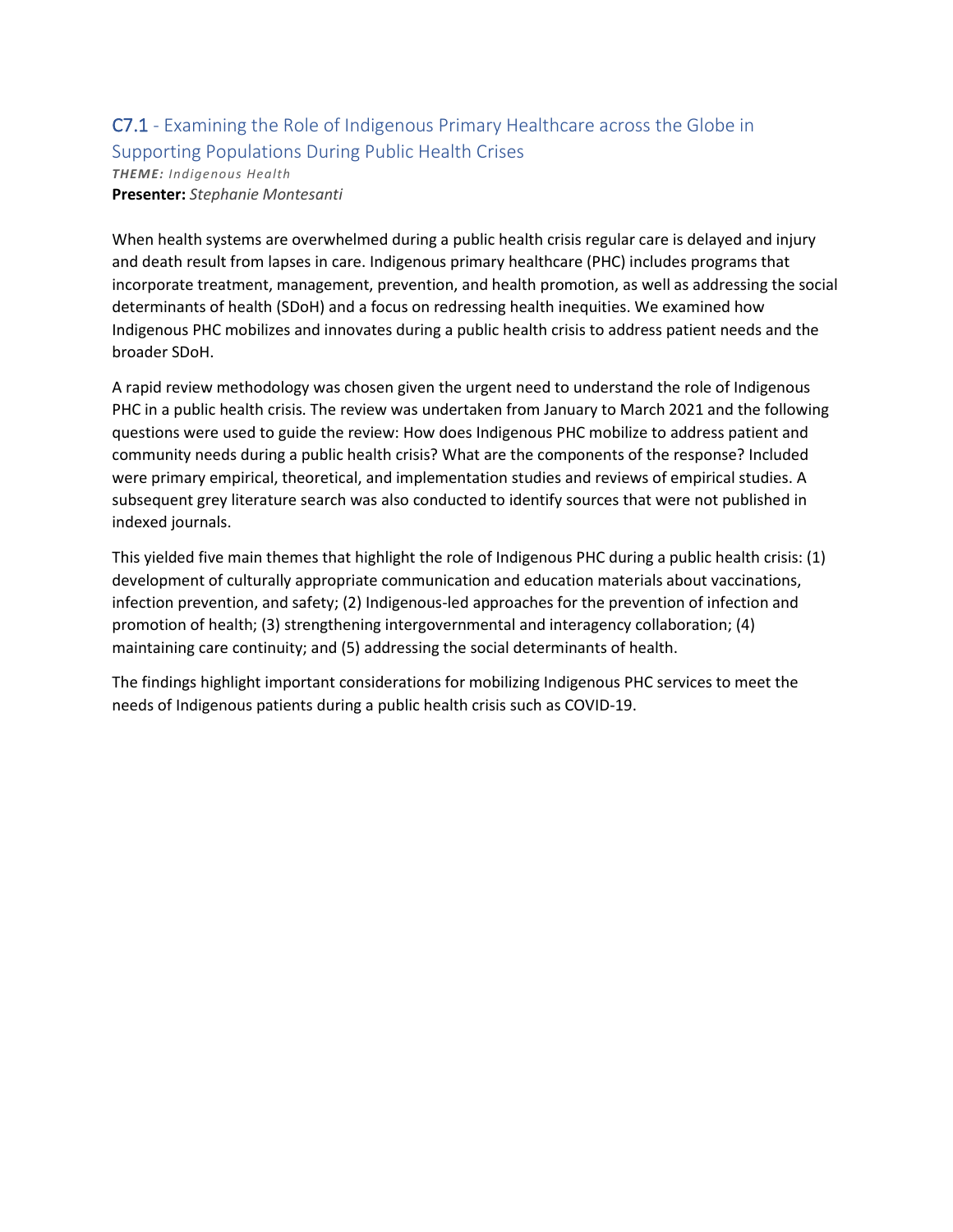#### C7.2 - First Nation data sovereignty and pandemic planning innovation in Manitoba *THEME: Indigenous Health* **Presenter:** *Wanda Phillips-Beck*

Modeling COVID-19 is complex, considering the unique circumstances of First Nations (FN) and disproportionate number of positive cases, ICU admissions, and deaths. Accurate and timely data is critical in emergency response management and FN require access to their own data to support evidence-based decision-making and planning.

In the province of Manitoba, strong FN leadership was immediate in determining the need for collecting FN-specific COVID-19 information. The goal of this study is to leverage existing partnerships to develop a platform to measure the impact of COVID-19 on First Nation people in Manitoba, and support on-going planning, and build sustainability for present and future FN controlled surveillance. This platform would provide individual communities, leaders and organizations with a tool to support self-determination in pandemic response and mobilize infrastructure as needed.

In swift negotiations between the First Nation Health and Social Secretariat, FN leadership and Province of Manitoba, an amendment was made the COVID-19 intake and contact form, to capture FN status. This was the first province in Canada to have this self-identification process along with signing a Data Sharing Agreement outlining appropriate data governance protocols. Building on this collaboration, the FNHSSM hosted the FN data dashboards on their website and also included testing information, vaccine clinic locations, bulletins, and other pandemic updates. This FN-specific COVID-19 data has helped guide the public health response and support and inform planning.

Initiatives like this stress the need for data sovereignty and the importance of nation based distinctions as health policy and services vary between jurisdictions. FN specific surveillance information is a critical mechanism that allows for the rapid identification of confirmed FN cases and management of COVID-19 and other future outbreaks.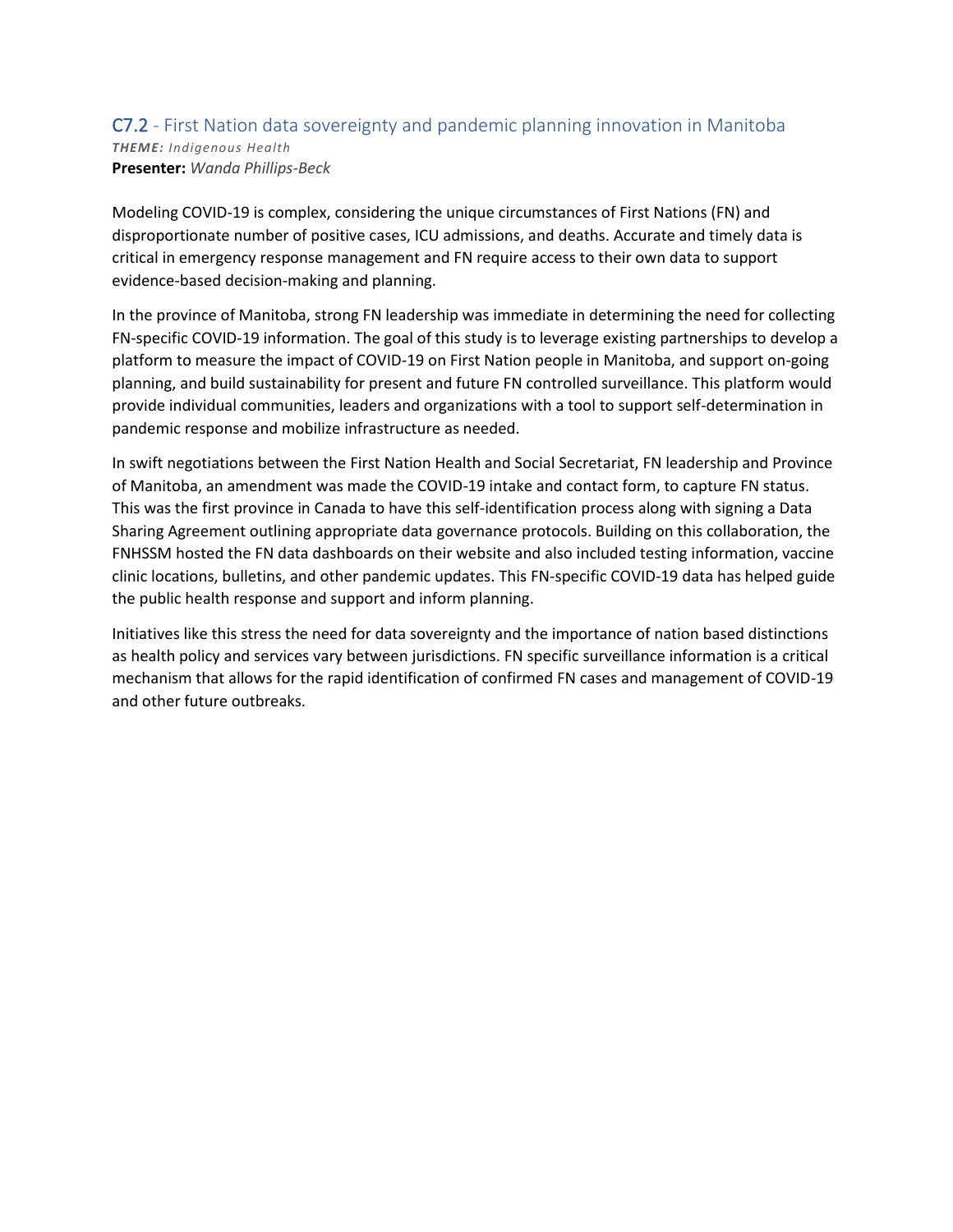#### C7.3 - Balancing Indigenous Data Rights, Priorities, and Interests *THEME: Indigenous Health* **Presenter:** *Robyn Rowe*

Policies that assert dominance are embedded throughout every political, economic, legal, and educational structure in so-called Canada. First Nations, Inuit, and Métis tackling the healthcare system in this country face a tangled and complex mess of hundreds of years' worth of bureaucracy and policies rooted in discrimination, racism, and assimilatory mindsets. The continued impacts of colonial inequities are amplified as a result of digitization, connection, ecological crises, and a global pandemic.

Countless documents, policies, and action plans have been created over the last few decades that demand solutions and speak to the importance of meeting the sovereignty priorities of Indigenous Peoples in Canada and around the world. Despite ongoing efforts, there continues to be fragmentation between federal, provincial, and territorial governments, between departments and ministries, and among service agencies who work with Indigenous Nations. The Indigenous Data Team at HDRN Canada will discuss 1) what is data colonialism; 2) what are Indigenous-led data initiatives; and 3) what are some areas that need further discussion to advance Indigenous-led data governance.

Government polices lack alignment with movements that assert Indigenous sovereignty. The innate and traditional life principles that have guided Indigenous Peoples as stewards of this earth for millennia, are needed in order to ensure the continued survival of all life on the planet. How effectively the measures that are currently in place ensure the earths continue survival, is largely dependent on the analytical tools and methodologies used within data environments. Data and research influence decision-making. Well-defined and Indigenous-controlled data governance mechanisms should be asserted in order to address the extraordinary need for increased environmental justice. Centralizing research approaches that improve Indigenous lives through Indigenous-led and Nation-born priorities is a critical step in Nations' capacity to rebuild, rematriate, and reconnect.

Despite vast diversity between and among Indigenous Nations in Canada and around the world, there is general agreement that Indigenous knowledges must be used to guide the development, application, and improvement of research through Indigenous-led governance and sovereignty initiatives. This presentation aims to provoke discussions on thoughtful steps forward, together.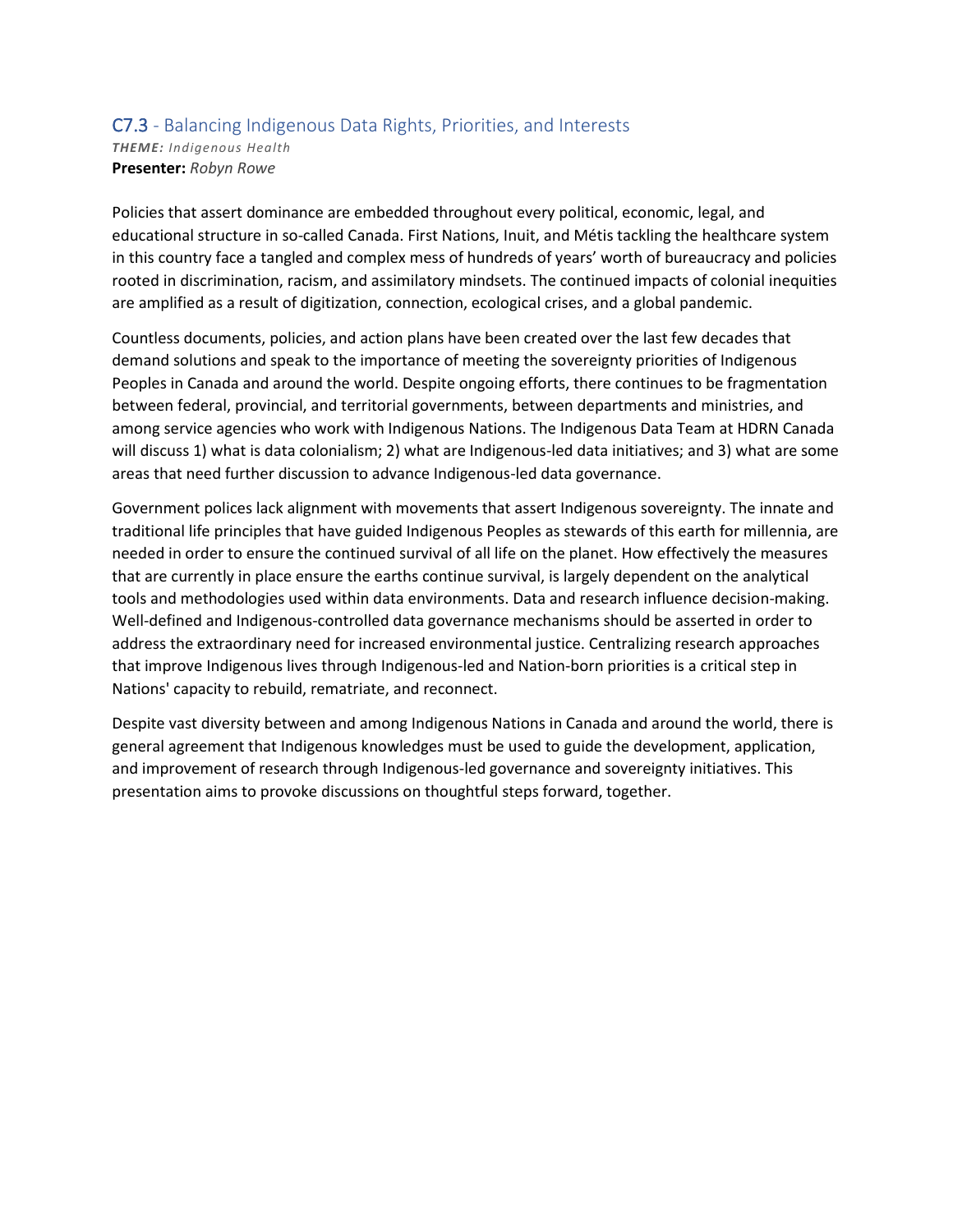### C7.4 - Market exclusivity above all else: A critical review of the regulatory history of

Suboxone in Canada *THEME: Pharmaceutical Policy* **Presenter:** *Meghan McGee*

Suboxone (buprenorphine-naloxone) is an opioid product approved in the US and Canada for the treatment of opioid use disorder. The drug is considered an important response to the opioid overdose epidemic. But there are documented irregularities, or "abuses", in the US pharmaceutical regulation process that support manufacturer profit-making. We aimed to critically examine the regulatory history of Suboxone in Canada and determine how federal regulators balance profit-making and equitable access during an epidemic.

We used public drug and patent registries to critically examine Suboxone's Canadian history. First, we investigated Suboxone's entry into the Canadian market to understand how it achieved market exclusivity. Second, we examined Health Canada's risk mitigation process to address extramedical use and diversion to understand the intersection of regulation and brand promotion. Insights from these two analyses were then extended to the recent approval of two related buprenorphine-containing products and their specific pathways to Canadian market exclusivity.

We identified inconsistencies in Suboxone's regulatory history that suggest Health Canada's functions of health protection and promotion were compromised in favour of a profit-making "innovations" agenda. Despite six years of de facto market exclusivity, there was no evidence suggesting Suboxone achieved formal de jure exclusivity (i.e., through patent or data protection). Health Canada's process to address safety concerns of Suboxone were compromised by imperatives of brand promotion, which enabled the manufacturer to create and market a branded "education" program for its product. Similar inconsistencies have afforded market exclusivity for two related products despite marginal innovation.

Health Canada's regulatory duties were compromised in favour of manufacturer profit-making. This approach can adversely affect public health due to unnecessarily high costs for drugs deemed essential to stem a major health crisis. Alternative pharmaceutical policies are urgently needed to safely expand treatment access for opioid use disorder.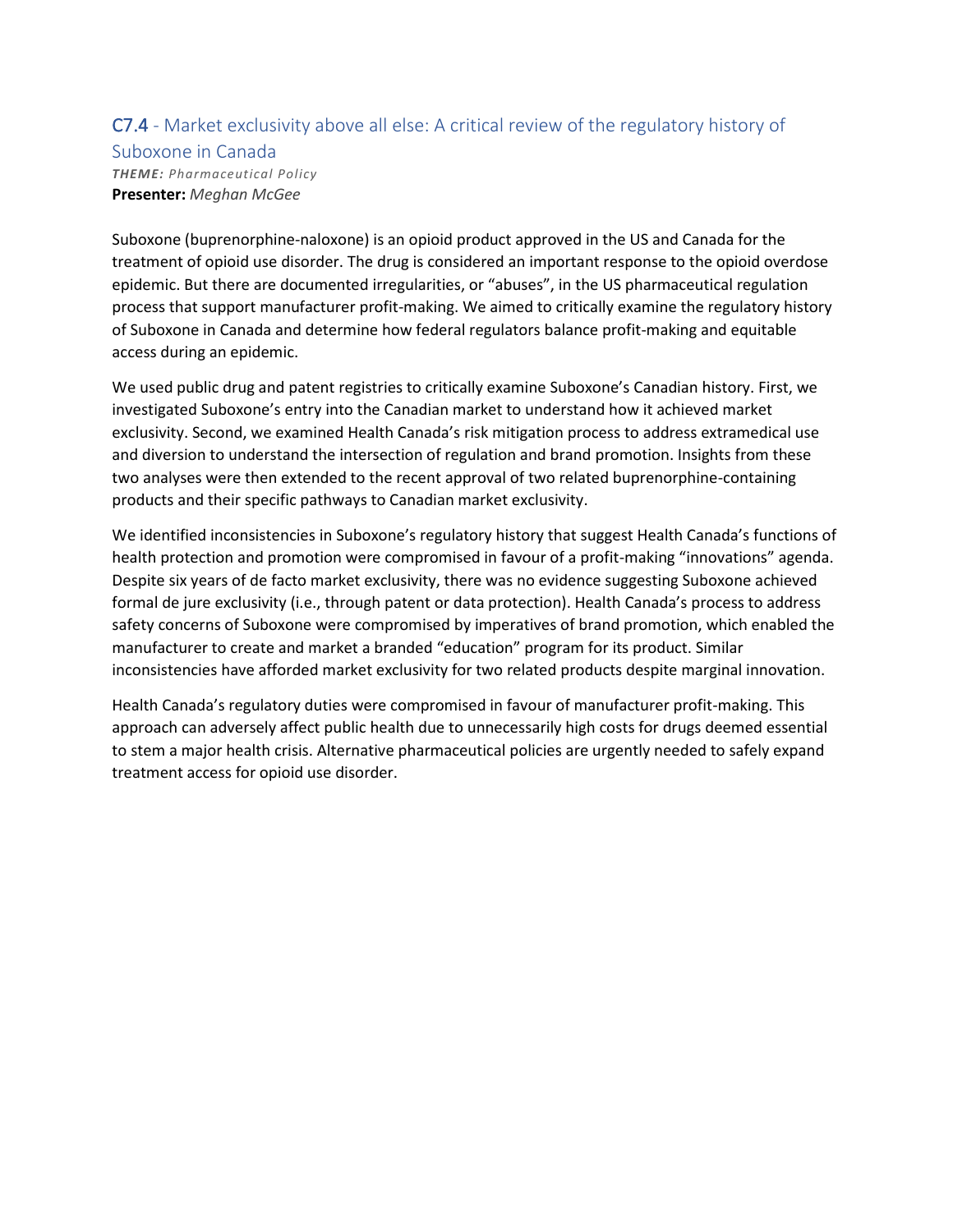### D1.2 - Assessing the Clinical and Economic Impacts of Renfrew County's Virtual Triage and Assessment Centre (VTAC)

*THEME: Health System Performance (including access to care, quality, safety, efficiency, leadership)* **Presenter:** *Jonathan Fitzsimon*

Renfrew County, Ontario is largely rural, with no walk-in clinics, making the emergency department the only healthcare option for 22,000 residents without a primary care provider. The Virtual Triage and Assessment Centre (VTAC) is an innovative local healthcare solution. It blends virtual and in-person services to increase access to family physicians, provide COVID-19 testing and reduce unnecessary emergency department visits. This study examined VTAC's impact during its first year.

This study was based on an analysis of health-administrative data from ICES, Ontario's population health data steward, including patient-level information about contacts with the health care system. This data was analyzed to compare pre-pandemic and intra-pandemic use of emergency departments, family physician services, and hospital admissions. The catchment population of the Renfrew County and District Health Unit (RCD) was compared to the catchment populations of two neighbouring health units, Hastings and Prince Edward, and Leeds, Grenville, and Lanark, and also to the Champlain region and Ontario as a whole.

The study found that during VTAC's first year of operation from April 1, 2020 until March 31, 2021, the health system in RCD performed better than comparable jurisdictions on several key metrics:

• Emergency department visits declined more in RCD than in all other regions studied, especially for less-urgent visits;

• Emergency department visits by ambulance grew more slowly in RCD than in neighbouring health units;

• Hospitalizations declined more in RCD than in its neighbouring health units, and in line with the provincial average;

• Primary care services were more stable in RCD than in its neighbouring health units and the overall Champlain region; and,

• Health system costs grew much less in RCD than in its neighbouring health units and the Champlain region overall.

During the period VTAC was operational, RCD's health system performed better than comparable jurisdictions on several key metrics, especially with respect to reducing non-urgent emergency department visits. This suggests that VTAC was successful at increasing access to family physicians and decreasing unnecessary emergency department visits.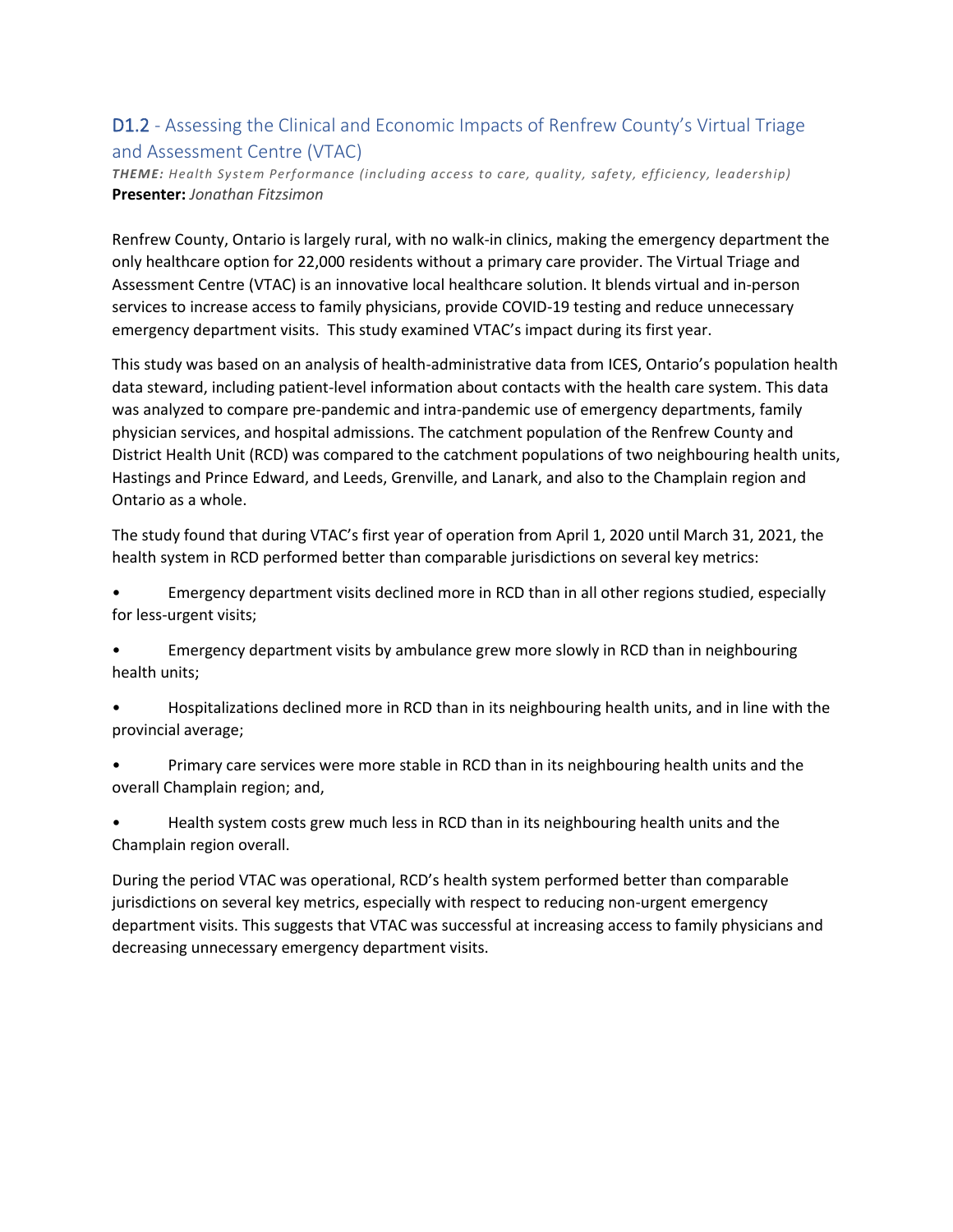### D1.3 - Facteurs de performance des établissements de soins de longue durée dans le contexte de la pandémie de la COVID-19

*THEME: Health System Performance (including access to care, quality, safety, efficiency, leadership)* **Presenter:** *Josiane Létourneau*

Les établissements de soins de longue durée ont été fortement touchés par la pandémie de la COVID-19. Alors que la majorité d'entre eux ont rapporté un nombre élevé de cas et de décès, certains ont été plus performants avec peu de cas et de décès. Le but de cette étude est d'identifier les facteurs de performance qui ont influencé les établissements de soins de longue durée dans la gestion de la pandémie de la COVID-19.

Une revue de la portée a été utilisée. Elle est basée sur une approche multidimensionnelle de la performance qui intègre le cadre d'évaluation de la performance du système public du Ministère de la Santé et des Services Sociaux du Québec et celui de la prévention des infections nosocomiales. Les articles, publiés entre le 1er janvier 2020 et le 31 décembre 2021 en français ou anglais dans CINAHL, MEDLINE, CAIRN, Science Direct, Scopus et Web of Science, ont été inclus et révisés par trois co-auteurs de manière indépendante. L'extraction, l'analyse et la synthèse des données des articles retenus ont été effectuées.

Un total de 9 895 articles a été identifié. 3 788 articles ont été supprimés car ils étaient des doublons et 23 car ils étaient rédigés dans une langue autre que le français ou l'anglais. Le processus de sélection des articles qui ont été inclus porte sur 6 107 articles. Plusieurs catégories de résultats, telles que les caractéristiques des études, seront présentées de manière narrative et à l'aide de supports visuels, sous forme d'organigrammes et de tableaux. Basées sur le cadre conceptuel de l'étude, les dimensions de la performance qui seront identifiées, ainsi que la fréquence relative de chacune d'entre elles, seront regroupées sous forme de diagrammes de Venn. Les facteurs qui agissent comme facilitateurs ou obstacles ainsi que leur fréquence relative seront également présentés.

Une compréhension globale des facteurs qui influencent la performance de ces établissements pourrait fournir des pistes de solution pour la gestion des éclosions actuelles et futures, afin d'améliorer les mesures de prévention des infections nosocomiales, la qualité des soins, la sécurité et le bien-être des résidents et du personnel soignant.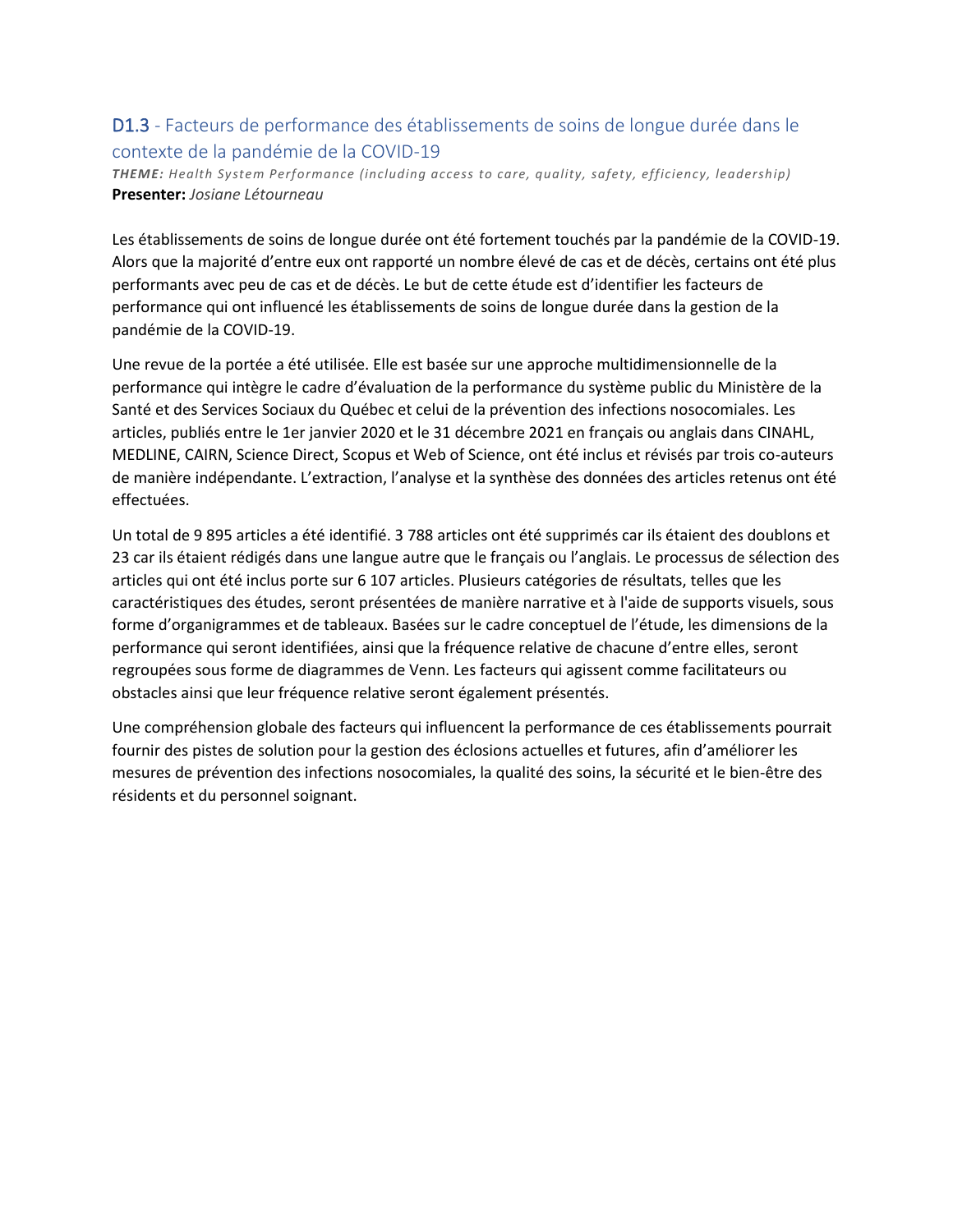### D1.4 - A Feasibility Study for CODE-MI: High-Sensitivity Cardiac Troponin - Optimizing the Diagnosis of Acute Myocardial Infarction/Injury in Women

*THEME: Health System Performance (including access to care, quality, safety, efficiency, leadership)* **Presenter:** *Yinshan Zhao*

Stepped-wedge trial is gaining popularity in assessing effectiveness of service delivery interventions. We illustrate the feasibility study conducted to inform the design and power evaluation of CODE-MI, a pan-Canadian, stepped-wedge cluster randomized trial that evaluates the impact of using the female-specific 99th percentile threshold for high-sensitivity cardiac troponin (hs-cTn) on the diagnosis, treatment and outcomes of women presenting to the emergency department (ED) with symptoms suggestive for myocardial ischemia.

This feasibility study was undertaken to address several challenges in the design of CODE-MI. Using linked administrative data from 11 hospitals in Ontario, Canada, from October 2014 to September 2017, the following estimates were obtained: number of eligible patients, i.e., women presenting to the ED with symptoms suggestive of myocardial ischemia and a 24-hour peak hs-cTn value within the femalespecific and overall thresholds (i.e. primary cohort); the rate of the 1-year composite outcome of allcause mortality, re-admission for non-fatal myocardial infarction, incident heart failure, or emergent/urgent coronary revascularization. Study power was evaluated via simulations tailor to the design of CODE-MI.

Overall, 2,073,849 ED visits were assessed. Among women, chest pain (with or without cardiac features) and shortness of breath were the most common complaints associated with a diagnosis of acute coronary syndrome. An estimated 7.7% of women with these complaints are eligible for inclusion in the primary cohort. The rate of the 1-year outcome in the primary cohort varied significantly across hospitals with a median rate of 12.2% (95%CI: 7.9%-17.7%). With 30 hospitals, randomized at 5-month intervals in 5 steps, approximately 19,600 women are expected to be included in CODE-MI, resulting in >82% power to detect a 20% decrease in the odds of the primary outcome at a 0.05 significance level.

Routinely collected administrative health data serve as a rich and essential resource for conducting pragmatic trials assessing process change, such as CODE-MI. We demonstrated the strength of using linked administrative health data to guide the design of pragmatic clinical trials and accurately evaluate the study power.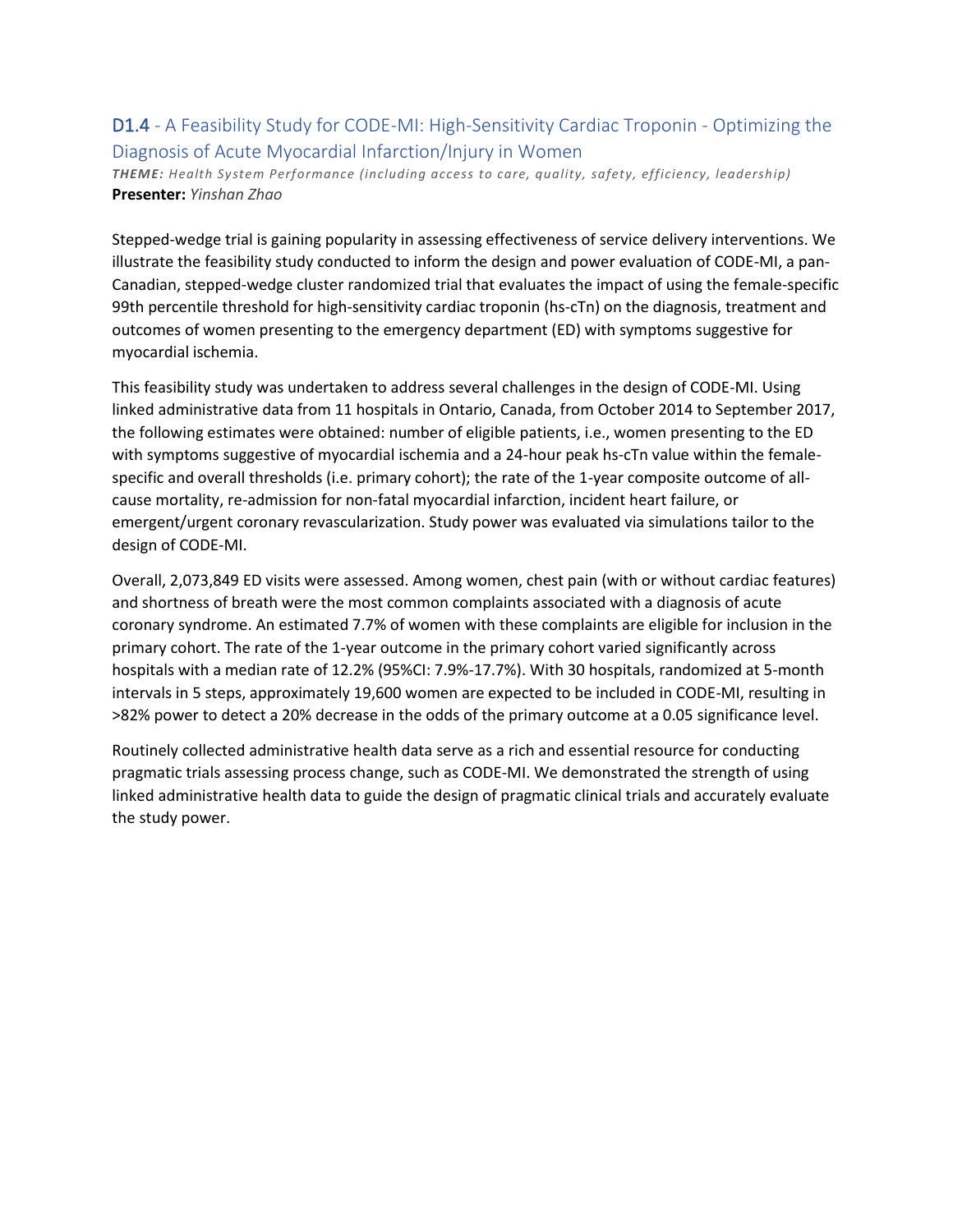### D1.5 - Impact of COVID-19 on access to care for seniors: results from The Commonwealth Fund's Survey of Older Adults in Eleven Countries (2014-2021)

*THEME: Health System Performance (including access to care, quality, safety, e fficiency, leadership)* **Presenter:** *Sandra Milicic*

The COVID-19 pandemic had an impact on the capacity of health care systems to continue delivery of services in a timely manner. It created an opportunity to accelerate and expand the delivery of care from traditional in-person to virtual care. The results from this study highlight how access to care for Canadian seniors compares to 10 peer countries: Australia, Canada, France, Germany, Netherlands, New Zealand, Norway, Sweden, Switzerland, United Kingdom and United States, over time.

The Commonwealth Fund (CMWF) International Health Policy Survey of older adults aged 65+ is used to examine the similarties and differences of access to care in Canada and 10 peer countries. The survey was administered via landline and the total number of Canadian respondents was 3,147 (in 2014), 4,549 (in 2017), and 4,484 (in 2021). To ensure representativeness, responses were weighted for each province/territory by age, gender, education and knowledge of French/English. Additional weighting was applied for the share of Canadian population age 65+ that each province/territory represents. Significance tests were used to compare Canadian results with the CMWF average.

In response to the changing needs of Canadians due to the pandemic, delivery of virtual care services has increased. A larger proportion of Canadian seniors (71%) reported having virtual appointments compared to CMWF peers (39%). In contrast, timely access remains an issue for Canadians compared to peer countries and over time. 32% of Canadian seniors were able to get a same or next day appointment, the lowest among the 11 countries, and this worsened compared to 2014 (45%) and 2017 (41%). Fewer Canadian seniors (42%) found it was easy to get medical care after-hours, significantly lower than the CMWF average (52%). 29% of Canadian seniors reported having an appointment cancelled or postponed as a result of the pandemic compared to the CMWF average of 19%.

Results of the survey show that Canada's health care systems responded swiftly to the pandemic by expanding delivery of care services virtually. However, timely access to care in Canada continues to trail behind peer countries and is an area that can be improved.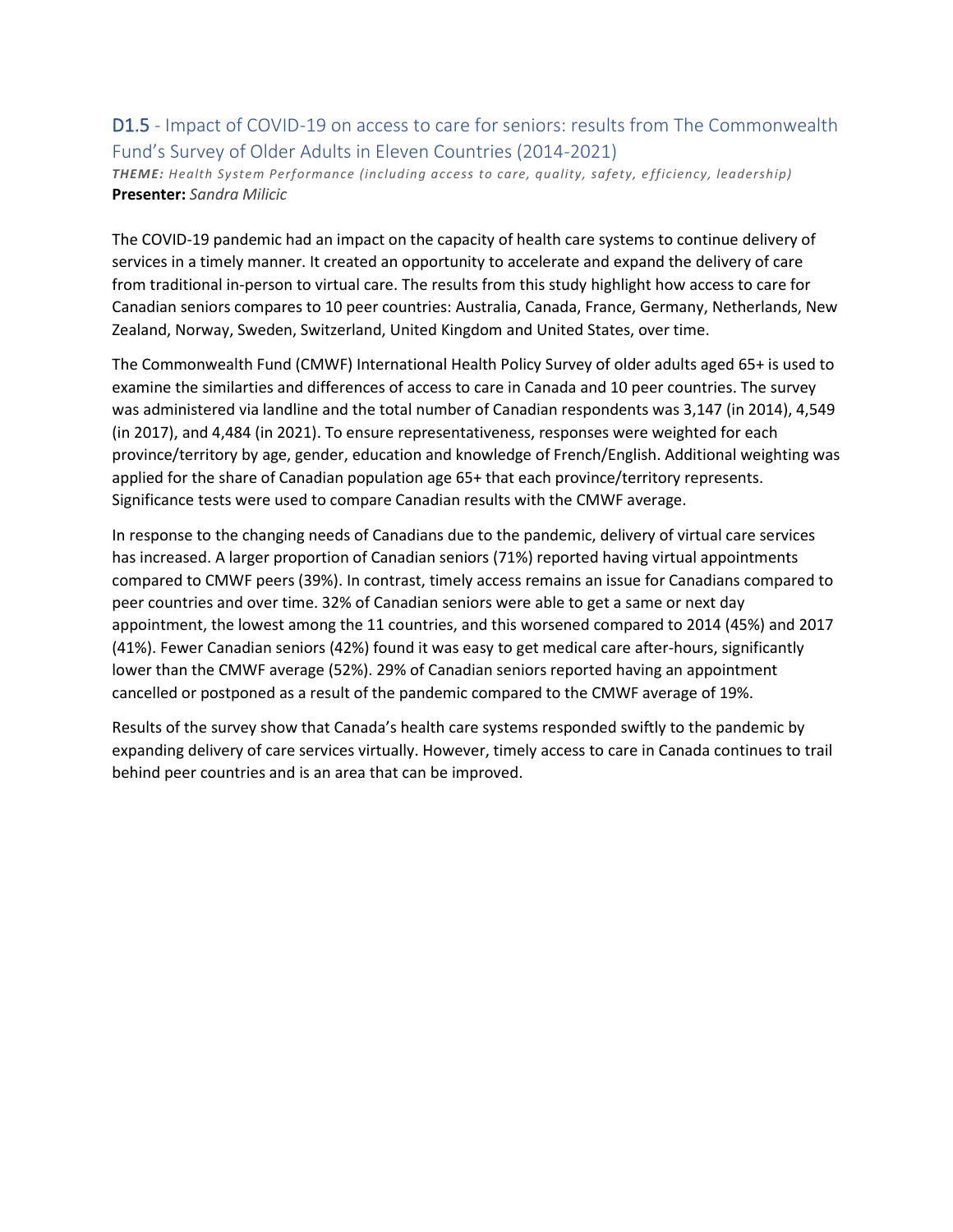## D2.1 - Contraception use in female youth with disabilities: Results from a Canadian cross-

#### sectional survey

*THEME: Equity and Vulnerable Populations* **Presenter:** *Hilary Brown*

Contraception use is a key indicator of sexual and reproductive health care access. In addition to preventing unintended pregnancy, contraception use provides an important opportunity to engage in reproductive life planning and address preconception risk factors. Women with disabilities have historically faced barriers to sexual and reproductive health care, but contraception use among disabled youth has received little attention. Our objective was to compare contraception use in Canadian females with and without a disability.

We used data from the 2013-2014 Canadian Community Health Survey on 15 to 24-year-old females with (n=859) and without (n=2,706) a disability. Disability was defined as sometimes or often (vs. never) experiencing functional limitations or restrictions to activities of daily living at home, school, or work. We used log binomial regression to derive adjusted prevalence ratios (aPR) for any vs. no contraception, and for each type of contraception measured separately (i.e., birth control pill, injectable birth control, condoms, and other [e.g., diaphragms, spermicides]), comparing female youth with and without disabilities. Adjusted analyses controlled for age, education, household income, and race/ethnicity.

Female youth with disabilities were slightly less likely than those without disabilities to use any contraception, but this was non-significant after adjustment (81.2% vs. 83.6%; aPR 0.99, 95% CI 0.96- 1.03). After adjustment, there were no significant differences in use of the birth control pill (51.7% vs. 56.8%; aPR 0.94, 95% CI 0.88-1.01) or condoms (43.1% vs. 46.2%; aPR 0.95, 95% CI 0.87-1.04), but female youth with disabilities were more likely to use injectable birth control (5.3% vs. 2.2%; aPR 2.32, 95% CI 1.59-3.39) and other forms of birth control (13.6% vs. 8.6%; aPR 1.55, 95% CI 1.26-1.91).

While overall differences in contraception use between female youth with and without disabilities were small, variations in contraception type require attention. Injectable birth control, while effective, has side effects such as weight gain and mood swings. Female youth with disabilities should have full access to a range of contraception options.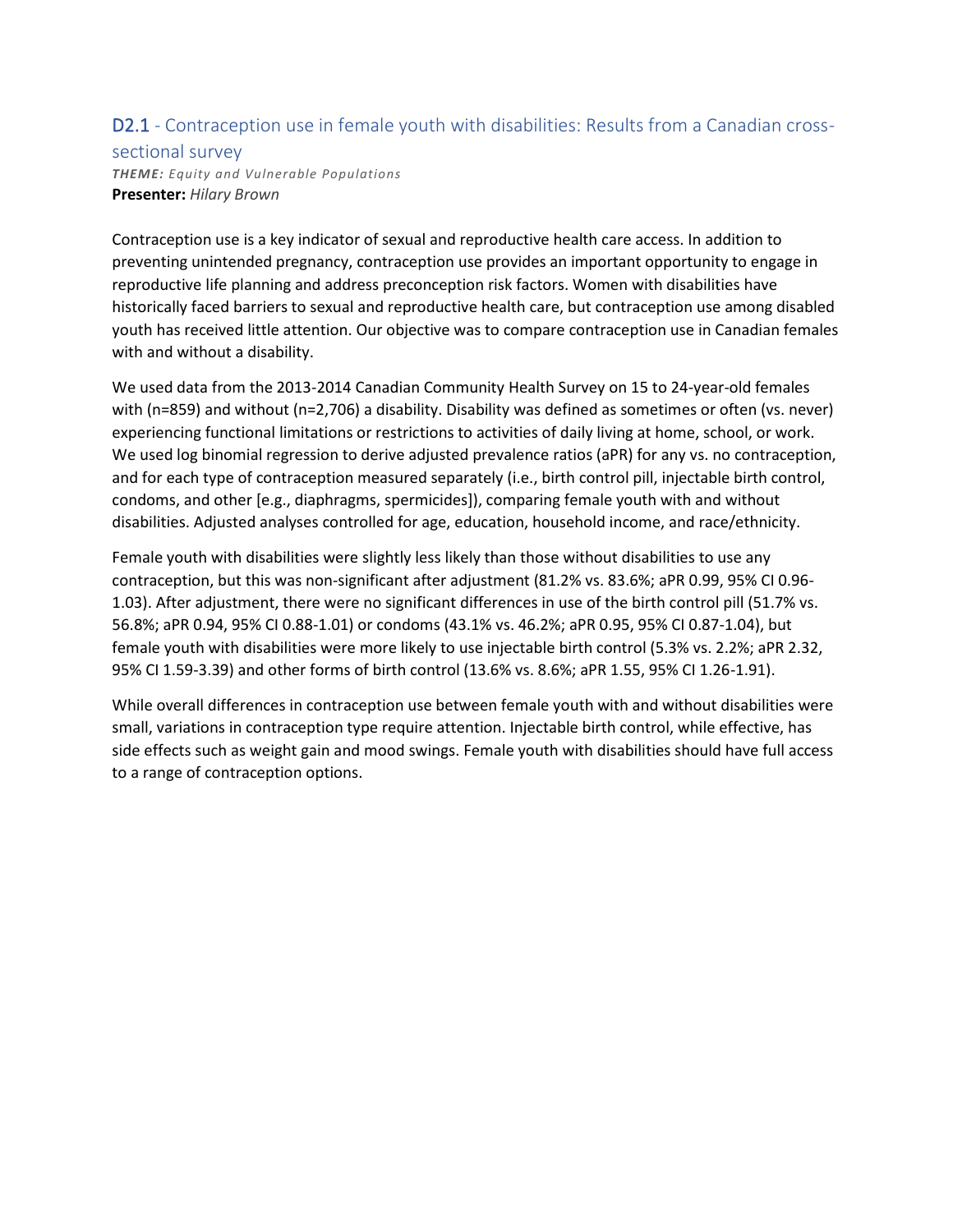# D2.2 - How do emergency youth shelters and the health system engage? A case study exploring coordination of care for youth experiencing homelessness in Toronto *THEME: Equity and Vulnerable Populations*

**Presenter:** *Alzahra Hudani*

Background: Poor coordination of care between the youth shelter and health system in Toronto has left youth experiencing homelessness with the challenge of navigating discrete system to receive healthcare. It is unknown what processes exist in each system to coordinate care for this population.

Objectives: 1) Understand the processes, gaps, and strengths in coordinating health services for youth experiencing homelessness by the emergency youth shelter and health systems; and

2) Explore policy, program-based, and system-level recommendations from actors within levels of both systems to improve coordination of care.

This research is informed by a systems thinking and complexity science lens, and is grounded in grounded theory methodology.

The research question: "How do the emergency youth shelter system and health system engage to coordinate care for youth experiencing homelessness in Toronto?" is explored through qualitative research methods including a document analysis, and in-depth interviews with key informants at various levels of both the emergency youth shelter and health system including: management and executive staff, clinical and non-clinical frontline staff, and young people with lived experience of homelessness.

Constant comparative analysis is being used to analyze data using NVivo software.

In this multi-method qualitative study, the following results have been found on the coordination of care processes between the youth shelter and health system:

Strengths include:

- Having a youth worker accompany youth in transitioning between systems;
- Having formal partnerships between systems

Challenges include:

- Fragmented communication between systems;
- Lack of information provided to shelter staff about progression of care of their youth clients;
- Some institutions are better trained in trauma-informed approaches to care;
- Discrepancies in the way that different institutions and staff operate.

Recommendations for improvement include:

- Having more human resources available to streamline coordination of care within systems;
- Consistency in approaches to care within systems;
- Increased communication between staff;
- More Youth in Transition workers on site;
- More training for staff to coordinate care more seamlessly for youth;
- More strategic partnerships between systems;
- Adjusting privacy policies to improve quality of care at shelters.

There is a need for collaborative and consistent processes within and between both systems to improve coordination of care for youth experiencing homelessness in Toronto.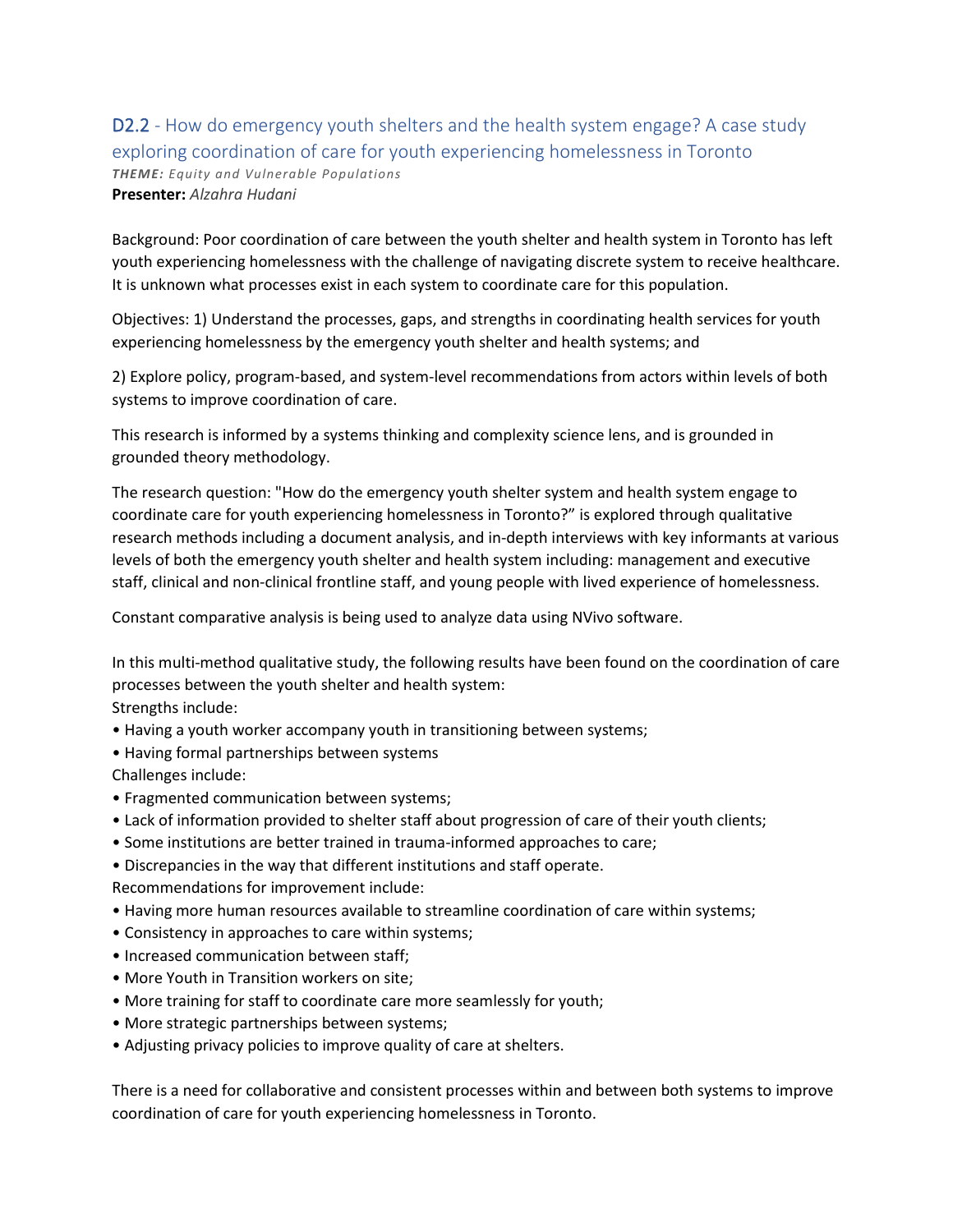#### D2.3 - Community Hubs for Vulnerable Populations Evaluating Lessons from the COVID-19 Pandemic

*THEME: Equity and Vulnerable Populations* **Presenter:** *Volletta Peters*

The COVID-19 pandemic has significantly impacted Durham Region's resources and disrupted the lives of its most vulnerable populations. In 2020, the Region developed pilot community hubs to respond to individuals' unmet health, housing, and support needs. The presentation will highlight lessons learned from evaluating the community hub model, including the development of the community hub research advisory committee, our subject matter experts, and its collaborative work with the research team.

The Region of Durham initiated its first community hub as a COVID-19 crisis response providing lowbarrier service access to vulnerable populations. Demands for services at the hub highlight the need for similar hubs across the region. To apply an evidence-based approach in determining if the temporary community hubs should be implemented as a long-term strategy, and expand to other communities, formal program evaluation was conducted in two community hubs in the region. The evaluation included collaborating with the research advisory committee, consulting best practices, co-designing data collection instruments, the survey of community hub staff and clients, and key informant interviews.

Results revealed that clients have low-barrier access to medical, housing, and support services in one location. Survey responses were collected from a total of 75 clients and15 direct service staff. Seven key informant interviews were conducted to follow up on the survey responses. Survey responses revealed that over 70% of clients are unhoused, while sixty-eight percent of clients reported having their food needs met. Overall, the COVID-19 pandemic helped to spotlight the known unmet basic needs of the clients, which underscored the critical role for health and community-based organizations to rapidly develop a progressive service response model. The survey found that one hundred % of staff are satisfied with the current partnership relationships in the community hub model.

Evaluating the community model will provide data to the Region of Durham to help inform its long-term strategy in addressing the needs of its vulnerable populations, and its decision-making in transforming the community hubs into a permanent community service model. The data will help to inform evidencebased program design.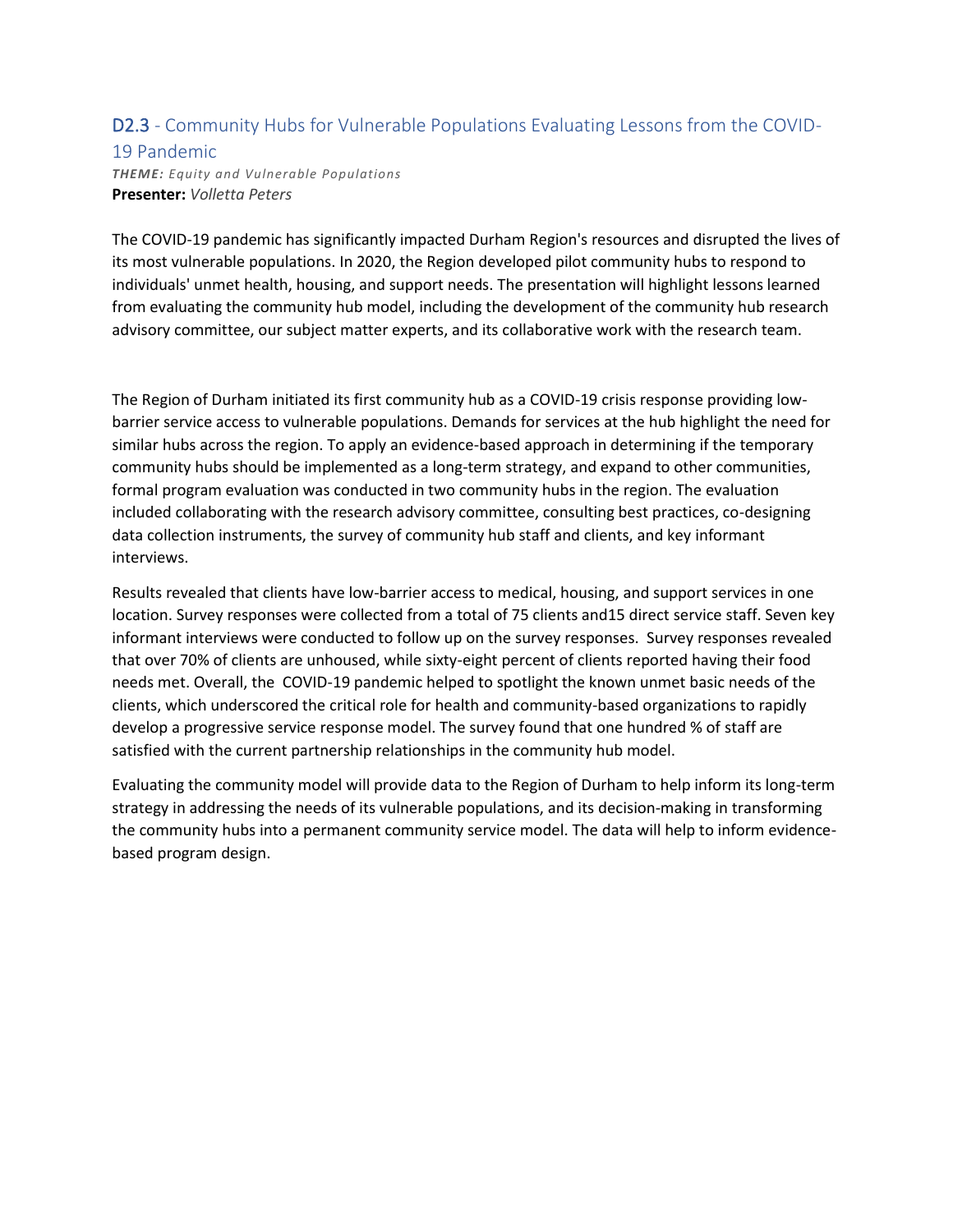#### D2.4 - Making Sense of Health Equity in Rural Dementia Caregiving During a Pandemic *THEME: Equity and Vulnerable Populations* **Presenter:** *Katie Aubrecht*

COVID-19 pandemic responses have rested on the assumption that socially and clinically vulnerable community dwelling older people with dementia can be supported by family, however, the realities of population aging, demographic changes including smaller families, and outward migration for education and employment have resulted in decreases in the number of available caregivers in rural communities. This presentation reports on research that aimed to understand the meaning of health equity within this context.

Our Nova Scotia based rapid research project used a Sex & Gender-Based Analysis+ (SGBA+) conceptual framework, and involved a Joanna Briggs Institute scoping review of published research on dementia care in the community, environmental scan of publicly available information on supports and services, policy scan of dementia related legislative and regulatory policies and policies introduced as a response COVID-19, and online surveys and interviews with people living with dementia and their family/friend caregivers, and service and support providers.

There is a reluctance by researchers, policy makers, service and support providers, people living with dementia and their families to frame rural dementia care experiences using a health equity lens, despite recognition of gender and ethno-racial cultural related disparities in care needs and access to services and supports. Addressing health equity at an angle through questions about community of residence and their relation to place offered valuable insights about how these various stakeholders interpret and define health and barriers and facilitators people living with dementia and their families face in realizing their full health potential.

Our research points to the importance of an intersectional, reflexive and place-based approach in public health research and practice. In considering the historical and socio-political contexts of care, SGBA+ provides a valuable analytical tool for interpreting differences in care experiences as consequences of historical exclusion and systemic discrimination.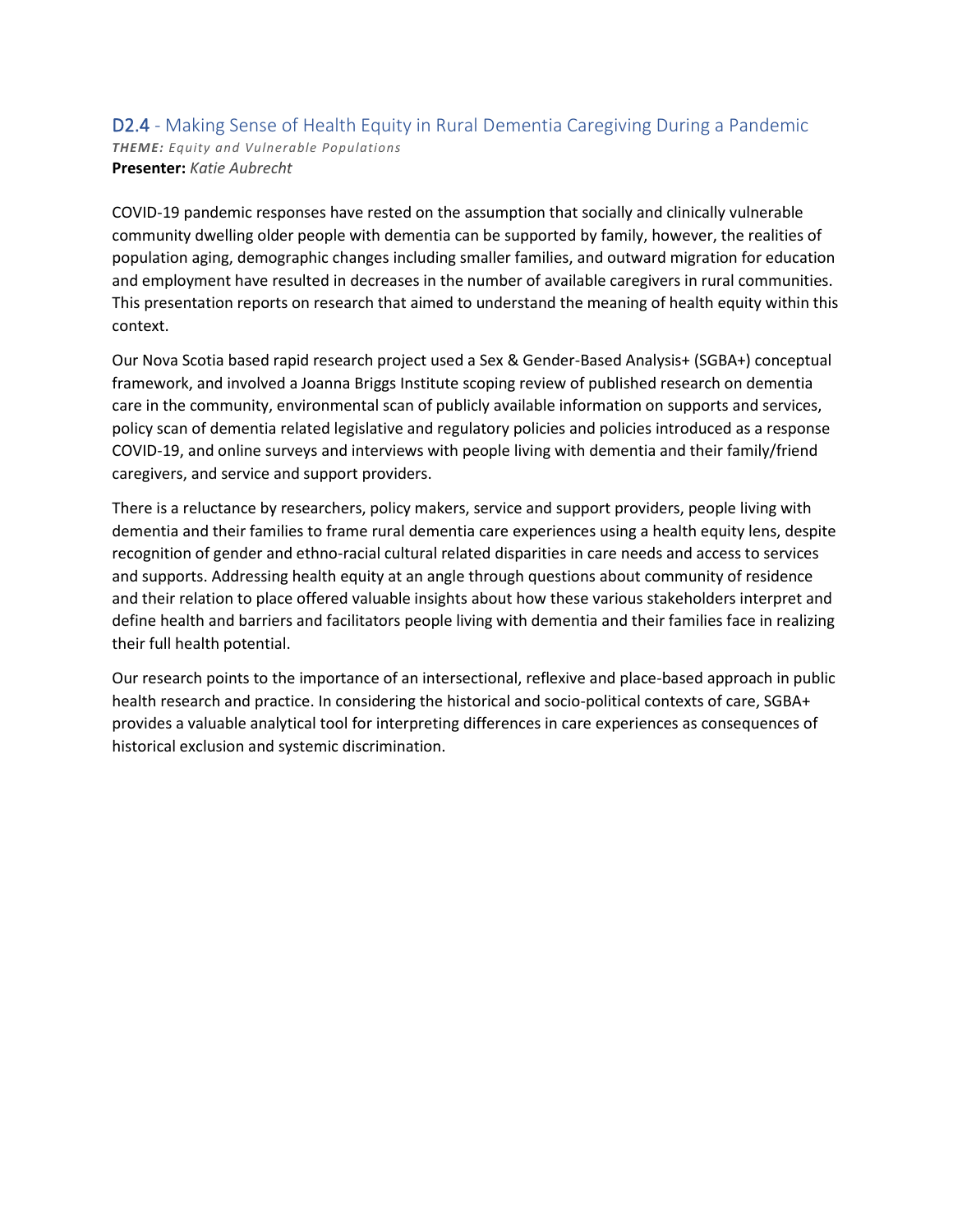## D2.5 - New Opioid Use and Risk of Subsequent Dose Escalation and Opioid Toxicity Among Adults with Intellectual and Developmental Disabilities

*THEME: Equity and Vulnerable Populations* **Presenter:** *Qi Guan*

Individuals with intellectual and developmental disabilities (IDD) are often medically complex and experience pain more frequently than those without IDD. Opioids are an effective method of pain management, but little research has been conducted on their use in this population. Our study aims to understand the characteristics of opioid therapy among adults with IDD in Ontario and to determine the hazard of dose escalation and opioid toxicity after starting therapy compared to the non-IDD population.

We used a retrospective propensity-matched cohort study to examine the relationship between IDD diagnosis and two outcomes (dose escalation above 90 milligram morphine or equivalent [MEQ]; opioid toxicity [fatal and non-fatal]) among adults in Ontario who start opioid therapy between January 1, 2013 and December 31, 2018. We looked for the occurrence of dose escalation or opioid toxicity within the year after starting opioid therapy. We matched adults with IDD 1:1 to adults who did not have IDD, and used Cox proportional hazards models to determine the association between IDD diagnosis and each outcome.

We included 20,598 eligible adults with IDD who were matched to an equal number of Ontarians without IDD (mean age, 37 years; 58% male). Most opioid prescriptions were under 50 MEQ (84.9% with IDD) and shorter than a week in duration (84.6% with IDD). Prior to matching, the hazard of dose escalation was significantly lower among those with IDD (273 and 396 events per 1,000 person-years, respectively; hazard ratio [HR] 0.74, 95% CI 0.64-0.86) compared to those without, and the hazard of opioid toxicity was significantly higher (2.42 and 0.54 events per 1,000 person-years; HR 4.45, 95% CI 3.36-5.89). These associations were attenuated and no longer statistically significant in the matched analysis (dose escalation: HR 0.78, 95% CI 0.55-1.09; opioid toxicity: HR 1.42, 95% CI 0.90-2.25).

Although individuals with IDD have a higher hazard of toxicity and dose escalation than those without IDD, these associations no longer hold after accounting for patient and prescription characteristics. Thus, these relationships are likely due to the underlying demographic and clinical characteristics of this population rather than the IDD diagnosis.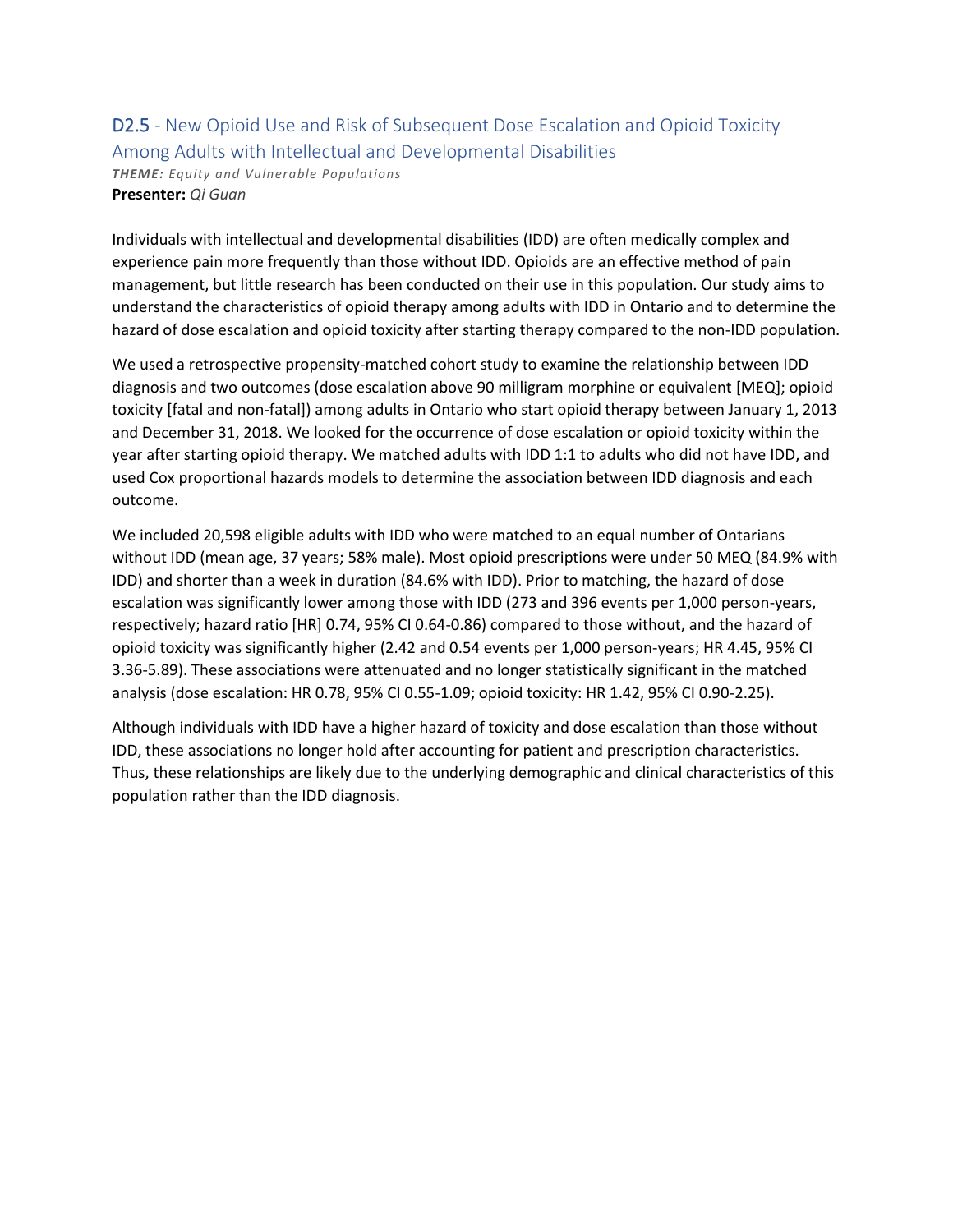# D3.1 - Principles of best practice for healthcare workforce modeling: A scoping review

and evidence synthesis

*THEME: Health Human Resources* **Presenter:** *Shaun Shaikh*

In Ontario, Canada, like many jurisdictions, there is no comprehensive system-level, regularly-updated healthcare workforce model used by policymakers to project workforce gaps and develop policy accordingly. A variety of approaches have been discussed in the literature on how to forecast workforce levels. This study systematically compiles recommendations, best practices, and items for consideration in a unified framework of principles as a resource for healthcare workforce modeling.

A scoping review was carried out searching for academic review articles in PubMed and international comparisons in the grey literature by web search. The search was restricted to articles in the English language from the period 2005 to the present. Evidence was synthesized as a framework of principles on healthcare workforce modeling.

A total of 20 relevant articles were identified as meeting inclusion criteria for the study, 10 of which were academic reviews and 10 international comparisons. Three-quarters of these studies (15 of 20) were published in the last half of the half to the time period for inclusion (2013 to 2021) and 4 articles (20%) were published in 2021. From these articles, we derived a total of 72 recommendations from the literature. We grouped these into 4 categories, corresponding to: (1) principles related to system objectives; (2) principles related to model elements; (3) principles related to modeling methodology; and (4) principles relating to model evaluation.

We developed a comprehensive framework to serve as a resource to organize a program of applied research needed to develop workforce modeling approaches that address sustained and policy-relevant workforce forecasting efforts in Ontario and internationally.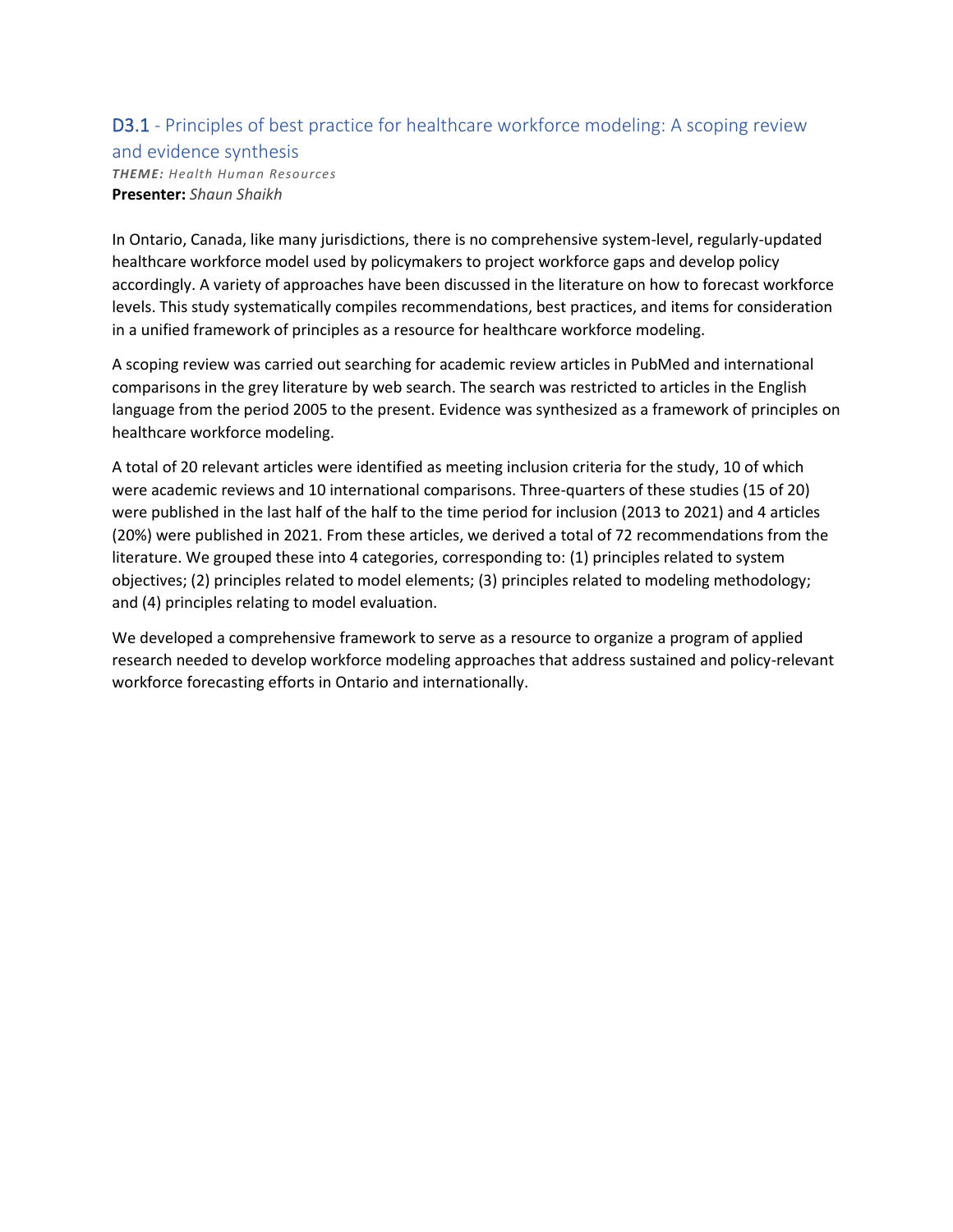### D3.2 - Associations of nurse overtime hours with nurse and patient outcomes: A systematic review of observational studies *THEME: Health Human Resources*

**Presenter:** *Christian Rochefort*

To manage nurse shortages, unpredictable absenteeism, and fluctuations in patient requirements for nursing care, nurses frequently work overtime. The prevalence of overtime hours among nurses in Canada and the U.S. is higher than among all other public sector workers, and markedly increased during the COVID-19 pandemic. However, the effects of nurse overtime hours on nurse and patient outcomes have not been systematically examined. The purpose of this systematic review was to address this knowledge gap.

A systematic search of the English/French literature was conducted in four electronic databases (Medline, CINAHL, Scopus, Cochrane). Additional studies were identified from bibliographies, prior reviews, and by contacting authors. Studies were included if they: a) were published between 1996 and 2022; b) were based on a quantitative design; and, c) examined the associations between nurse overtime and at least one nurse or patient outcome. Data were independently extracted, analysed, and synthesized by two authors and discrepancies were resolved by consensus. Due to methodological heterogeneity, no meta-analysis was performed. The methodological quality of each study was assessed using the STROBE criteria.

A total 628 articles were retrieved, among which 27 satisfied the inclusion criteria. These studies were based on cross-sectional surveys ( $n = 22$ ) and prospective cohorts ( $n = 5$ ). They measured 21 distinct nurse outcomes and 19 different patient outcomes. With regards to nurse outcomes, studies reported positive associations between higher nurse overtime and higher physical and mental fatigue (e.g., burnout), work-related injuries (e.g., musculoskeletal disorders), absenteeism, intent to leave, overweight/obesity, substance use (e.g., alcohol, drugs), and sharps and needlestick injuries. Higher overtime work was also associated with decreased sleep length or quality and lower job satisfaction. Regarding patient outcomes, higher nurse overtime work was associated with higher rates of nosocomial infections, medication errors, falls, decubitus ulcers, mortality, and failure-to-rescue.

There is evidence to support an association between higher nurse overtime hours and worst nurse outcomes. However, more robust studies are required to support such an association with patient outcomes. The methodological quality of the reviewed studies examining nurse outcomes was moderate, and low for those pertaining to patient outcomes.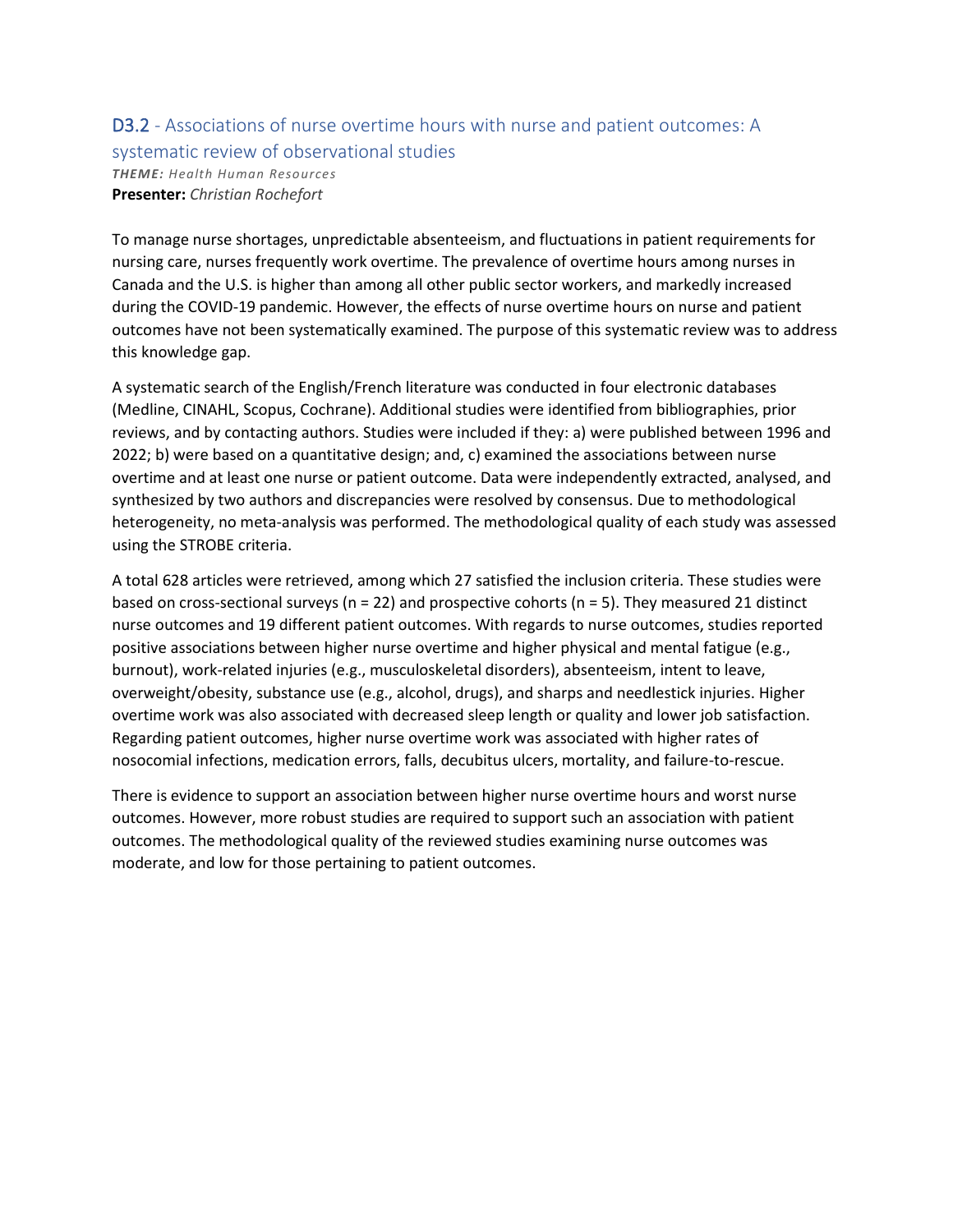#### D3.3 - Listening to the Experiences of Women's First Responders in Ontario *THEME: Health Human Resources* **Presenter:** *Kelly Gregory*

First response work has historically been designed for and performed by men; yet more women than ever are striving to do this work. What little research exists suggests women first responders face harassment and discrimination, unequal access to resources, and reproductive health challenges. Through examining the experiences of women first responders as they pertain to their occupational health and wellbeing, this work supports recruitment and retention, and policy related to this health workforce population.

Semi-structured phone/Zoom interviews were employed to investigate the experiences of paramedics, police officers and firefighters (n = 15) who self-identify as women and work in Ontario, Canada. Interviews explored participants' individual life course, resiliency and stress, diversity and inclusion, and gender and professional roles. Interview recordings were transcribed with Otter.ai and reviewed for accuracy, and analysis was conducted using NVivo. Constructivist grounded theory was utilized to understand the experiences within and across the three professions, and a Gender Based Analysis Plus approach was utilized to consider how gender and other social factors may be impacting workers' experiences.

Preliminary findings reveal that negative clients' assumptions, sexist workplace commentary, lack of access to proper fitting uniforms and equipment, and reproductive health issues represent some exceptional challenges to women doing public safety work. Interprofessional dynamics are largely supportive despite the disproportionate difference in funding and access to resources. Paramilitary occupational structures may contribute to challenges faced by workers who experience harassment and discrimination amid a lack of support from upper-ranking professionals. Geographical differences were also noted, where women in urban locations faced far fewer challenges related to workplace culture. Recommendations include EDI education and implementation among high-ranking officers to shape positive workplace cultures for women, increasing financial and organizational support for maternity leaves, and greater access to mentorship for women through their career trajectory.

As the only qualitative and comparative approach to investigating Canadian women first responders, to the author's understanding, this work provides unique insight into complexities and larger trends in the field. Considering these lived experiences provides insight into the current status of EDI and provides novel information for advancing EDI goals.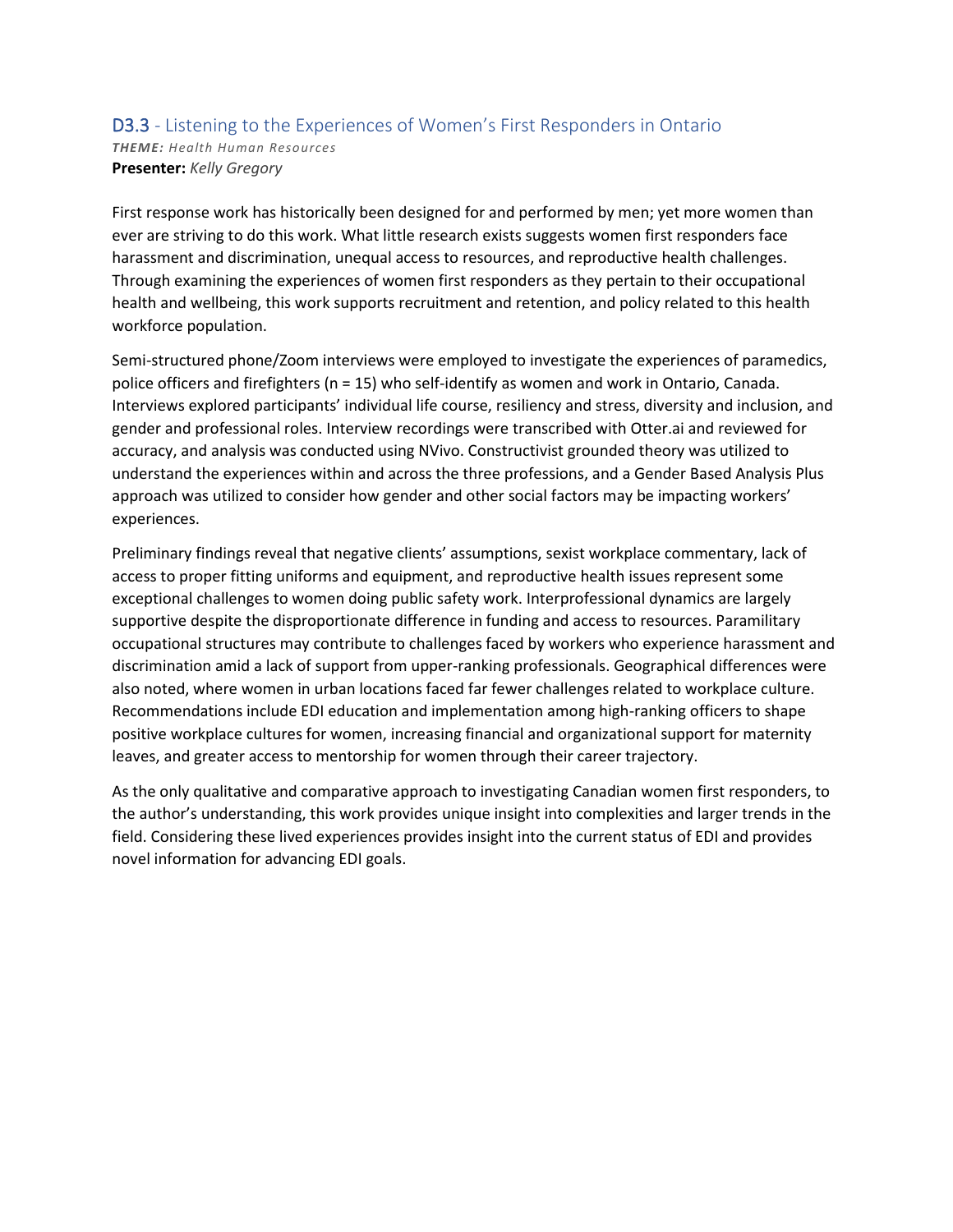# D3.4 - Operationalizing integrated needs-based workforce planning at Nova Scotia Health in response to the COVID-19 pandemic

*THEME: Health Human Resources* **Presenter:** *Adrian MacKenzie*

The ongoing COVID-19 pandemic has further demonstrated the critical dependence of health care systems on their respective health workforces, with mounting worldwide evidence of the tragic consequences of inadequate workforce planning. This presentation will document Nova Scotia Health's progress in operationalizing integrated needs-based workforce planning as part of its ongoing response to the pandemic.

A multidisciplinary workforce planning team with representation spanning Nova Scotia Health's People Services, Performance Analytics, Medical Affairs, Research and Innovation, and Interprofessional Practice and Learning portfolios was created to facilitate the organization's response to the pandemic. The team reported directly to members of Nova Scotia Health's Executive Leadership Team. To inform this work, the team blended two related and previously published analytical frameworks for health workforce planning, both of which focused on integrating health service and workforce planning and estimating service and workforce requirements as a function of measures of population health needs.

Analyses applied early in Wave 3 of the pandemic showed projected shortages in several professions, most notably over 100 full-time equivalent intensive care unit (ICU)-trained registered nurses (RNs), at the peak of the wave. They further showed that the services likely to be scarcest would mainly be those that, under normal circumstances, are provided only by either physicians and nurse practitioners, ICUtrained RNs, or respiratory therapists. Based on these results, the workforce planning team recommended and supported operational teams in implementing a multi-faceted set of interventions aimed at increasing the availability of individuals with these competencies. These interventions collectively yielded an adequate supply of additional competent personnel to meet the needs of COVID-19 inpatients across the province through the third wave of the pandemic.

Lessons learned from previous pandemic waves– particularly the importance of integrating planning across professions and organizational portfolios, and the essential nature of IPPL leadership – are proving critical to maintaining core operations in the face of extraordinary pressures on the provincial health care system resulting from Wave 4 of the pandemic.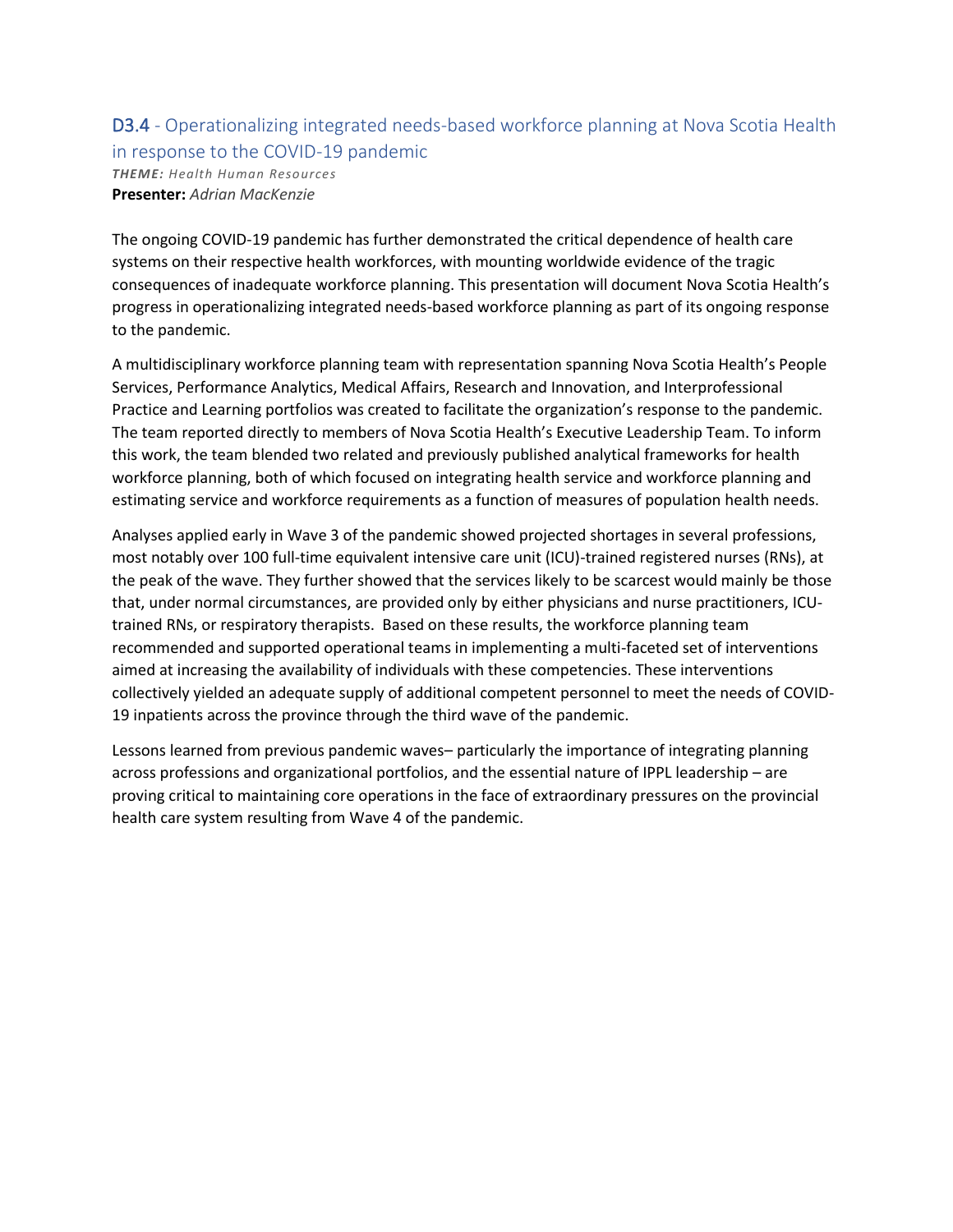D3.5 - Shielding our Healthcare Workers: Evidence-based advocacy leads to rapid adoption of Bill C-3 to address bullying, harassment and violence towards healthcare workers

*THEME: Health Human Resources* **Presenter:** *Ashley Chisholm*

Throughout the pandemic, there has been a rise in bullying, harassment, and violence against healthcare workers negatively impacting their health and safety threatening the sustainability of Canada's health workforce. Rapid action was warranted to ensure that healthcare workers could continue to care for patients. The objective of this presentation is to provide an overview of CMA's successful approach in advocating for legislative action bolstered by the findings of the 2021 National Physician Health Survey (NPHS).

As a national healthcare organization, CMA plays a strong advocacy role, a function this has become even more crucial since the onset of the pandemic. In the face of the urgent issue of safety for healthcare workers, CMA urged the federal government to take swift, legislative action, in-part by leveraging current state data from the NPHS. In the following weeks, government tabled, debated and passed Bill C-3, an act to amend An Act to Amend the Criminal Code and the Canada Labour Code. The CMA continued its advocacy as the Bill made its way through the parliamentary process.

Results of the NPHS found that more than 75% of physicians have experienced intimidation, bullying and/or harassment in the workplace, with more than one-third reporting experiencing these issues at least a few times a month. CMA leveraged these preliminary results along with firsthand experiences to strengthen the case, urging the federal government to amend the Criminal Code of Canada to establish a new offence in relation to the threats, violence, harassment and intimidation of healthcare workers and anyone seeking healthcare treatment. Bill C-3, an act to amend the Criminal Code and the Canada Labour Code was tabled in Nov. 2021 and received Royal Assent in December 2021. As of January 16, 2022, it is illegal in Canada to harass and intimidate healthcare workers.

Research on physician and healthcare worker health and safety has a key role in advocacy and legislative change. The incidence and impact of threats against healthcare workers will require ongoing monitoring to promote not only the health and safety, but also the sustainability of the health workforce and health systems.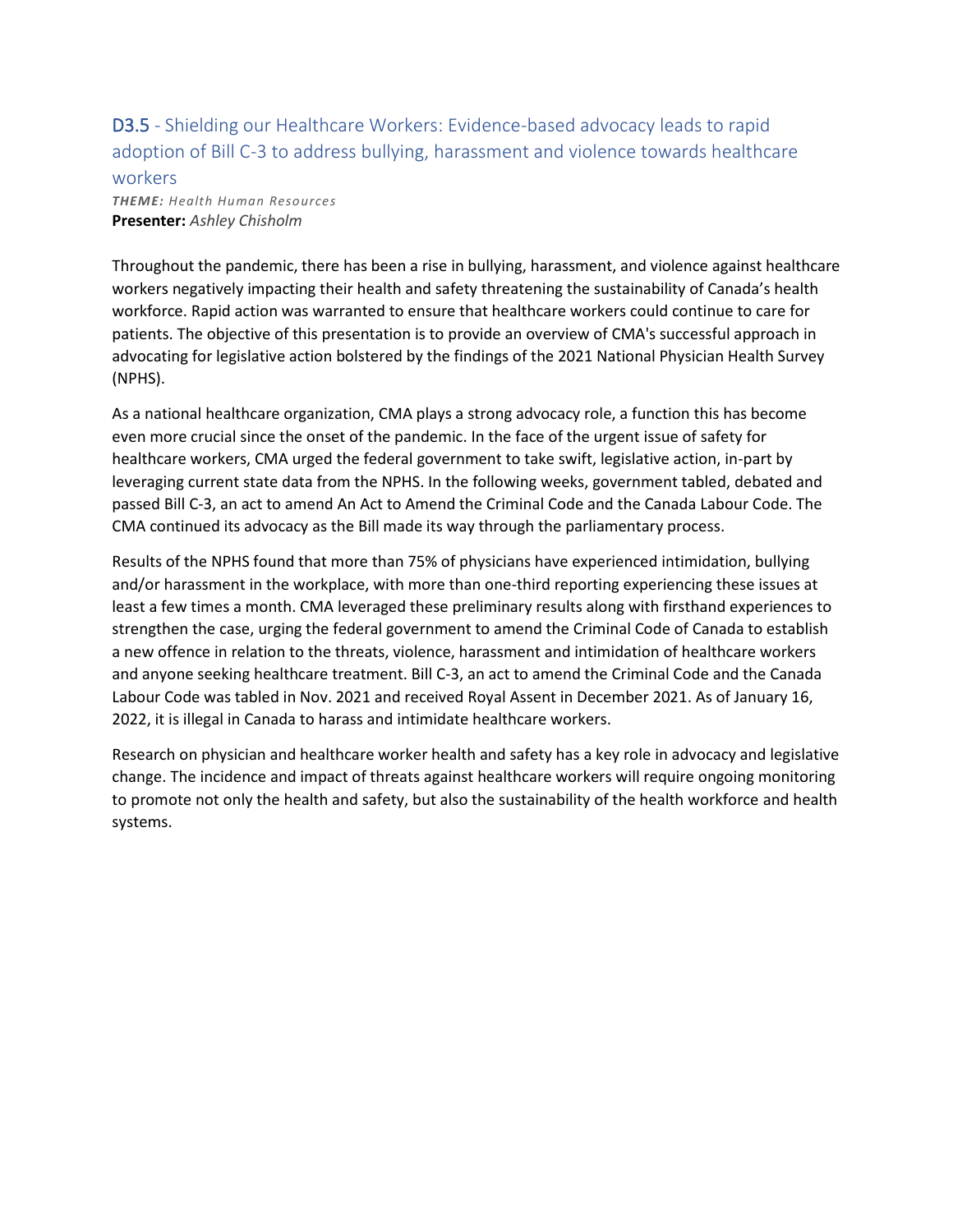#### D4.1 - How did the COVID-19 pandemic impact hospital use by persons with dementia

#### residing in long-term care?

*THEME: Home Care, Long Term Care and Aging* **Presenter:** *Laura C. Maclagan*

Long-term care (LTC) residents have been disproportionately affected by excess mortality and social isolation during the COVID-19 pandemic. Pandemic-related restrictions including transfer policies and fears of in-hospital infection may have reduced access to acute healthcare services, leaving persons with dementia residing in LTC particularly vulnerable. We examined hospital use among persons with dementia residing in LTC during the COVID-19 pandemic compared to a historical period.

We identified persons with dementia residing in LTC in Ontario, Canada on March 1st 2020 (pandemic cohort) and March 3rd 2019 (historical cohort) using health administrative databases. Dementia status was identified using a validated health administrative data algorithm. Rates of hospital use (acute care and intensive care unit (ICU) admissions, 30-day readmissions, emergency department (ED) visits) were estimated during three pandemic periods (first wave, nadir, second wave) and equivalent control periods. Negative binomial models were used to estimate rate ratios comparing rates in the pandemic period to the historical period.

We identified 61,683 persons with dementia residing in LTC on March 1st 2020 (61,808 in 2019) and age (mean: 85.5 years in both, standardized difference (SD):0.01)) and sex distribution (69.3% female vs. 69.5%, SD: 0.01) were similar between the cohorts. Hospital admissions declined by 29% during the first wave of the pandemic (RR=0.71, 95%CI[0.67, 0.74]) and remained 12% below historical levels during the second wave (RR=0.88, 95%CI[0.84, 0.92]). ICU admissions were 29% below historical levels during the first wave (RR=0.71, 95%CI[0.61, 0.82] and 23% below historical levels during the second wave (RR=0.77, 95%CI[0.67, 0.88]). ED visits declined by 49% (RR=0.51, 95%CI[0.49, 0.54]) during the first wave and remained 33% lower during the second wave (RR=0.67, 95%CI[0.64, 0.70]).

During the first and second waves of the pandemic, we observed large and significant declines in hospital use among persons with dementia residing in LTC. These findings raise issues of equitable access to acute care services for persons with dementia in LTC.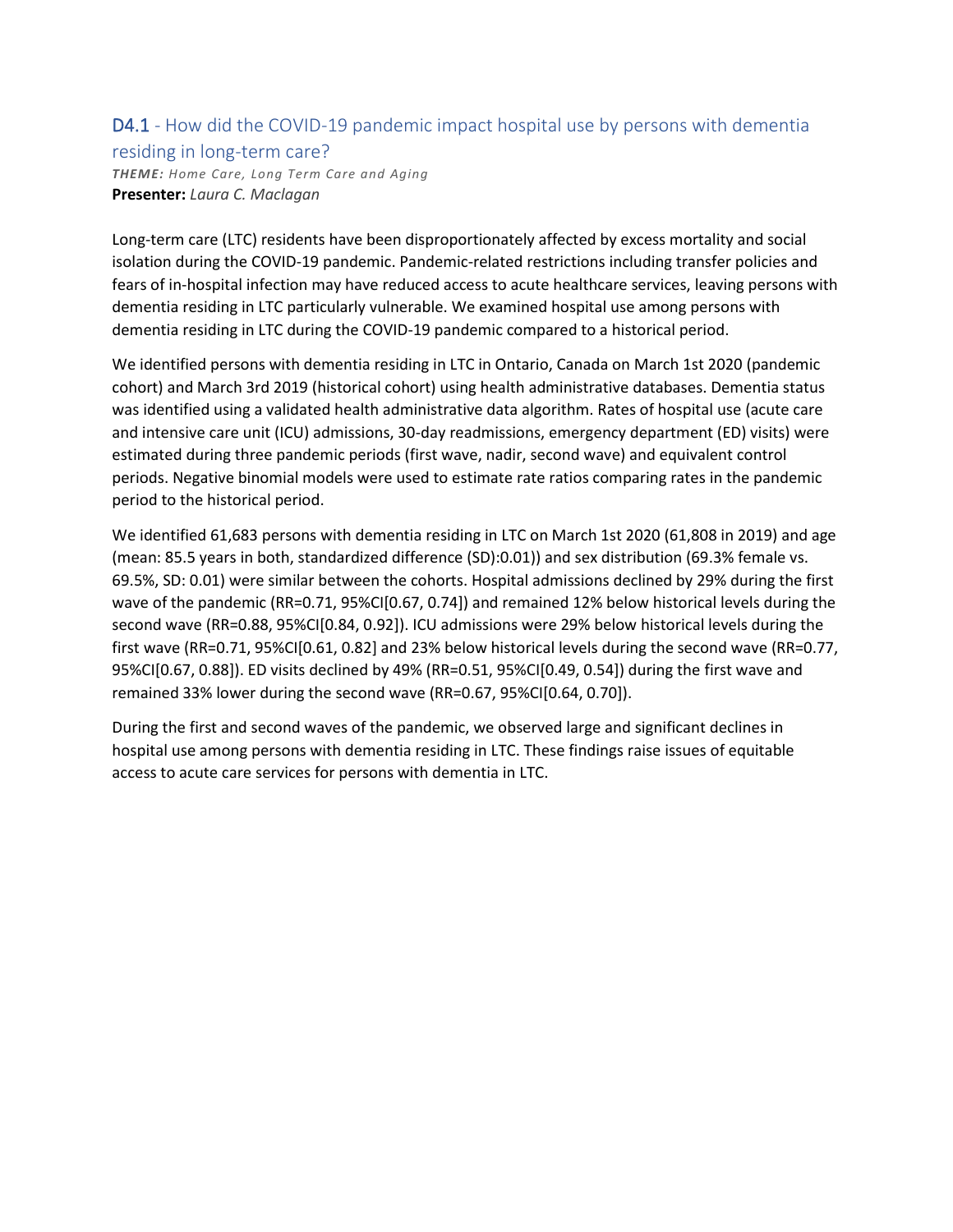#### D4.2 - Resident frailty and excess mortality in Ontario Long-Term Care homes during the first year of the COVID-19 pandemic: a population-based time-series analysis *THEME: Home Care, Long Term Care and Aging* **Presenter:** *Michael Campitelli*

Recent studies indicate that mortality risk was higher among frail versus less frail long-term care (LTC) residents during the Coronavirus Disease 2019 (COVID-19) pandemic. However, existing research has largely failed to consider the higher baseline mortality rates evident for frail residents prior to the pandemic. We examined the relative change in all-cause mortality per month during the first year of the pandemic compared to historical trends within frail and less frail residents of LTC.

We used linked health administrative data from Ontario to conduct a population-based time-series analysis. Physician and drug claims were used to create monthly cohorts of LTC residents who were alive between March 2019 and February 2021. For each cohort, we used the resident's most recent full clinical evaluation using the Resident Assessment Instrument Minimum Dataset version 2.0 tool to compute a validated frailty score. Monthly all-cause mortality rates, and relative rates of mortality between months during the pandemic period and their historical comparators (e.g., March 2020 versus March 2019), were calculated for frail (>30% on frailty score) and less frail residents, separately.

Monthly mortality rates were higher among frail compared with less frail LTC residents in April 2020 (52.1 vs. 23.6 per 1,000 residents) and in January 2021 (44.9 vs. 23.3 per 1,000 residents); months corresponding to the peak of COVID-19 LTC mortality during the first and second waves. However, the relative increases in mortality for April 2020 compared with April 2019 were similar between frail (Relative Rate [RR] 1.67; 95% Confidence Interval [95%CI] 1.56-1.78) and less frail residents (RR 1.84; 95%CI 1.63-2.07). For January 2021 compared with January 2020, the relative increases in mortality were higher among less frail residents (RR 1.54; 95%CI 1.37-1.73) than for frail residents (RR 1.18; 95%CI 1.11-1.26).

Less frail LTC residents were equally, if not more, susceptible as their frail counterparts to all-cause mortality during the COVID-19 pandemic. The health risks faced by residents of all frailty levels in LTC should be considered when planning mitigation strategies for subsequent COVID-19 waves or future pandemics.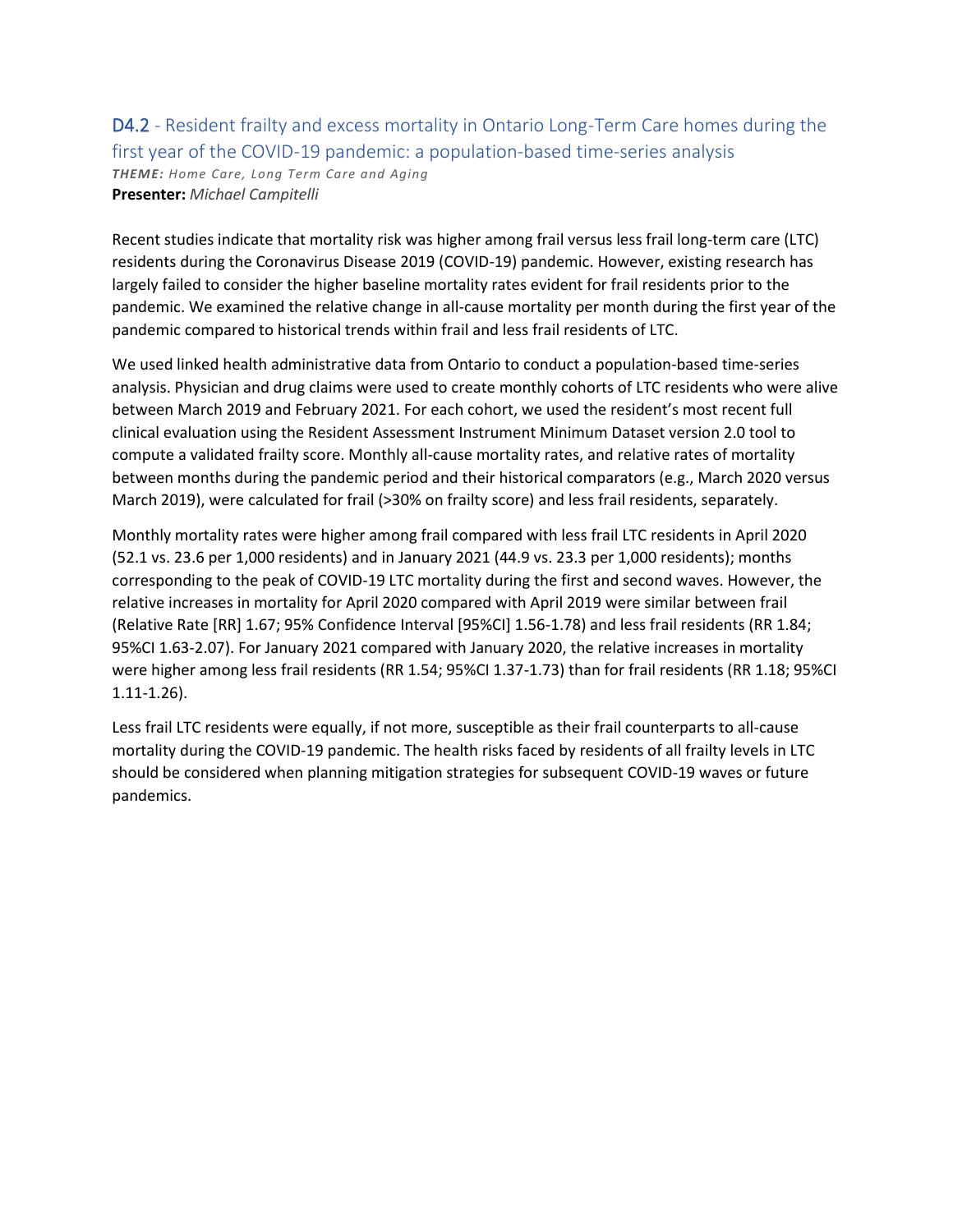### D4.3 - Understanding healthcare utilization at the end of life, an application of process

### mining discovery technique

*THEME: Home Care, Long Term Care and Aging* **Presenter:** *Delphine Bosson-Rieutort*

We expect a significant demographic shift for the Quebec population as the proportion of seniors will increase from 16 to 31% by 2031. Concerns and challenges emerge as both prevalence of multiple chronic diseases and acute health care services utilization increase with age. We aim to describe patients' health care trajectories in their last year of life to better understand and organize services around patients' needs.

Using Quebec's administrative health data, we constituted a retrospective cohort of individuals at the "end of their life", including 10% of all Quebec individuals deceased at age 66 and over, between April 1, 2014 and March 31, 2018 (inclusive). For each individual, we extracted all information about the use of health care services over the last 12 months before death to build their trajectories of healthcare utilization. After a thorough data management, we applied process mining technique on healthcare trajectories in order to describe healthcare utilization both in terms of services intensification and sequence of events before death.

The cohort included 21,255 individuals (53% female), deceased at the average age of 83y. Over 50% of the cohort died from an organic failure, 30% of terminal disease and 15% of physical or cognitive frailty. Among the services used, 82% of the cohort made at least 1 visit at the emergency department, 72% were hospitalized and only 27% were admitted in long term care. The output of the process mining will be a "process map" (and its indicators), visually representing the chronological sequence of healthcare utilization. It will allow us to identify problematic segments of the highlighted overall trajectory, such as over or underused services, as well as their cost. Applied on different subpopulations (i.e. diseases), it will help to identify group-specific healthcare services patterns.

Process mining technique combined with massive administrative health databases offer innovative possibilities to provide a better knowledge of trajectories in the last year of life. The main advantage of this technique is to provide a visual support to researchers and decision makers to help improving patients' care in Quebec.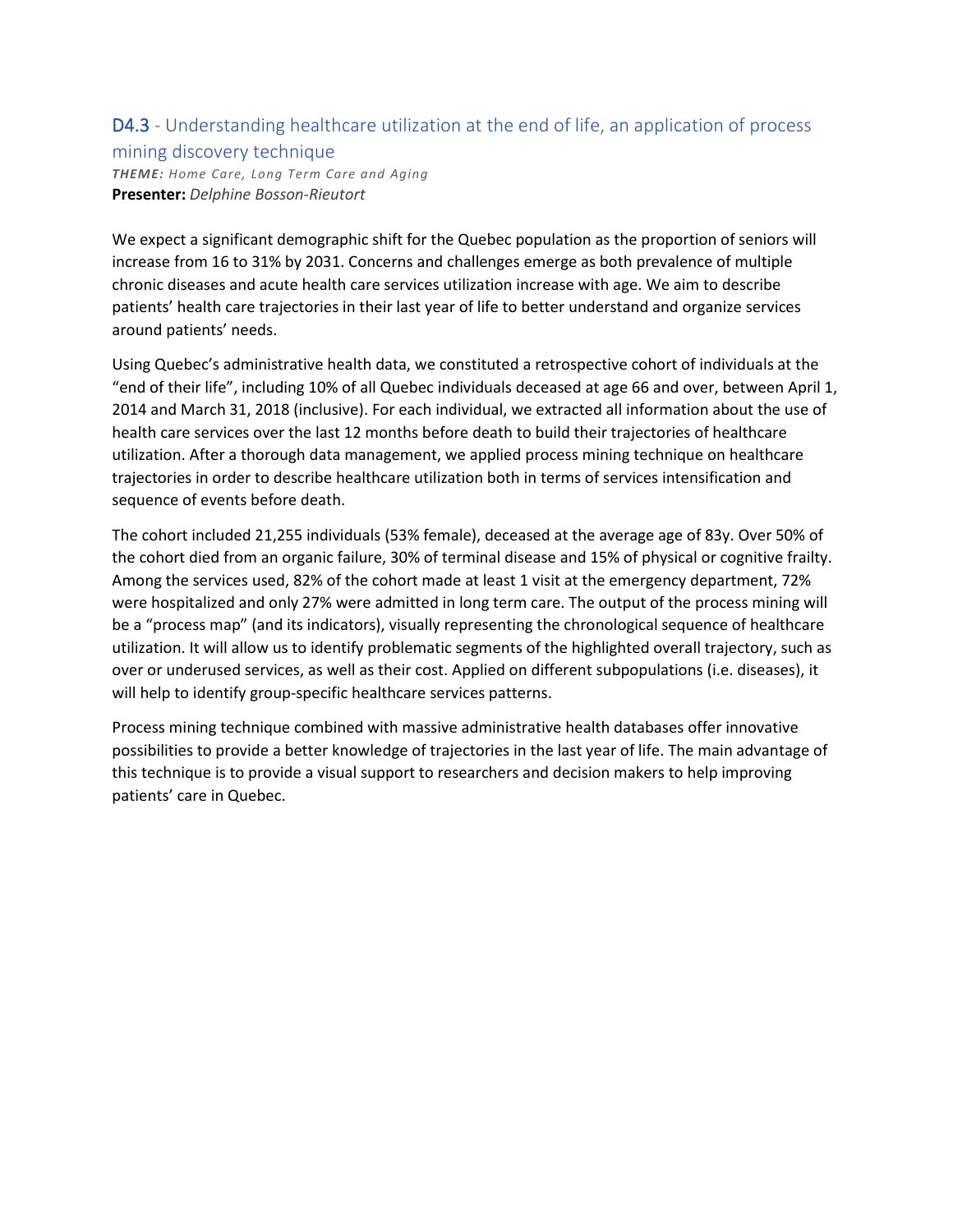# D4.4 - A scoping review of the design, implementation, and evaluation of hospice-based,

#### volunteer-led caregiver programs

*THEME: Home Care, Long Term Care and Aging* **Presenter:** *Dr. Vidhi Thakkar*

Surveys across Canada have shown that if given a choice, most Canadians would choose to be cared for and die at home. Research shows that to achieve this goal, most people who are dying require support from a family caregiver. Caregiving can be distressful for people caring for loved ones at home, and some caregivers are reluctant to ask for support. Caregiver support programs exist to help caregivers identify their needs. To inform the development, design and implementation of hospice-based programs, the authors conducted a scoping review to support policy makers program development.

As a part of a CIHR HSIF project, a scoping review of health services literature was conducted in academic databases and a grey literature search was completed. The inclusion criteria were volunteerled caregiver programs and program evaluations in the hospice and long-term care settings. The final search was conducted in MEDLINE, Embase, CINAHL, PsycInfo, and Web of Science with evidence included from 1990 onwards. Google and Google Scholar was searched for grey literature from national and provincial palliative care organizations, professional interest groups, and hospice organizations. Articles were independently screened and extracted by two researchers. Data was analyzed in a MS Excel table that included each study's methods, program design, study results and findings, and program evaluation approach.

There were n=22 articles from the academic databases and n=14 from the grey literature. The literature highlighted multiple hospice-based programs that provided support to caregivers in their homes. The literature indicated that health care professionals led most programs designed to support caregivers in their homes. A small sample of volunteer-led programs demonstrated positive impact (n=3 out of 36 articles). The scoping review identified examples of how volunteer led programs can have a positive impact on caregivers. A key finding was an ability to connect people to community services.

This scoping review revealed that support programs for home-based caregivers have a positive impact on the psychosocial needs of older caregivers. The authors recommend more research in programs for caregivers. Health policymakers would benefit from this research in designing aging-focused provincial polices. Patient partners, health care professionals, and palliative care physicians can also apply the results of this scoping review to their work.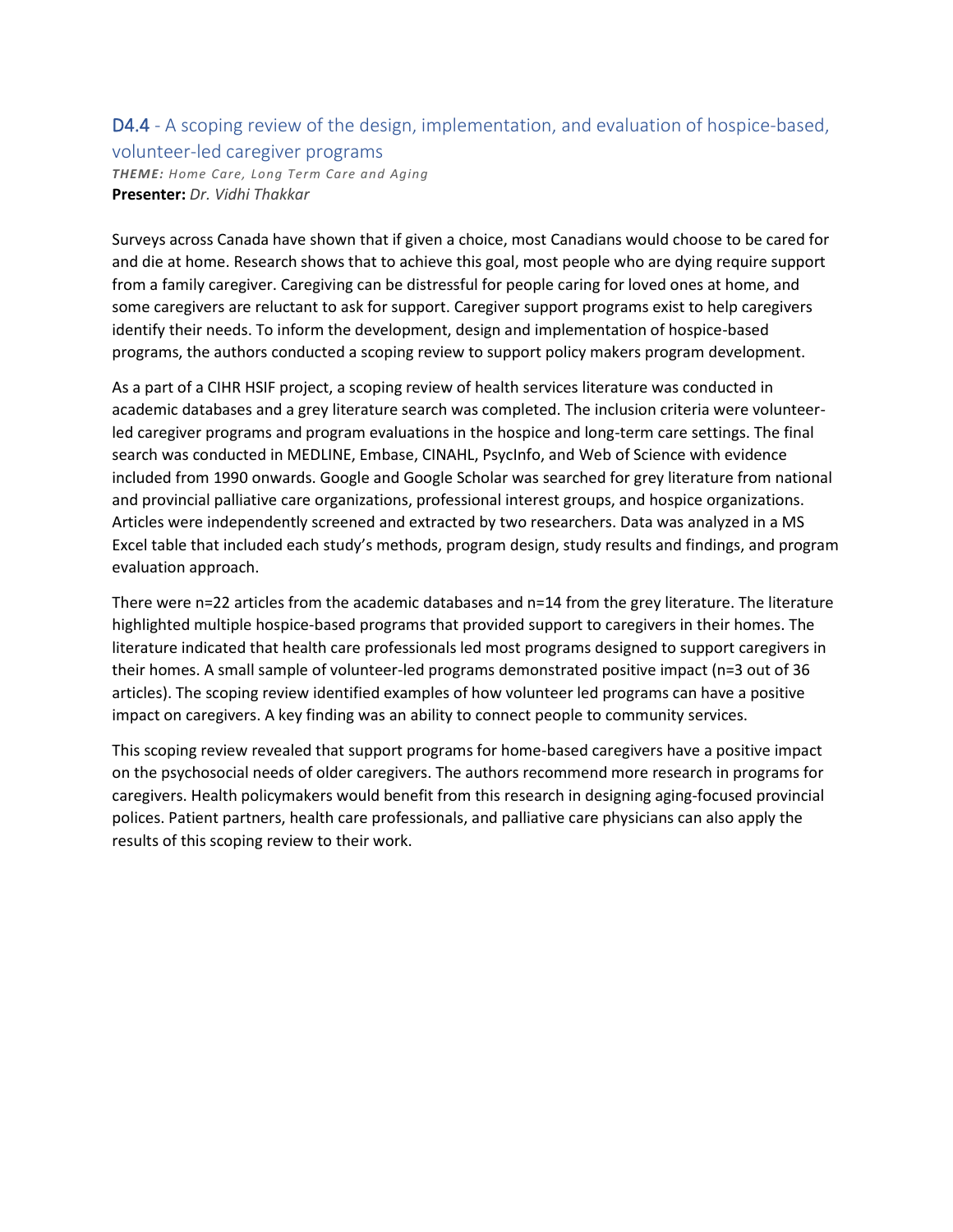# D4.5 - Development of a Canadian-specific Hospital Frailty Risk Measure using routinely collected administrative data to support health system planning for older adults (age 65+) at risk of frailty

*THEME: Home Care, Long Term Care and Aging* **Presenter:** *Sunita Karmakar-Hore*

As Canada's population ages, an increasing number of individuals are expected to become frail. Until recently, there was no standard using routinely collected data to measure frailty in acute care in Canada. The Canadian Institute for Health Information (CIHI) developed the Hospital Frailty Risk Measure (HFRM) to characterize the risk of frailty among hospitalized seniors (65+) to support health system planning, research and quality improvement, including transitions of care across the health care sector.

The CIHI HFRM uses a cumulative deficit approach, based on number of deficits (frailty conditions) present. Frailty-related deficits were grouped into 36 condition categories, identified in collaboration with clinical experts, using ICD-10-CA diagnosis codes from CIHI's clinical administrative databases over a 2-year look-back period. A continuous risk score was calculated (total number of deficits divided by 36), and a single measure, Hospitalized Seniors (65+) at Risk of Frailty, was developed using the stratumspecific likelihood ratio method by predicting a variety of frailty-related adverse outcomes, including readmission, long length of stay, and high use of hospital beds to determine the cut-point.

The cohort included 788,779 patients, age 65 and older, discharged from acute hospitals across Canada over one year (2018-2019). Patients with 6 or more deficits were determined to be at risk of frailty, representing more than one third (~340,000) of seniors admitted each year. Compared with the comparator group, they were 3 times more likely to be hospitalized for 30 days or longer and 3 times more likely to be high users of hospital beds. Those at risk were also twice as likely to be readmitted within 30 days and twice as likely to die within one year of discharge. This measure provides insight into the magnitude of frailty in Canadian hospitals and can be used to facilitate appropriate and targeted care for this population.

The CIHI HFRM is an accessible tool with results available for all acute care hospitals across Canada. The measure can be used by health system planners, decision-makers and researchers to support system planning, including transitions of care, and facilitate improvements in healthcare and outcomes for seniors at risk of frailty.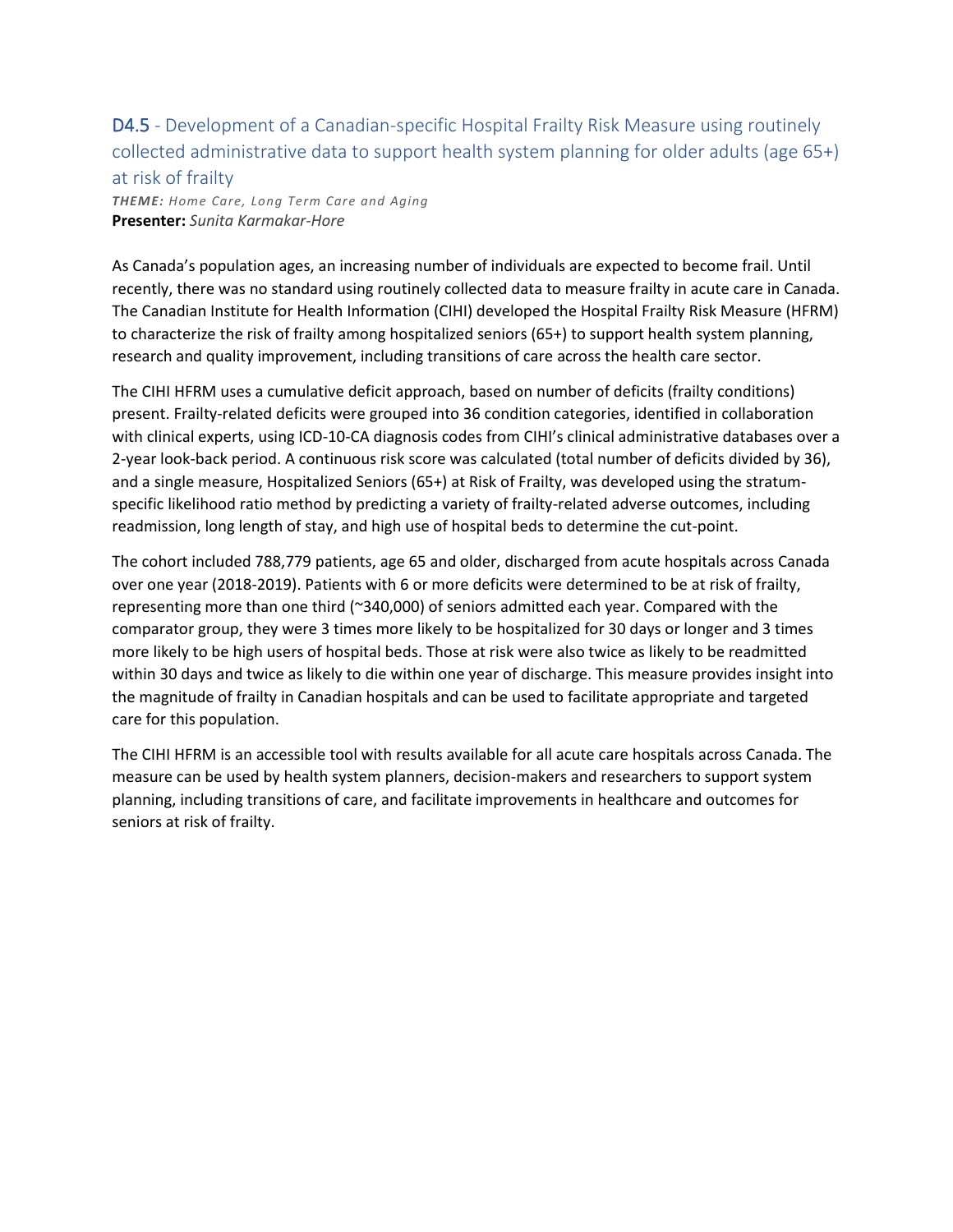## D5.1 - Determinants of access and utilization of mental healthcare among forensic service

### users *THEME: Mental Health and Addictions* **Presenter:** *Marichelle Leclair*

Better access to responsive, integrated and equitable mental healthcare for people who live with mental illness and who have behaviours that make them at risk of criminal justice involvement has been highlighted time and time again as an intersectoral priority. The objectives of the present study is to identify individual and contextual barriers and facilitators for access to mental health services specifically in the period leading to an NCRMD offense.

Data of 1,014 individuals found NCRMD in the province of Québec were extracted from the National Trajectory Project, a longitudinal file-based study of people found NCRMD in Canada. Data related to access and use of mental healthcare services were obtained for an average of 4.5 years preceding the NCRMD offense from three provincial health registries. Seeking care was defined as any contact with services for mental health reason; reaching specialized mental healthcare was defined as having a with psychiatric services; and obtaining care was defined using continuity of psychiatric care. We conducted multivariate hierarchical generalized linear models for each indicator of access. Analyses were adjusted for time of health data follow-up and level of need, approximated using the average annual days of psychiatric hospitalization.

As many as 87.1% of participants sought mental healthcare in the years prior to their offense. All those who had a family physician (25% of all participants) sought care for mental health concerns. Material deprivation of the area of residency decreased the odds of seeking care, whereas social deprivation increased the odds of seeking care. Past involvement with the justice system also increased the odds of seeking care. Participants who were older, lived with family or friends, who lived close to proximity services, or had a family physician had lower odds of reaching specialized mental health care. Participants with a history of NCRMD verdicts and complex clinical profiles were more likely to reach specialized mental healthcare. Attachment to a general practitioner and proximity to services continued to have an effect above and beyond those need-related factors, with very stable size effects. Continuity of care was relatively low in the sample, and was not associated with any measured predictors.

. While barriers to services experienced by people with mental illness and at risk of criminal justice involvement are not unique to this population, they combine here in ways that pose unique challenges. The experience of stigma and discrimination within the services, as service users are labeled as "dangerous" or "too difficult" by providers, only add to the consequences of limited resources, fragmented services and complex care pathways. Even when a first contact occurs, navigating the system may prove to be a challenge for several service users, especially as those who have behaviours that can be perceived as disturbing or aggressive may be rejected by services as their clinical, behavioural and psychosocial needs are perceived as too complex.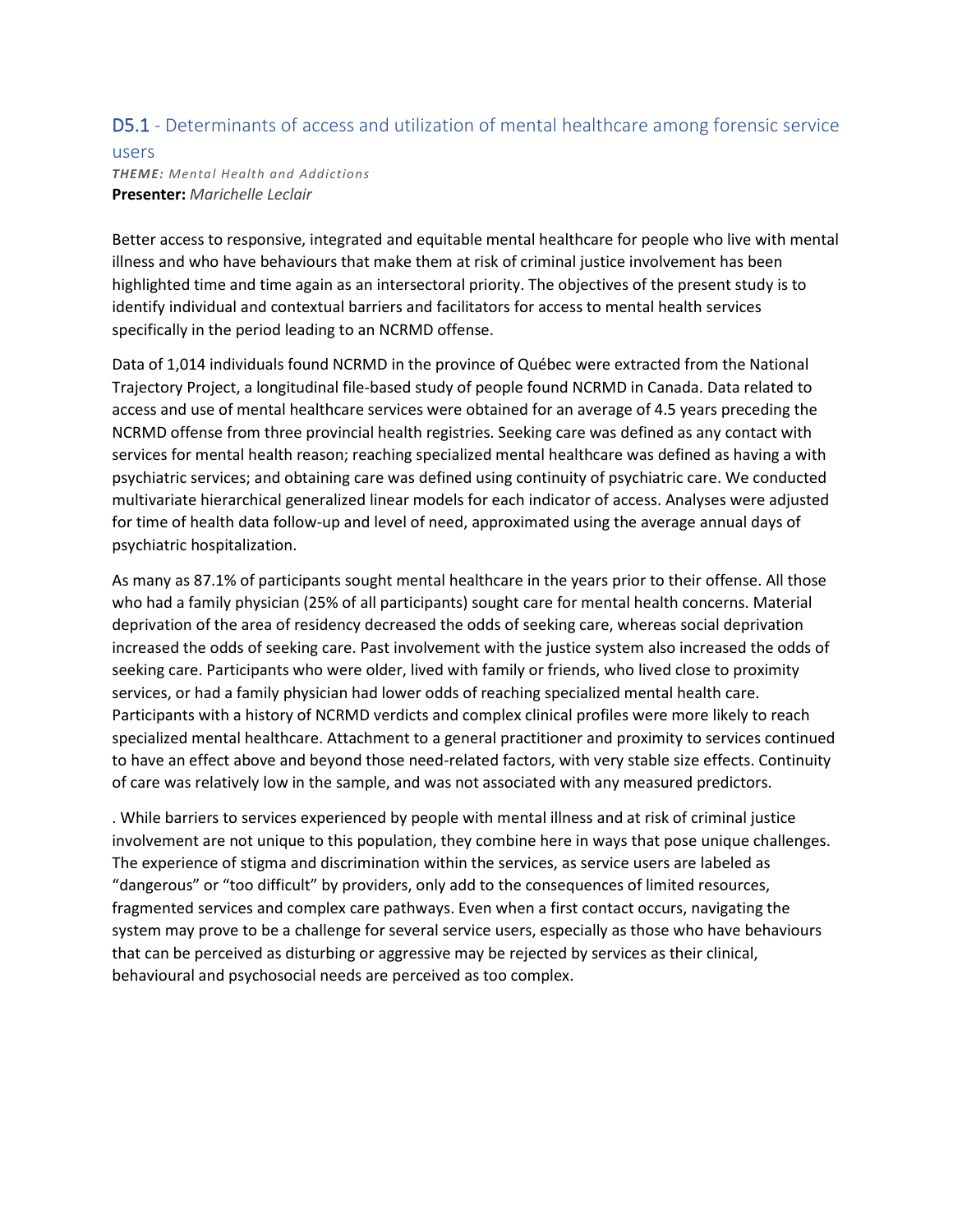### D5.2 - Planning Nimble and Responsive Mental Health Services: A Whole System

### Approach

*THEME: Mental Health and Addictions* **Presenter:** *Leslie Anne Campbell*

The consequences of COVID-19 on child and adolescent mental health and access to mental health services resulting from the public health crisis, school closures, social isolation, and economic recession have been considerable, change rapidly and, in some cases, unpredictably. Understanding the changes in patterns of service use, system entry point, level of urgency, and client characteristics are essential for planning responsive mental health and addictions services.

We employed a pragmatic multi-method approach using a combination of quantitative (surveys, measures, and administrative data) and qualitative (key informant interviews, field notes) methods and data sources for data richness and methodological triangulation. The project built upon an existing quality improvement framework within ambulatory mental health services at a pediatric tertiary health centre, allowing meaningful comparisons of the periods prior to and during the pandemic. In this presentation, we include the results of the secondary analyses of administrative data to understand patterns of demand for and use of services across the IWK Mental Health and Addictions Program.

Despite substantial increases in numbers of calls to support agencies such as Kids Help Phone over the course of the pandemic and anticipation in similar increases in numbers of referrals to formal mental health services, calls and referrals to the Central Referral service of a pediatric tertiary mental health and addictions service were not significantly higher than during similar periods in previous years. Rather, over the course of the pandemic, incremental shifts in demand occurred across the service including marginally higher numbers of referrals to the service, higher proportions of referrals resulting in booked appointments, and moderate increases in the average numbers of follow-up visits per client. These shifts together contributed to imbalances in demand and capacity that resulted in growing wait times.

Consideration of system-wide data, including demand for services, service use, level of urgency, and client characteristics, is necessary to support nimble and responsive service planning and provision. High quality program-wide data and processes for review support a robust learning health system.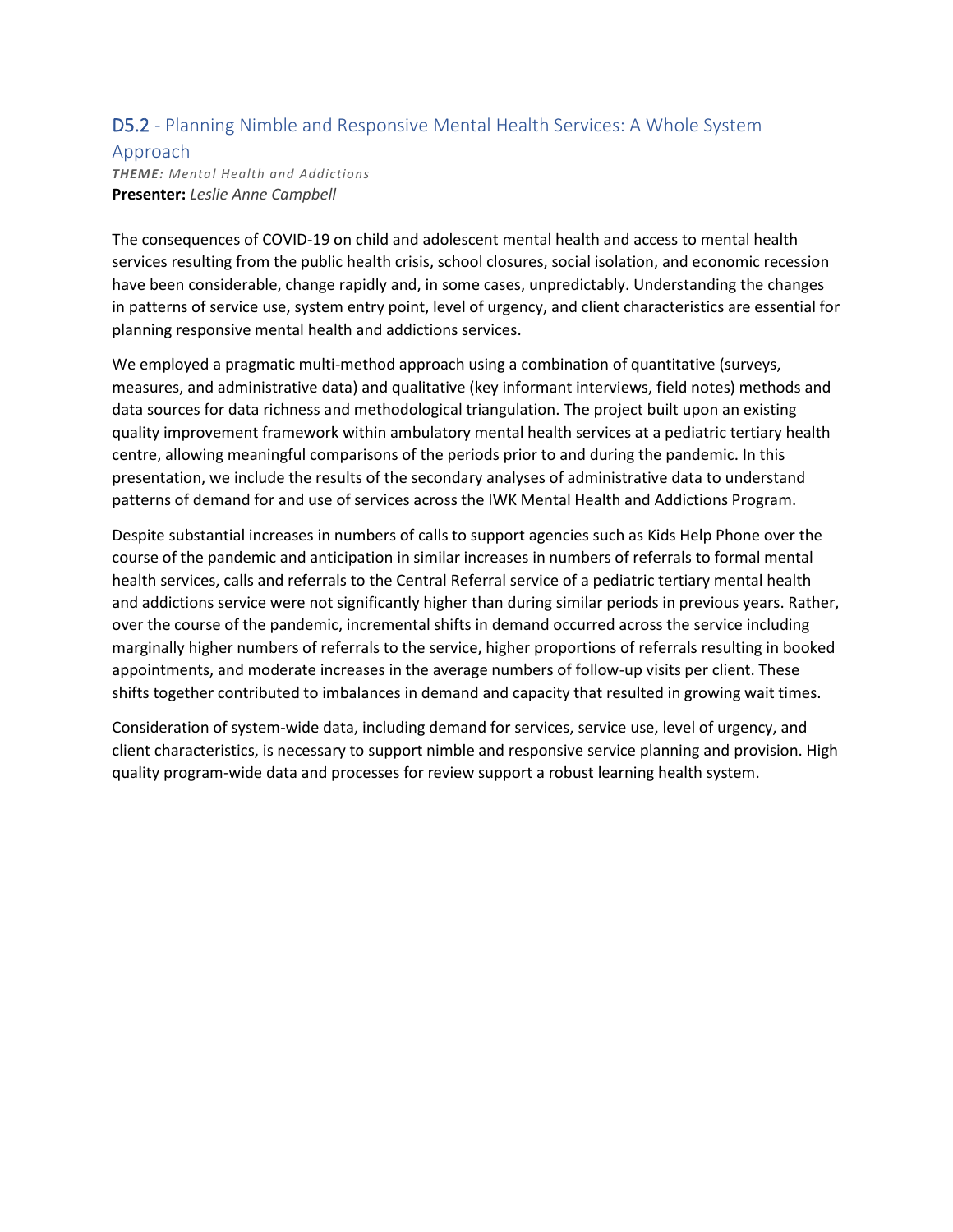## D5.3 - Bringing the Mental Health and Substance Use Health Workforce into Focus: Insights from a Facilitated Virtual Policy Dialogue *THEME: Mental Health and Addictions* **Presenter:** *Kathleen Leslie*

The mental health and substance use health (MHSUH) impacts of the COVID-19 pandemic are expected to be complex and long-term. The MHSUH workforce has a critical role to play, and yet faces longstanding data, regulatory, and funding challenges. To mobilize knowledge from our recent pan-Canadian research study on the impacts of the pandemic on the capacity of the MHSUH workforce, we held a facilitated virtual policy dialogue.

We held a three-hour virtual policy dialogue with 46 stakeholders and policy-decision makers as the final phase in our year-long mixed-methods research study. The event was part of our integrated knowledge mobilization strategy and was designed to generate stakeholder-driven policy implications and priority actions based on our research findings. The data collected from the virtual policy dialogue included transcripts from the small group breakout rooms and main sessions, reflective field notes, and the final report from the external facilitator. Coded data were thematically analyzed to inform our understanding of the prioritization of the policy implications and action items.

Facilitated virtual policy dialogues generate rich qualitative insights that guide community-informed knowledge mobilization strategies and promote evidence-informed policy. Our policy dialogue identified actionable policy recommendations with equity as a cross-cutting theme. We identified six key priorities to strengthen MHSUH workforce capacity through our facilitated virtual policy dialogue: universal public funding, comprehensive workforce data for better planning, cultural competence, burnout, regulation, and the public/private sector interface. Adapting policy dialogues to virtual formats and including technology-assisted facilitation can offer advantages for equitable stakeholder participation, allow for deeper analysis, and help build consensus regarding evidence-based policy priorities.

Our policy dialogue allowed us to engage a diverse group of MHSUH workforce stakeholders in a meaningful action-oriented way, provided an avenue to get feedback on our research findings, and generated prioritized action items that incorporated the knowledge and experience of these MHSUH workforce stakeholders.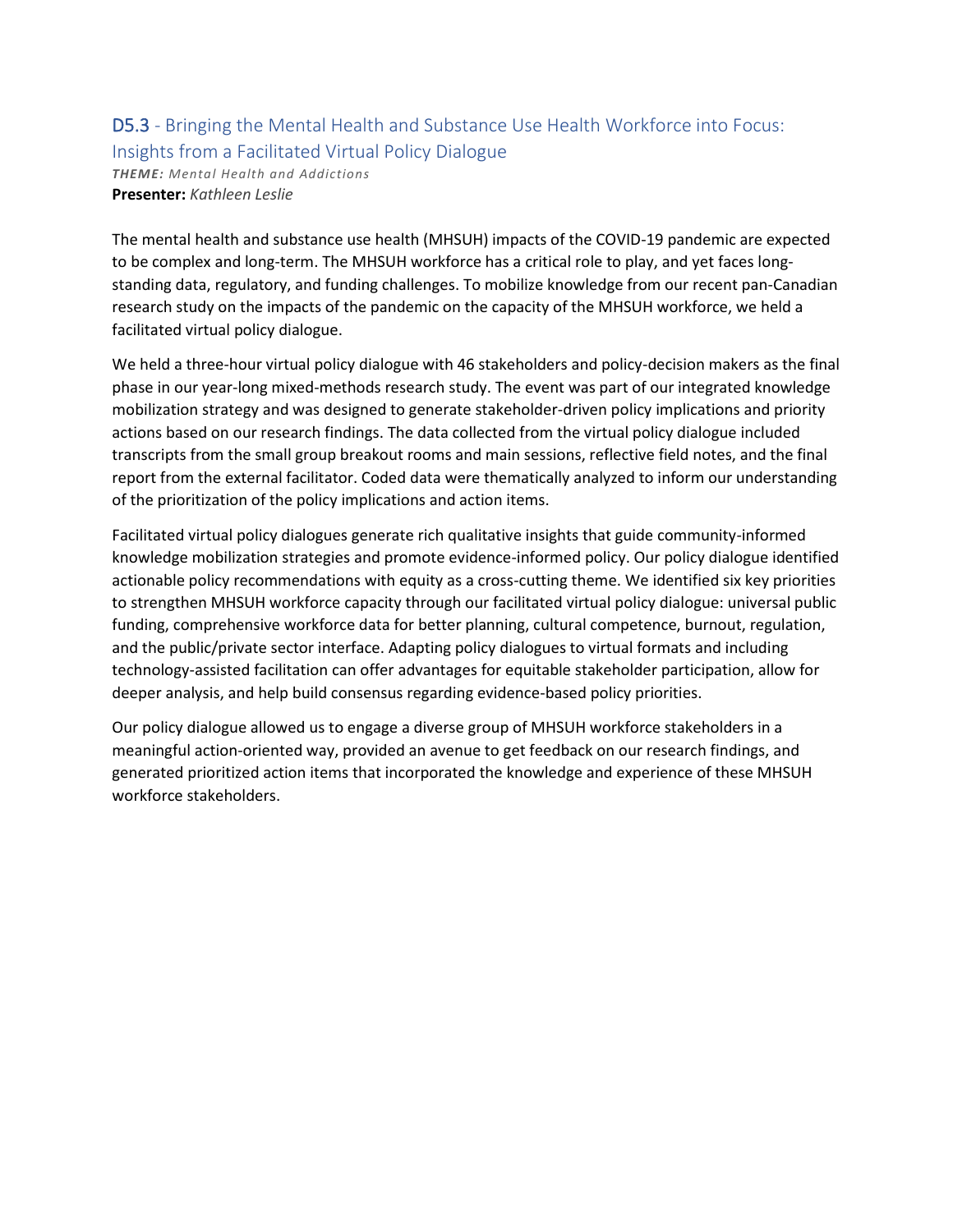## D5.4 - Building a high-quality mental health and addictions system: Learning from four

intermediary organizations *THEME: Mental Health and Addictions* **Presenter:** *Janet Durbin*

As with other jurisdictions, Ontario has made delivery of consistent, high-quality evidence-based health care a priority. The newly created Mental Health and Addictions Centre of Excellence is mandated to progress this aim in the mental health and addictions system. Intermediary organizations have recently emerged to bridge the research-to-practice gap. This presentation reports results of a structured review of intermediaries in four jurisdictions to inform efforts in Ontario and elsewhere to build high-quality health systems.

An initial list of intermediaries focused on delivery of mental health and addictions services was developed, based on a targeted scan of the literature and informed by experts in the field. Four were selected for deep descriptive review. Inclusion criteria included mature organization, system wide mandate, use of comprehensive support model informed by implementation science and relevance to publicly funded health systems. A standardized template based on the literature was developed to describe each intermediary and was populated using multiple data sources including peer reviewed and grey literature and key informant interviews. Results were synthesized to identify common practices.

The intermediaries shared a common aim of supporting implementation of evidence-based practices (EBPs) in line with the standards and guidelines set out by government. All but one operated independently from government. Core activities included ongoing performance monitoring (e.g., fidelity reviews, client outcome reporting), centralized training, and technical/coaching support to help programs address quality challenges and for workforce development. Incentives, usually monetary, were tied to performance. However, agencies were supported to address quality problems and poor performance was rarely escalated to the funder for further action. Integrating scientific expertise into the structure of the intermediaries was key to conducting the work with quality and rigour, and to sharing methods and outcomes more broadly. Positive relationships between the intermediary and the programs were fundamental to their success.

Intermediary organizations can offer a systematic approach informed by implementation science to build high-quality EBP delivery within health systems. Working in partnership with the funder is important to accomplish the funder's aims and to form policy that strengthens practice. Intermediaries need adequate funding to perform their work.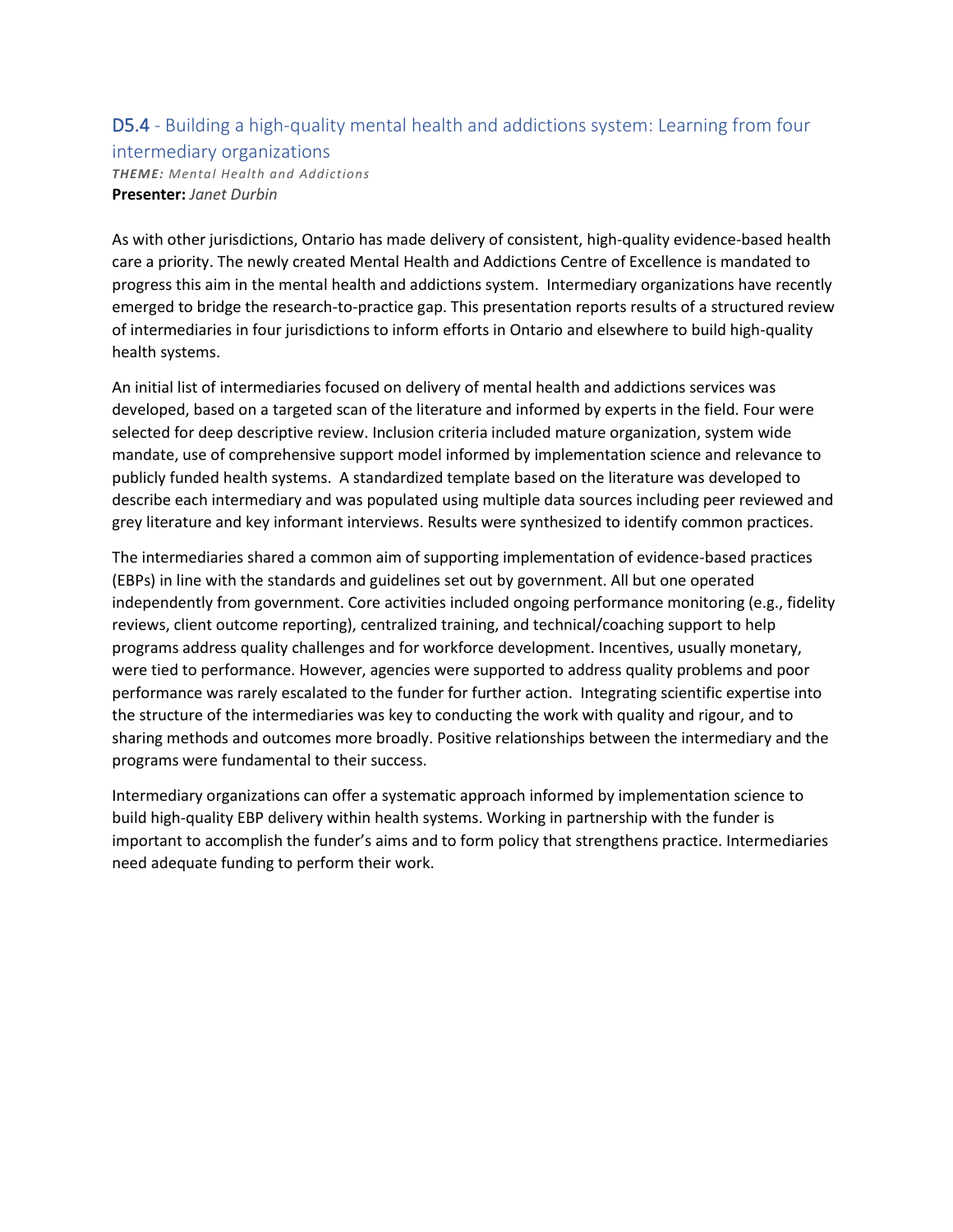# D5.5 - Barriers and facilitators in implementing integrated youth services: Lessons Learned from Youth Wellness Hubs Ontario

*THEME: Mental Health and Addictions* **Presenter:** *Nirupa Varatharasan*

Mental health and addiction services for youth in Canada continue to be fragmented. In response, Youth Wellness Hubs Ontario (YWHO) emerged as a one-stop-shop integrated youth service model serving Ontarians aged 12-25. Launched in 2017 as a pilot in six communities, today there are 14 sites with stable funding. At the end of a 3-year pilot, we conducted an implementation evaluation to identify areas of success, improvement, and service delivery modification resulting from COVID-19.

This presentation will highlight the barriers and facilitators to the implementation of the YWHO model from the perspectives of service providers and site leads. We will also cover the rapid modifications to service delivery implemented by sites in response to COVID-19. Key informant interviews were conducted from January to February 2021 with service providers and/or site leads from ten YWHO sites. Reflexive thematic analysis was used to analyze all interview data.

Several barriers and facilitators to the implementation of the YWHO model were identified at the site, community, and system level. At the site level, limited staffing and financial resources, physical hub location, coordination and communication, and establishing youth and family advisories all posed challenges. A few of the barriers at the community and system level included multiple data platforms, low family engagement, inconsistent branding, designing truly integrated service pathways, buy-in from partners, transition to virtual service delivery, collection and use of equity data, and regular use of standardized measures and outcomes. Identified facilitators include supports from the backbone organization, established core components, integrated governance, solid partnerships, excited youth and regular youth engagement, dedicated staff, stable and flexible funding, and leadership support.

Implementation of integrated youth services is highly collaborative and quite complex. As interest in this model increases, so does the need for knowledge related to optimal implementation. Learnings will inform how stakeholders support youth in their communities to design and implement services that improve youth mental health and overall well-being.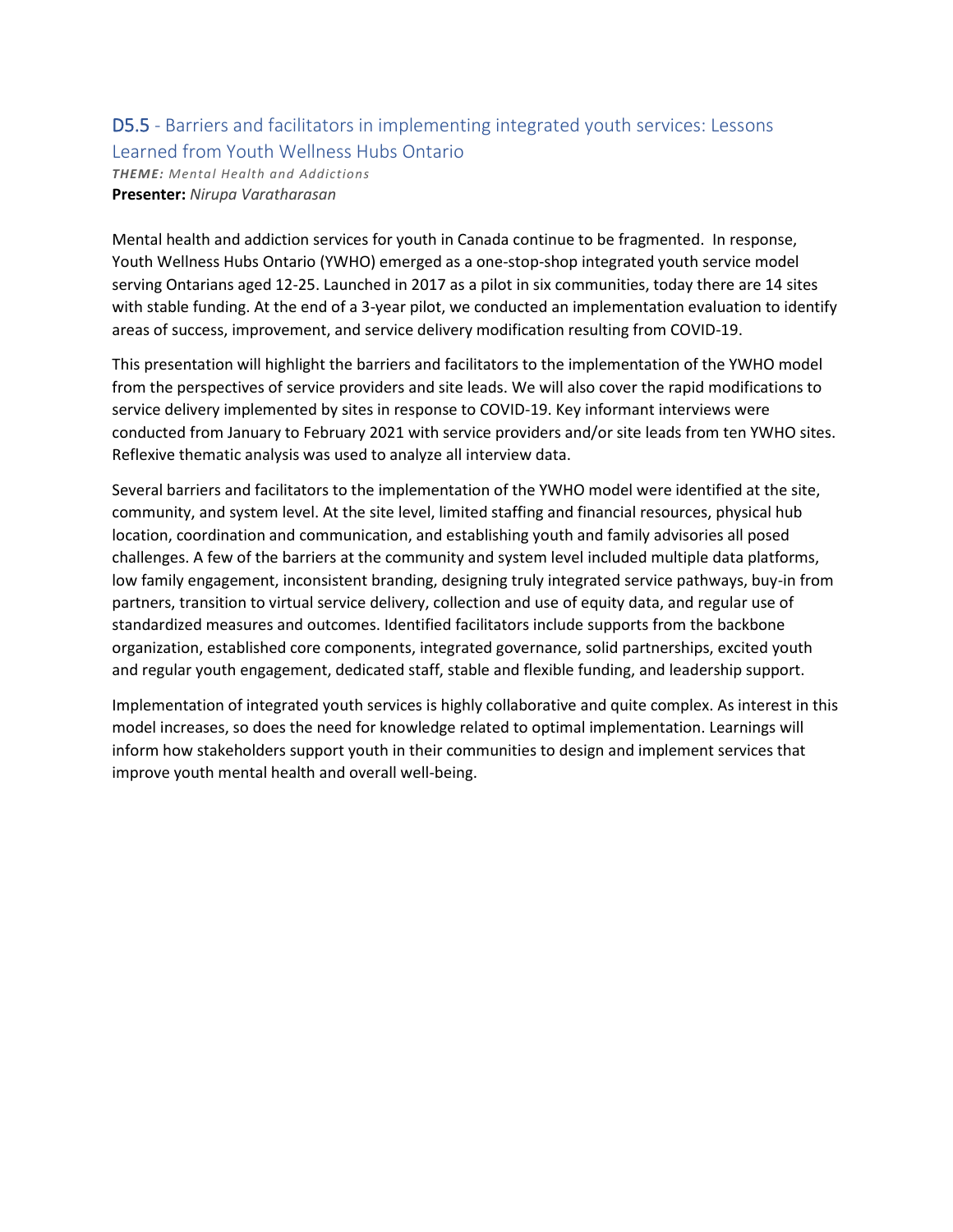## D6.1 - External factors that affect diabetes management for people who are experiencing

### homelessness *THEME: Chronic Disease Management* **Presenter:** *Saania Tariq*

People who are experiencing homelessness (PEH) tend to have a more difficult time managing diabetes compared to adults in the general population due to their housing instability and the challenges it poses. In this setting, there are many external factors that are beyond the individual's control, which can impact diabetes management. We sought to explore and describe some of those factors and how they can positively or negatively impact diabetes management for PEH.

Using a qualitative descriptive approach, we conducted semi-structured interviews with 12 individuals from Calgary, AB who have had diabetes and lived experience of homelessness within the past 10 years. In addition, we held 16 virtual focus groups with those participants to further discuss topics that were touched upon during the interviews. The interviews and focus groups were audio-recorded, and data were analyzed using principles of qualitative descriptive research and inductive thematic analysis.

Three external factors were commonly discussed by participants: diabetes education; stigma, prejudice, and discrimination; and interactions with healthcare providers. Most reported not receiving much formal diabetes education. Among those who did receive education, they reported receiving it so long ago and they found that it didn't apply to them, given their housing circumstances. They also described the stigma they witnessed or experienced because of homelessness and/or diabetes. This affects diabetes management as PEH may be removed from shelters when they have low blood sugar events, for instance. The one area where participants indicated they faced relatively few barriers was in their interactions with healthcare providers. Many participants expressed having positive experiences with their primary healthcare providers, describing them as helpful, and as listening without judgment.

There is a need for increased awareness of diabetes in the homeless-serving sector to reduce stigma. Additionally, PEH need frequent diabetes education that is tailored to their housing circumstances. It is recommended that providers enable patients to discuss their experiences and concerns and extend support to establish trusting relationships.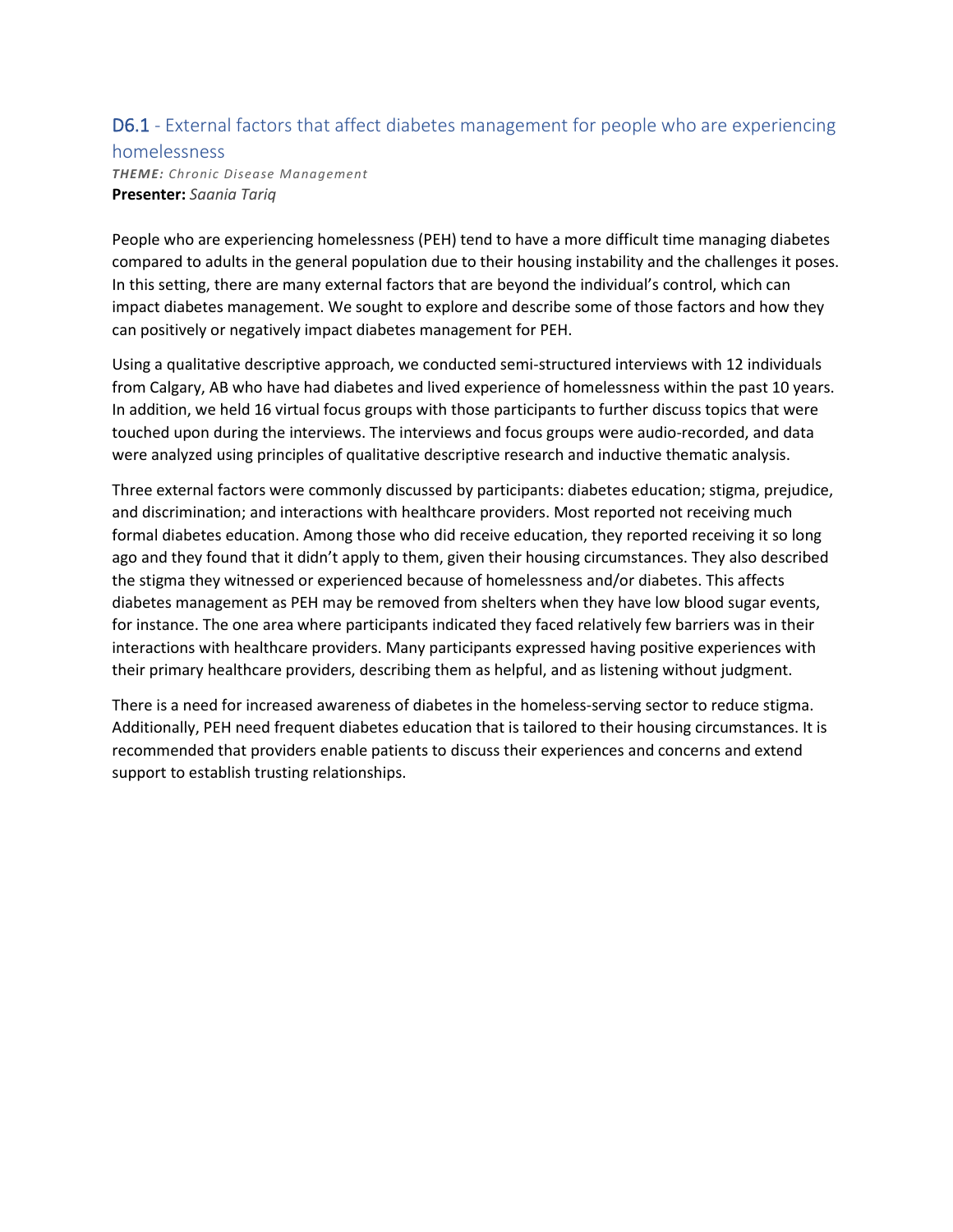# D6.2 - Measuring COPD incidence in NB: analysis of a province-wide linked administrative

and clinical database

*THEME: Chronic Disease Management* **Presenter:** *Ted McDonald*

COPD in New Brunswick Canada (NB) is the 3rd leading cause of both death and hospitalization but estimates of the prevalence of COPD among New Brunswickers aged 35 and older have ranged from 24,800 (based on self reported data from CCHS in 2016) to 57,000 (based on CCDSS reporting in 2018). This paper analyzes linked administrative-clinical data to study the extent to which physician diagnosis of COPD in NB is consistent with clinical diagnostic criteria.

We use linked individual data on all adults aged 35+ enrolled in NB Medicare, the provincial public health insurance system. The dataset includes elements from four databases: hospital discharge abstracts, physician billing data, medicare registry, and pulmonary function test (PFT) data from the province's pulmonary function clinics. We use discharge abstracts and physician billing data to generate indicators of COPD using PHAC's Canadian chronic disease surveillance system (CCDSS) algorithm. PFT data include test date, location and clinical test results. Incidence and severity of COPD is generated using Global initiative for Obstructive Lung Disease (GOLD) 2020 standards for postbronchodilator FEV1/FVC values.

We combine administrative and clinical data for 2007-2017 which yield 102,035 unique patient records of three types: those with an indication of COPD based on the CCDSS algorithm (" in CCDSS") but no PFT, those with a PFT result but not in CCDSS, and those in CCDSS who had a PFT. Of the 57,715 individuals in CCDSS, 66% had not received a PFT. Those not doing so were more likely to be older and frail. There were also marked differences by health zone and by area level socioeconomic status. Of those with a PFT who did not have a COPD indication, 91% tested negative for COPD. However, of those who did have a COPD indication and were tested, 63% also tested negative.

Combining administrative and clinical data results in substantial non-concordance in identifying patients with COPD. The potential for both over and under diagnosis of COPD raises important questions regarding the appropriate treatment of individuals with COPD and also highlights potential deficiencies in health data collection that have implications for health policy.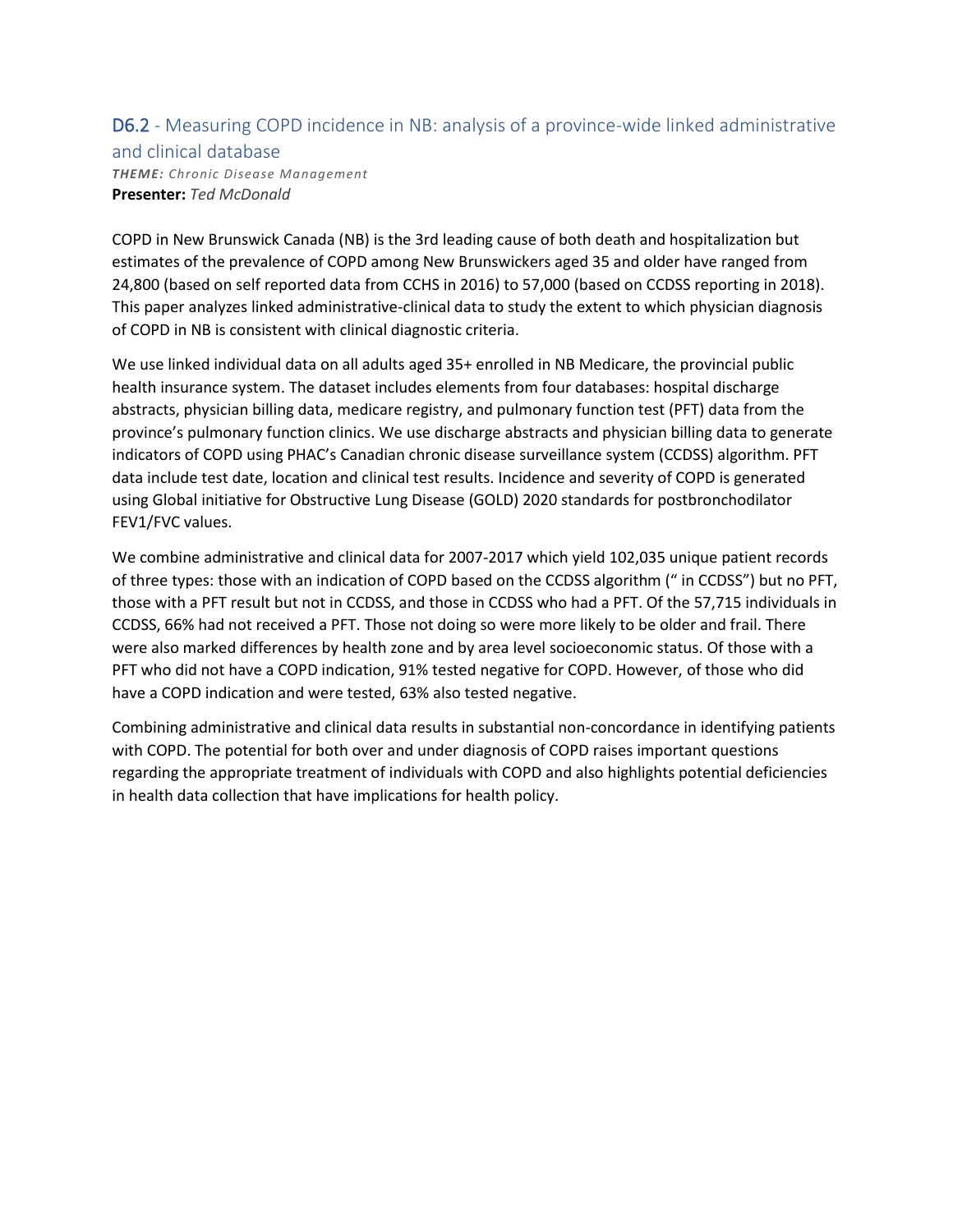## D6.3 - Understanding intrinsic factors that influence people's practice of diabetes selfmanagement while experiencing homelessness in Calgary, AB *THEME: Chronic Disease Management*

**Presenter:** *Matt Larsen*

Background: Diabetes is a chronic medical condition that demands considerable effort from affected individuals to avoid complications. Positive outcomes become substantially harder to achieve when one is also experiencing homelessness. However, some individuals with lived experience of homelessness and diabetes fare better than others. The objective of our study was to identify which intrinsic factors tend to be associated with more positive outcomes in this population.

Approach: We conducted a qualitative descriptive study by interviewing individuals who had experienced diabetes and homelessness within the last 10 years. Interview questions focused largely on asking participants to identify barriers to their diabetes care while they were homeless. We then held a series of 16 focus groups to discuss their experiences of diabetes and homelessness. Focus group discussions centered around discussing previously identified barriers as well as additional barriers that were brought up by participants during these sessions. After reviewing the interviews and focus group sessions several intrinsic factors were identified from participant's statements.

Results: In their initial interviews and the following focus group sessions participants identified three main intrinsic factors that impeded their diabetes self-management: lack of attention/ concern for their illness due to prioritizing other areas; lack of energy/ motivation to treat their chronic condition due to their mood being affected by being homeless; and a mistrust of healthcare workers and other authority figures. Participants also identified two main intrinsic factors that supported their diabetes selfmanagement: a penchant towards discipline and routine they had formed before becoming homeless; and an acceptance of frequent change and a willingness to adapt to it.

Conclusion: Identifying the intrinsic factors that both impede and support diabetes management in the homeless population has many practical applications. Individuals experiencing homelessness can be taught positive coping strategies that might not only improve their health outcomes but could also increase the likelihood that they will find and maintain permanent housing.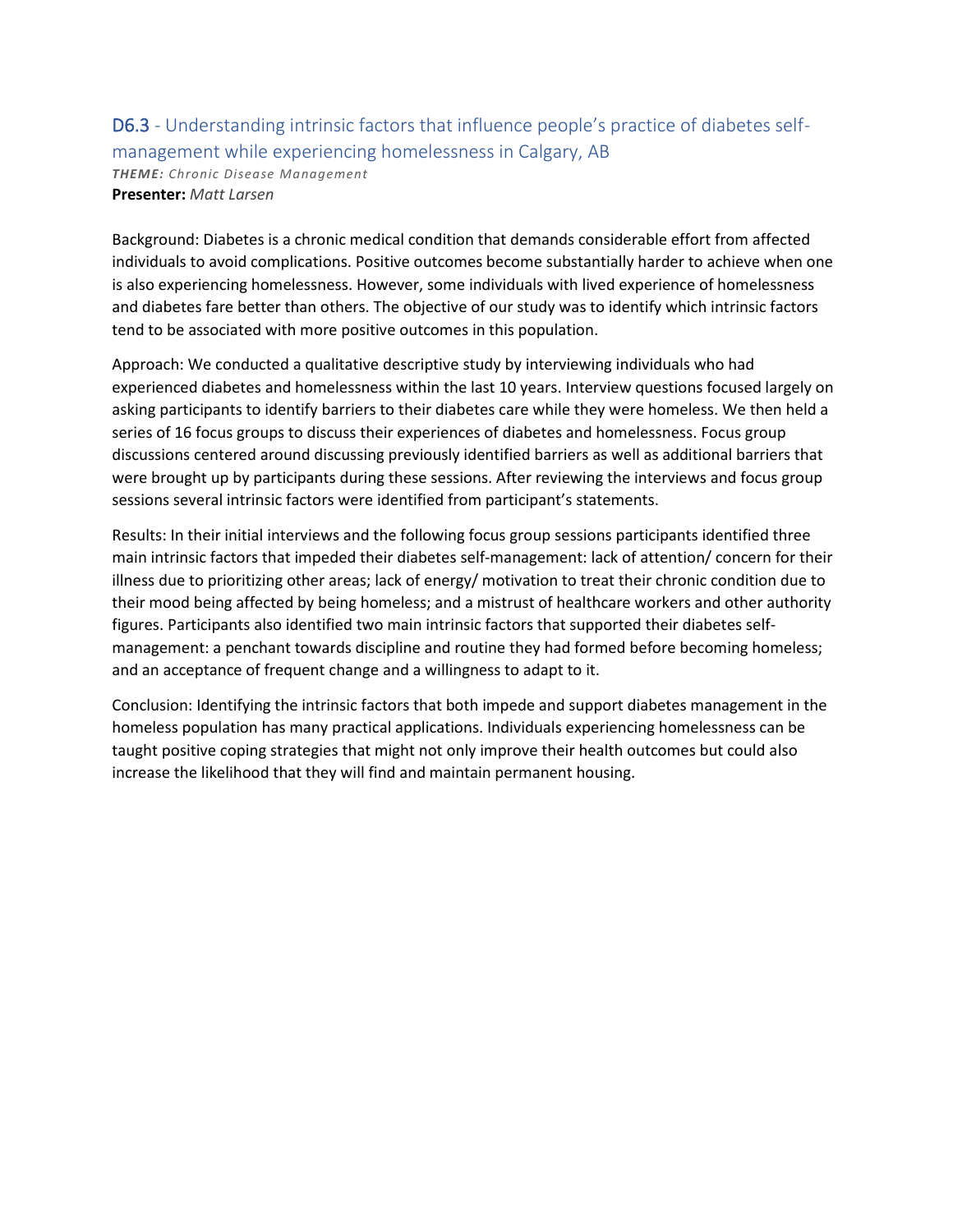# D6.4 - Understanding how Community Health Navigators tailor patient support: An

### analysis of case notes

*THEME: Health System Performance (including access to care, quality, safety, efficiency, leadership)* **Presenter:** *Michelle Leong*

Community Health Navigators (CHNs) are lay community members trained to provide patient navigation and support in a primary care setting. There is limited research on how CHNs tailor these supports to meet unique patient needs. ENhancing COMmunity health through Patient navigation, Advocacy and Social Support (ENCOMPASS) is a cluster-randomized trial in Calgary, Alberta studying the effect of CHNs on patients with chronic conditions. This sub study assessed whether activities performed by CHNs matched patient-identified needs.

Patients were matched with a CHN who provided support according to an evidenced-based program theory for approximately 6 months. The eligibility criteria were >18 years of age with at least two of: hypertension, diabetes, chronic kidney disease, ischemic heart disease, congestive heart failure, or chronic obstructive pulmonary disease/asthma. Structured and free-text data in CHN case notes and needs assessments were analyzed. Free-text data was coded using a hybrid inductive-deductive approach informed by a program theory and quantitized into count data. Descriptive statistics were used to summarize patient barriers and priorities, and services planned and provided by CHNs.

Case notes were available for 88 patients. The mean age was 64.4 ±10.5 years and majority of the patients were female (61%), Canadian-born (56%), and completed high school or less (60%). For patients who reported barriers to care in the baseline needs assessment (n=73), the average number of barriers was 2.1 ±1.1 per patient. Top barriers reported included finances (73%), health literacy (51%), and transportation (40%). Common priorities patients wanted to work on included improving mobility, increasing physical activity, obtaining financial supports, and improving health outcomes (such as blood sugars). CHNs reported connecting patients to different types of resources (financial, social, or health), gathering and sharing resources, working with multidisciplinary team members to coordinate patient care, and providing emotional and social support.

CHNs provide variable supports to patients outside of a clinic setting and work with patients to address their priorities and overcome barriers. This study advances our understanding of the role of CHNs in a novel healthcare model for patients with multiple chronic conditions and will inform program refinements and scale-up.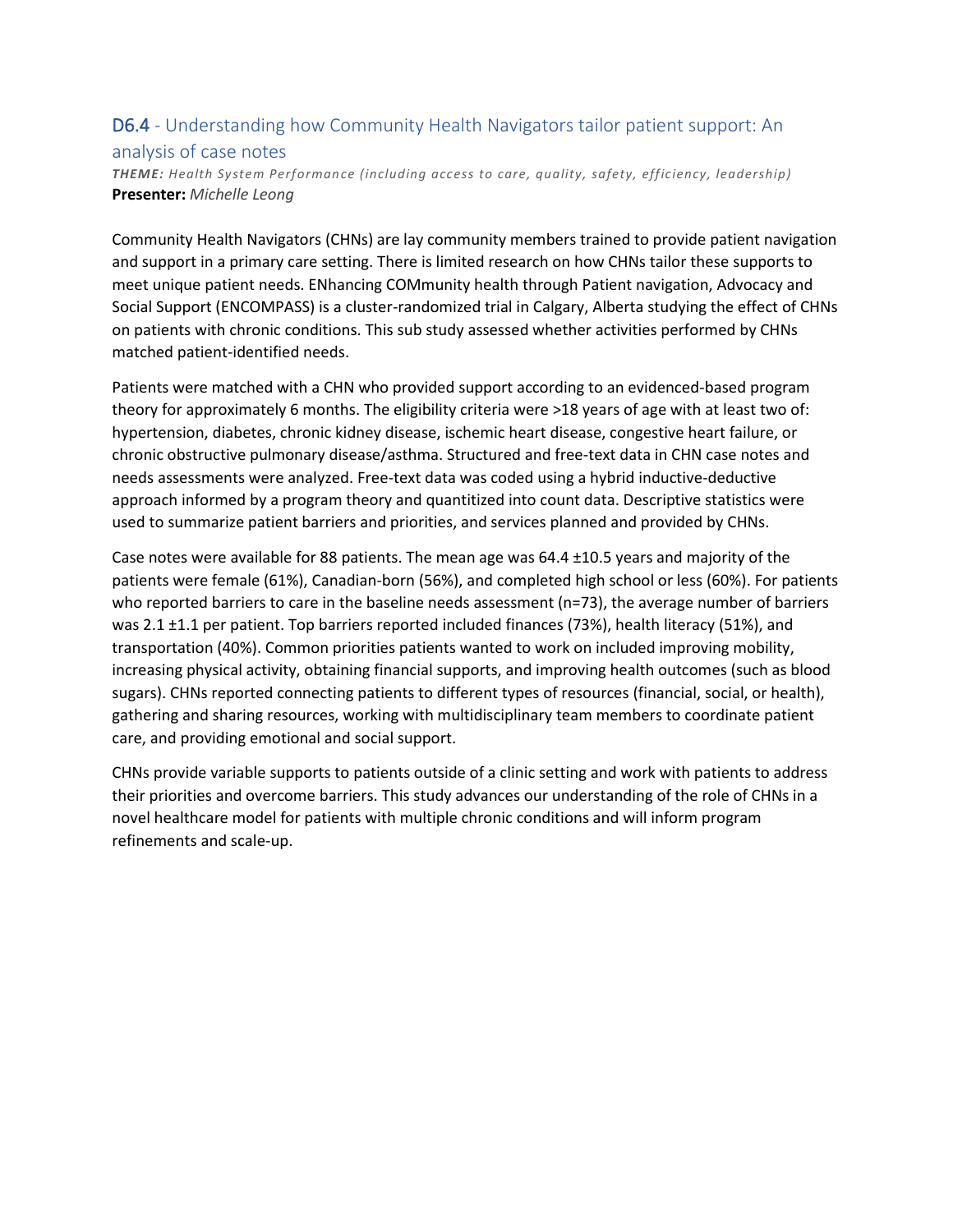### D6.5 - Initiation of opioid agonist therapy after hospital visits for non-fatal opioid

#### poisonings in Ontario

*THEME: Mental Health and Addictions* **Presenter:** *Daniel McCormack*

Opioid agonist therapy (OAT) is the standard for treatment of opioid use disorder (OUD). In 2018, a national clinical guideline strongly recommended buprenorphine as first-line OAT, in part because it is an accessible treatment option for physicians working within hospital-based settings. Given that patients with OUD regularly engage with the healthcare system in hospital-based settings, we sought to understand the patterns of OAT initiation among people with OUD soon after a hospitalization for opioid toxicity.

We used a retrospective population-based repeated cross-sectional study to examine the rate of initiation of methadone, buprenorphine/naloxone or daily dispensed morphine in the 7 days after an emergency department (ED) visit or hospitalization for opioid toxicity. Cases were excluded if they were transferred to further acute or non-acute care or had no history of OUD. We created a monthly time series from January 2014 to March 2020 and used Autoregressive Interventional Moving Average (ARIMA) models to examine whether the introduction of the national guideline in March 2018 was associated with an increase in the rate of OAT initiation.

Overall, 19,382 cases of opioid toxicity were included in the cohort. We found that the overall rate of OAT initiation after an ED visit or hospitalization for opioid toxicity increased from 3.35% in 2014 to 5.59% in Q1 2020. There was considerable fluctuation throughout the observation period, but the rate of OAT initiation showed a gradual increase starting in 2016. The rate of initiation of methadone and buprenorphine/naloxone were similar throughout the observation period, and daily dispensed morphine initiation was rare. Individuals who initiated OAT were generally younger and more likely to have had an opioid toxicity event in the year prior. There was no significant association between the introduction of national guidelines and the rate of OAT initiation (p=0.5754).

OAT initiation following a hospital visit for opioid toxicity increased over the observation period but remained low. We did not find evidence that the national guideline led to increased access to OAT which suggests the need to identify and remove barriers to initiation in the acute care setting.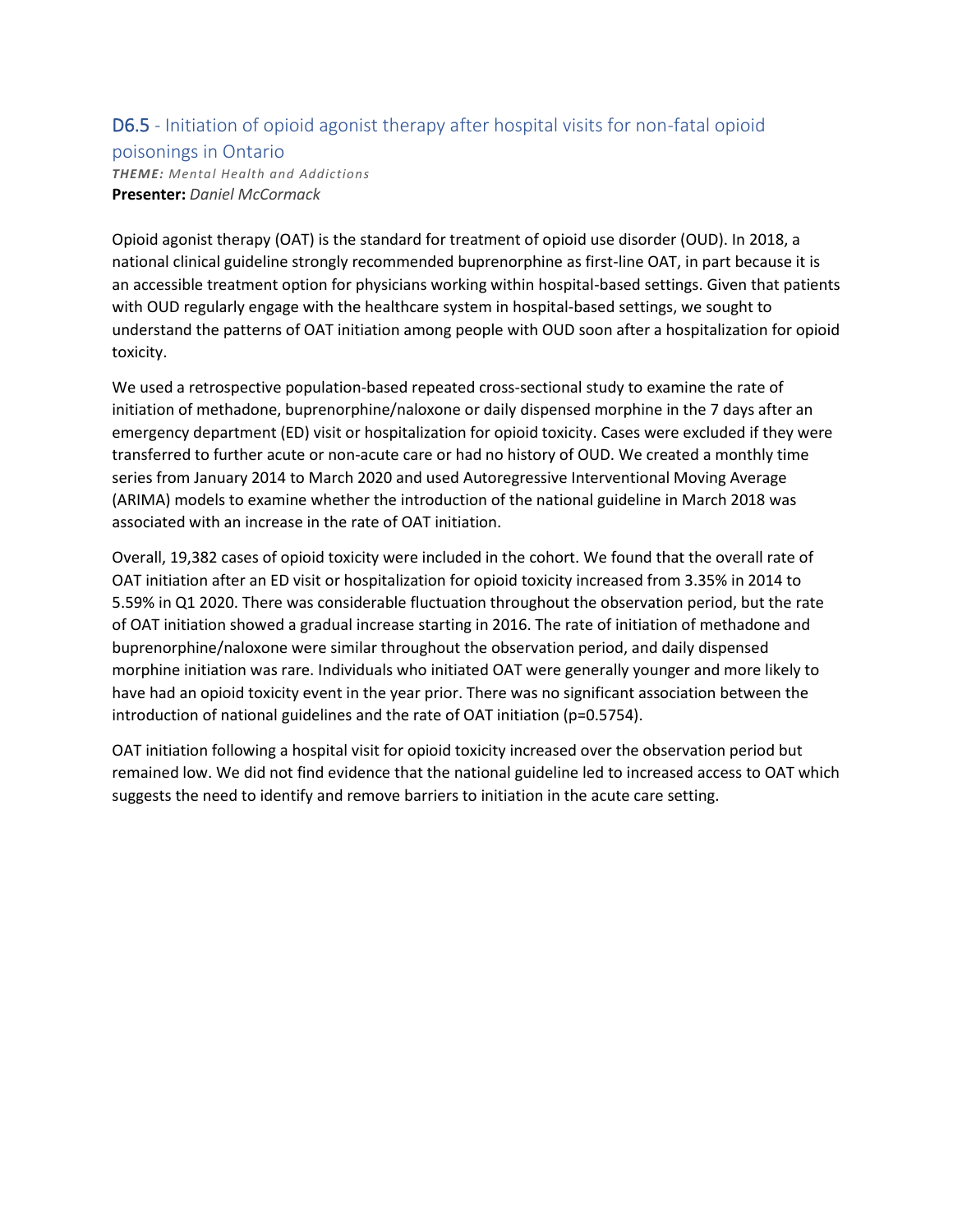# D7.1 - How systemic racism results in poorer outcomes for First Nations, and what First Nations are doing about it: the example of Kidney health

*THEME: Indigenous Health* **Presenter:** *Josee Lavoie*

End-stage kidney disease continues to disproportionally impact the lives of First Nations patients. Systemic racism is a key determinant, and manifest as differential access to determinants of health (housing, employment, access to care) and differential care. This presentation discusses how different models of primary health care operating in Manitoba result in different outcomes for patients identified as being at risk of kidney disease.

We used health administrative data held at the Manitoba Centre for Health Policy (MCHP) for the period of 2006-2017, which was linked to the Manitoba First Nations Research File to identify First Nations. Data we used included: Diagnostic Services Manitoba Laboratory Data, Medical Claims, Hospital Discharge Abstracts, Drug Program Information Network Data, Public Canadian Census Files, Manitoba Health Insurance Registry, and Physician Resource File. All records are de-identified.

We identified 12,613 First Nations people with chronic kidney disease (CKD) during the study period. Results show that First Nations individuals with CKD who reside in communities served by Nursing Stations (most remote communities) when supplemented by additional Indigenous programs were consistently more likely to receive follow-up serum creatinine (OR 1.37, 95% CI: 1.30-1.45, p<0.001), urine ACR (OR 1.22, 95% CI: 1.16-1.28, p<0.001), serum potassium (OR 1.40, 95% CI: 1.32-1.49, p<0.001) than individuals who lived in communities served by Nursing Stations alone, Health Centres, Health Offices, or Off Reserve.

Remoteness is not a risk factor for First Nations in Canada, if access to primary healthcare is primarily determined by First Nations managed health services. Addressing the rise in premature mortality experienced by First Nations from kidney diseases require greater investments in first Nations-centric primary health care, that is locally managed.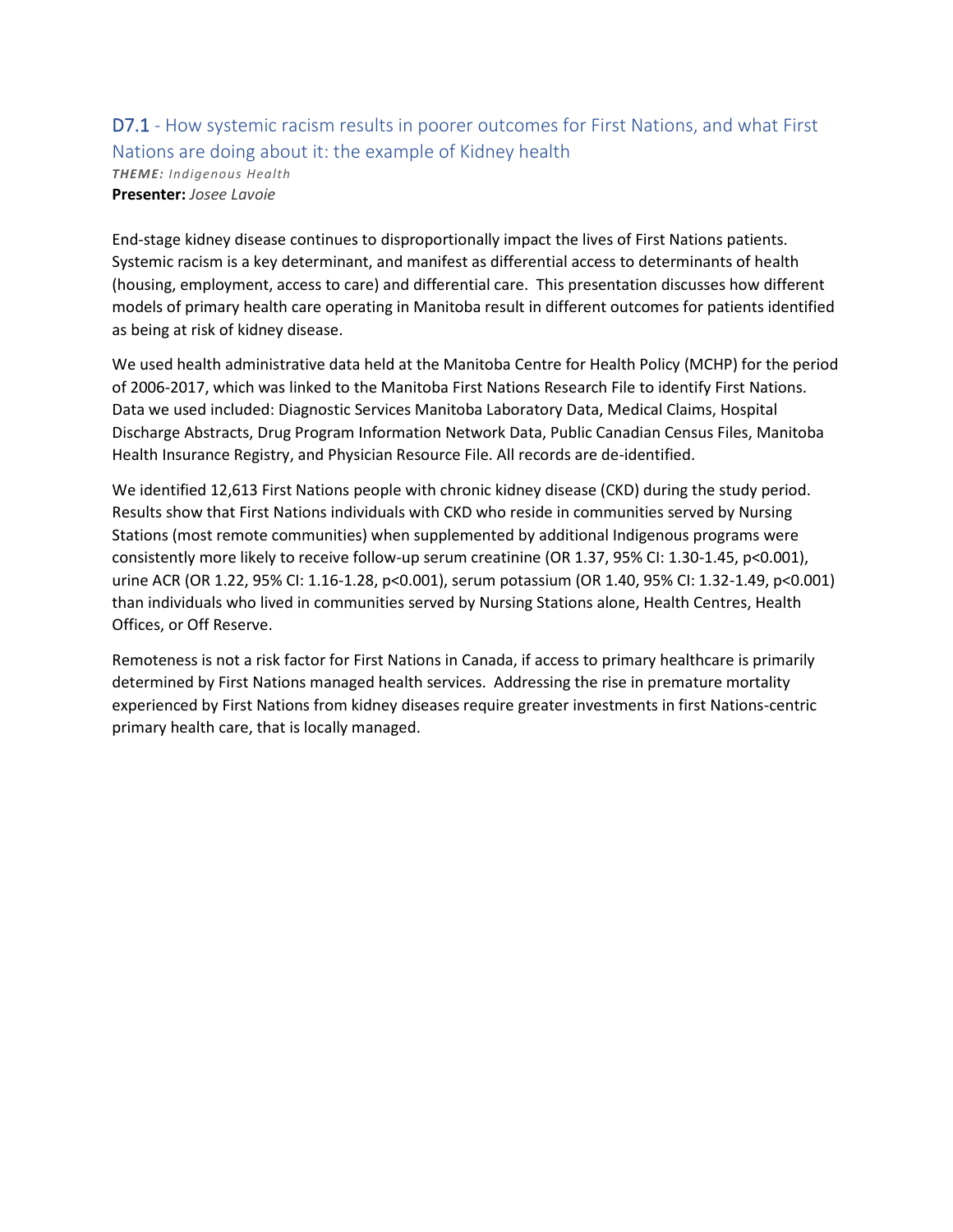### D7.2 - Prevalence of Multimorbidity and Chronic Diseases in Citizens of the Métis Nation

### of Ontario *THEME: Indigenous Health* **Presenter:** *Sarah Edwards*

Population-based analyses of Métis health in Canada are limited. The Métis Nation is a distinct nation among the Aboriginal peoples that are recognized and affirmed under Section 35 of the Constitution Act. The Métis Nation is comprised of descendants of people born of relations between First Nation women and European fur traders. The objective of this study was to examine multimorbidity in Citizens of the Métis Nation of Ontario across a 10-year period.

Under a data governance and sharing agreement between the Métis Nation of Ontario and ICES (an independent, non-profit research corporation), registered MNO Citizens were linked to administrative health data in Ontario. An existing data algorithm developed to identify individuals with multimorbidity (2 or more chronic conditions) was applied to the administrative health records for the MNO Citizen population, and the wider Ontario population, 18 years and older. Annual prevalence rates of multimorbidity were calculated and rates in the most recent year were compared across income quintiles, age and sex for MNO Citizens.

The prevalence of multimorbidity increased in the MNO Citizen population from 49.2 per 100 (CI: 48.1- 50.2) in 2009 to 61.0 per 100 (CI: 59.9-62.1) in 2018. A consistently higher prevalence rate was seen in MNO compared to non-MNO Citizens across the entire period. Female MNO Citizens had a higher prevalence of multimorbidity compared to males. The prevalence of multimorbidity increased with age in MNO Citizens from 40.5 per 100 (CI: 39.1-41.8) in those aged 18 to 44 years up to 91.6 per 100 (CI: 88.4-98.0) in those aged 65 years and older. An income gradient is evident with MNO Citizens in the highest income quintile having the lowest prevalence of multimorbidity (57.1 per 100) compared to those in the lowest income quintile (66.3 per 100).

MNO Citizens have a higher prevalence of multimorbidity compared to non-MNO Citizens. Variation within the MNO Citizen population was evident. Understanding the burden of multimorbidity in MNO Citizens is essential for the MNO to guide program and policy planning, as well as support decisionmaking related to resource allocation.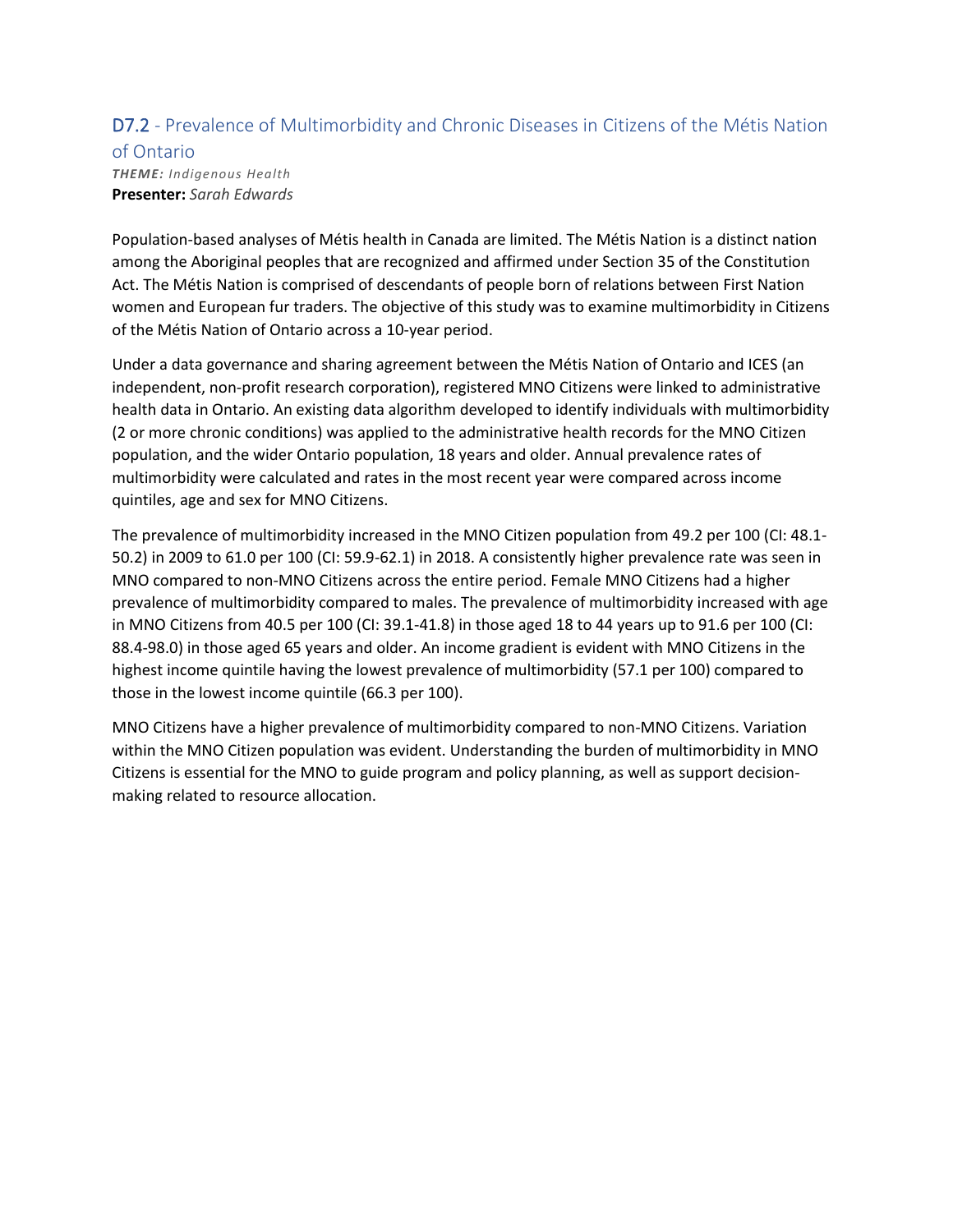## D7.3 - The TransFORmation of IndiGEnous PrimAry HEAlthcare Delivery (FORGE AHEAD):

# Economic analysis

*THEME: Indigenous Health* **Presenter:** *Aleksandra Stanimirovic*

Canada's First Nation populations have 3-5 times increased risk of developing diabetes, face higher rates of complications and experience poorer treatment outcomes than general population. FORGE AHEAD Research Program has partnered with First Nations communities across Canada to improve chronic disease care and access to available resources by developing community-driven, culturally relevant primary healthcare models. Objective was to determine cost of intervention implementation and intervention's impact on resource utilization and cost.

This descriptive cost analysis of implementation and pre-post resource utilization of the FORGE AHEAD program used the payer perspective. Costs associated with diabetes management and treatment of complications during the 18-month intervention was compared to standard care of diabetes that participating First Nation communities received the one-year prior (pre). Outcomes were: 1) incremental cost of implementation; 2) all cause hospitalizations (with Length of Stay); 3) all cause specialist visits; 4) clinic visits and; 5) community resource use. We utilized bottom-up approach to tally healthcare resource utilization costs over the study duration using study derived data and published literature. Costs are expressed n 2021 Can\$.

Patients were on average 60.5 years old; 57.2% females; median duration of diabetes of 8 years; 87.5% residing in non-isolated communities; 75% residing in communities with less than 5,000 members; 62.5% with access to medical records; 37.5% had an onsite primary care physician. The total cost of program implementation was Can\$977,330.98 and the per person/cost was Can\$24.76 where labour/staff salaries were the main driver of cost. There was an increase in number and cost of hospital admission visits from 8/Can\$52,414.45 (pre) to 243/Can\$ \$2,229,888.92 (post) and community resource use from 358/ \$23,921.79 (pre) to 578/ \$35,306.94 (post). Specialist and clinic visits followed the same trend. Diabetes related complications such as foot ulcers were the main reason of hospitalizations.

Inequalities in access to care are associated with development of diabetes and its complications in First Nation communities. Considering intervention's low cost and increased access to care, FORGE AHEAD represents successful community-driven and culturally based partnership resulting in improved equity and access to resources in participating communities.